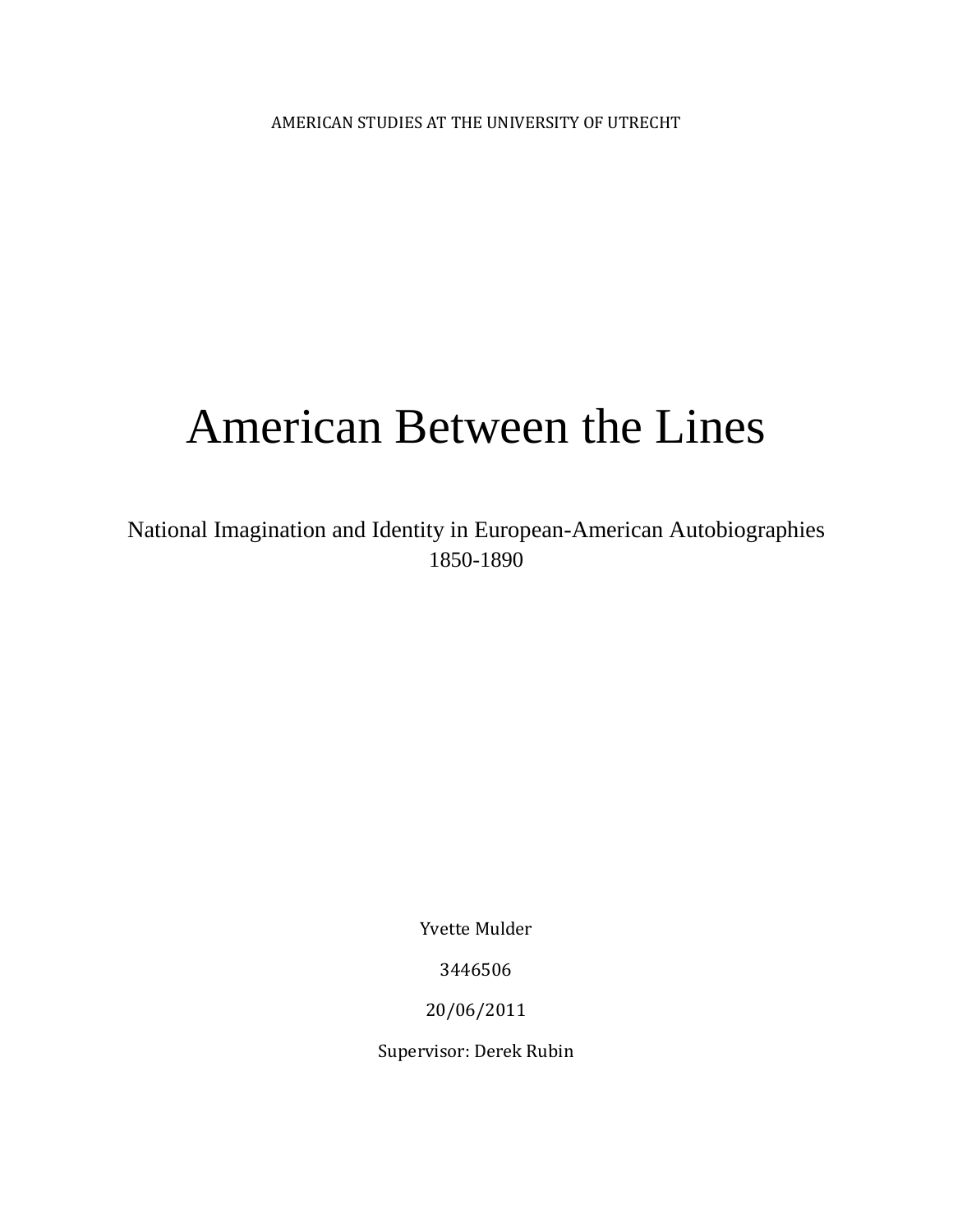# **Table of Contents**

| $\bf INTRODUCTION \dots 3$ |  |
|----------------------------|--|
|                            |  |
|                            |  |
|                            |  |
|                            |  |
|                            |  |
|                            |  |
|                            |  |
|                            |  |
|                            |  |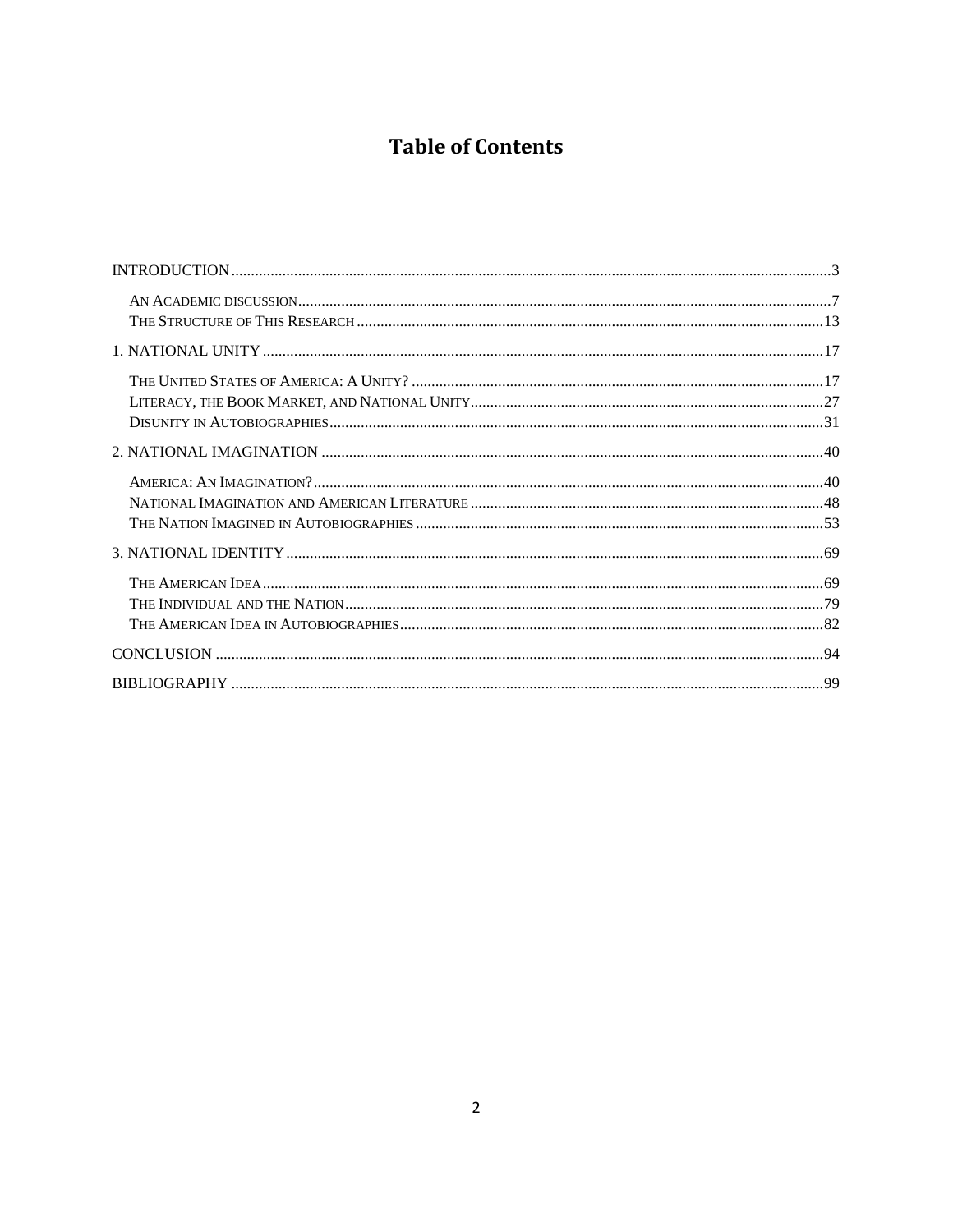## **Introduction**

<span id="page-2-0"></span>In 1861, the northern section of the United States of America commenced a bloody Civil War over national unity. Its soldiers gave their lives to keep the southern states under federal control, while southern soldiers fought to maintain independence from this national American government. Formulated in this manner, the war"s parties and their objectives seem clear-cut, but difficulties arise when we try to define the "Union" for which the North was fighting or when we attempt to pinpoint the differences between northerners and southerners. When the war began, the United States had barely celebrated its hundredth anniversary and its territory as we know it today had only been complete for eight years, which raises the question how this young nation could be on the verge of dissolving. Indeed, the nation"s population lived in small villages and cities scattered over its vast country.<sup>1</sup> Within its communities there existed a strict distinction based on race, ethnicity, and lifestyle, dividing America"s rapidly growing population among itself. Yet, the idea that the northern victory of the Civil War in 1865 preserved the "unity" of the United States persisted in the nation and still prevails today.<sup>2</sup> How can this be explained?

This thesis will address this question by discussing the imagination of national unity among this scattered population that survived and overcame the Civil War. It will also explore ideas about national identity, the character of this nation and its population. However, it will not follow the beaten track that was commenced by J. Hector St. John De Crèvecoeur (1735-1813), among other thinkers, who wondered who "the American, this new man" was, as early as  $1782$ .<sup>3</sup> This

l

<sup>&</sup>lt;sup>1</sup> Cecilia Elizabeth O'Leary, *To Die For: The Paradox of American Patriotism (Princeton: Princeton University Press,* 1999), 4.

<sup>&</sup>lt;sup>2</sup> Morton Keller, *America's Three Regimes: A New Political History* (Oxford: Oxford University Press, 2007), 105-106. Civil War disunity is ignored at websites of American political parties and the government today.

<sup>3</sup> St. John De Crèvecoeur. "Letters From an American Farmer: Letter III – What is an American?" in *An Early American Reader,* ed. J.A. Leo Lemay (Washington D.C.: United States Information Agency, 1988), 118-129.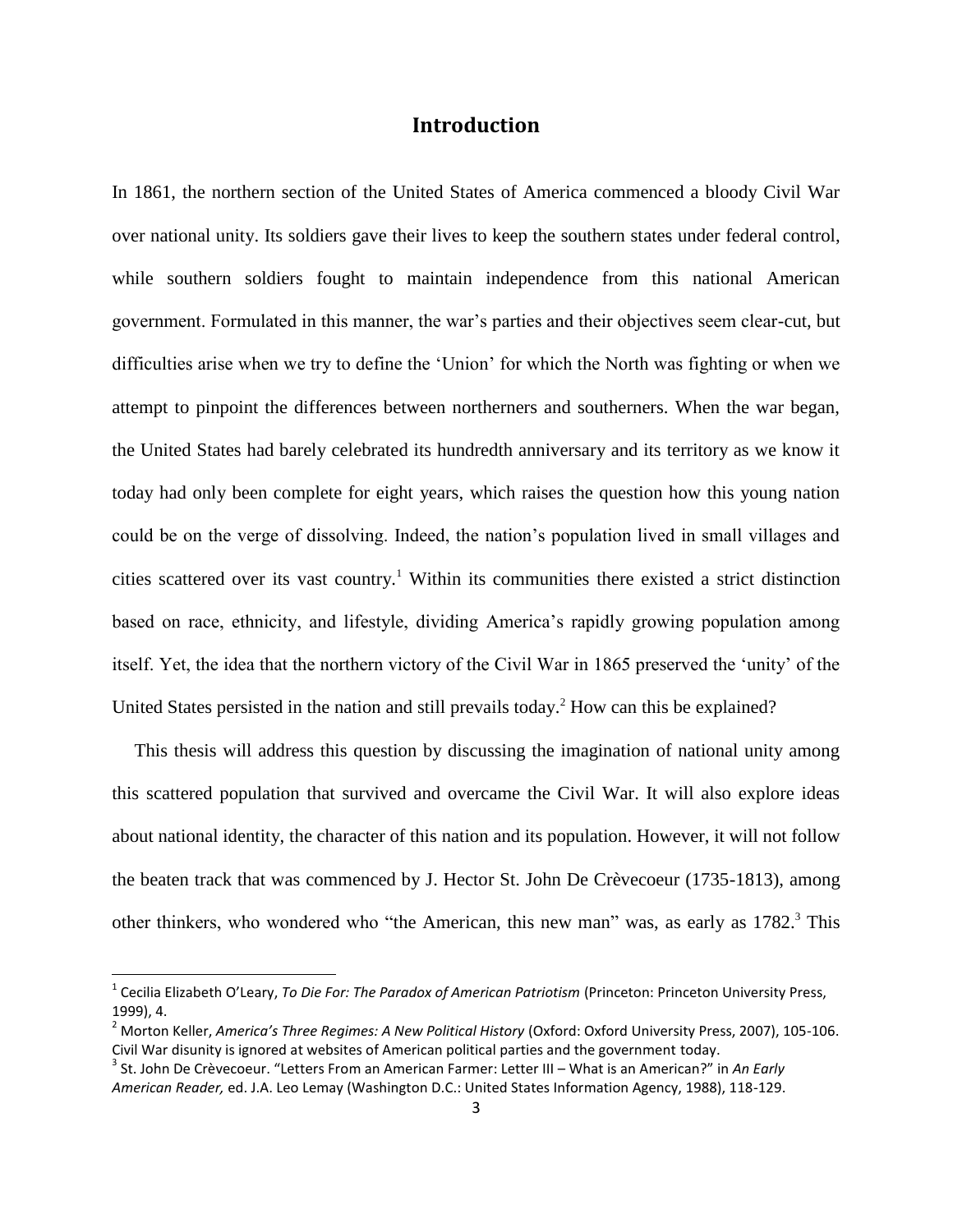thesis argues that *the* American identity did not exist, since this would require an unjust generalization of America"s extremely diverse population. Instead, it will be discussed how the American experience and imagination of 'Americanness' was subjective.<sup>4</sup> A majority of Americans believed in national unity and had ideas about the country"s identity, despite various differences among themselves. Therefore this thesis will argue that American national imagination was stronger than the population"s acknowledgement of racial, political, and ethnical divisions in reality. It is the objective of this thesis to analyze to what extent a form of this national imagination existed in the decade before the Civil War and in the years between 1870 and 1890. It will ask to what extent American citizens viewed themselves as Americans, in any way interpretable, and what characteristics they prescribed to Americans and to their nation at large.

First-hand references to these questions can be found in the autobiographical genre. Autobiographies hold specific relations with the imagination of the individual and the national identity, as will be discussed in the individual sections. This thesis will therefore use autobiographies to test theories of national imagination and identity. Although published autobiographers of the years before and after the Civil War were often not explicit about their opinions and feelings regarding nationality, they surprisingly often gave their ideas away by the selection of topics they chose to address and the way they described these topics. This way it can be determined to what extent the subjective idea of America as a unity had taken root among the population, as well as to what extent Americans perceived of themselves as, indeed, Americans and, finally, what they perceived to be 'American' in this nation and themselves.

<sup>4</sup> An early use of the term 'Americanness' was by Leo Marx, eds., *The Americanness of Whalt Whitman: A Reader* (Boston: D.C. Heath, 1960). In this book Americanness is described as 'the essence of the American way,' and for the purpose of this thesis it will therefore refer to all that is American in a person or of the nation at large.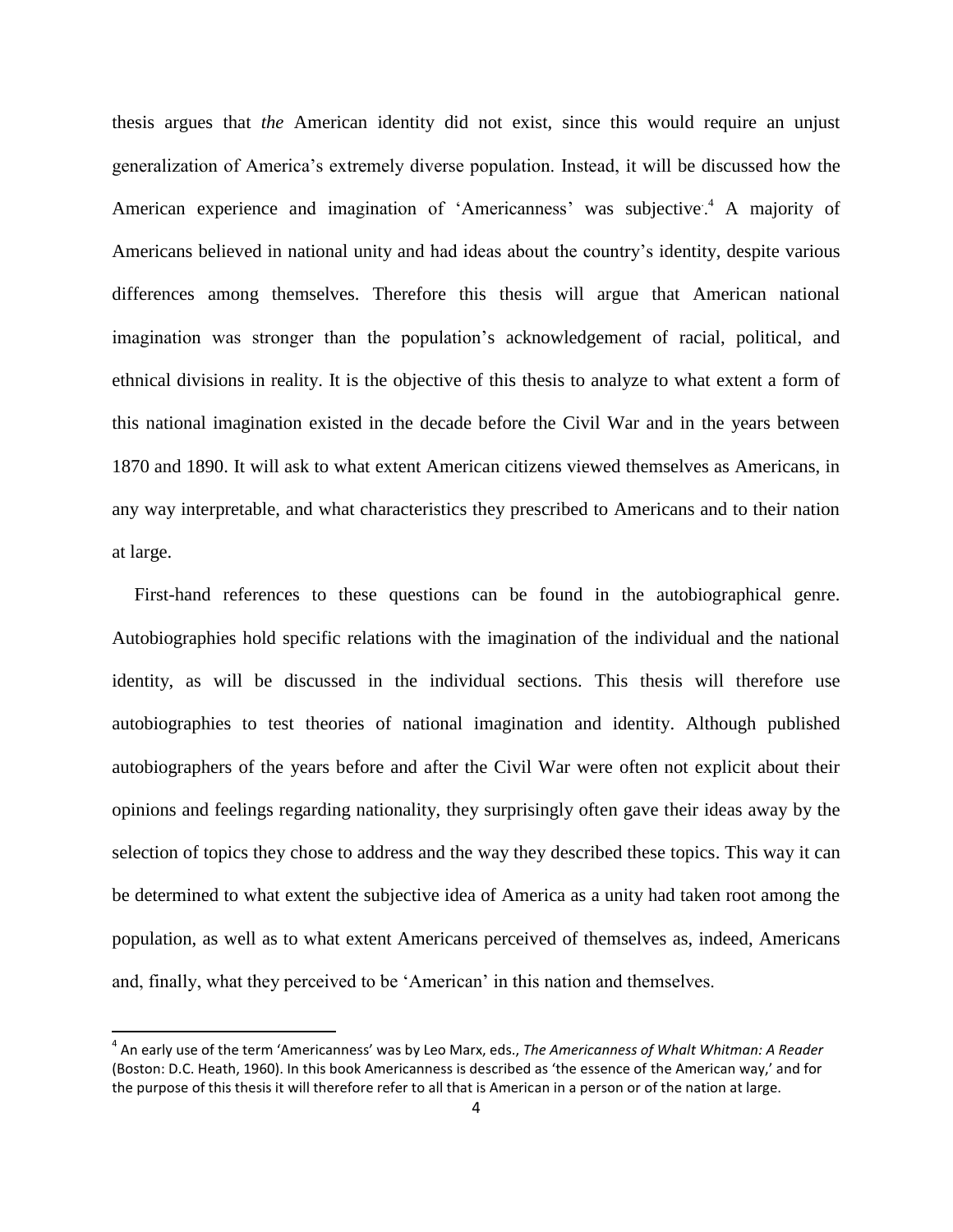However, this study has been limited to the exploration of national experiences among Euro-Americans and as expressed in their autobiographies. This group was politically, economically, and culturally hegemonic in nineteenth-century America.<sup>5</sup> This social position enabled them to determine American society based on their ideas on nationality and, indirectly, also influenced other social groups in society with these ideas. Therefore Euro-American views on nationality were more representative for a great part of the population than minority views.<sup>6</sup> The Euro-American group, as perceived in this thesis, existed of American citizens whose ancestors had been born in northwestern-European countries, about thirteen percent of the American population in 1860, or who had been born there themselves.<sup>7</sup> Almost without exception, these Americans were white, held Christian beliefs, and did not doubt their own legitimacy as American citizens.<sup>8</sup> Indeed, it is difficult to determine the borderline between members of the Euro-American groups and outsiders. Americans did not consciously perceive themselves part of any particular group in the nineteenth century and Euro-Americans greatly differed among themselves.<sup>9</sup> The autobiographies that will be discussed in this thesis were written by authors who we now perceive as Euro-Americans. Jewish Americans will not be considered part of this group in this study, despite their European heritage and whiteness, because their experiences in nineteenth-century America were considerably different from any non-Jewish group.<sup>10</sup> Their

l

<sup>&</sup>lt;sup>5</sup> Rogers Smith, *Civic Ideals: Conflicting Visions of Citizenship in U.S. History* (South Haven and London: Yale University Press, 1997); The term Euro-American is borrowed from Walter L. Hixson, *The Myth of American Diplomacy: National Identity and U.S. Foreign Policy* (Yale University Press: New Haven and London 2008), 14.

<sup>6</sup> Manuel Madriaga, "Why American Nationalism Should Never Be Considered Postnationalist," *National Identities* 12, no.1 (2010): 81.

<sup>7</sup> Paul Spickard, *Almost All Aliens: Immigration, Race, and Colonialism in American History and Identity* (New York: Routledge, 2007), 95.

<sup>8</sup> Hixson, *The Myth of American Diplomacy*, 2.

 $^9$  Idem.

<sup>10</sup> Spickard, *Almost all Aliens*, 123; David Biale, "The Melting Pot and Beyond: Jews and the Politics of American Identity," in *Insider/Outsider: American Jews and Multiculturalism,* David Biale, Michael Galchinsky, Susannah Heschel (Berkeley and Los Angeles: University of California Press, 1998), 17-33.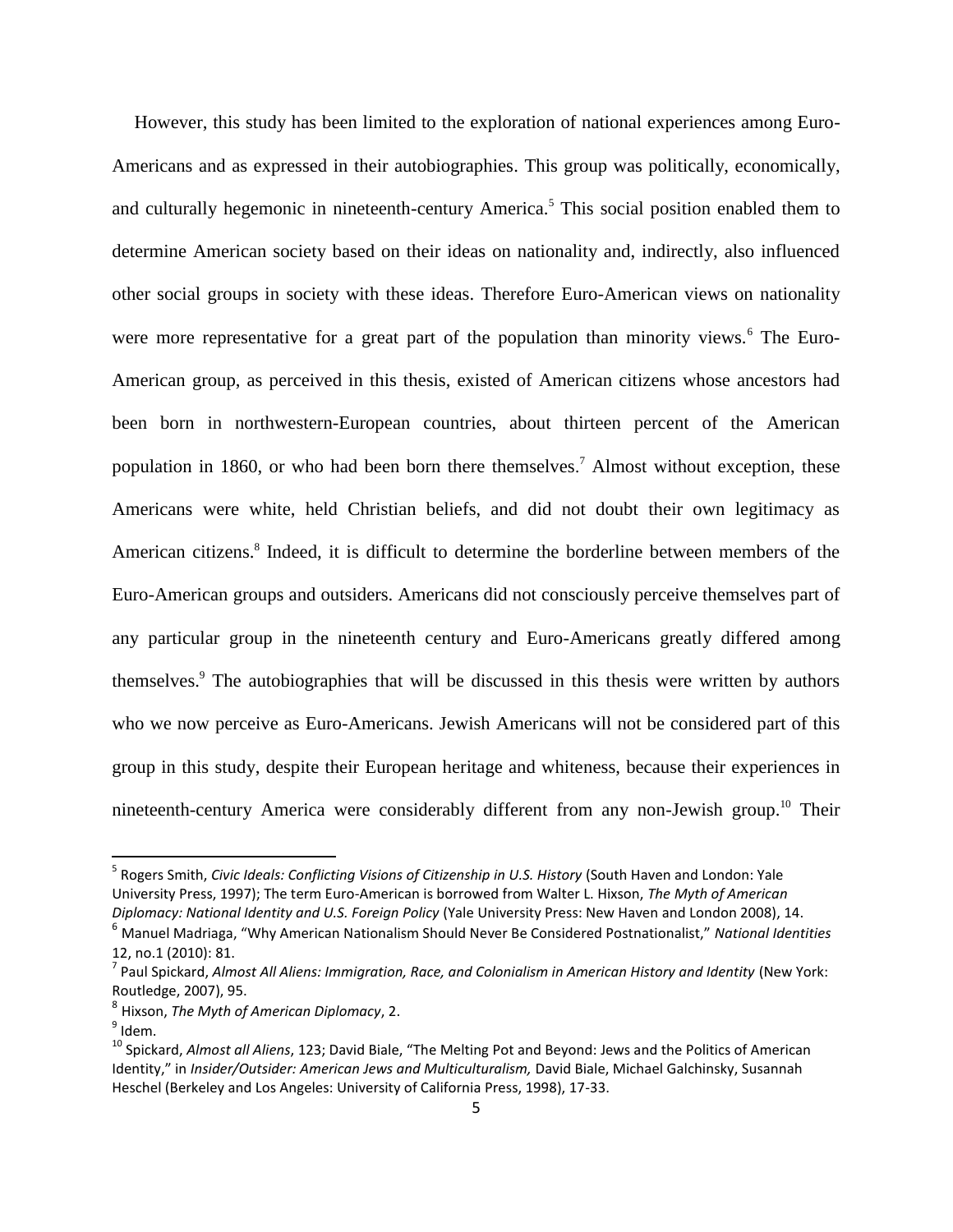experiences in American society with respect to American identity will be unique and deserve a separate study.

Another distinction was made between political and apolitical authors for the selection of autobiographies discussed in this thesis. First of all, political autobiographies have been extensively studied in any decade since they were published, while most "regular" memoirs have not. Therefore, politician"s ideas about American nationality are relatively well-known, which was also due to their legacy of tracts, letters, speeches, and pieces of legislation available for historical research. Moreover, their political activities required strong national imagination and affiliation and encouraged beliefs in national unity. Therefore politicians" views on these topics were not representative for most of the American population and were discarded from this research.

The selection of autobiographies was further narrowed down to those written by men. Female experiences in American society differed greatly from male experiences because they were excluded from American citizenship by nineteenth-century American law. Therefore their relations with the nation might have been of an apolitical nature and their ideas on national unity and identity, if they were allowed to express any, might have sprung from different experiences and outlooks on life than those of male Americans.<sup>11</sup> There is no space for gender comparisons in this thesis, but female nationality deserves a separate study.

Summarizing, this thesis will discuss to what degree male, Euro-American autobiographers with non-political professions imagined American unity, and what ideas they had on American identity. However, the research would be incomplete without placing the autobiographical genre in a literary context. This genre followed the trends of American literature and was subject to

<sup>&</sup>lt;sup>11</sup> Dana W. Michaels, *How Confederate Women Created New Self-Identities as the Civil War Progressed: A study of their diaries* (New York: The Edwin Mellen Press, 2008), 4.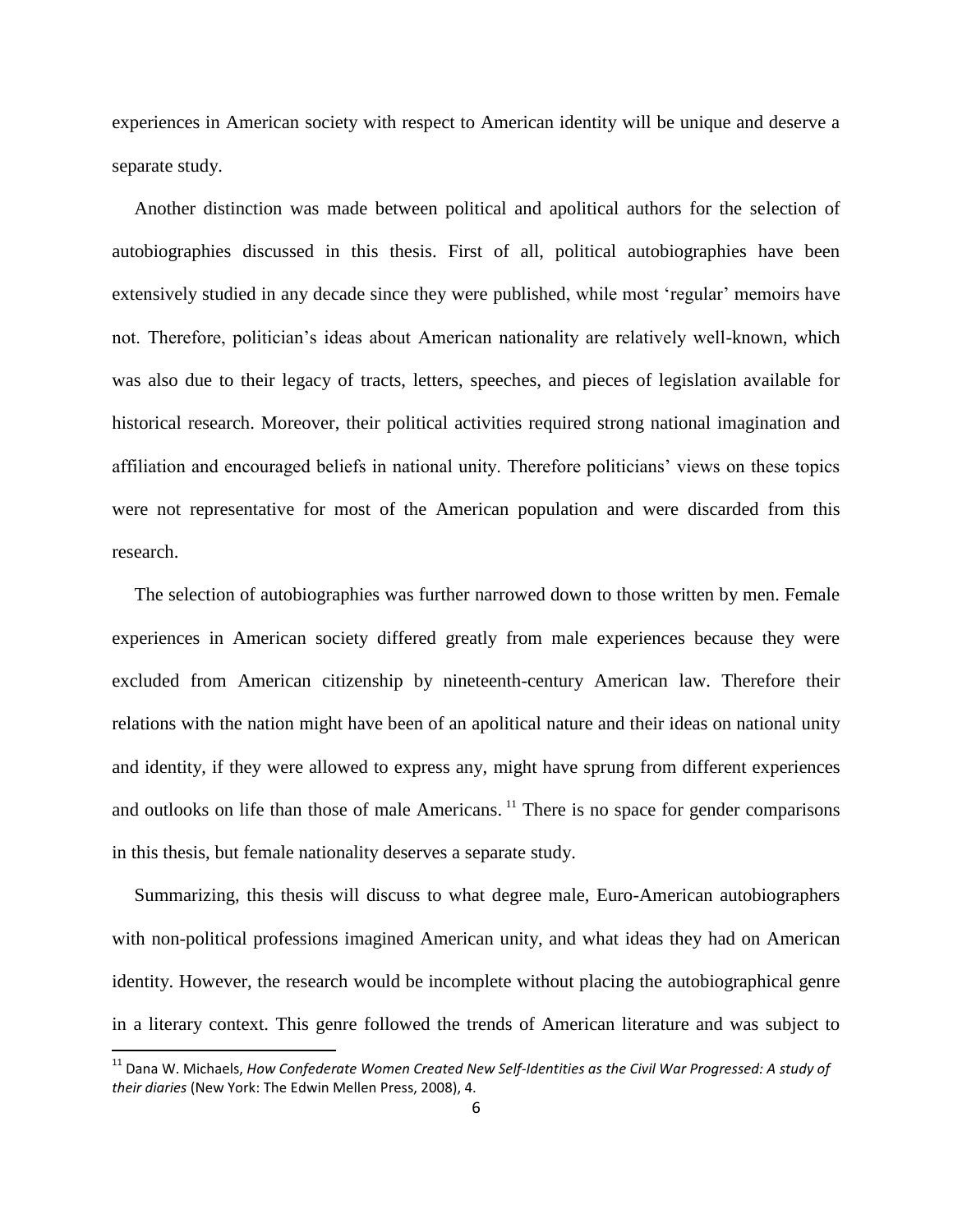dynamics on the book market.<sup>12</sup> The explosively expanding book market had various relations with nationality and increased the likelihood that autobiographers were affected by various relations between literature and nationality. The exact degree of influence will always be a matter of speculation, but it is important to be aware of the whole range of possible influences autobiographers drew from in forming their ideas on national unity and identity and will therefore be addresses in this thesis.

#### **An Academic discussion**

<span id="page-6-0"></span>In order to examine American feelings towards nationality, it is important to know to what extent America was a national unity. In this thesis, the discussion of national unity focuses on America"s physical territory and on coherence between different regions and states in the second half of the nineteenth century, but it also entails economical and cultural aspects of coherence. A clear idea of the extent to which America was united on a national level is relevant because it needs to be determined what country autobiographers lived in and referred to in their memoirs. We can only determine the extent to which Americans imagined their country as a unity knowing to what degree the country was a unity in reality.

Moreover, the American Union was vast and it was impossible for all Americans to know their fellow-countrymen or to be familiar with all regions. Therefore, this thesis will continue discussing national imagination. This term and this theory have been initiated by Benedict Anderson, who argued that "[a]ll communities larger than primordial villages of face-to-face

<sup>&</sup>lt;sup>12</sup> Diane Biorklund, *Interpreting the Self: Two Hundred Years of American Autobiography* (Chicago and London: The University of Chicago Press, 1998), x, 2.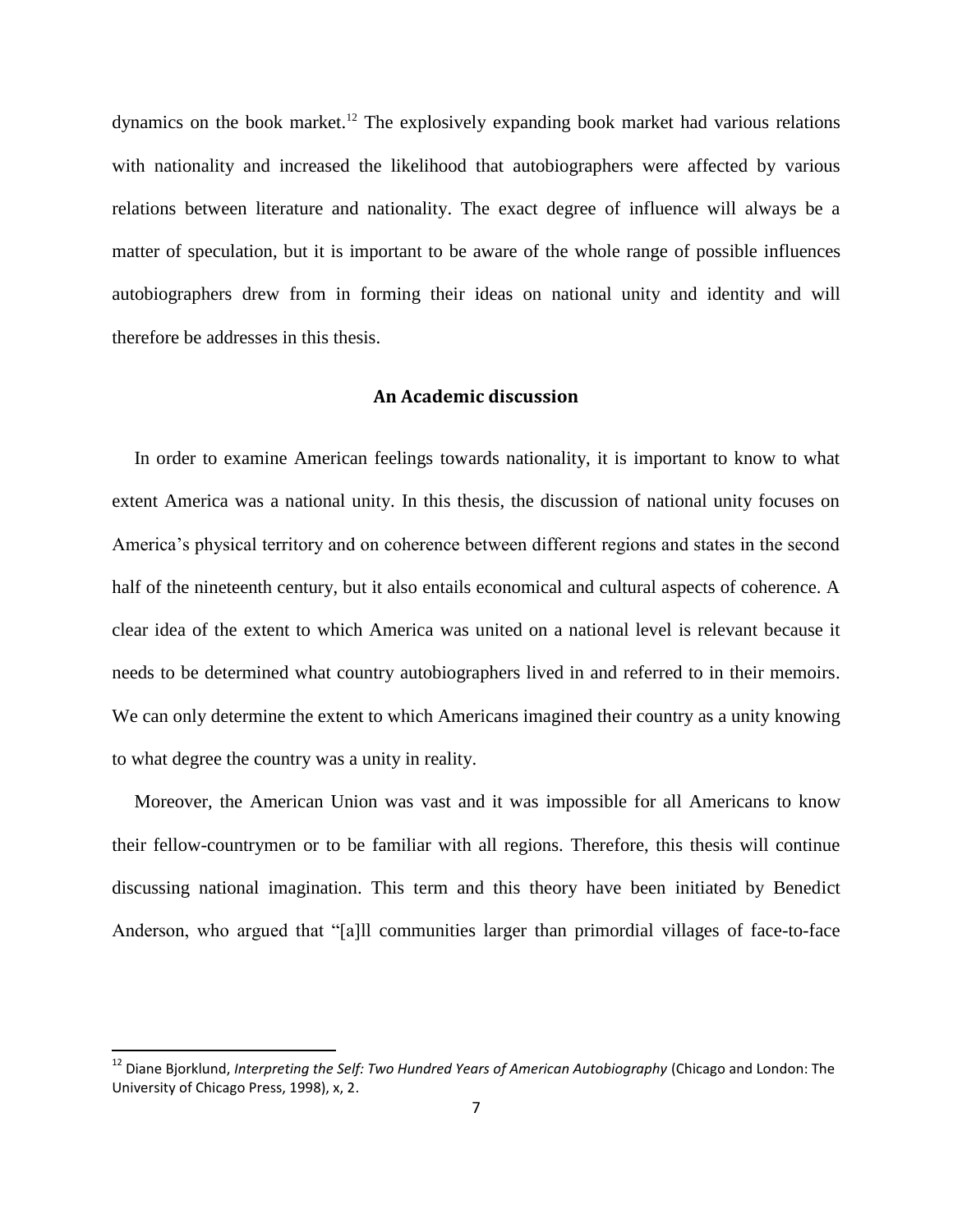contact (and perhaps even these) are imagined."<sup>13</sup> Nevertheless, this imagination of the nation had far-reaching effects on society because "although imaginary, a sense of American-ness is very real." <sup>14</sup> In this thesis, national imagination will refer to the degree in which Americans imagined the national unit. Whereas national unity does not include the question of whether an autobiographer views himself as a part of a nation, national imagination does. It deals with the role that the nation played in the autobiographer's life. Few other scholars than Anderson have discussed this, among whom Priscilla Wald and Manuel Madriaga. Therefore, this thesis will attempt to contribute to this field of study and possibly be the first to do so by drawing from the information found in autobiographies.

Additional aspects of national imagination are the experience of national affiliation and patriotism because these determine the intensity of citizens' connections with their nation. National affiliation refers to the extent to which Americans felt connected to their country, when imagining it. Strongly developed affiliation can transform into nationalism or patriotism. In this section, only patriotism will be used as nationalism was a European invention of the midnineteenth century and was not adopted in a similar form in American politics.<sup>15</sup> Additionally, nationalism is often explained as the "actions people take in order to achieve self-determination," but this did not apply to the American nation as it already was self-determining.<sup>16</sup> The term "patriotism" does not focus on its political aspects. In this thesis, the significance of the term patriotism is borrowed from philosopher Stephen Nathanson, and involves "special affection for one"s own country, a sense of personal identification with the country, a special concern for its

<sup>&</sup>lt;sup>13</sup> Benedict Anderson, *Imagined Communities: Reflections on the Origin and Spread of Nationalism* (London and New York: Verso, 2006), 5.

<sup>14</sup> Madriaga, "Why American Nationalism Should Never Be Considered Postnationalist," 81.

<sup>15</sup> John Higham, "The Problem of Assimilation in the United States," in Jon Gjerde, *Major Problems in American Immigration and Ethnic History* (Boston: Houghton Mifflin Company, 1998), 19.

<sup>&</sup>lt;sup>16</sup> Stanford Encyclopedia of philosophy, "Nationalism," http://plato.stanford.edu/entries/nationalism/#1.1.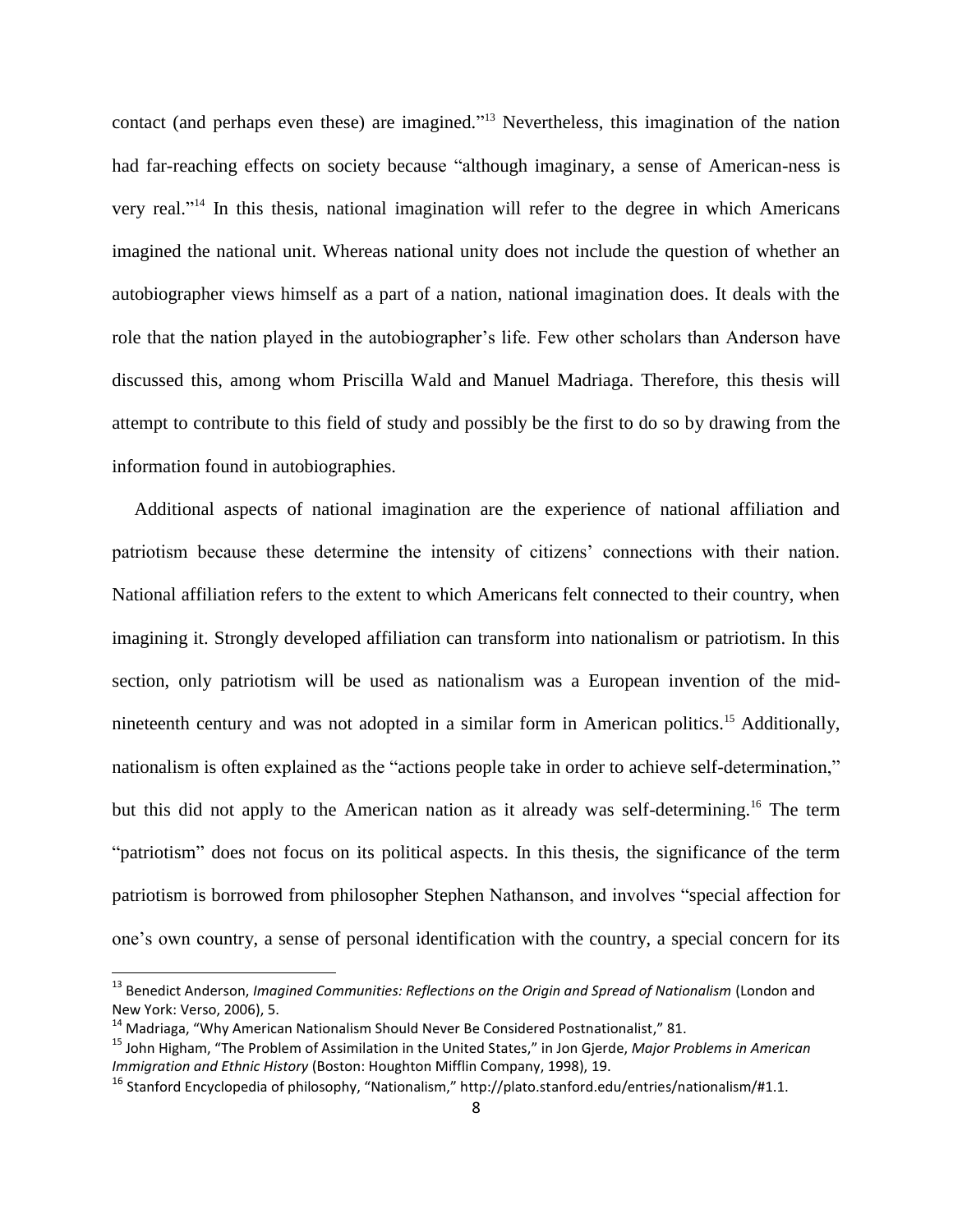well-being, a willingness to sacrifice to promote the country's good."<sup>17</sup> American patriotism in the nineteenth-century has not been extensively studied yet, but it has been addressed in studies of symbols and national expressions, like national anthems, flags, the Goddess of Columbia, holidays, and the eagle as the nation bird.<sup>18</sup> Symbols "carry a particular meaning only recognized as such by those who share the culture."<sup>19</sup> Moreover, it has been argued that "symbols of one cultural group are regularly copied by others." This thesis will be one of the first to explore affiliation and patriotism through the genre of autobiography and contribute to an understanding of the degree of patriotism among Euro-Americans.

Furthermore, national identity will be studied in order to identify feelings of Americanness among nineteenth-century Euro-Americans. In this thesis, national identity refers to the identity of a nation as a whole. It encompasses both objective characteristics of its territory and population, as well as individual opinions hereon and feelings regarding it. It also includes the identity of a citizen within this nation, one's nationality. America's identity has been studied extensively since the nation"s founding. Until the 1980s, it was assumed that American identity could be objectively described and this description was presented as a characterization for the whole of the American territory and its population. America was also believed to be an exceptional country, unique in the world. De Tocqueville was one of the earliest arguing American "exceptionalism" in the  $1830s$ <sup>20</sup> He was supported by De Crèvecoeur, who argued that "the American" was a distinct type of human-being. He was convinced that the circumstances of

<sup>17</sup> Stephen Nathanson, *Patriotism, Morality, and Peace* (Lanham: Rowman and Littlefield Publishers, 1993), 34-35.

<sup>&</sup>lt;sup>18</sup> Arnaldo Testi, *Capture the Flag: The Stars and Stripes in American History* (New York: new York University Press, 2010), 10.

<sup>19</sup> Geert Hofstede and Gert Jan Hofstede, *Cultures and Organizations: Software of the Mind* (New York: McGraw – Hill, 2004, second edition), 7.

<sup>20</sup> Seymour Martin Lipset, *American Exceptionalism: A Double-Edged Sword* (New York and London: W.W. Norton and Company, 1996). Lipset was one of the earliest scholars using the term 'American Exceptionalism' in scholarly research.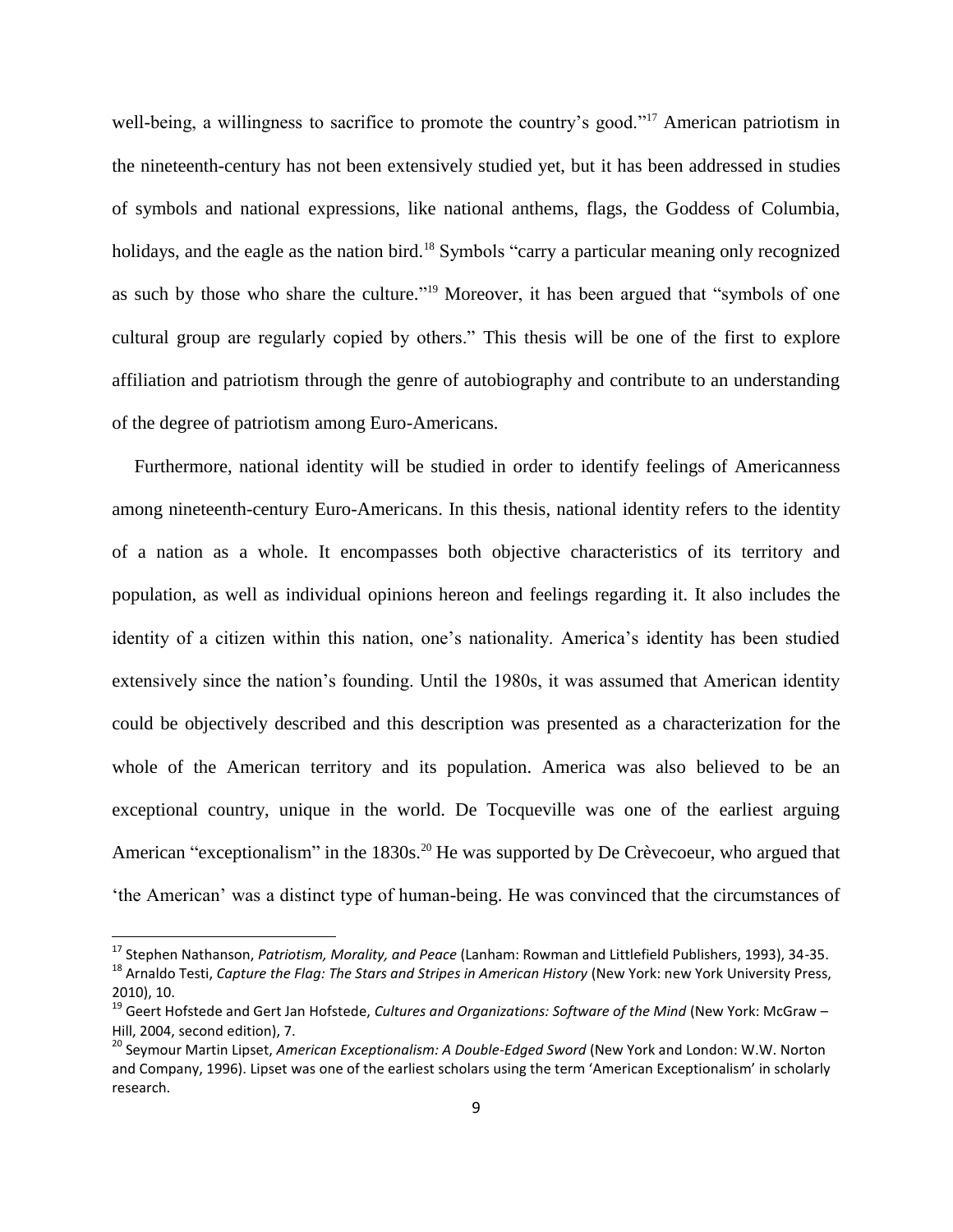the country itself made the people what they were.<sup>21</sup> This "distinctiveness of America" was reemphasized by thinkers like Henry Adams and Frederick Jackson Turner in the  $1890s$ <sup>22</sup>

However, America"s heterogeneousness was completely overlooked in these traditional theories on American identity as they ignored ethnic, racial, and class distinctions as well as differences between states and areas. Since the 1980s, these distinctions have been recognized in academic study and identity-studies have diversified enormously, focusing on minorities and gender among other fields of study.<sup>23</sup> David Hollinger even argued that America made for a "postethnic era," in which race distinctions would not exist and ethnic affiliations could be individually chosen.<sup>24</sup> Clearly, it became accepted that the American identity was too complicated to catch in few pages, if it could be pinned down at all. Indeed, scholars like Priscilla Wald viewed 'America' as an idea rather than a reality.<sup>25</sup> She argued that it is impossible to look at America from any perspective without contradicting views from other perspectives. Therefore, many versions of America are possible, each holding a portion of truth. This thesis will draw on her and Anderson's arguments that any nations' identity is chiefly subjective.

As a specific possibility within the field of national identity studies, it has been argued by contemporary scholars like Smith, Gleason, and Lipset that, at least for the Euro-American

<sup>21</sup> De Crèvecoeur, "*Letters of a farmer*," 928-929.

<sup>22</sup> Richard P. Horwitz, "Approaches and Concepts," in *Encyclopedia of American Studies,* ed. George Kurian, Miles Orvell, Johnnella Butler, and Jay Mechling (Bethel: Grolier Publishing Company for the American Studies Association, 2001), 114.

<sup>23</sup> Alice Kessler Harris, "Cultural Locations: Positioning American Studies in the Great Debate," in *Locating American Studies*: *The Evolution of a Discipline*, ed. Lucy Maddox (Baltimore and London: The Johns Hopkins University Press, 1999), 335-352.

<sup>24</sup> David H.Hollinger, 'An Attempt to Move Beyond Multiculturalism to a Postethnic America' in *Major Problems in American Immigration and Ethnic History,* ed. Jon Gjerde (Boston: Houghton Mifflin, 1998), 440-449.

<sup>25</sup> Priscilla Wald, "The Idea of America," in *Encyclopedia of American Studies,* ed. George Kurian, Miles Orvell, Johnnella Butler, and Jay Mechling (Bethel: Grolier Publishing Company for the American Studies Association, 2001), 82-86.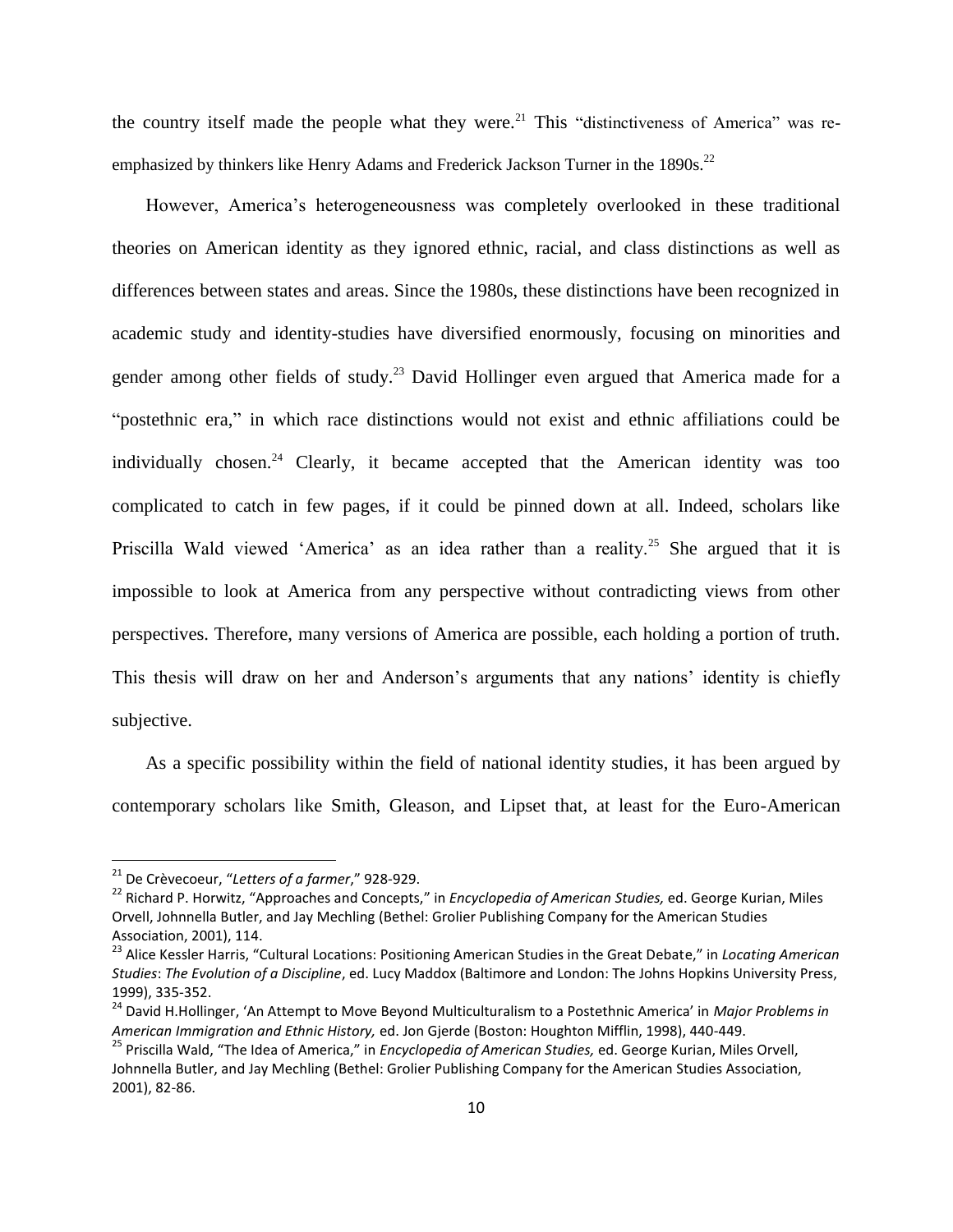population, in order to be an American, it was essential to accept a set of ideals, rather than being born within the nation.<sup>26</sup> These ideals have been summarized as the American Creed and include "liberty, egalitarianism, individualism, populism, and laissez-faire."<sup>27</sup> This thesis will explore to what extent Euro-Americans in the nineteenth century supported the view that Americanness was obtained by adoption of these ideals, rather than by birth. We will see that nineteenth century autobiographers, who belonged to America"s dominant group, did not specifically support this view of Americanization and that they seemed to agree with Smith"s argument that the American society supported both systems.

Furthermore, this thesis draws from concepts in autobiography studies. The linguistic turn, which influenced most fields of study during the late 1970s and 1980s, marked the beginning of serious study of the autobiographical genre. Foremost, it changed the scholarly understanding of language. The use of language was long thought to be rather straightforward and therefore it was assumed texts could only be interpreted one way, but since the 1970s, scholars acknowledge that language often contains complicated structures of meanings and references.<sup>28</sup> The linguistic turn initiated a different approach to history as well, as historical texts were no longer perceived as straightforwardly interpretable and needed reinterpretation. Scholars started to realize that history was not an indisputable succession of events, and that historical texts did not simply reflect the past as it truly was.

Some historical texts were that were previously thought to be useless to historical research now became subject to serious study, such as autobiographies. Before, it had not been recognized

l

<sup>26</sup> Smith, *Civic Ideals,* 14-15; W. Petersen, M. Novak, and P. Gleason, *Concepts of Ethnicity* (Cambridge: Harvard University Press, 1980), 59; Lipset, *American Exceptionalism*, 31. Smith added that not only the commitment to these ideals, but also birth within the nation functioned as an Americanizing force.

<sup>27</sup> Lipset, *American Exceptionalism,* 19.

<sup>&</sup>lt;sup>28</sup> Paul Lauter, *From Walden Pond to Jurassic Park: Activism, Culture and American Studies* (Durham and London: Duke University Press, 2001).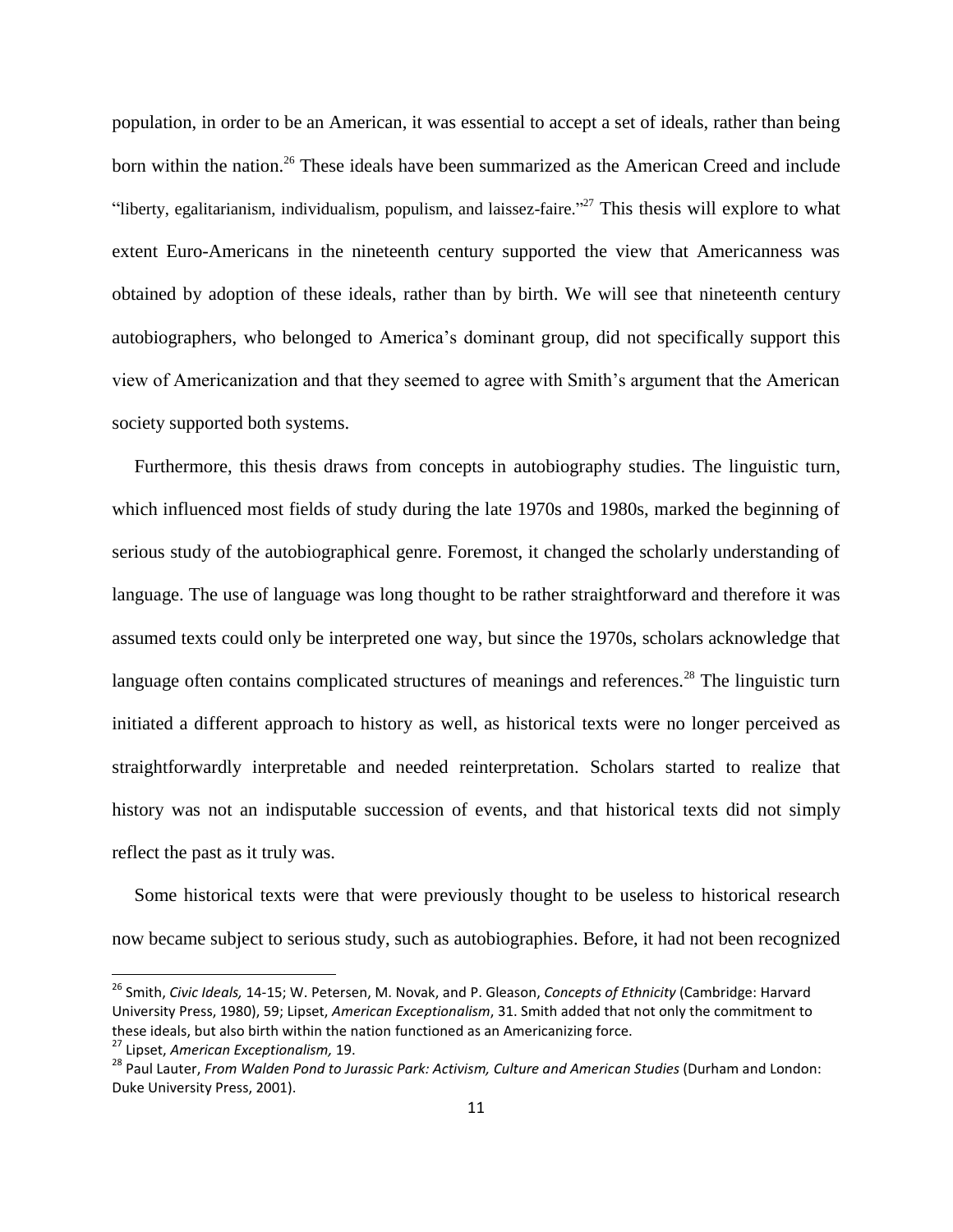that autobiographers could contribute to knowledge of the past. Moreover, research was focused on master narratives, those stories written by Americans belonging to the dominant groups. Famous people were influential and thus their value for historical research was easily acknowledged. Scholars such as Roy Pascal, William Spengeman, James Olney, and John Eakin were the first to recognize the autobiographical genre as a valuable historical source. They argued that personal narratives were useful to understanding the past, recognizing that individuals were part of society and of historical processes at large. Also the lives of common individuals were now believed to be part of large historical processes and therefore received historical exploration.

For the purpose of this thesis, a set of criteria describing the term "autobiography" will be used. Firstly, a narrative is autobiographical when the writer tells about his or her own life and person. An autobiography contains a consciously structured story, retrospectively written from a certain point during the writer's life.<sup>29</sup> Most autobiographers write their stories during the last phase of their lives, but autobiographies can also be written earlier in life. It is difficult to decide when a narrative covers enough lifetime to be considered an autobiography, but it does not necessarily start by birth and end by death. An autobiography should contain different topics and events linked together as a coherent story, stretching over a substantial period of one"s lifetime.

The dividing line between fiction and autobiographical narratives is thin, as there is fiction that has autobiographical elements and there are autobiographies that are partially fictive. However, for an autobiography to be useful for scholarly research it should be written with the intention of telling the truth. It would be too uncertain to interpret autobiographies that have fictional elements and to use them for gaining knowledge on the past because it is often unclear

<sup>29</sup> Weintraub, Karl, "De ontwikkeling van de autobiografie als vorm van zelfbewustwording," in *Over de autobiografie,* ed. Els Jongeneel *Over de autobiografie* (Utrecht: HES, 1989), 11.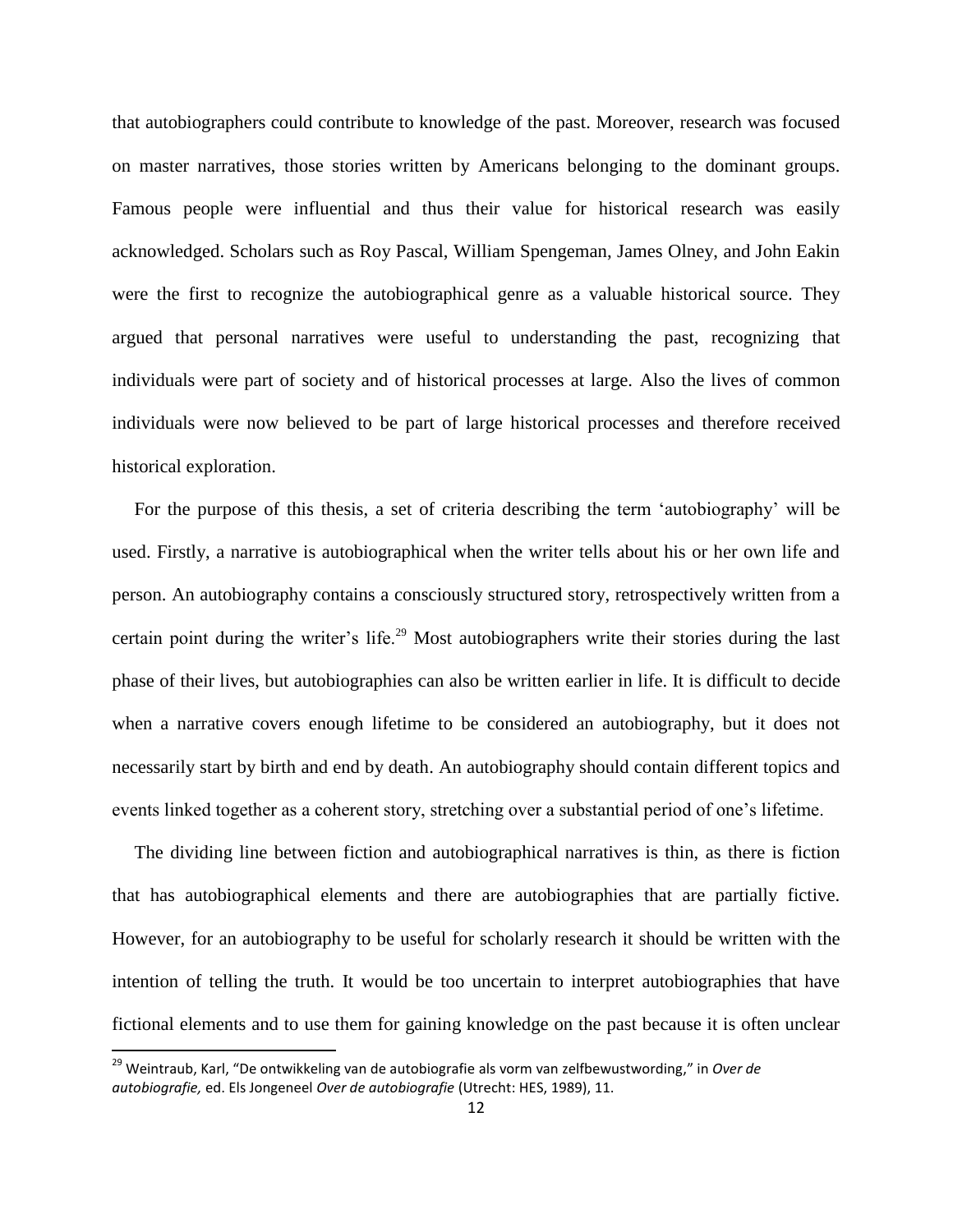which sections of an autobiography were written truthfully and which were partially or wholly fabricated. For sure, it is challenging to determine the truthfulness of each autobiography, but the autobiographer would have received correcting feedback of his or her friends and family in case of untruthfulness. It is therefore argued by scholars that many autobiographers refrained from twisting the truth. However, one of the difficulties of analyzing autobiographies is that the events of one"s life are vulnerable to interpretations of the author himself. Autobiographers tend to highlight their admirable acts and characteristics and often ignore their mistakes and weaknesses.<sup>30</sup> In those cases they are not telling lies yet they manipulated the reader. Taking these possibilities into account, it is still possible to draw valid and useful conclusions from the study of autobiographies.

#### **The Structure of This Research**

<span id="page-12-0"></span>This thesis attempts to contribute to the discussion of feelings of nationality in nineteenthcentury America by studying twelve autobiographies. The selection of autobiographies for this thesis is distilled from the *Bibliography of American Autobiographies* by Louis Kaplan.<sup>31</sup> The selection includes life-writings by male Euro-American citizens who did not have political positions in American society and was further confined to authors who lived in the northeastern states Massachusetts, North Hampshire, New Jersey, New York, and Pennsylvania. There are relatively few autobiographies available by southern authors who lived in comparable regions to be able to draw sensible conclusions on national imagination in the South. The South comprises a vast area in which frontier experiences, like in Texas and Louisiana, differed greatly from life

<sup>&</sup>lt;sup>30</sup> Albert E. Stone, ed., The American autobiography: A Collection of Critical Essays (Upper Saddle River: Prentice-Hall, 1981), 185.

<sup>31</sup> Louis Kaplan, *Bibliography of Autobiographies* (Madison: The University of Wisconsin Press, 1961).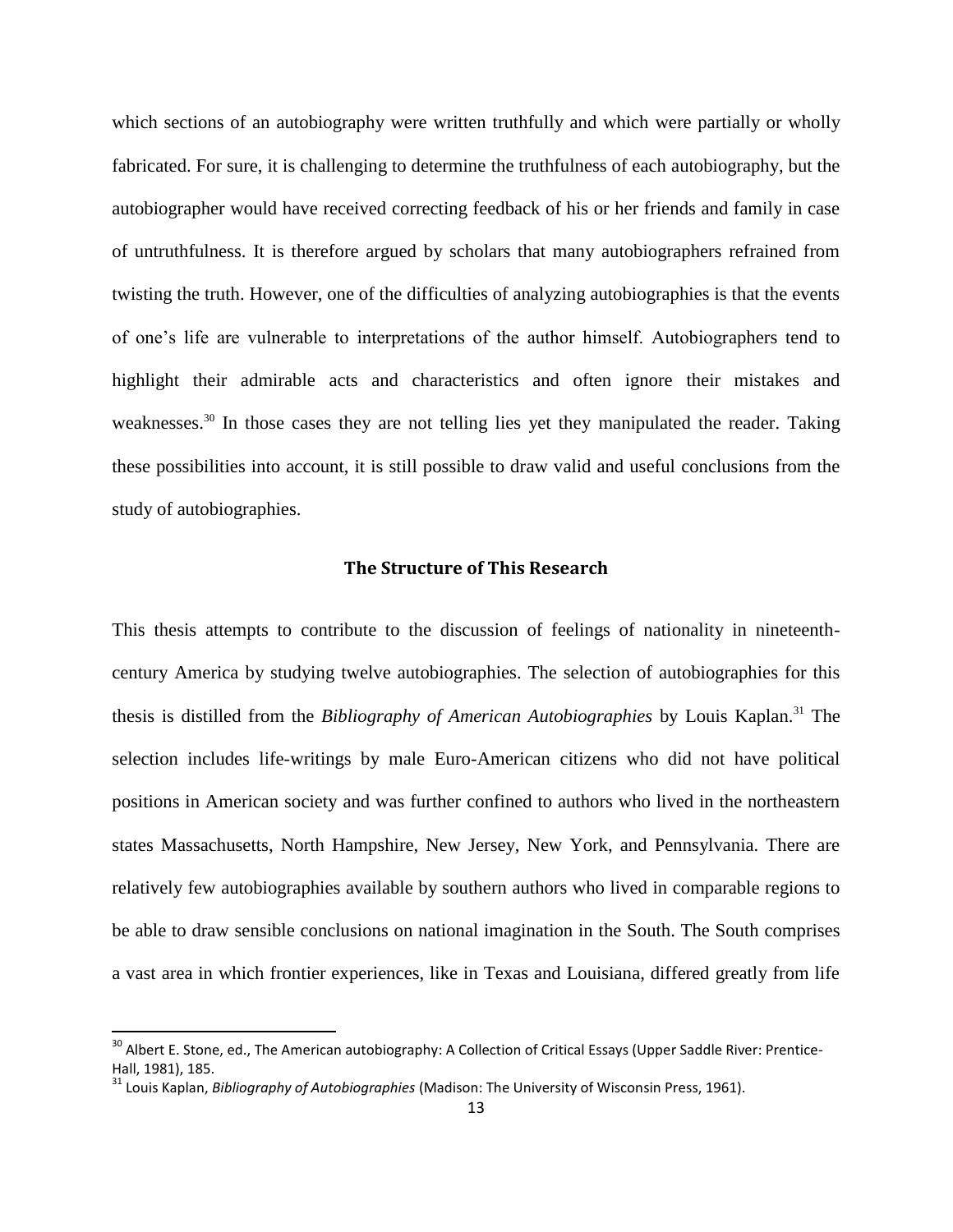in eastern states like Georgia or the Carolinas. A comparison between southern and northern experiences of nationality would certainly make an understanding of national feelings in nineteenth-century America more complete. On the other hand, northeastern states formed the political, cultural and economical center of the United States at the time. It was part of the original thirteen colonies, housed the federal government, possessed most industry, and produced most literature and newspapers.<sup>32</sup> Therefore, northern autobiographers' ideas on nationality might have been more representative for a greater part of the American population than southern ideas. Lastly, autobiographies written by Midwesterners and westerners were discarded because frontier memoirs mostly dealt with survival and adventure and revealed little of nationality. These parts of the United States produced a smaller amount of useful autobiographies for the purpose of this thesis than the northwest.

The selection of twelve autobiographies out of the remaining suitable titles was made randomly. Six autobiographies of this selection were published in the period 1850-1860 and the other six in the period  $1870-1890$ <sup>33</sup>. They were written by autobiographers who were born within the nation and abroad and who came both from poverty and riches, but they all meet the requirements of the

l

<sup>32</sup> Sarah Wadsworth, *In the Company of Books: Literature and Its "Classes" in Nineteenth-Century America* (Amherst and Boston: University of Massachusetts Press, 2006), 5.

<sup>&</sup>lt;sup>33</sup> The selection of autobiographies studied for this thesis and published in timeframe 1850-1860 are Joseph T. Buckingham, *Personal Memoirs and Recollections of Editorial Life* (Boston: Ticknor, Reed & Fields, 1852), Grant Thorburn, *Life and Writings of Grant Thorburn* (New York: E. Walker, 1852), Andrew Jackson Davis, *The Magic Staff: An Autobiography* (New York: J.S. Brown, 1857), James J. Jarves, *Why and What Am I? The Confessions of an inquirer* (Boston: Phillips, Sampson & Co., 1857), John H. Griscom, *Memoir of John Griscom, LL.D. Late Professor of Chemistry and Natural Philosphy; With an Account of the New York High School; Society for the Prevention of Pauperism' the House of Refuge' and Other Institutions* (New York: Robert Carter & bros., 1859), and Benjamin B. Bowen, *A Blind Man's Offering* (New York: Benjamin Bowen, 1860, Fourth edition).

Autobiographies of the second timeframe are Edward Mitchell, *Five Thousand Year: And How I Made it in Five Years' Time, Starting Withouth Capital* (Boston: Loring, 1870), Daniel Noyes Prime, *The Autobiography of an Octogenarian* (Newburyport: W.H. Huse, printers, 1873), William H. Winans, *Reminiscences and Experiences in the Life of an Editor* (Newark: 1875), Frederick Swartwout Cozzens, 'Autobiographic Sketch' in Frederick Swartwout Cozzens, *Sayings, Wise and Otherwise* (New York: American Book Exchange, 1880) xiii-xxii, Peter Smith, *Memorials of Peter Smith* (Cambridge: Riverside Press, 1881), and Philip Gengembre Hubert, *Liberty and a Living* (New York: Putnam's Sons, 1889).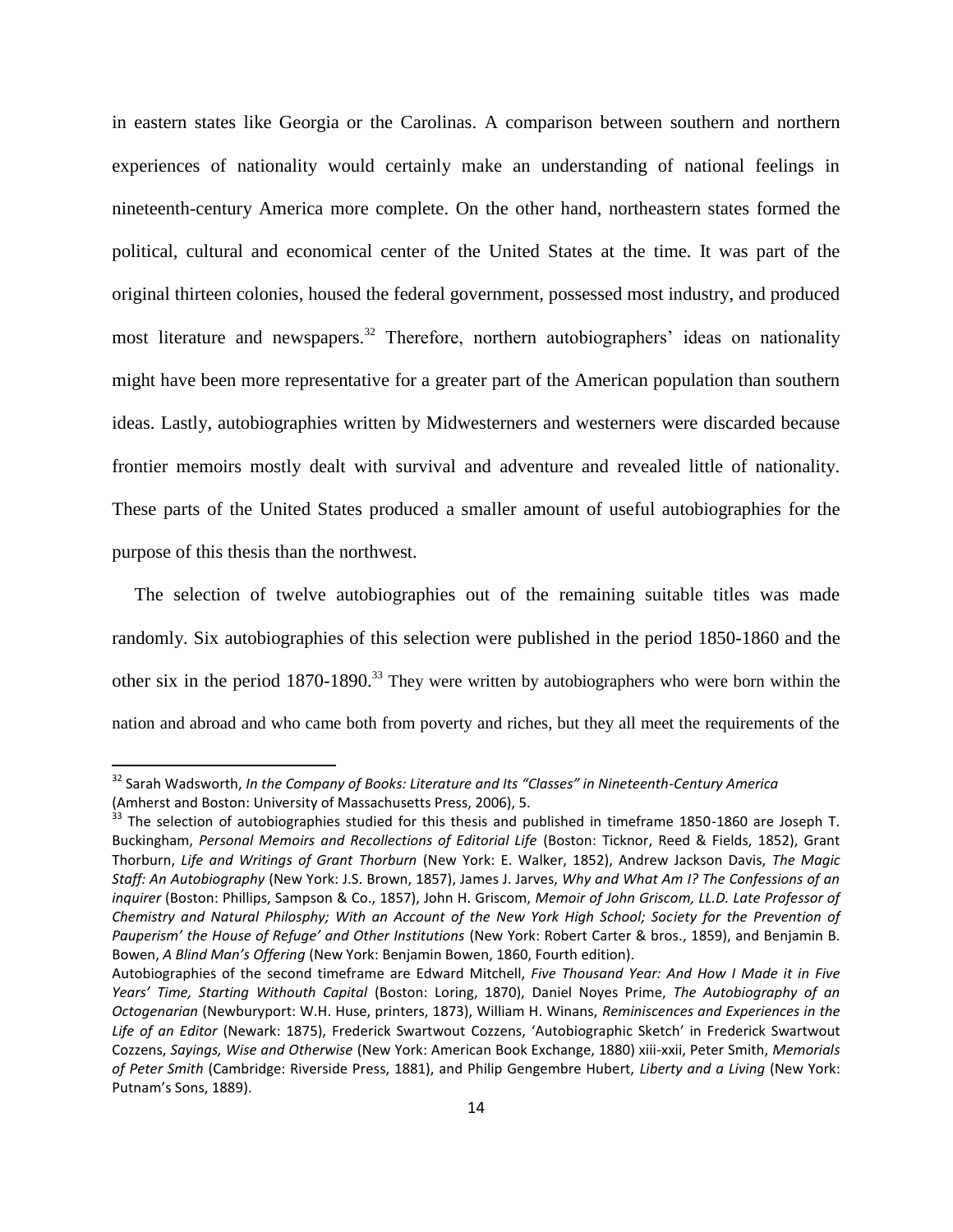selections made. Exploring these two timeframes before and after the Civil War, any developments in the experience of nationality that would have occurred during the war among autobiographers should have been visible. However, differences between these two timeframes were too small to draw convincing conclusions but will be mentioned when relevant.

In order to organize all arguments, section one of this thesis will discuss the extent to which America was a unity in the broadest sense of the word, based on verifiable aspects. It will argue how this unity was politically, economically, and culturally limited. Secondly, it will discuss the originally European-based literature in the United States, but also how this changed in the second half of the nineteenth century so that literature both reflected and influenced national unity. Lastly, it will show how autobiographies of both timeframes expressed ideas on national unity and how autobiographies related to the American book market.

Having discussed the reality of national unity, section two will proceed with a discussion of American feelings towards national unity, called national imagination. This section will argue that Americans had strong imagination regarding their nation. National affiliation and patriotism will be addressed as markers for national imagination. Both national imagination and patriotism were reflected in the literature, since America had produced its own literary genre called transcendentalism before the war, but after the war, an even more authentically American genre developed; Realism.<sup>34</sup> It will be suggested how these genres could have related to national imagination. Lastly, the role of the autobiographical genre in national imagination is discussed, as well as how national imagination and patriotism reflected in autobiographies.

Section three will take the discussion of national imagination one step further by examining national identity, which also depended on imagination. It argues that ideas about national identity

<sup>&</sup>lt;sup>34</sup> William St. Clair, *The Reading Nation in the Romantic Period* (Cambridge: Cambridge University Press, 2004), 374.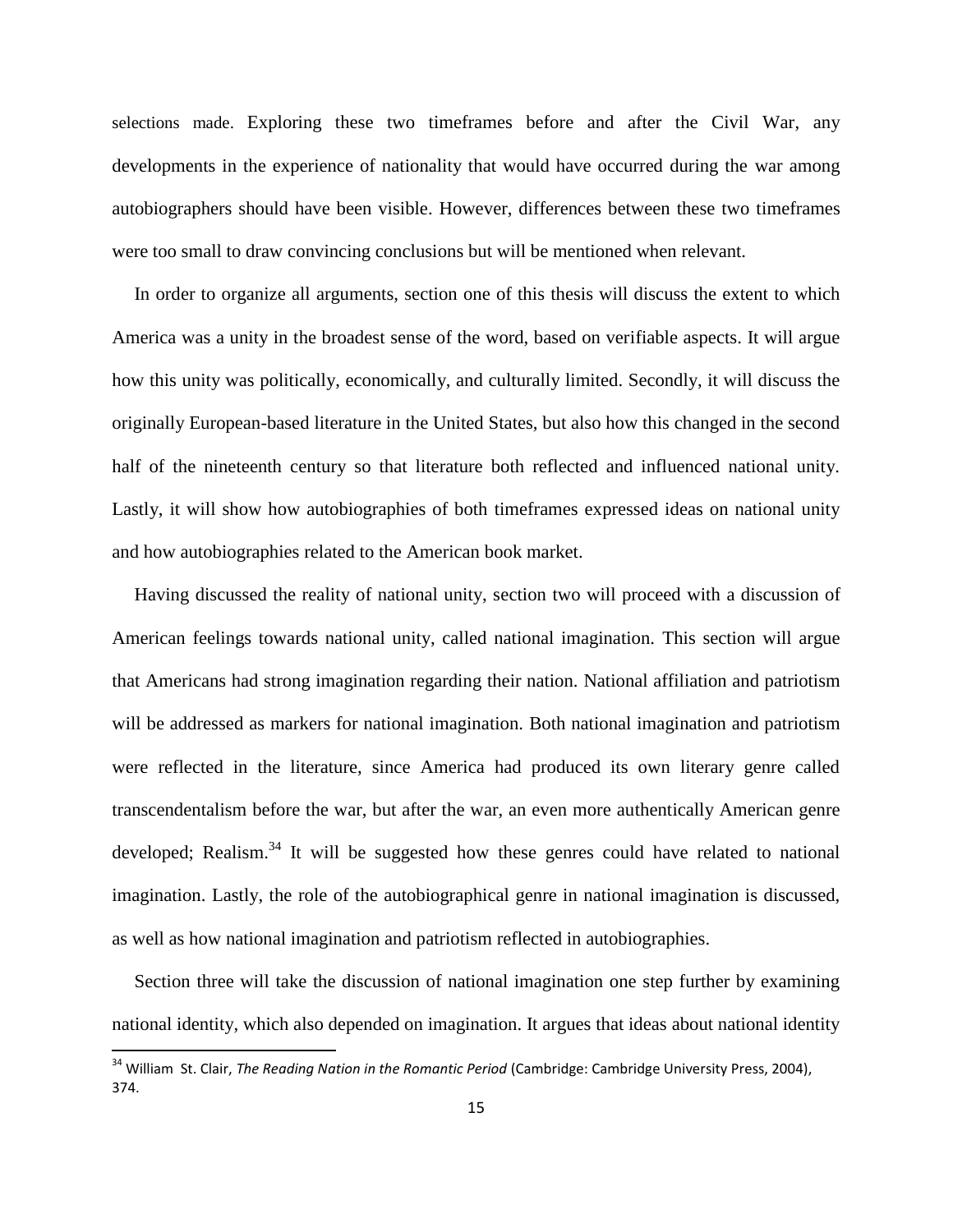were diverse, but that the Euro-American vision on the nation was dominant in society. This was also reflected in American literature and arguably further stimulated national imagination of America"s identity. Furthermore, it will be discussed how private and public identity connect. Finally, it will be attempted to determine Euro-American views on American national identity based on how this was reflected in the autobiographies.

These three sections together will sustain the conclusion that Euro-American views of "Americanness" relied on imagination and that they were not objective descriptions of American society in the nineteenth century. This thesis will determine to what extent Euro-Americans viewed themselves as Americans in the nineteenth century and which characteristics they believed described their nation, themselves, and the rest of the population.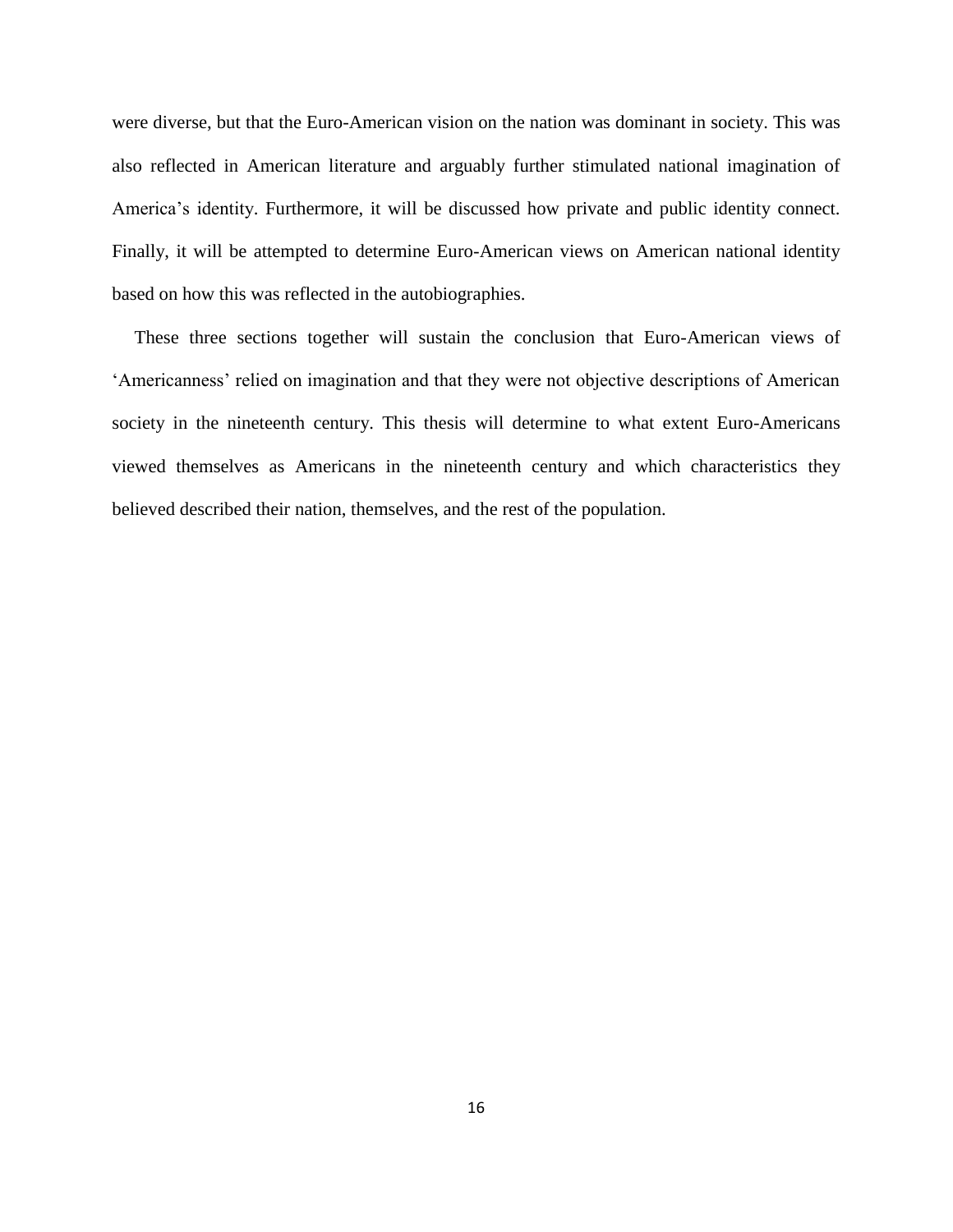### **1. National Unity**

<span id="page-16-0"></span>The Civil War is remembered as a crisis in American national political unity, but this section will argue that politically, as well as economically and culturally, the nation"s unity was severely limited in the nineteenth century. An understanding of this reality will help determine the degree of discrepancy between real unity and the imagination of a unity, which will be discussed in section two. In order to determine America's unity, political issues that divided the nation will be first discussed. This will be followed by an exploration of economical relations in the nation. Thirdly, the divisions among the American population will explain how the American nation was disunited. A discussion of the American book market and American literature will argue how these related to national unity. Finally, we will explore how all these aspects of national unity were expressed by autobiographies and conclude to what extent American autobiographers' had knowledge of their nation"s scope and disunity. Understanding this will show to what degree they had to use their imagination in order to see their nation as a unity.

#### **The United States of America: A Unity?**

<span id="page-16-1"></span>The United States was declared a nation-state in 1776. To the outside world America looked like a political unity like other nations, but at the inside the nation was relatively incoherent. The exact scope and organization of the Union was under permanent discussion and construction, arguably until today, and federal government was an abstract organization that did not influence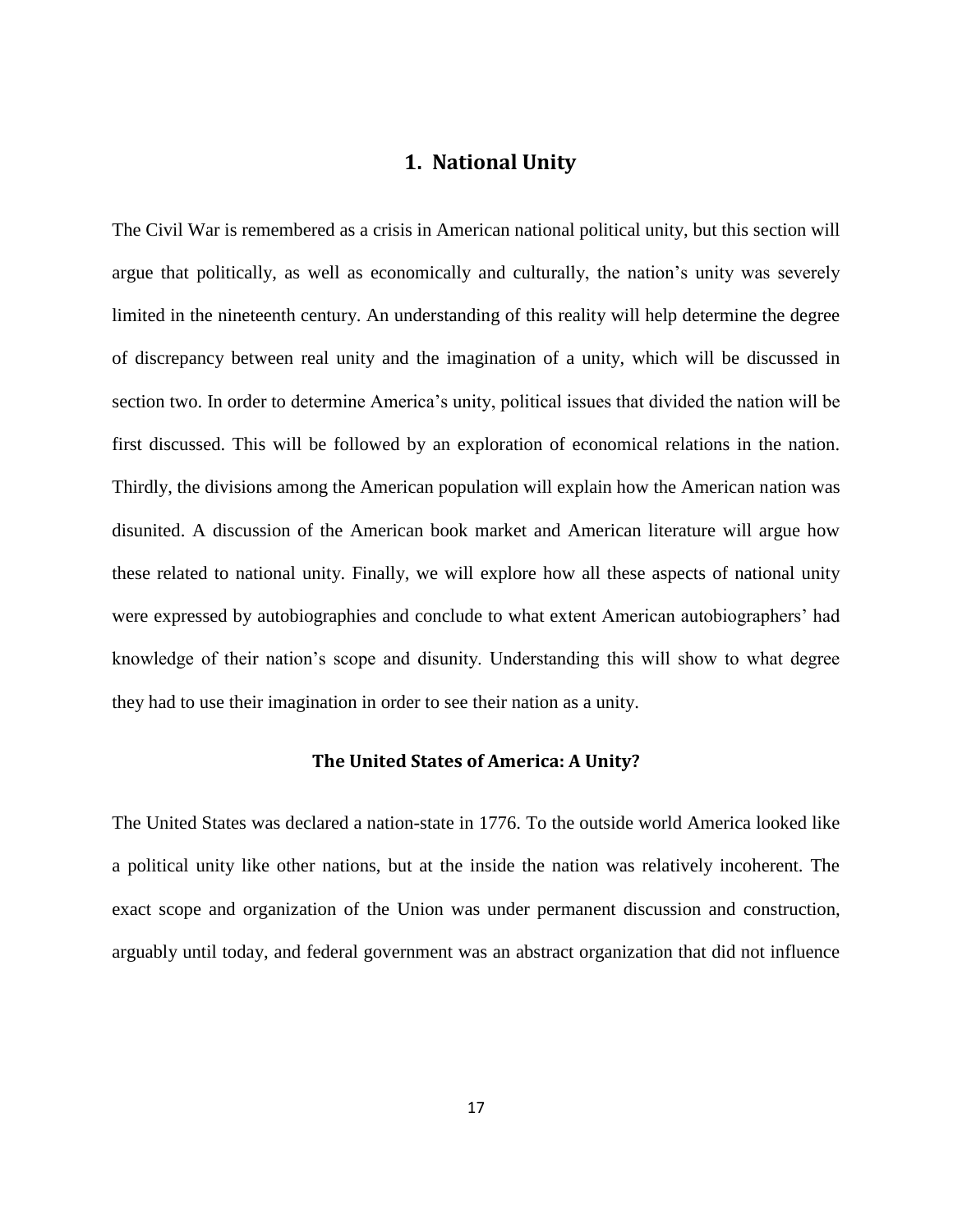the majority of the population directly.<sup>35</sup> These political aspects will be discussed first, before we turn to economic and cultural aspects of national coherence.

First of all, it is the question whether Americans of the northeast were aware of the contours and political organization of their country. The borders of their nation moved, constantly changing the United States until the mid-nineteenth century. The young nation expanded westward and southward until it covered the whole area between the Atlantic and Pacific Oceans, becoming at least eight times larger than the size of the original thirteen states.<sup>36</sup> The last territory was added in 1853, when the United States bought the southern parts of present-day Arizona and New Mexico from Mexico with the Gadsden Purchase. By 1850, the beginning of the period discussed in this thesis, its continental territory looked like it does today, but millions of Americans lived in this nation while it was expanding. It will be explored to what extent Euro-American autobiographers showed awareness of these changes.

Newly acquired territories did not immediately enter the Union as states. They fell under federal supervision and were populated by American settlers, but the vast tracts of land were remote from the nation"s political and cultural centers and they were sparsely populated. Federal government barely had the means to influence daily life in these areas.<sup>37</sup> Moreover, the Constitution did not offer regulations on non-state policy so that the most suitable political state

<sup>35</sup> David McKay, *American Politics and Society* (Cornwall: Blackwell Publishing, 2005, sixth edition), 64; Higham, "The Problem of Assimilation in the United States," 19.

<sup>&</sup>lt;sup>36</sup> These states being, from north to south: New Hampshire, New York, Massachusetts, Rhode Island, Connecticut, Pennsylvania, New Jersey, Delaware, Maryland, Virginia, North Carolina, South Carolina, and Georgia. Before 1850, the start of the timeframe discussed in this thesis, these states were joined by Vermont, Kentucky, Tennessee, Ohio, Louisiana, Indiana, Mississippi, Illinois, Alabama, Maine, Missouri, Arkansas, Michigan, Florida, Texas, Iowa, and Wisconsin, in this order.

<sup>37</sup> Hans Bertens and Theo D'Haen, *Geschiedenis van de Amerikaanse Literatuur* (Amsterdam: Uitgeverij De Arbeiderspers*, 1983),* 52.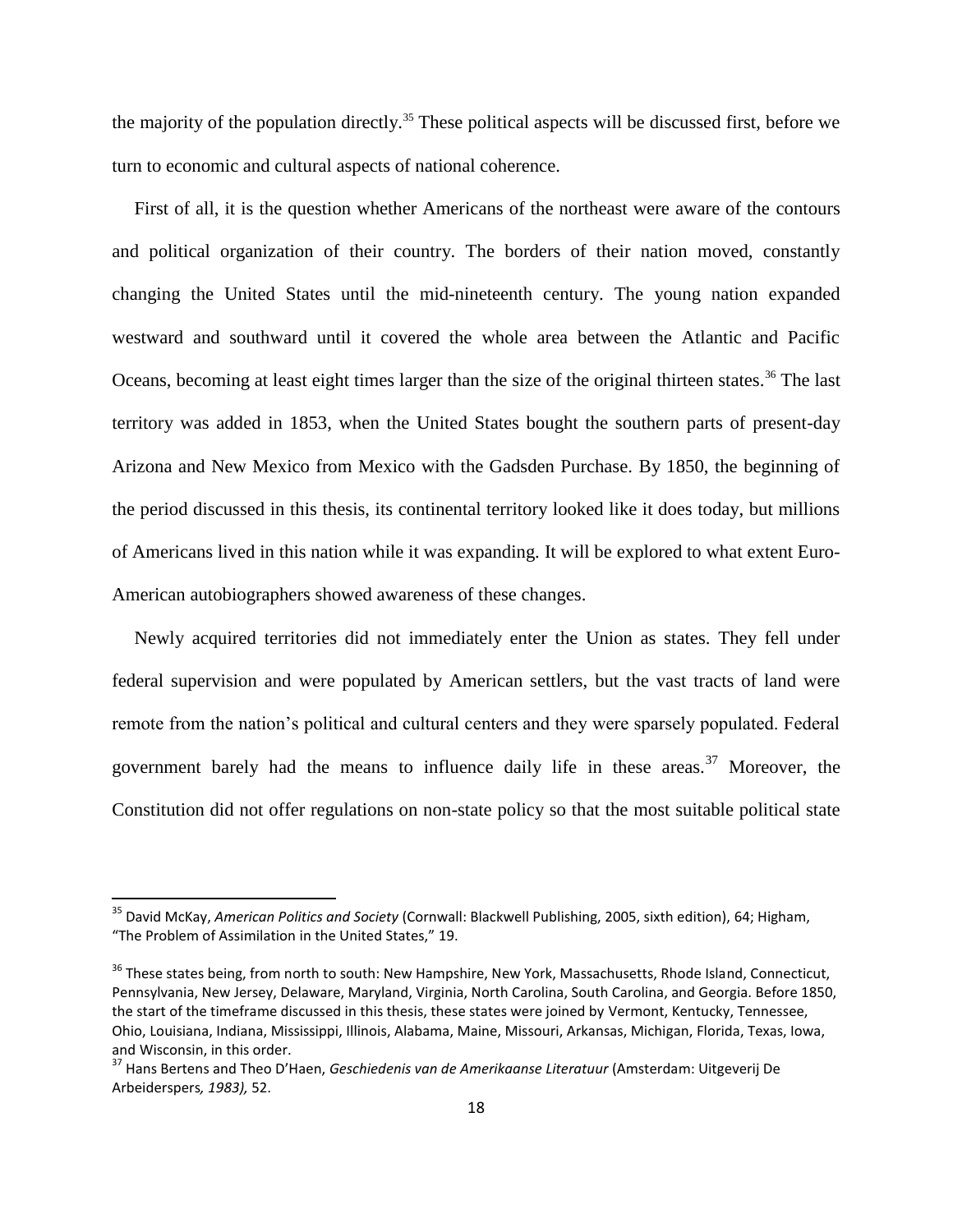of these territories was largely undetermined.<sup>38</sup> Territories held a specific place in the American political organization, leaving it out of influences by federal government and flows of information from the rest of the nation until their admission as states or after Civil War, when railroads connected all parts of the nation.<sup>39</sup> Based on the remoteness of western regions and limited political coherence, it is likely that the western parts, especially non-state territories, played a limited role in American national imagination in the northwest. This will be further addressed based on the study of literature and autobiographies later in this section.

Therefore the conversion of territories into states in the Union seems unifying. Although Arizona and New Mexico were the last two states on the American mainland to ratify the Constitution and become states as late as 1912, a majority of the states had been admitted before 1850. In the years between 1850 and 1890, California, Minnesota, Oregon, Kansas, West Virginia, Nevada, Nebraska, Colorado, North and South Dakota, Montana, Washington, Idaho, and Wyoming entered the Union as states, only leaving Utah, Oklahoma, New Mexico, and Arizona to future admission. All autobiographers discussed in this thesis were born in the eighteenth or early nineteenth century and had been in America when new states enlarged the Union during their lives. Thus, their country continuously changed shape during their lifetimes. It is this versatile country that they referred to and reflected upon in their autobiographies, and which scope and identity is discussed in this thesis.

A second reason why the admission of states did not necessarily encourage national unity was that federal government had little authority. Its control on local affairs was limited. Indeed, the constitution granted this government the exclusive right to produce American currency, have

 $38$  A separate study on national imagination and affiliation in the West and Midwest would be an interesting addition.

<sup>39</sup> Keller, *America's Three Regimes,* 100, 130.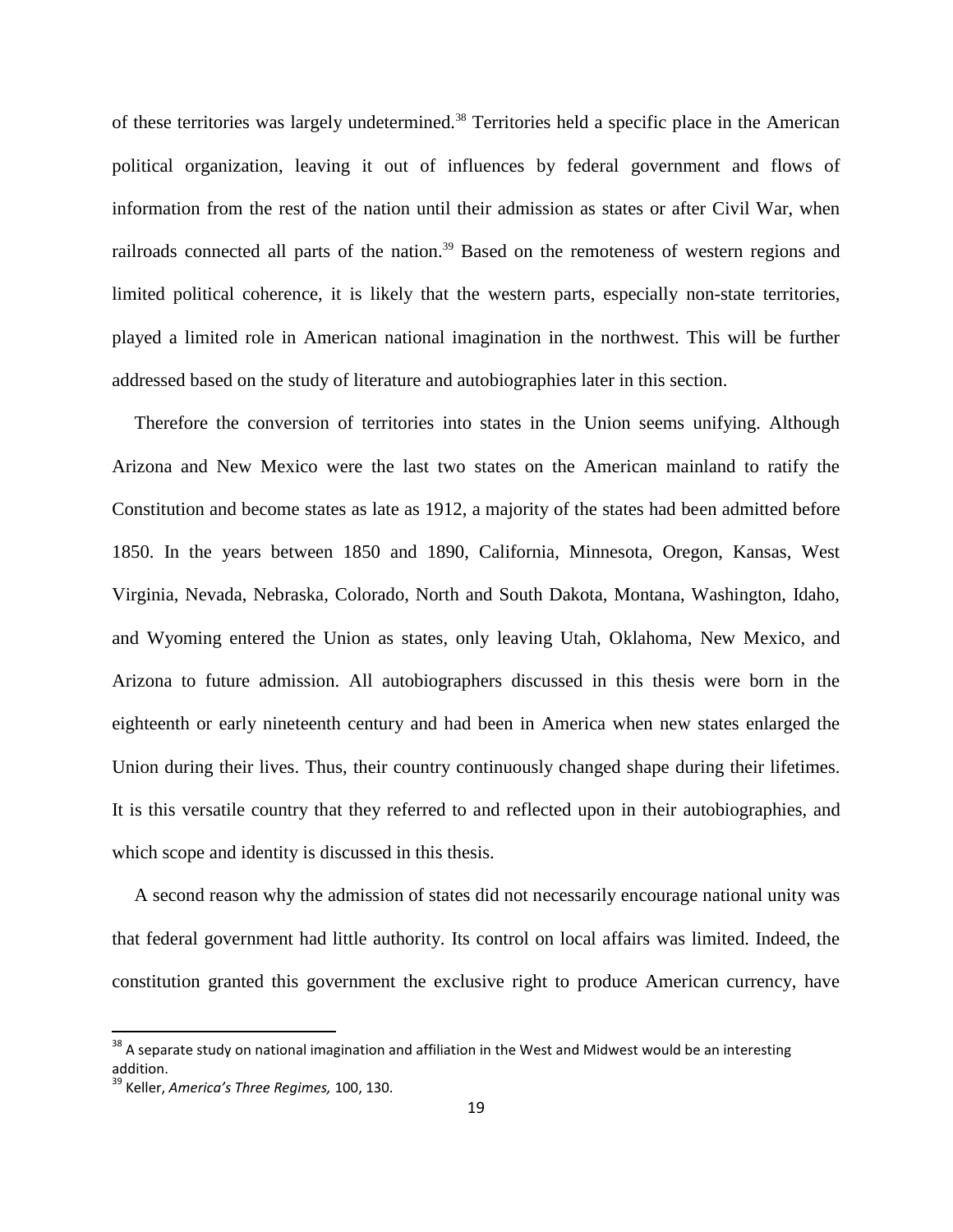militias, conduct foreign policy, engage in war with foreign countries, and set tariffs on imported and exported goods between states and nations, all of these powers being denied to the states.<sup>40</sup> But the law denied federal government to alter borders of the states "without the concurrence of the states involved or to prefer one state over another." Moreover, at least three-quarters of the states had to approve of any changes to be made in the Constitution. Lastly, all states had their own constitutions that decided on local matters in detail. The Constitution determined that "The powers not delegated to the United States by the Constitution, nor prohibited by it to the States, are reserved to the States respectively, or to the people."<sup>41</sup> Therefore it has often been argued that state power preponderates, establishing that the Constitution mentions few explicit cases in which only federal government has authority. It also formulates federal responsibilities as 'delegated powers,' suggesting that federal government is at the service of the states.<sup>42</sup> Thus, both in complicated national issues and daily government, federal government lacked both Constitutional support and willingness to influence local matters during most of the nineteenth century.<sup>43</sup> An exception is the era of the Civil War, during which the North took decisions without the concurrence of the South, applying them to all states and territories, such as the abolition of slavery.

Due to this relative autonomy of states, laws and policies greatly varied between states. States were highly sovereign in determining criminal penalties like the death penalty. Within states, power was further delegated to counties who were responsible for locally specific issues. This scattering of powers diminished national political unity, even though all states were subject to

l

<sup>40</sup> David Mauk and John Oakland, *American Civilization: An Introduction* (London and New York: Routledge, 1995, fourth edition), 141.

<sup>&</sup>lt;sup>41</sup> The American Constitution, 1776.

<sup>42</sup> Mauk and Oakland, *American Civilization,* 141.

<sup>&</sup>lt;sup>43</sup> Constitution: mention all sections and articles where these regulations are to be found. Most of them are unchanged.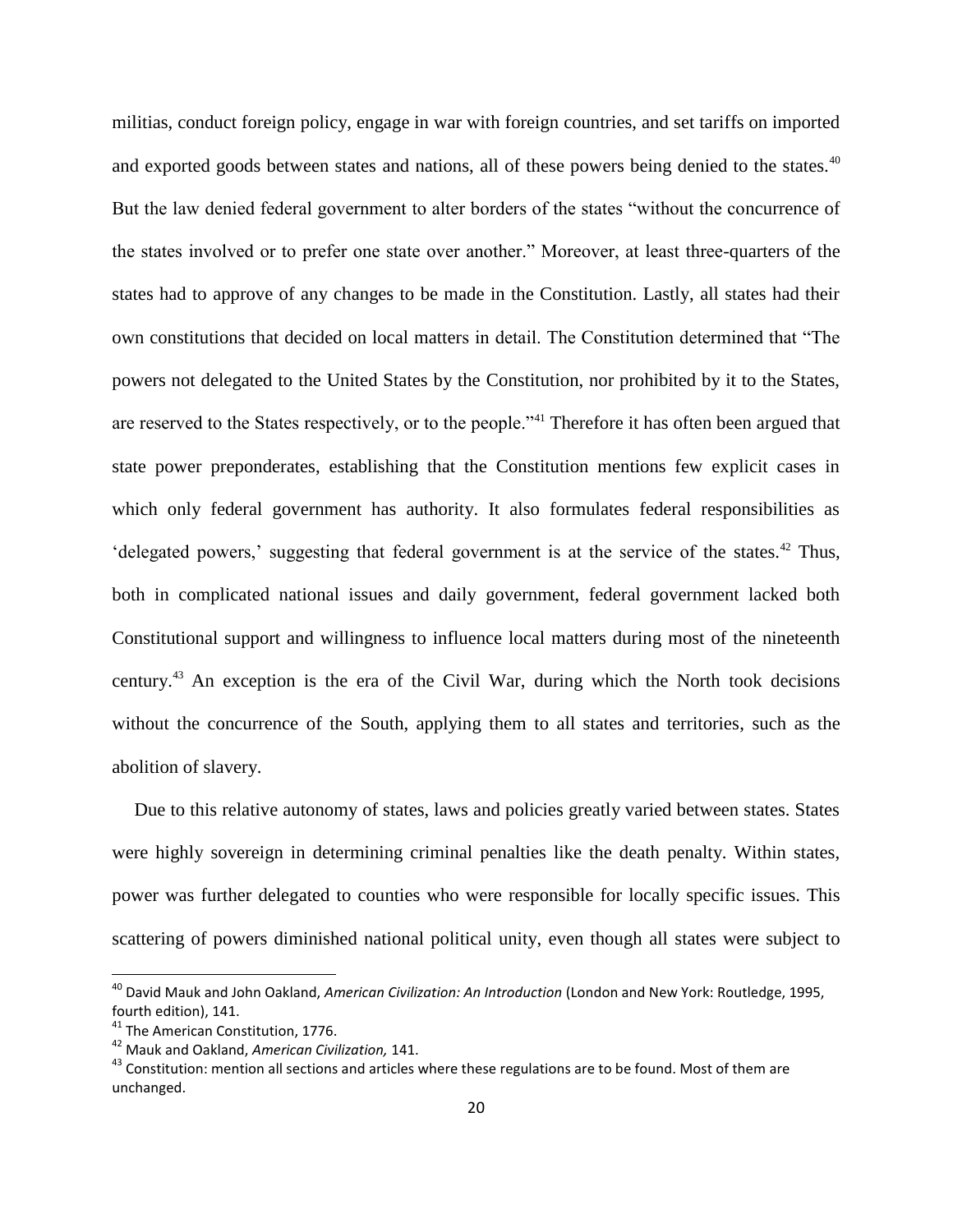one national Constitution. Therefore, the differences between various states in the vast country were large compared to nations that were more directly subject to a central government. It also raises the expectation that local or state affiliation was stronger than national affiliation, emphasizing differences rather than similarities between Americans, but this will be further discussed in detail in section two.

After the Civil War, federal government influence increased to some degree, enlarging the likelihood of actual unity and the imagination hereof.<sup>44</sup> New departments, like that of agriculture and justice, were called into existence. Government began to interfere with society more intensely than before.<sup>45</sup> Examples are the passing of the Fourteenth Amendment in 1868, which was a federal promise to all American citizens to protect equal rights, and the Fifteenth Amendment of that same year, keeping states and individuals from obstructing suffrage from any citizen of over twenty-one years of age. Despite strong objections from southern states, federal government managed to pass these laws by overruling them with northern support.<sup>46</sup>

However, in the decades that followed, it became clear that federal government was both unable and unwilling to protect the promises made in these laws. Racial discrimination, for instance, would intensify rather than wane in both northern and southern states and lead to racial segregation that divided colored Americans from white Americans in society.<sup>47</sup> Members of Congress were divided among themselves in their opinions on racial issues, but it was determined on keeping North and South peacefully together. Racial issues were second thoughts,

l

<sup>&</sup>lt;sup>44</sup> Mary Norton, ed., A People and a Nation: A History of the United States (Boston and New York: Houghton Mifflin Company, 2003, brief sixth edition), 261.

<sup>45</sup> Other examples are growing federal interference with immigration restrictions; see Smith, *Civic Ideals*, 358.

<sup>46</sup> Norton, *A People and a Nation,* 282.

<sup>47</sup> Michael J. Klarman, *Unfinished Business: Racial Equality in American History* (Oxford: Oxford University Press, 2007), 67-80; Smith, *Civic Ideals,* 201.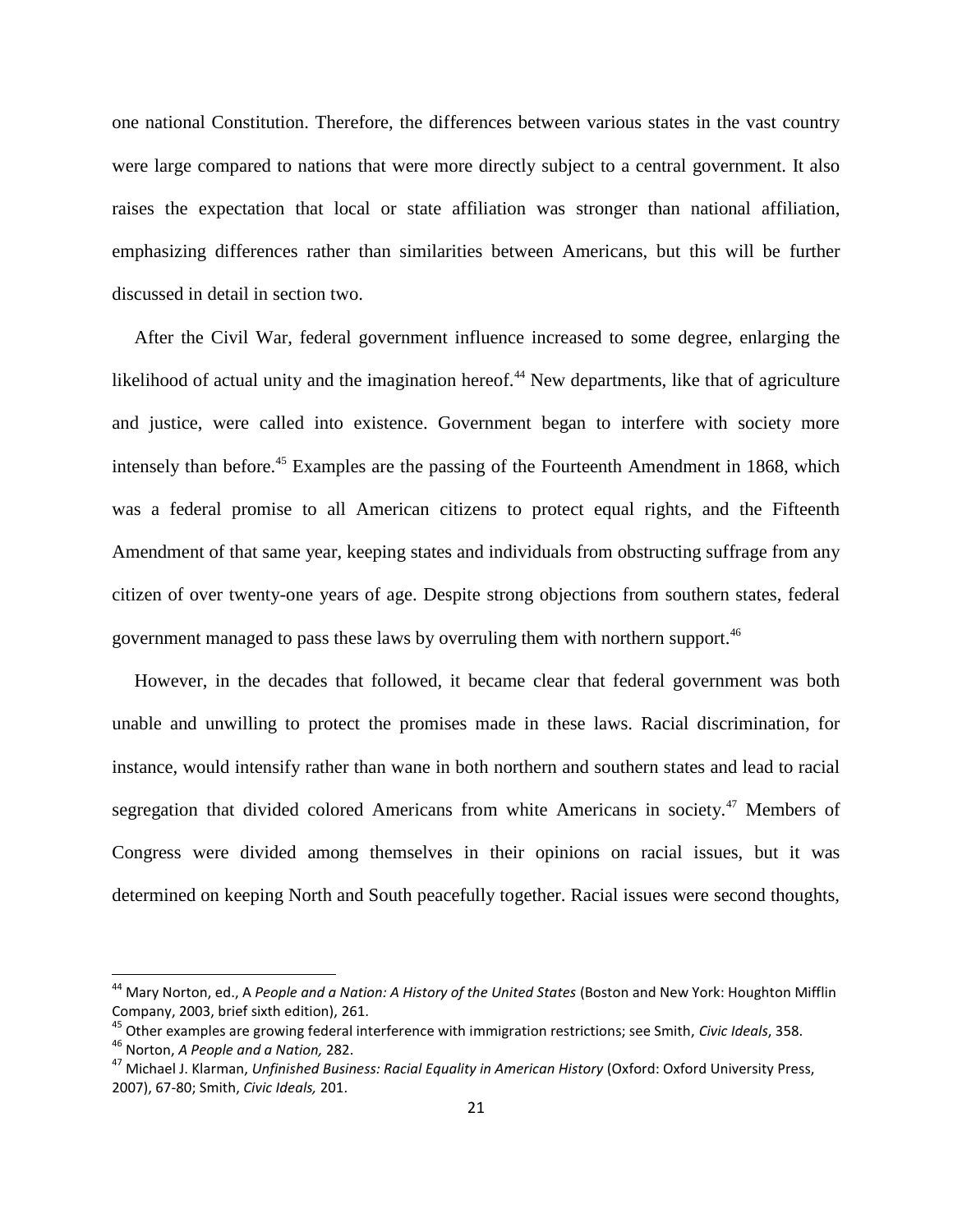not in the least because a majority of American politicians supported racist ideas themselves.<sup>48</sup> Therefore the Civil War did not result in a different political order than before as federal power remained limited under the Constitution, although political unity between North and South was ensured and encouraged by the expanding government.<sup>49</sup> Since the protection of racial equality came second, unity between northern and southern *whites* was encouraged whereas the discrepancy between races increased. The imagination of unity among Euro-Americans became more logical, although federal influenced remained severely checked by the Constitution and state sovereignty.

The division of powers between state governments and federal government became one of the most contested issues in American politics in the nineteenth century. Early in the century, it led to the creation of political parties that battled for power in Congress.<sup>50</sup> An understanding of these parties is relevant to place political references in autobiographies, which will be discussed later in this section, in a correct context. The seeds of political partisanship sprouted as early as the late eighteenth century, when the Federalists and Democratic-Republicans started to organize themselves along political and sectional lines. Although their differences were initially small, they increased in intensity until the Federalist Party dissolved in 1824. Generally, Democratic-Republicans mistrusted federal government. Jefferson, one of the party"s leaders, believed that government provided over various ways of grabbing power and taking decisions against the consent of the people. His party was in favor of a stricter system of checks and balances to control government, while the Federalists favored a strong government that was not limited in its possibilities to protect the nation against foreign intruders and internal threats. Democratic-

<sup>48</sup> Hixson, *Almost All Aliens,* 171.

<sup>49</sup> Keller, *America's Three regimes;* 

<sup>50</sup> Norton, *A People and a Nation*, 133-134.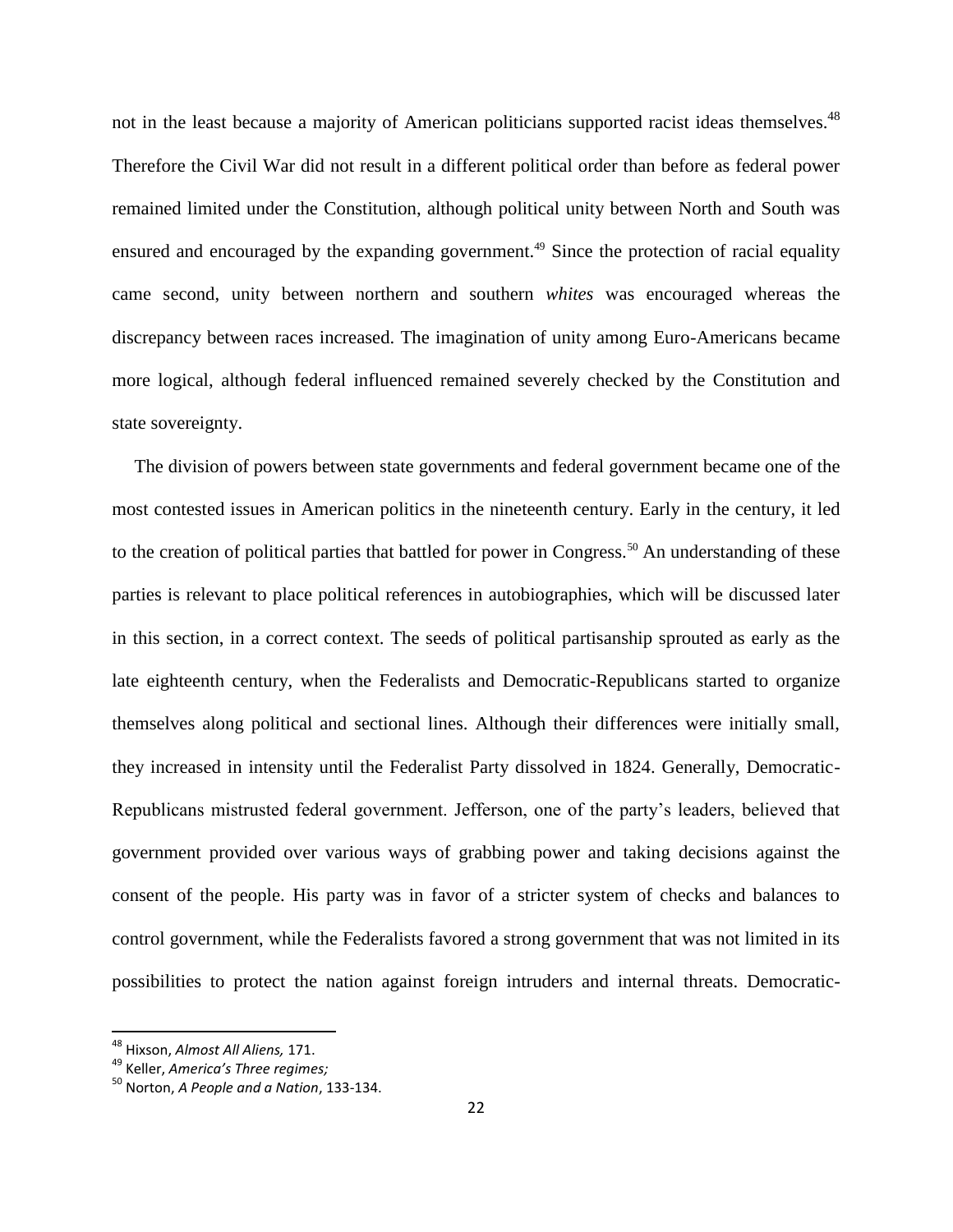Republicans were mainly supported by southerners and Midwestern farmers, and included immigrant farmers, like Irish and Germans.<sup>51</sup> The Federalists had the support of northeastern voters, Americans who did not work in the agrarian sector, the richer people. Thus, party affiliation, partisanship, was a fact in American society.<sup>52</sup>

This opposition continued under various names throughout the nineteenth century. Under the leadership of future President Andrew Jackson, a section of the Democratic-Republicans left to establish the Democratic Party. The remaining section continued under the name of National Republicans, but was also called the Whig Party. The latter wished for a stronger national coherence through the establishment of a national bank, but could not convince the incumbent Democrats, who believed in local power and individual responsibility and, thus, opposed a strong federal government controlling national systems. The Democratic Jacksonians adopted Jeffersonian ideas, wishing to keep the economical sector focused on agriculture, and therefore it kept the support of southerners and farmers while the National Republicans attracted northerners and entrepreneurs.

In, 1854, the Whigs became too internally divided and split. Most of its northern members integrated into the Republican Party. It openly advocated anti-slavery, gaining support in the northern states. Therefore, southern voters mostly turned to the Democratic Party that was not explicitly anti-slavery, keeping the nation divided in two political sections. Dichotomy persisted. Although both parties had divisions in all regions of the nation, political partisanship was roughly divided between the North and South. Ethnically and religiously, Jews and Catholics mostly voted democratic while the Republican Party was almost only supported by white

<sup>51</sup> Norton, *A People and a Nation,* 133.

<sup>52</sup> Norton, *A People and a Nation,* 131-133.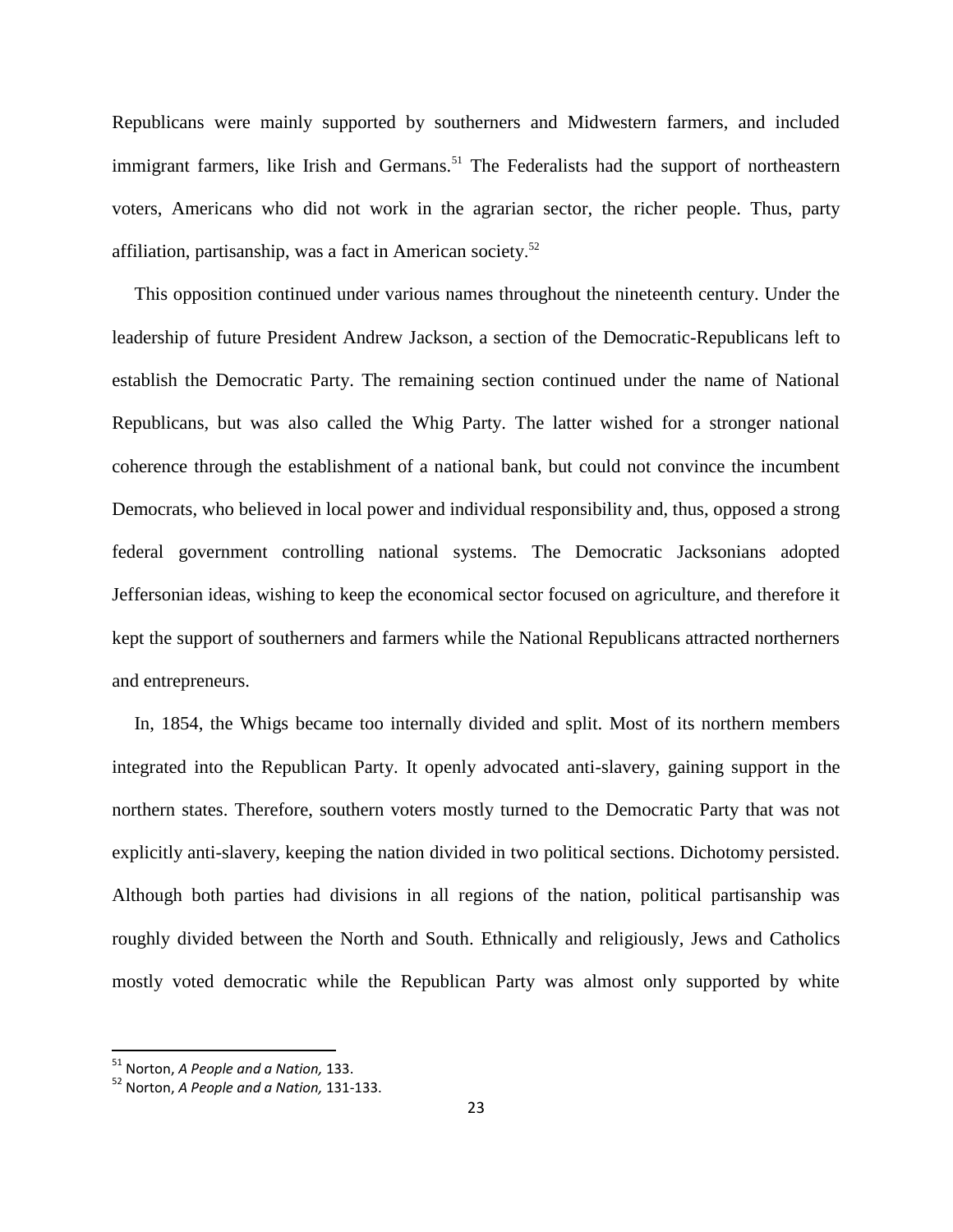Protestants, further disuniting American society.<sup>53</sup> Thus, party partisanship politically polarized the American population along racial and sectional lines. It is important to be aware of this when discussing national imagination, because despite this political division, national imagination was inspired by the party"s emphasis on national issues. It will be explored to what extent Euro-Americans were aware of these issues, testing this theory that partisanship actually led to more intense national imagination.

Proceeding with economical aspects of national unity, interests between northern and southern states began to diverge during the nineteenth century, threatening both economical and political coherence. The South was successful in the agrarian section due to its warm climate. It depended on the slavery system to ensure cheap labor in the fields until the Civil War. It also did not modernize far beyond the invention of the Cotton Gin in 1793, while the North industrialized eagerly.<sup>54</sup> The climate in northern states was less suitable for agriculture on a large scale and much more densely populated than the South. Therefore, slavery was not necessary in the northern states. Lastly, the North contained many large cities, while the South counted few. On the other hand, the South depended on northern markets for its products while the North counted on this export. Except this mutual dependency, both sections had conflicting interests. This led to political opposition on the national level.<sup>55</sup> Furthermore, there was no national banking, taxation, or currency until during the Civil War, as earlier attempts by federal government to establish a Bank had failed.<sup>56</sup> States preferred to control economics locally, rather than being dependent on slow responses from Washington.<sup>57</sup> Thus, northwestern Americans were not intensely entangled

<sup>53</sup> Norton, *A People and a Nation*, 348.

<sup>54</sup> Norton, *A People and a Nation,* 309.

<sup>55</sup> Bertens and D'Haen, *Geschiedenis van de Amerikaanse Literatuur,* 53.

<sup>56</sup> Norton, *A People and a Nation,* 261.

<sup>57</sup> David McKay, *American Politics & Society,* 63.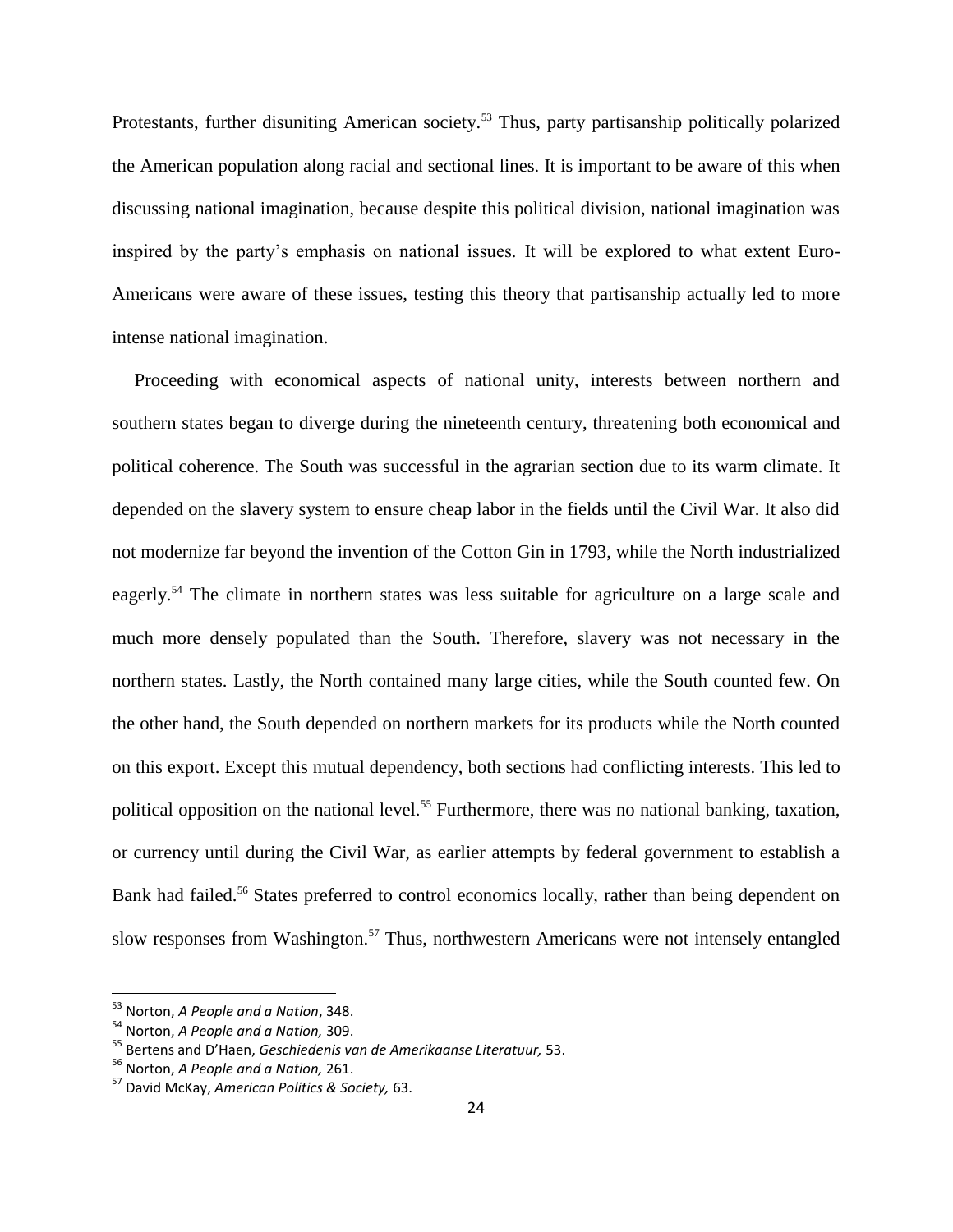in a coherent national economical system before the Civil War since this system was barely coherent and because the economical point of gravity lied in the northeastern states. Americans living in these states were not inevitably reminded of other parts in the nation due to economic interests because all relevant economical means were found in their own surroundings.

During the war, Congress finally managed to create a lasting National Bank that produced national currency. Although state governments opposed this Bank, federal government forced them to join this system.<sup>58</sup> This showed how federal government had become stronger. The Bank simplified cash flows, which stimulated inter-state trade and economic connections nationwide. Federal government also funded the construction of the transcontinental railroads, indirectly improving interstate trade and business.<sup>59</sup> The national mail system, already introduced in the 1840s, was stimulated by these expanding railways.<sup>60</sup> Moreover, economical crises, like the panic of 1873, showed how markets in all parts of the nation were woven together and depended on each other. In this sense, the American economy was coherent. Nevertheless, differences between northern and southern economies remained great during the nineteenth century.

However, political and economical factors that made national unity unfeasible were minimal compared to cultural and ethnic divisions in American society. As referred to in the introduction, the American population was not a unity. America"s population existed of various groups deriving from European colonists, African American slaves, and immigrants from all over the world. Although the theory of the Melting Pot was popular when the United States was founded, proposing that all social groups would melt together and become a unique American population, it has been rightly stated that "the Revolution made colonists Americans, but it did not make

<sup>58</sup> Norton, *A People and a Nation,* 261.

<sup>59</sup> Norton, *A People and a Nation,* 260-261.

<sup>60</sup> Penne L. Restad, *Christmas in America: A History* (New York: Oxford University Press, 1996)*,* 29.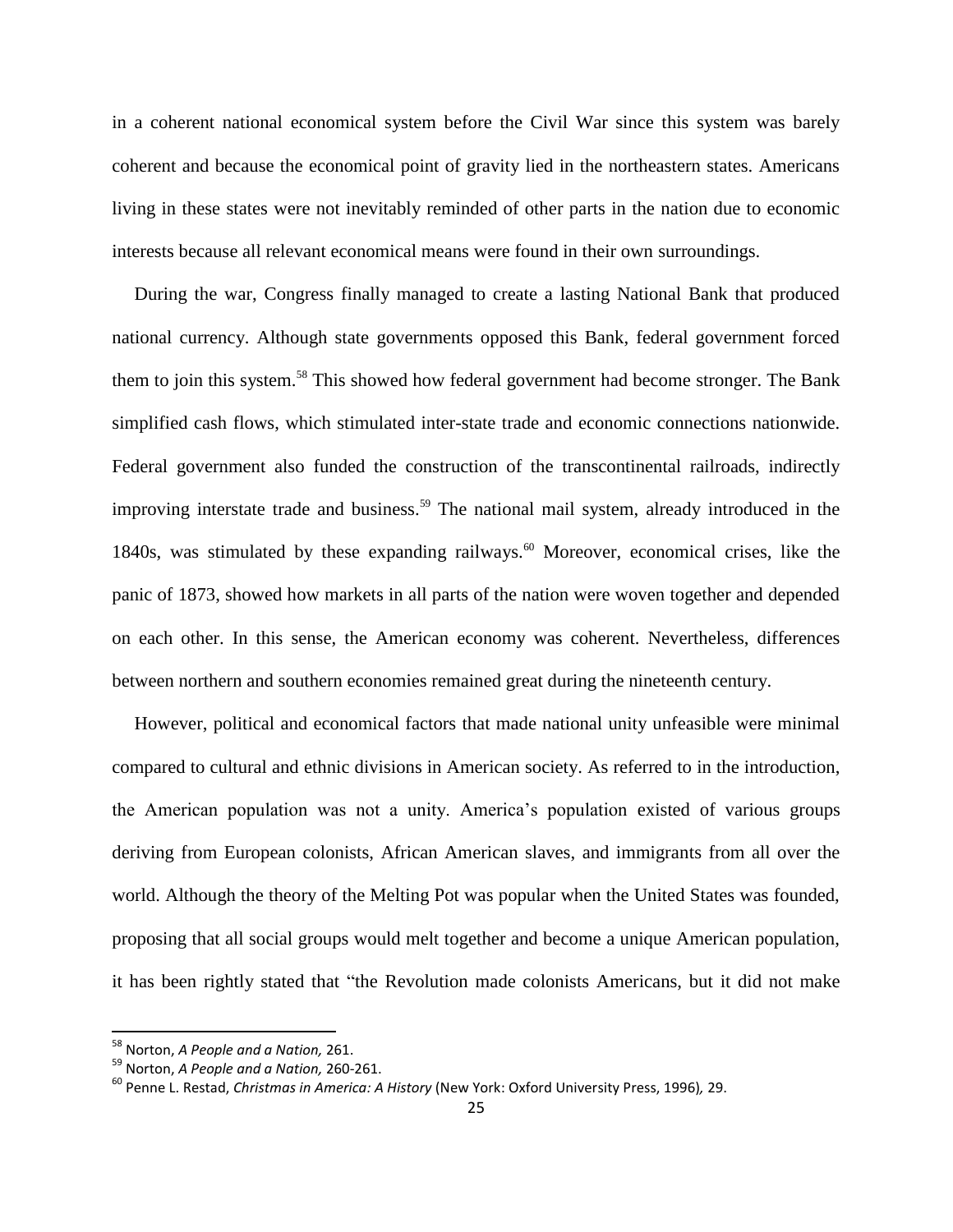them a nation." Additionally, "E Pluribus Unum," being one while being a variety, "is an ideal; it is not a description of American life in any period."<sup>61</sup> Indeed, there were firm prejudices between America's various social groups, allowing for racism to thrive among both northerners and southerners both before and after the Civil War.

Nineteenth century racial beliefs caused the American population to be unofficially divided into a hierarchical order of races and ethnicities, but there were distinctions within each group as well. Likewise, the Euro-American group can be divided in multiple subgroups. The English population formed the largest subgroup, constituting about twenty-six percent of the total American population in 1860.<sup>62</sup> The second and third most numerous nationalities represented in this group were the Germans and Irish. A majority of them was Catholic, but Germans adapted well enough to the English-American standard to integrate into this group whereas Irish did not due to the inability of many to rise above poverty. They were followed by immigrants from Italy, Eastern-Europe (many of whom Jews), and, far less, the Netherlands, Scandinavia, and other European countries. Some white groups, like Jews, Catholics, and the poor, were treated as inferior whites by Euro-Americans. These groups were often associated with poverty and intemperance. Thus, there was a hierarchy in the European American groups ranging from the old immigrants, of them first Protestants, then Catholics, and then other religions. Second came more recent immigrant groups from Europe in the same religious order because they were newcomers and often very poor.<sup>63</sup> Inequality between the sexes further divided the nation and complicated this racial and ethnic hierarchy. Women found themselves in between their male

<sup>61</sup> Joyce Appleby, "Recovering America's Historic Diversity: Beyond Exceptionalism," *Journey of American History*  79 (September 1992): 431 and Samuel P. Huntington, *Who Are We? The Challenges to America's National Identity* (New York: Simon & Schuster, 2004), 113.

<sup>62</sup> Spickard, *Almost All Aliens,* 95.

<sup>63</sup> Spickard, *Almost All Aliens,* 246-247.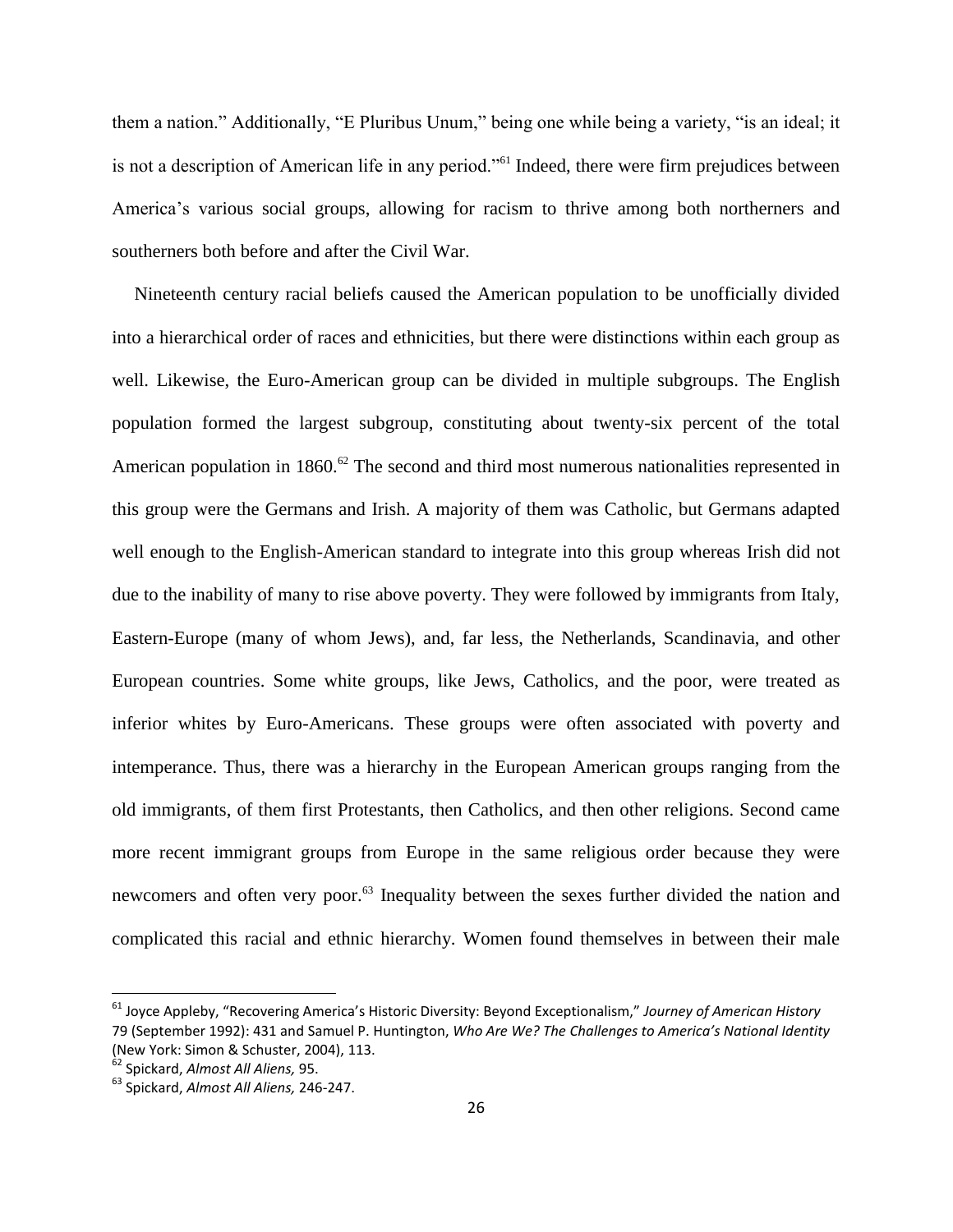counterparts and the men of the "next" group, with African-American women at the far bottom of social hierarchy. It will be discussed in sections two and three how Euro-Americans imagined their nation as a unity, despite it being severely divided in reality.

So far, we have discussed America"s internal political, economical, and cultural divisions. This reality will be compared to the extent to which Euro-Americans in the northwestern states imagined an American unity in section two.

#### **Literacy, the Book Market, and National Unity**

<span id="page-26-0"></span>Before we turn to a discussion of national unity as expressed in autobiographies, an understanding of links between the American book market and unity is important to put the research of autobiographies in the correct context. This book market had effect on American cultural unity as it encouraged it among the Euro-American population, but enlarged disunity between this and other groups in society.<sup>64</sup>

America"s book market was highly developed in the nineteenth century. It was characterized by a large and greedy public since the United States had the highest literacy rates of the western world during the nineteenth century.<sup>65</sup> Ninety percent of the Euro-Americans could read and write by 1850 and the differences between men and women were minor. It is estimated that this group constituted about eighty-two percent of America's population in that year.<sup>66</sup> At least seventy-four percent of the American population was literate excluding others than the African Americans and Euro-Americans.

<sup>64</sup> Sarah Robbins, *Managing Literacy, Mothering America: Women's Narratives on Reading and Writing in the Nineteenth Century* (Pittsburgh: The University of Pittsburg Press, 2004), *26.*

<sup>65</sup> Gilmore, *American Romanticism and the Marketplace* (Chicago: University of Chicago Press, 1985)*,* 5.

<sup>66</sup> Spickard, *Almost all Aliens*, 128; Gilmore, *American Romanticism and the Marketplace*, 5.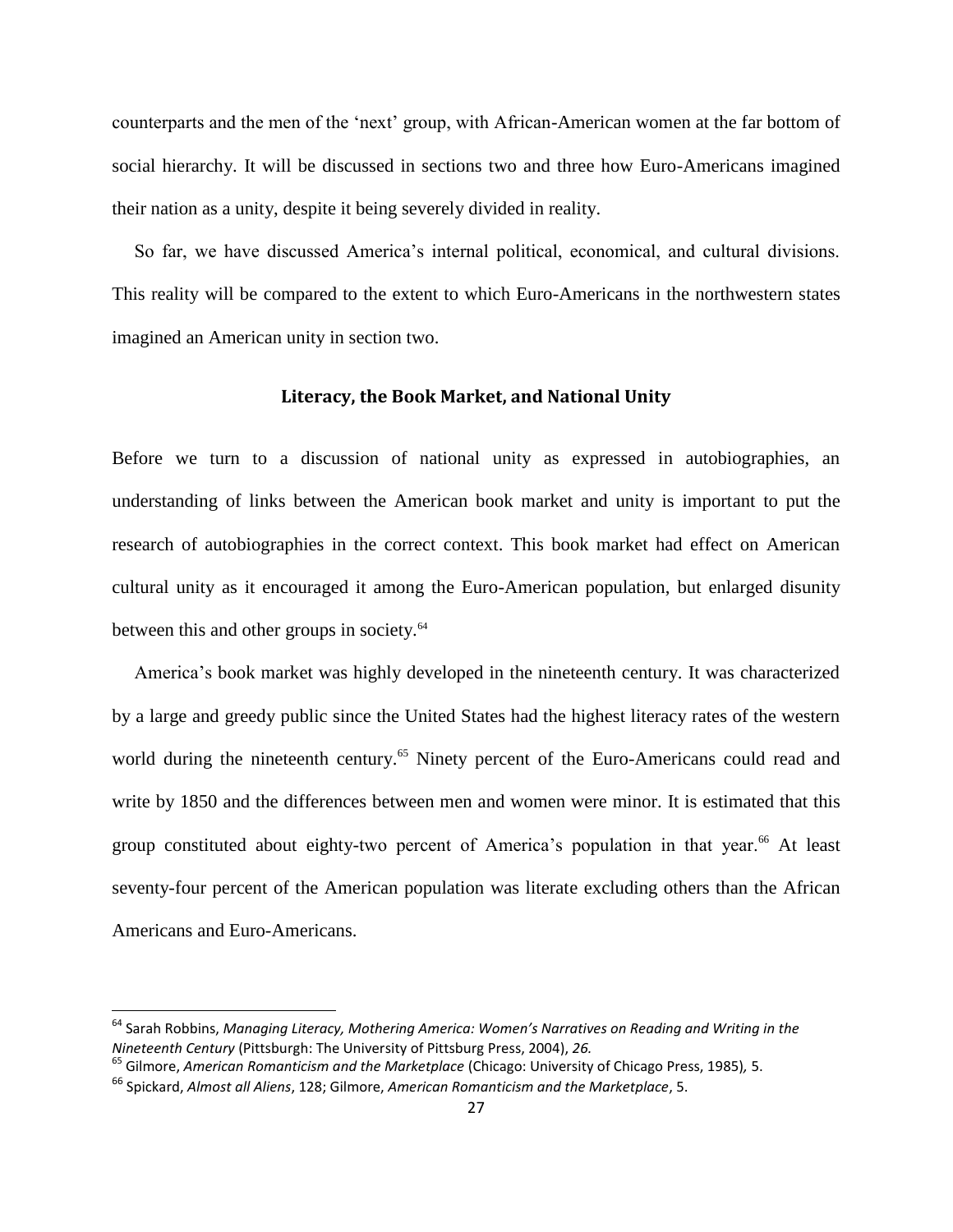However, literacy was unequally divided over the nation in the nineteenth century. Although most Euro-Americans were literate, African Americans formed the largest illiterate group. They constituted about fifteen percent of the American population in  $1850$ .<sup>67</sup> It has been estimated that fifty-seven percent of them were still illiterate by  $1890$ .<sup>68</sup> A large majority lived in the southern states until the end of the century. However, immigrant groups that swarmed the North and West in the second half of the country were also largely illiterate or they did not know the English language. Furthermore, the northeastern states held the highest rates as the political and cultural center, but the South and the West housed far less literate people.<sup>69</sup>

These literacy rates show that Euro-Americans had access to information spread through books. This way, this group had the largest opportunity of gathering knowledge. This effect was further enhanced by a great enthusiasm for reading among literate Americans.<sup>70</sup> Partially, this was the result of decreasing book prices in the second half of the nineteenth century. They became so low that even working-class Americans had access to books. This was due to technological improvements in the production of paper and book bindings and to the invention of mechanical printing presses. These developments began to influence the book market as early as the late eighteenth century, but they accelerated during the nineteenth century. The production of books also began to become easier and faster, which stimulated the printing houses to publish more books and spread their products over the continent. The book market further expanded due to transportation improvements, initiated in the early nineteenth century due to dug canals. Newly constructed roads increasingly connected large cities with each other and the interior and

<sup>67</sup> Spickard, *Almost All Aliens,* 95.

<sup>68</sup> Harvey J. Graff, *The Legacies of Literacy: Continuities and Contradictions in Western Culture and Society* (Bloomington and Indianapolis: Indiana University Press, 1987), 281.

<sup>69</sup> Bertens and D'Haen, *Geschiedenis van de Amerikaanse Literatuur,* 52.

<sup>70</sup> Wadsworth, *In the Company of Books*, 3.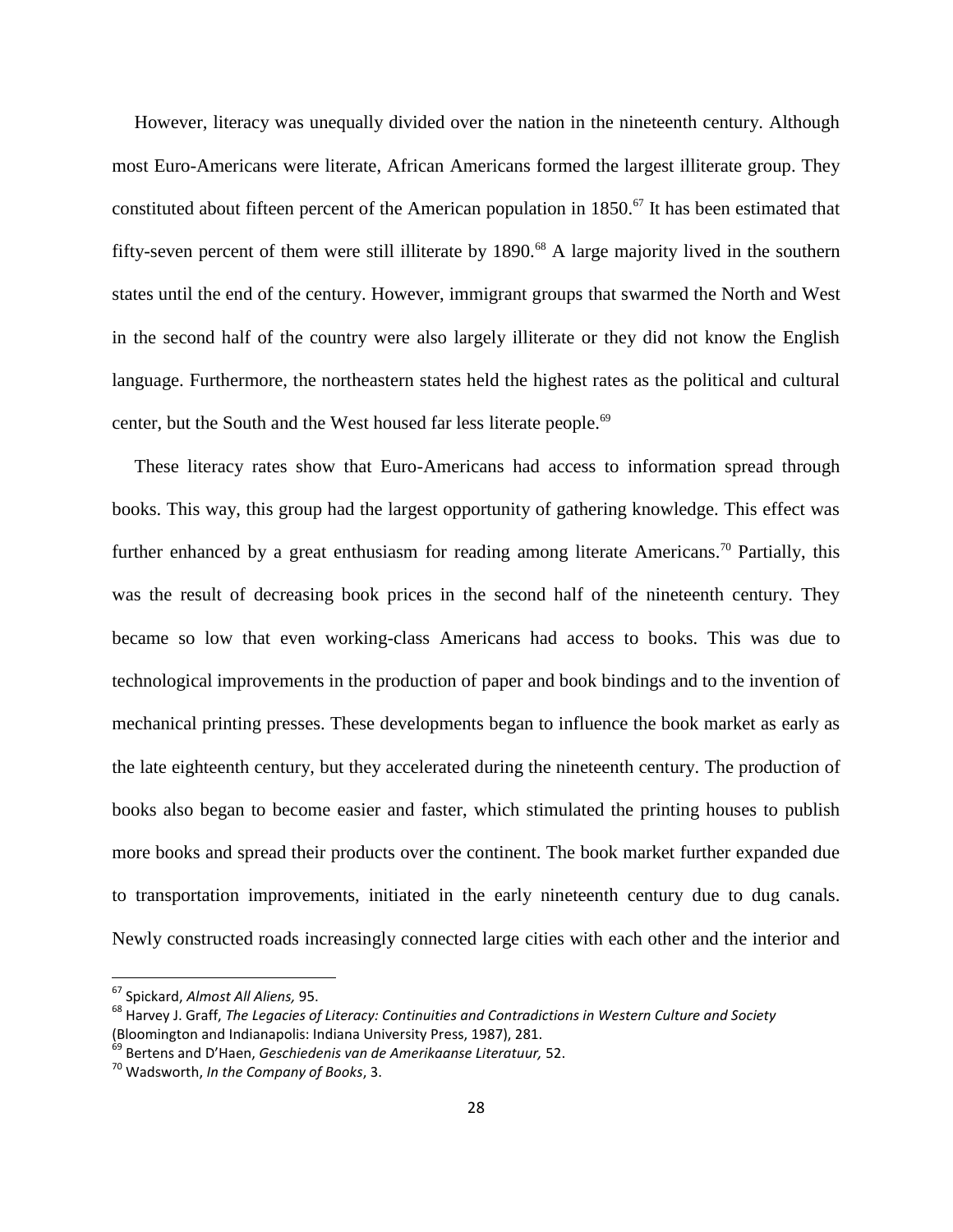existing roads were improved. Book distribution became even faster after the Civil War, when railroads connected the East and West, both through the North and the South. These developments made it easier and cheaper for printers to distribute their books throughout the entire continent. Moreover, the number of published books increased during the century.

Euro-Americans had access to an increasing supply of information and the means of spreading books throughout the nation enabled Americans to read the same information nationwide. However, the increasing availability of information did not necessarily unify the Euro-American population as the supply of literature, newspapers, and other readings might have diversified to an extent that Americans had to make selections. They became specified in selected sources, literary genres, and topics, diversifying knowledge in the nation.<sup>71</sup> However, there were always top-selling products that reached large portions of the Euro-American readers. African-Americans, Asians, Latinos, and, to a lesser extent, other immigrant groups generally lacked access to this information, enlarging the differences between these groups and the Euro-American group. These differences will be further explored in sections two and three.

They will also be used as a context to the autobiographical genre that will be discussed in this section. Based on our knowledge of American literacy rates, it can be concluded that American autobiographies were chiefly written and read by Euro-Americans living in the northwestern states, both male and female.<sup>72</sup> They found fewer readerships in immigrant groups and African Americans, and in the southern, western, and Midwestern states. These groups and areas also produced fewer autobiographies. African-American autobiographies constituted about 4.5 percent of the autobiographies written between 1850 and 1859. Autobiographies written at the frontier in the West constituted eleven percent in this period, but less than six percent in the

<sup>71</sup> Wadsworth, *In the Company of Books,* 8.

<sup>72</sup> As also argued in Bertens and D'Haen, *Geschiedenis van de Amerikaanse Literatuur,* 51-53.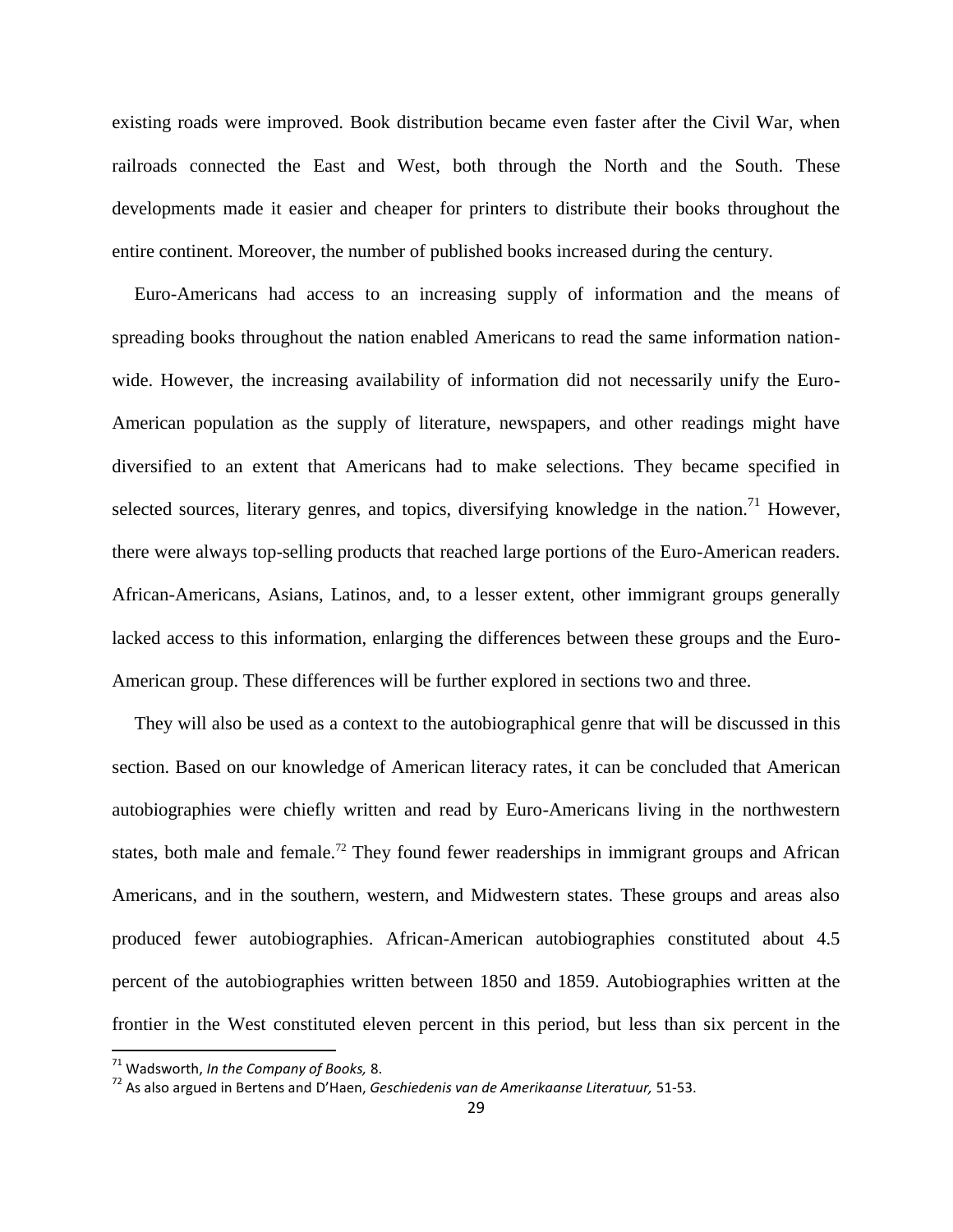period 1870-1879.<sup>73</sup> The high Euro-American literacy rates allowed for a potentially large readership of autobiographies, but unity between those who did and did not have access to these autobiographies increased. Simultaneously, the ideas of national unity among Euro-Americans were largely based on imagination as almost none of the books and articles they read were written by minority groups. Consequently, their knowledge and awareness of 'others' might have been limited and made many of them blind for minority exclusion. Therefore, their imagination of the country focused on their own group, ignoring the roles minorities played in society.

The American book market also negatively influenced national unity as well the imagination of unity because the majority of literature derived from Europe until the late nineteenth century. American book stores sold large numbers of English books.<sup>74</sup> It was caused by the absence of international copyright laws, which allowed American publishers to copy European books without having to share the profits with their European authors.<sup>75</sup> For the same reason, American printers had been reluctant to publish novels written by American authors before the 1840s because laws forced them to share all profits with them. Therefore it was more profitable to print foreign books and the European import continued and outnumbered the American publications until about  $1894<sup>76</sup>$  By that time, printing and distributing books had become so cheap that printers started to profit from American books to an extent unknown before. Thus, the American public was confronted with large amounts of European literature that dealt with European topics and situations, inspiring them to imagine foreign nations, but not their own.

Likewise, a large selection of autobiographies came from Europe and limited national imagination of America. The first popular American autobiography was written in French and

l

 $^{73}$  These numbers derive from my own calculations based on the autobiographical bibliography of Kaplan.

<sup>74</sup> Bertens and D'Haen, *Geschiedenis van de Amerikaanse Literatuur,* 60, 112; Wadsworth, 12.

<sup>75</sup> Bertens and D'Haen, *Geschiedenis van de Amerikaanse Literatuur,* 61.

<sup>76</sup> Peter Hunt, *Children's Literature: an Illustrated History* (Oxford: University of Oxford press, 1995), 226.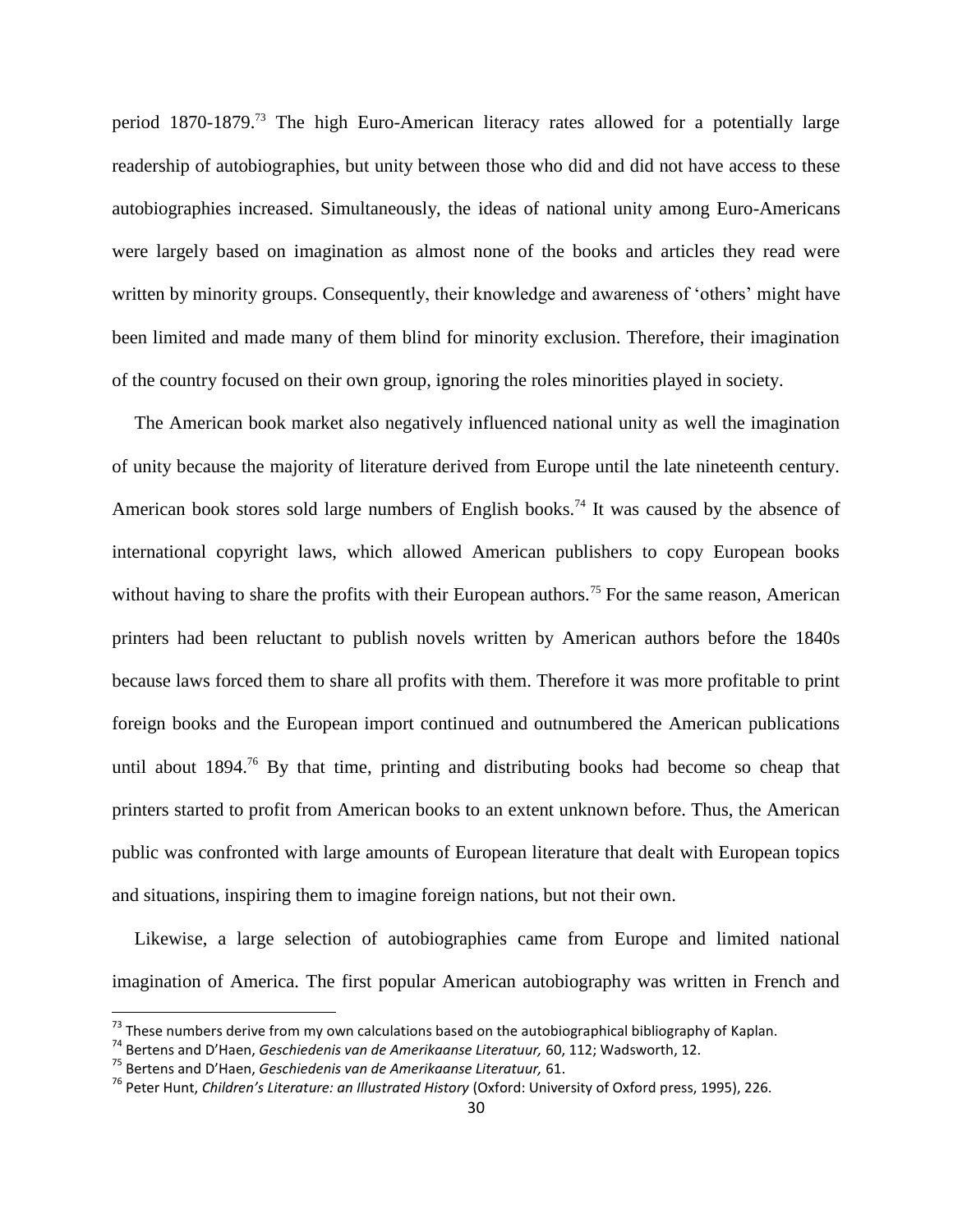published in France before it came to the United States. Benjamin Franklin"s life-writing was not translated into English until two years after its publication in 1791, finally making the document readable to the majority of the American public. Although English autobiographies constituted a large part of the selection available in America, exact numbers are not yet known, Americans increasingly commenced life-writing throughout the nineteenth century. There were about 1441 American autobiographies published in America between 1850 and 1890.<sup>77</sup> The mere presence of these autobiographies in America might have had effects on national unity, although these effects are difficult to pinpoint. On the one hand they might have enhanced cultural unity among Euro-Americans because autobiographies were mostly written and read by this group and specifically dealt with American topics, such as Indians or Wall Street, and experiences. They described morality, habits, and behavior of fellow-Americans. Moreover, a relatively large part of American autobiographies have been written by famous Americans like Presidents, politicians, and entertainers who enjoyed admiration among the population and great examples in society.<sup>78</sup> On the other hand, minorities had less access to these autobiographies and were excluded from its possible unifying effects, reducing national unity on a national scale.

#### **Disunity in Autobiographies**

<span id="page-30-0"></span>Now it is clear to what extent the United States was disunited in the second half of the nineteenth century and what links existed between the American book market and national unity, it will be discussed to what extent autobiographers were aware of the scope of their nation and the disunity of it. Unfortunately, they did not explicitly state to what extent they viewed America as a whole,

<sup>77</sup> Bjorklund, *Interpreting the Self*, 181.

<sup>78</sup> Jan Pilditch, "United States: 19th Century American Auto/Biography", in *Encyclopedia of Life Writing*, Ed. Mark Hawkins-Dady, London, Fitzroy Dearborn (2001), 902.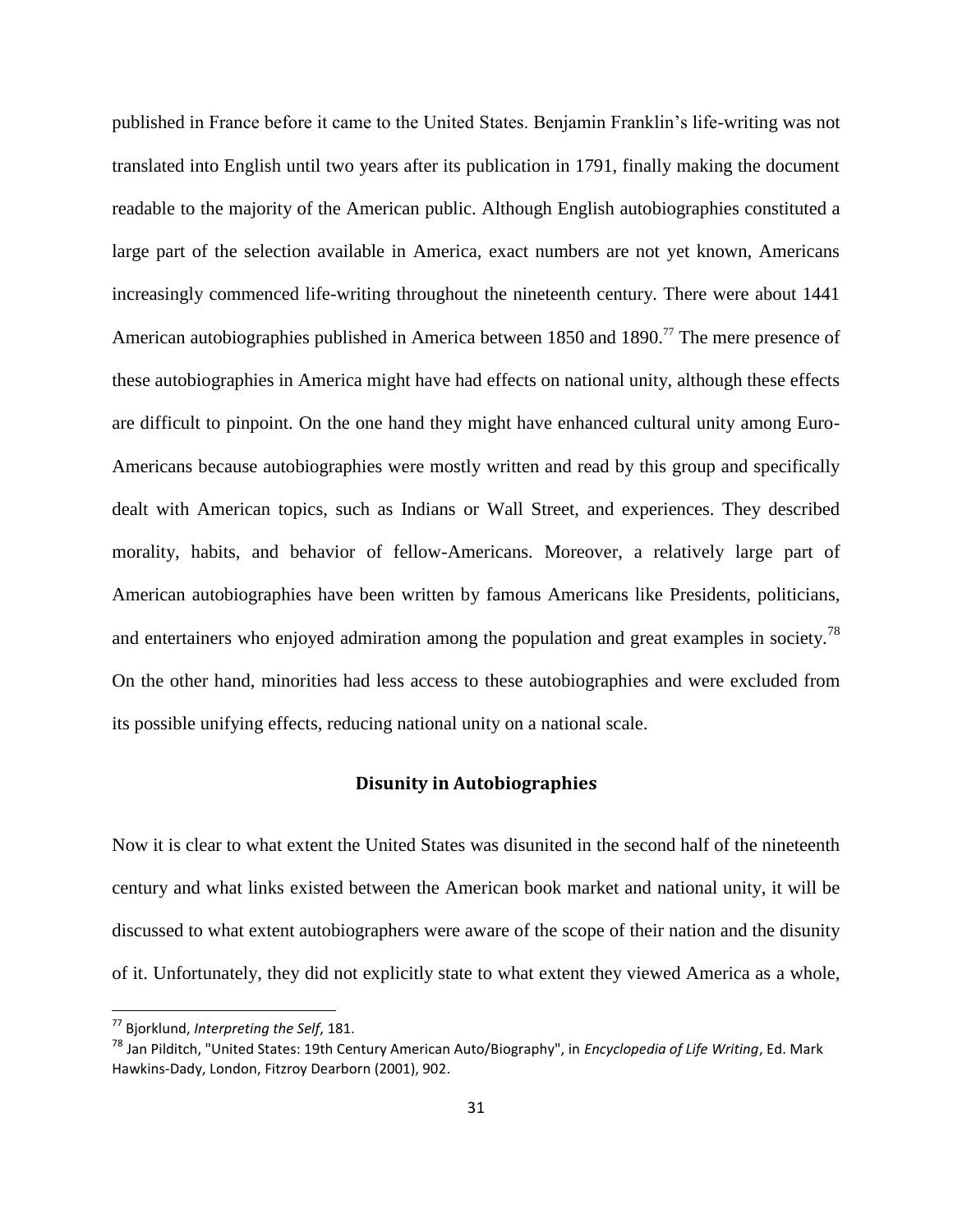including all parts and regions, or whether they were aware of American disunity. Nevertheless, they gave away their views by mentioning terms like "America," "United States," "Union," and by referring to other parts of the nation. Additionally, their ideas were tested by exploring how often and how they wrote of westward expansion, political opposition, federal influences, racial differences, the North/South dichotomy, and the Civil War. This will lead to a conclusion regarding to what degree autobiographers' views of the nation were coherent with reality or to what degree they lacked awareness of the scope of their nation.

First of all, autobiographers who published their memoirs between 1850 and 1860 all used the words "America" and "United States" frequently. Of the autobiographies published between 1870 and 1890, only three used the term 'America,' of which two did so sparingly, and all used "United States" once or twice. It is striking that those autobiographers used the names of their nation much less. In their autobiographies, they did not show a smaller awareness of the nation beyond their villages, counties, and states than autobiographers who wrote their life-writings before the war, but they did not use the specific names for this nation. The language they used was more nuanced than autobiographers of the first timeframe. They were less specific on their opinions and the exact description of the nation, but this does not necessarily prove that they knew less of their nation.

Nevertheless, the use of names for the nation did not explain the autobiographers" exact views on this nation as they never specified what "America" or "United States" referred to. Did they consider all areas of its territory part of their nation? First of all, four autobiographers of the first timeframe referred to the western regions or states of their nation and only one of the second timeframe did so. Autobiographers of both timeframes referred to the South, although sparingly. Moreover, none of the twelve autobiographers referred to America"s westward expansion. Not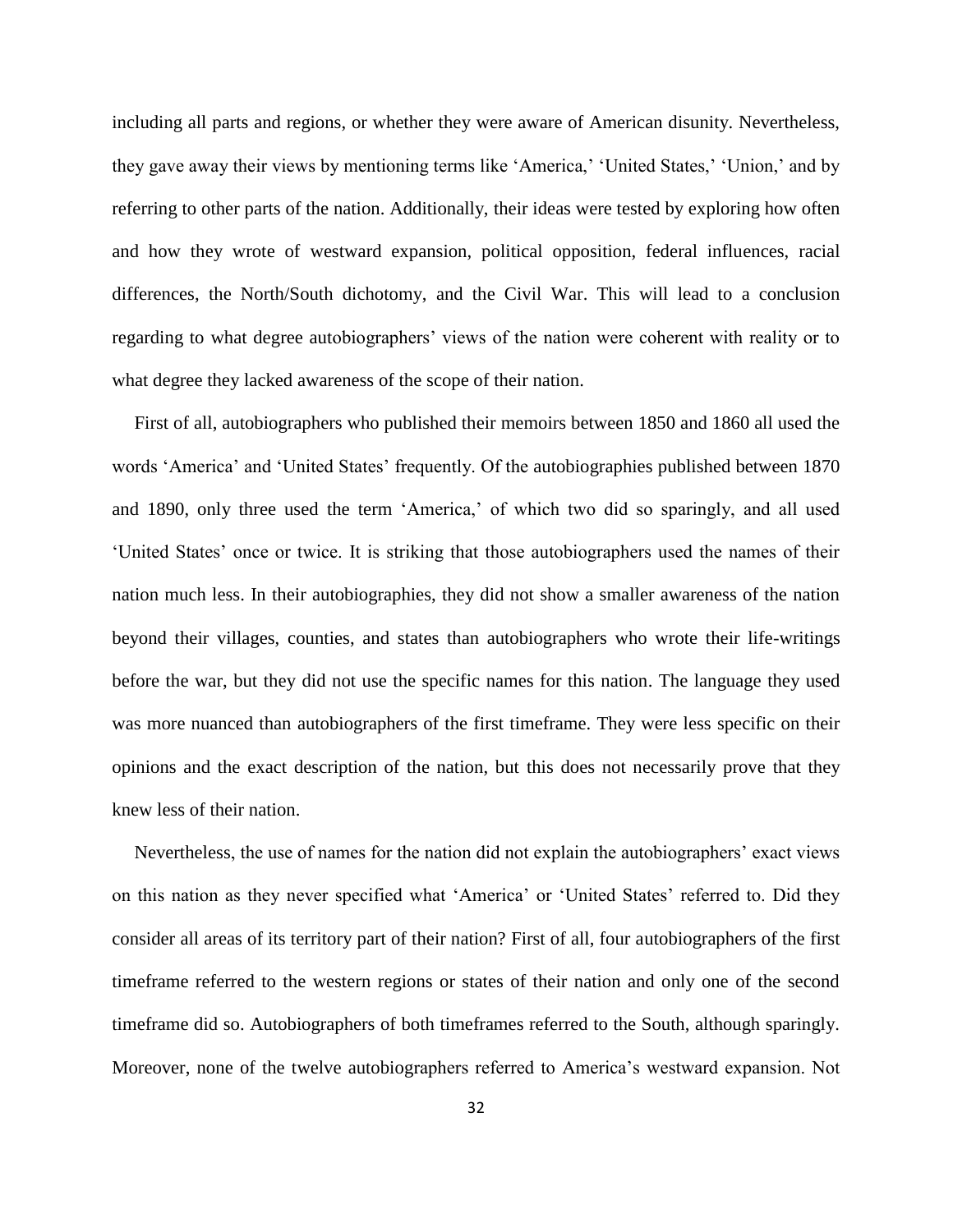one author reported that new states and territories had been added to the Union, or mentioned that their country was expanded. Andrew Jackson Davis was the only one who listed the four states that were added to the Union since  $1850$ <sup>79</sup> In 1857, he wrote about those who were 'bound for California, Oregon, Minnesota, Kansas, or Perdition," indicating that he did not have a positive opinion of these western states. Nevertheless, listing them as states, he showed his recognition for them being part of the Union, although he did not link this information with national expansion. Davis was also the only one who used the word 'pioneer' four times, using it in reference to Americans in the West. However, both he and all other autobiographers did not mention the frontier at all, even though this frontier had marked the contours of their nation during most of their lives. Thus, it remains speculation to what extent autobiographers viewed the West part of their "America" and "United States." It is the question what exactly they thought of when referring to the nation using these names.

However, it is unlikely that autobiographers of both timeframes were unaware of the scope of their nation. Ten of all twelve autobiographers wrote that they were fond of reading. Six showed a great interest in and knowledge of America"s history and four showed political interest. Additionally, three of them were newspaper editors whose job it was to inform their readers of events in the nation. Moreover, the nation's territory had been complete since 1853, which was at least twenty years before autobiographers of the second timeframe wrote their memoirs. Secondly, during the war and in its aftermath maps of the United States were printed in newspapers and atlases were sold extensively.<sup>80</sup> Therefore it may be assumed that all autobiographers were at least slightly informed of their nation"s territories and its political

<sup>79</sup> Davis, *The Magic Staff*, 313.

<sup>80</sup> Susan Schulten, *The Geographical Imagination in America, 1880-1950* (Chicago and London: The University of Chicago Press, 2001), 17.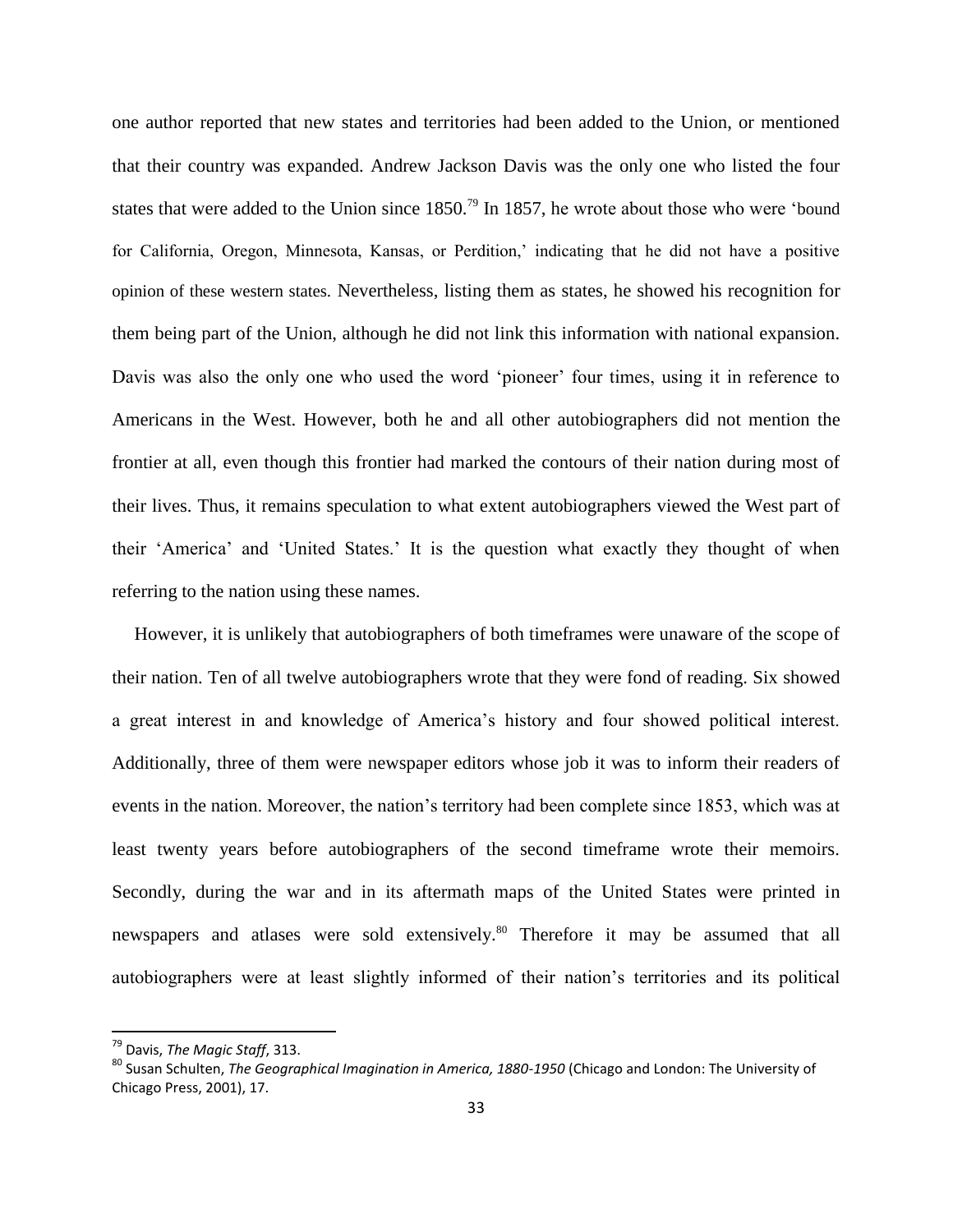organization. Nevertheless, Grant Thorburn was the only autobiographer of both timeframes showing awareness of how large the nation was. He quoted a letter that included the sentence: 'We put one hand on the eastern, and at the same time the other on the western ocean.'<sup>81</sup> These words were copied from a letter that an acquaintance once sent to an Indian chief, but the fact that Thorburn copied it to his autobiography shows that he was interested in and agreed with its contents. Possibly, autobiographers felt that the scope of their nation was common knowledge and that it was therefore unnecessary to explain it in their autobiographies. Another explanation could be that they were not daily confronted with their nation at large and that they did not daily consider the vastness of their country. Only one of the twelve autobiographers discussed in this thesis had travelled in the West and none of them had been to the South. Despite their knowledge of what regions constituted the United States outside of the northwest it might have been difficult to autobiographers to imagine the vastness of their country.

Another term that was used as a reference to the nation was "Union." It was mentioned by four autobiographers of the first timeframe and by one of the second timeframe. This term referred to the federate nature of the United States and by using it, autobiographers showed that they realized that their nation constituted of states. It is surprising that the autobiographers of the second timeframe barely used it since "Union" had been a term often used in the North during the Civil War. This Union was fought for by the *Union* Army. A possible explanation could be that they did not want to remind the reader of the war, or their publishers did not want any reference to the war to ensure southern readership. This will remain speculation and deserves a separate study. Nevertheless, we can assume that most autobiographers were aware of their nation being a federation.

<sup>81</sup> Grant Thorburn, *Life and Writings of Grant Thorburn,* 123.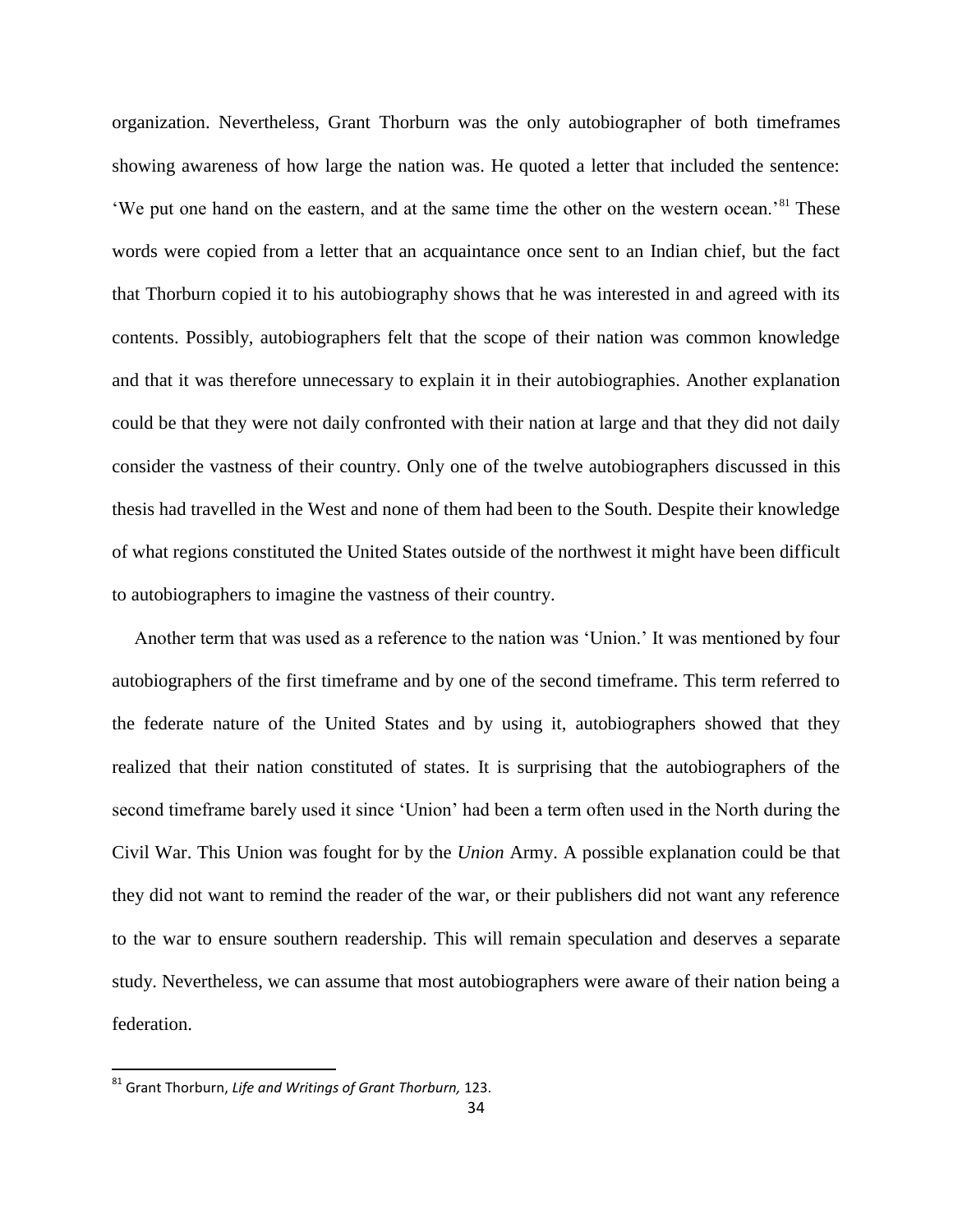Furthermore, none of the autobiographers showed that they were directly influenced by political decisions on the federal level. On the other hand, state governments were only mentioned once by Benjamin Bowen whereas most autobiographers referred to the nation at large. Additionally, autobiographers did not mention any local politicians whereas most of them referred to national politicians. This proved that autobiographers were not merely focused on local issues and that nationality played a role in their lives.

Moreover, four autobiographers mentioned national political parties. Joseph Buckingham was most explicit about his political ideas and lamented that party affiliation tore the nation in two. He was the only one showing awareness of political disunity. He was affiliated with the federalists and his newspaper strongly opposed Republican ideas and ridiculed its leaders, but at the same time he hoped that both parties would disappear in time in favor of national coherence. He felt that American citizens should first consider the interests of the nation at large before they affiliate themselves with parties, favoring "national unity, impartial justice, and universal benevolence' over local interests and 'party jealousy.<sup>82</sup> On the other hand, William Winans was clearly affiliated with the Whig Party, the Democratic-Republicans. He was proud that his newspaper helped this party in advertising its visions. He actively engaged in political polarization by attempting to influence the public into supporting this party. Winans was aware of the differences between the two political parties, but he did not show that he realized that this had any implications for national political unity. It seems that the autobiographers who did not mention political parties at all were not specifically interested in it and did not have professions that connected them with political processes. It is therefore likely that they were unaware of political disunity.

<sup>82</sup> Buckingham, *Personal Memoirs and Recollections of Editorial Life,* 74.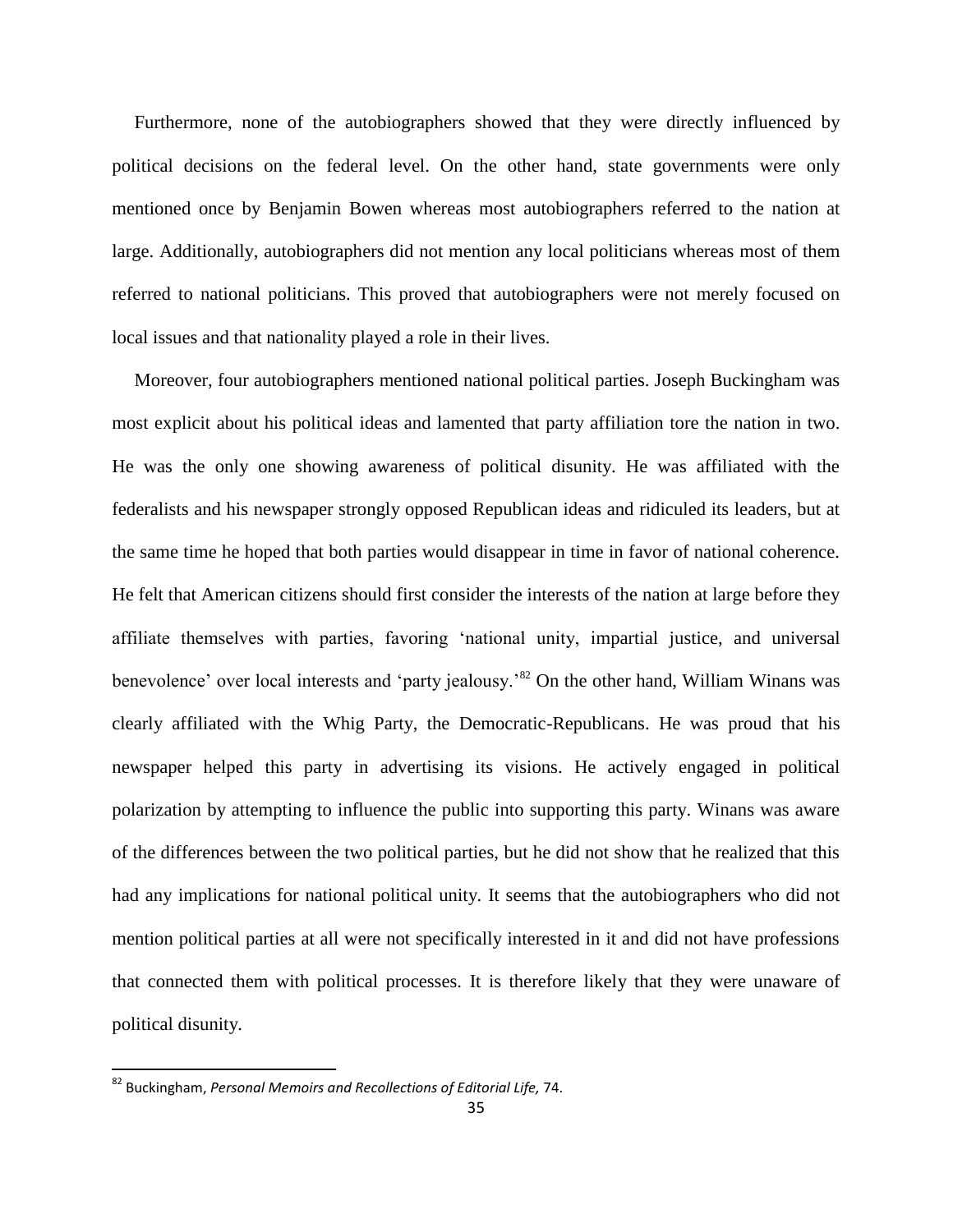Furthermore, economical unity or disunity was not referred to by any of the autobiographers. None of them had commercial or merchant jobs that connected them with national economical processes. Therefore it is not surprising that they did not mention economical relations within the nation. They also did not show awareness of the differences between northern and southern economies. The National Bank that was founded during the Civil War or the national currency it provided was not mentioned. It is unlikely that they connected their currency or the National Bank with national economical unity.

Disunity of the American population was not explicitly referred to in autobiographies except by Davis, who wrote that "[t]he various nations and savage tribes of the earth dwell, through certain self-appointed representatives of more of less accuracy and distinction, within the city limits."<sup>83</sup> He was the only one stating that the nation housed various nationalities. Asians, Hispanics, and Jewish Americans were not mentioned at all in the autobiographies studied. It is possible that they were not often confronted with some social groups as Asians were predominantly present in the West and Hispanics in the South. Considering that Americans were also not informed of other social groups through literature, autobiographers might not have been specifically aware of America's diversity. On the other hand, most autobiographers studied lived in northwestern cities where large numbers of immigrants lived.

Moreover, autobiographers used the words "American," "citizen," and "men" without specifying which people they referred to. They did not explicitly state whether only white people were considered Americans or whether other races could be citizens. Only two autobiographers, Andrew Davis and James Jarves, expressed their racial views. They viewed the white race as superior of all races and as the last racial stage of human development. Moreover, Davis believed

<sup>83</sup> Davis, *The Magic Staff*, 313.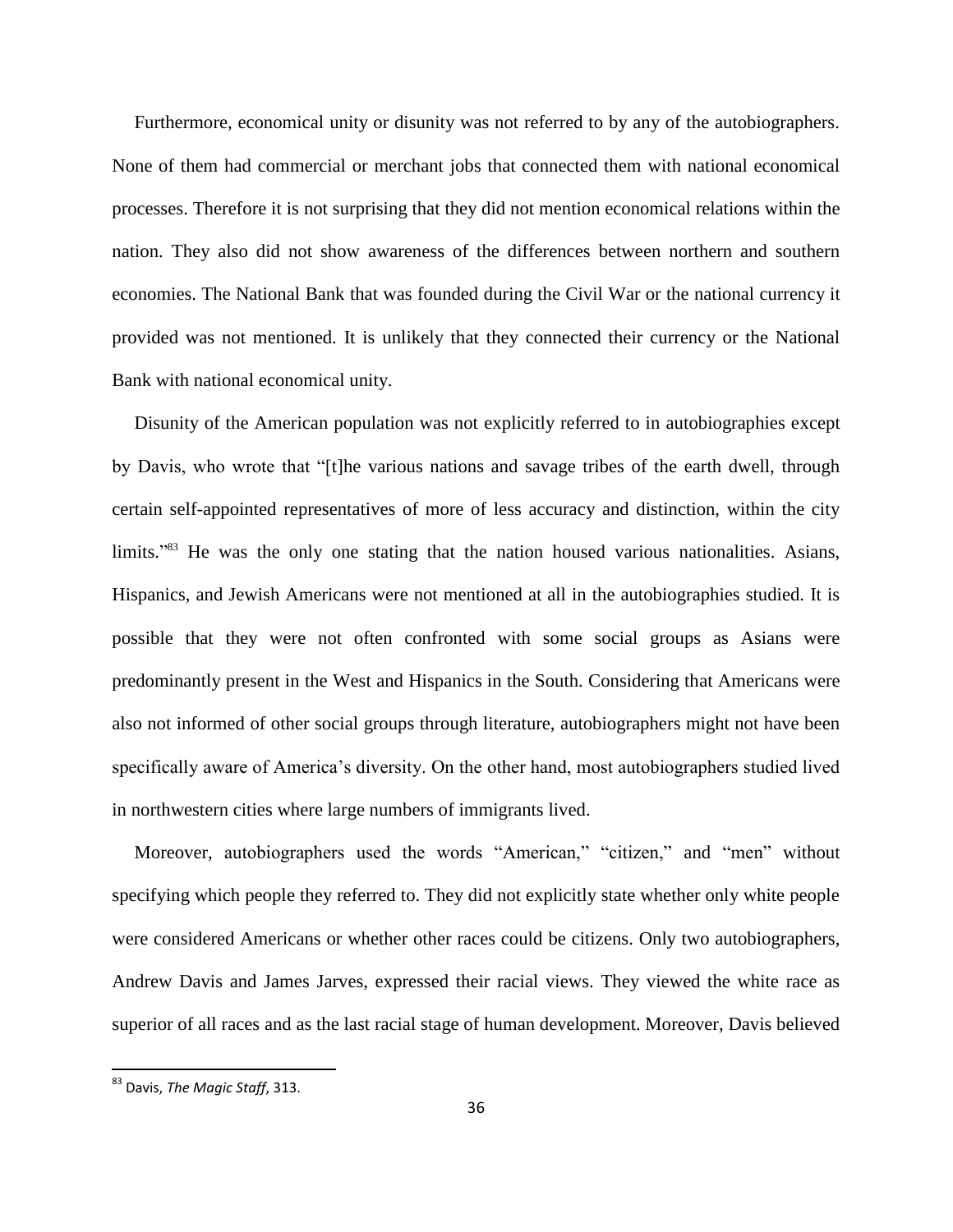that inferior races could not compete with superior races and that they could only survive in servitude when living in the same country. He believed that Native Indians therefore perished. However, despite their ideas about the backwardness and inferiority of colored races, they were not unfriendly towards African Americans in their daily lives. Jarves claimed that he was not prejudiced, but that he merely described reality. He admired Native Americans for their freedom and as an adult he lived in Polynesia for five years where he lived among aboriginal Polynesians, writing with respect of the native people. Davis described the "Indians" as an unlearned people, but "pure in its intelligence and faith in God." <sup>84</sup> Thus, these autobiographers viewed the population living in the United States as heterogeneous. Nevertheless, it is the question whether it can be determined to what extent Euro-Americans considered this population disunited. Davis believed that races could live together when the 'inferior' race was controlled by the 'superior' race. In this view, the population was a coherent system, rather than a variety of groups living apart from each other. It is not clear from the other autobiographies whether the ten other authors had similar racial views. They did not express racial opinions and always wrote with respect of colored people. Nevertheless, we can assume that at least these two autobiographers did not believe that other races than the white one could be Americans or citizens based on the racist ideas expressed both in autobiographies as in immigration laws, the existence of slavery and segregation, and the Constitution.

Moreover, it is remarkable that all autobiographers who wrote about colored people mentioned that they were colored, whereas they never mentioned that white people were white.

<sup>84</sup> Davis, *The Magic Staff*, 309.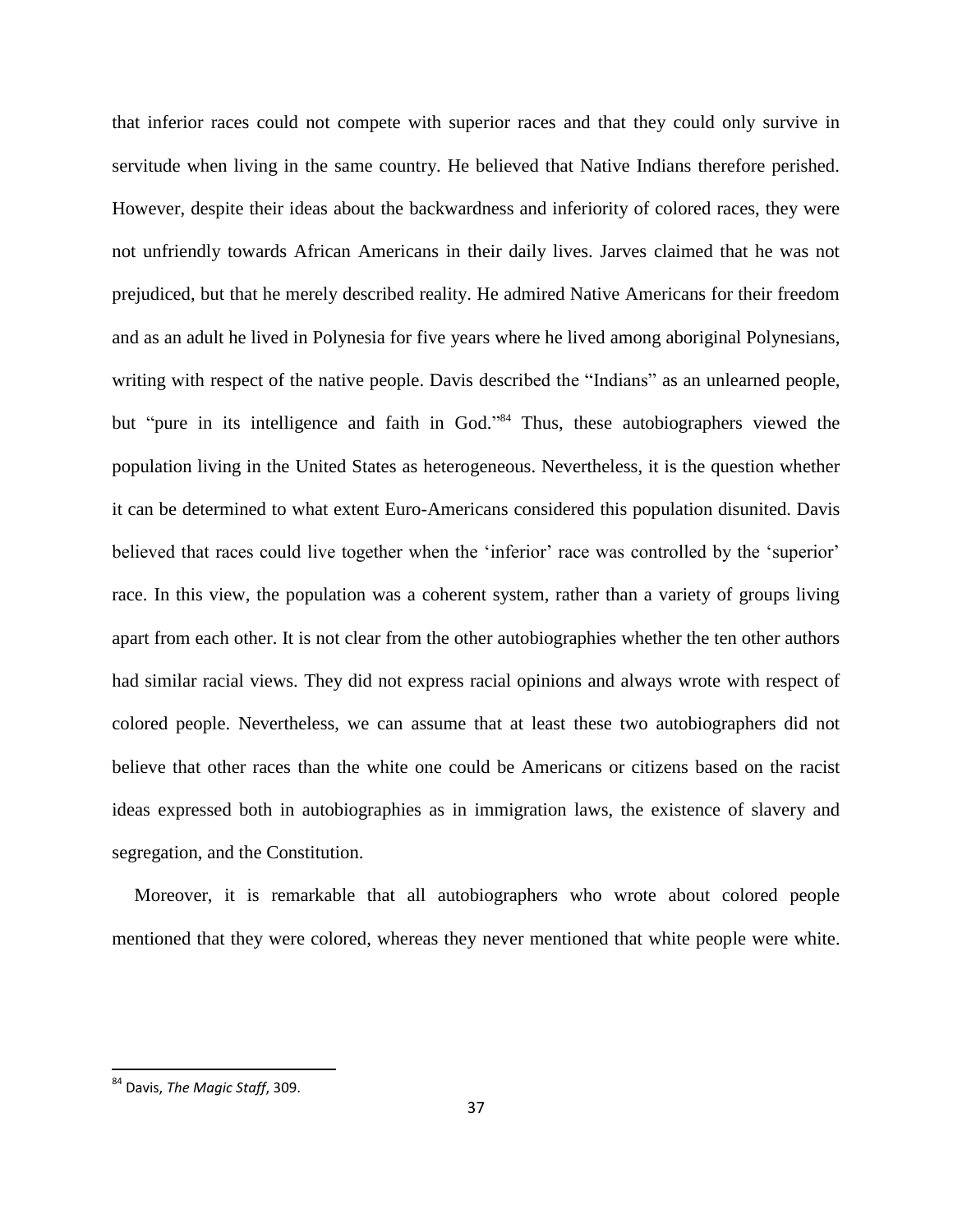This is called the 'transparency of whiteness.'<sup>85</sup> This theory argues that white people were unaware of their whiteness because they took their own whiteness for granted. They did not realize that their worldviews were "colored" by their unconscious assumptions on whiteness. This might explain why Euro-American autobiographers were not explicit on who they considered Americans, citizens, or fellow-countrymen, since they considered it self-evident who deserved these characterizations. Considering that autobiographers only mentioned the skin colors of nonwhites and that racism became more intense in American society after the Civil War, it is likely that the racial views of all autobiographers were similar to those of Davis and Jarves.<sup>86</sup> It is likely, but not proven based on the autobiographies, that autobiographers did not consider other races as Americans.

Autobiographers also referred to gender distinctions among the American population. Thorburn wrote that "Domestic economy in America is comprehended in two words – the man provides, and his wife takes care of whatever he provides." Prime thought women should be able to vote if they wanted to, but wondered whether it was necessary. He did not view women as fundamentally different from men. Davis expressed pride of the advanced position women had in American society compared to all other societies in the world. Additionally, without exception, all autobiographers expressed great admiration and love towards their mothers. They respected her hard work and unconditional support. Although women clearly had a domestic role in America, they enjoyed relative freedom and respect in society. The autobiographies show that in nineteenth-century American, men and women were not united in equality, but that they were united in cooperation. In this sense, autobiographers did not view American society as disrupted

<sup>&</sup>lt;sup>85</sup> Barbara J. Flagg, '"Was Blind, but Now I See": White Race Consciousness and the Requirement of Discriminatory Intent' in Richard Delgado and Jean Stefancic, *Critical White Studies: Looking Behind the Mirror* (Philadelphia: Temple University Press, 1997), 629-631.

<sup>86</sup> Spickard, Almost All Aliens, 247.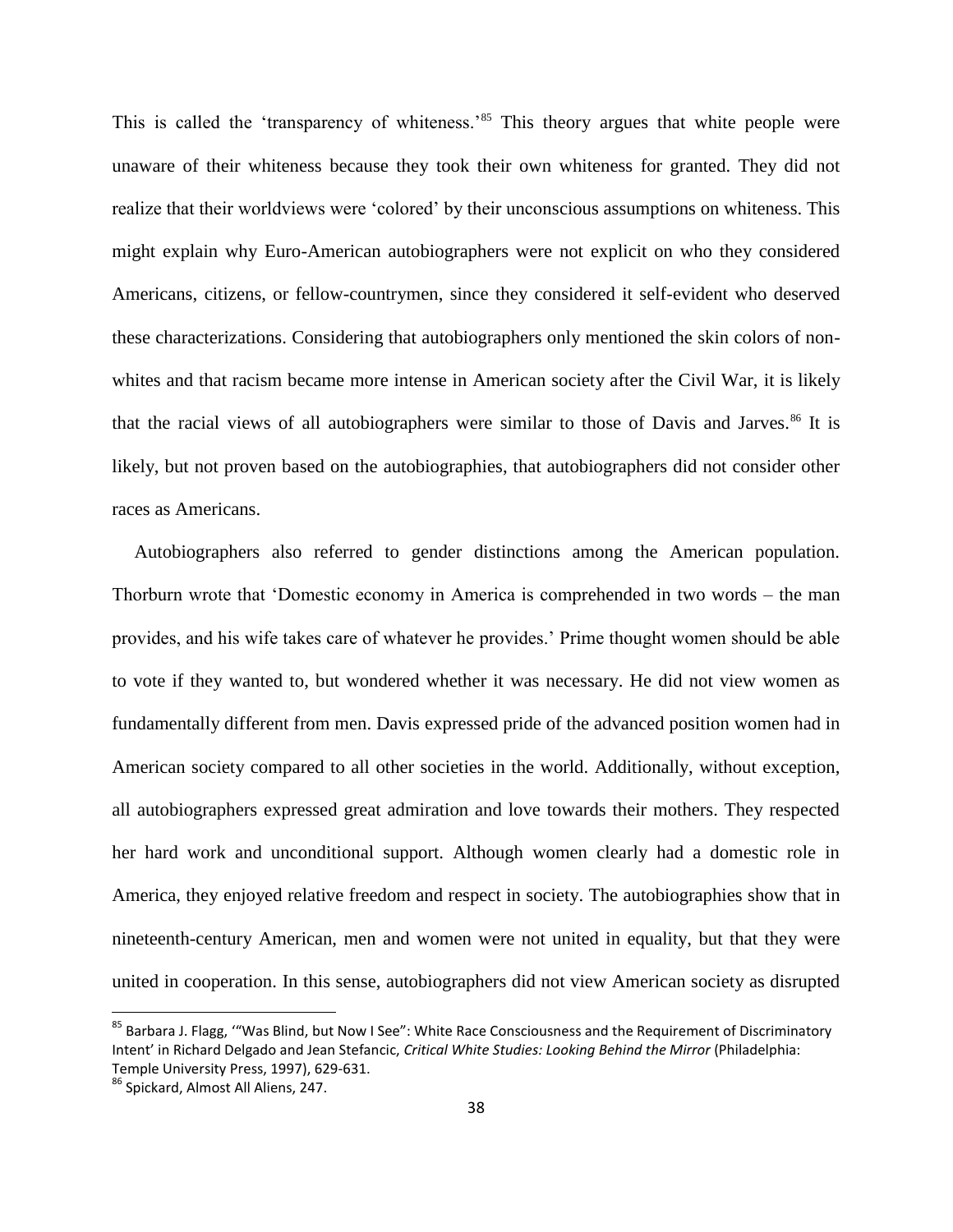by gender differences, but rather as a balance between the sexes. It remains speculation whether autobiographers considered women as American citizens.

In conclusion to this section, it has been discussed how the United States was largely disunited politically, economically, and culturally. First of all, the nation"s borders moved during most of the lives of all autobiographers, but not one mentioned this. They did not make explicit what they believed its contours were and which parts they considered part of their nation. We can assume, however, that they were aware of the contours of the nation by the time they wrote their autobiographies.

Although government became slightly more influential after the Civil War, autobiographies gave no evidence of this development. Some autobiographers showed awareness of political partisanship, but most did not seem to have realized that this divided its population. Likewise, they did not show detailed awareness of how divided the population was. It seems that autobiographers believed that the American population lived in harmony and, thus, they did not view the American society as disunited. It can be concluded that autobiographers had knowledge of the scope of their nation and of the dividing processes in the nation, but they were not fully aware of that their nation was disunited in the ways that were discussed. The differences between the two timeframes are small. Thus, being aware of the nation"s reality, including dividing forces, Euro-Americans had to use imagination in order to be able to view the nation as a unity. They ignored or were ignoring of the details of political and cultural divisions, though. Without it being their specific purpose, this allowed for the imagination of their nation without contradicting reality too obviously.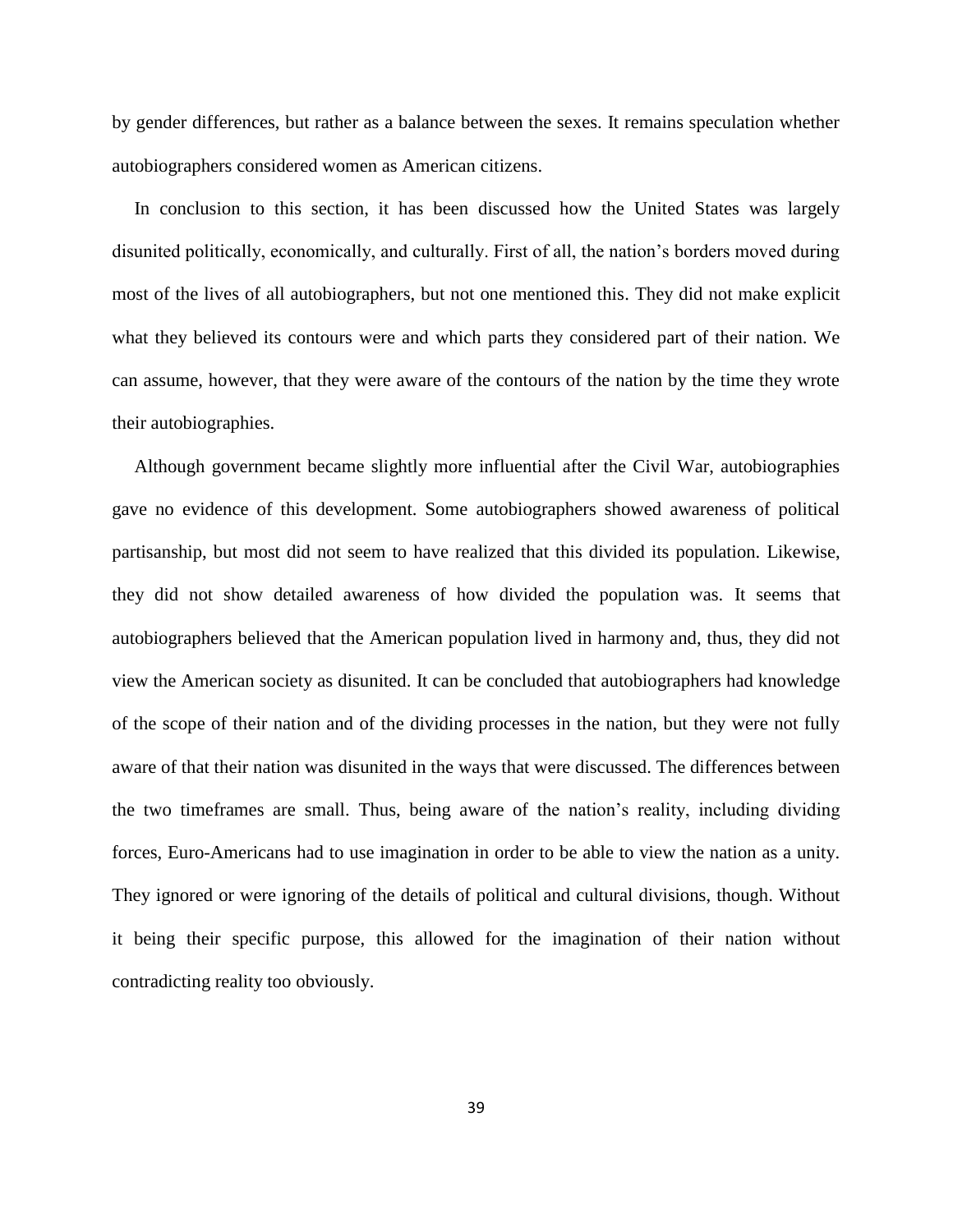## **2. National Imagination**

Former President Woodrow Wilson emphasized the existence of national imagination after the Civil War by stating on Memorial Day in 1915 that "[t]he Civil War created in this country what had never existed before – a national consciousness."<sup>87</sup> This section will argue that Wilson was correct to the extent that the Euro-American population imagined their nation as a unity despite it being politically, economically, and culturally incoherent in reality. However, it will also claim that national consciousness, or imagination, was already present in the prewar period and that it was therefore not a product of the Civil War. Whereas national unity focuses on factual reality and determines the physical scope of the United States in the nineteenth century, national imagination deals with feelings and opinions towards the scope and of that nation. In order to provide answers to this thesis" question to what extent Euro-Americans perceived themselves as Americans, this section will explore in what ways they viewed their nation as a unity by imagination. Representations for the nation, like symbols and celebrations, will be explored as indications of this national imagination. They show what possible experience of coherence existed among America"s population. Additionally we will explore feelings of national affiliation and patriotism in this country, as an indication of how strongly Euro-Americans felt connected to their nation.

#### **America: An Imagination?**

In section one, it has been discussed how the United States was a disunity. Nevertheless, scholars like Smith have proven that a portion of the American population viewed the nation as a

<sup>87</sup> Huntington, *Who Are We?* 119.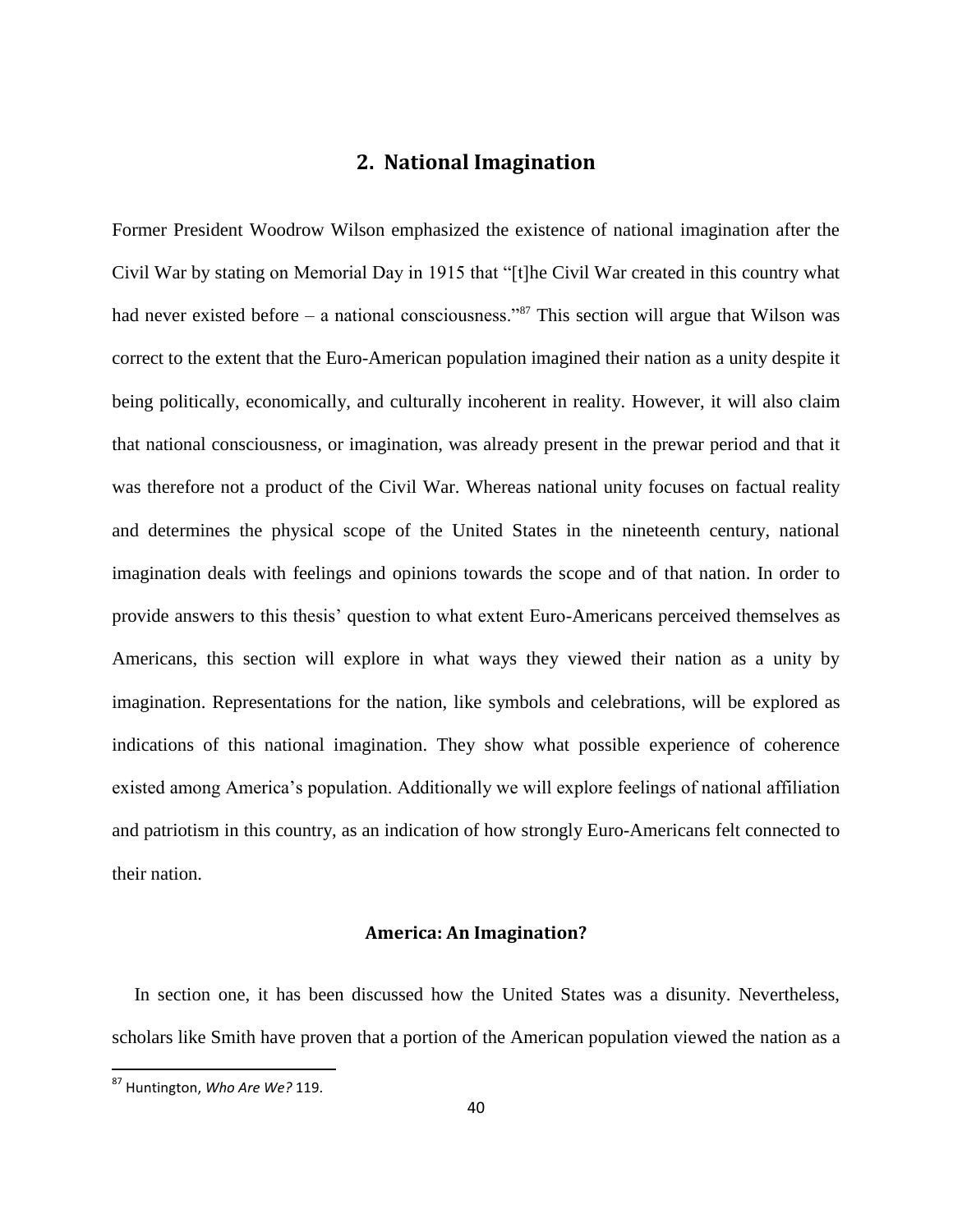unity.<sup>88</sup> Americans had ideas and beliefs about the scope of their country and its significance in their lives without having knowledge of all areas in the United States and without knowing all America's inhabitants.<sup>89</sup> It was Benedict Anderson's idea that it takes imagination to view a nation as a unity. It shows how national feelings can be highly unrealistic and subjective, but that they were experienced as real by Americans.<sup>90</sup>

In order to determine to what extent the Americans imagined their nation, we will first discuss the effects of improvements of communication and transportation. Canals and railroads increasingly connected all regions, especially after the Civil War, increasing the speed of travelling of individuals and information throughout the nation. This decreased the psychological distances between American states and individuals as information was spread faster than before. Additionally, inhabitants were enabled to inform themselves of events shortly after they took place in any part of the nation. They also gained a growing access to knowledge of activities and ideas of fellow-Americans. These developments increased the experience of national imagination among Euro-Americans, since this group had best access to this information due to their literacy and their control of the information sources.

Major improvements did not only spread information throughout the nation, they also enhanced national imagination among its population through the attention they received. For instance, federal government speakers presented the completion of the transcontinental railroad in 1869 as a major accomplishment of the American nation, encouraging pride and belief in America's greatness.<sup>91</sup> These views were printed in newspapers, spread throughout the country, and read by the public. Although readers did not mindlessly adopt these views of American

<sup>88</sup> Higham, "The Problem of Assimilation in the United States," 19.

<sup>89</sup> Bertens and D'Haen, *Geschiedenis van de Amerikaanse Literatuur,* 52.

<sup>90</sup> Benedict Anderson, *The Imagined Community, 6-7*.

<sup>91</sup> Keller, *America's Three Regimes,* 130.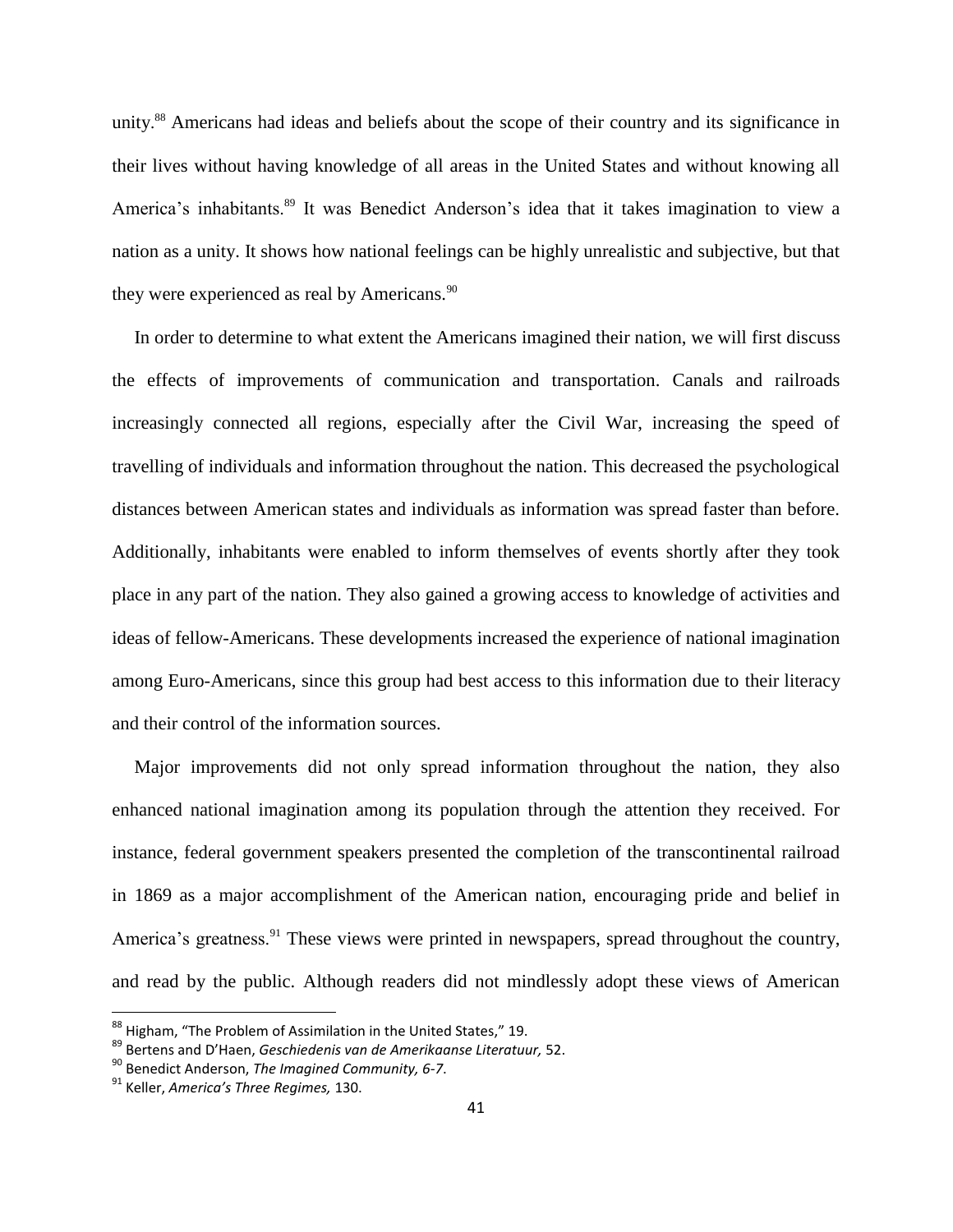greatness, they were made familiar with them. Thus, technological innovations could have inspired imagination of the nation as both a unity and as a country of progress and modernity.

National imagination was also stimulated by the existence of symbols, traditions, and celebrations representing the nation. A few national symbols existed before the Civil War, including the American flag. Its design had varied over the years and it was almost exclusively used on federal buildings and in the army.<sup>92</sup> However, popular demands of the flag increased in the North during the Civil War. In the decades after the war, the flag waved on all public buildings as well as in northern homes.<sup>93</sup> The Confederate flag remained in use in the South until the late 1880s as a symbol for southern localism. However, both North and South started to increase the use of their flags on celebrations such as Memorial Day and the Fourth of July. Thus, the flag represented national unity and was increasingly visible in the American society, reminding the people of this unity. Other symbols that existed before the war were the Eagle, which was officially chosen as the national bird in 1782, and the Goddess of Columbia. This goddess had been a symbol for America since colonial times, but a famous painting of her was created in 1872 by John Gast. In this painting she was depicted as a Roman goddess, pointing the way westward to pioneers, floating above the land. She symbolized Manifest Destiny, the conviction that the American westward expansion was desired by God. $94$ 

Symbols and national traditions increased in number after the Civil War and became more widely used.<sup>95</sup> Additionally they became more widely admired. Under the influence of literature,

 $\overline{a}$ 

<sup>92</sup> Testi, *Capture the Flag,* 26; Michael Welch and Jennifer L. Bryan, "Flag Desecration in American Culture: Offenses Against Civil Religion and a Consecrated Symbol of Nationalism," *Crime, Law & Social Change* 26 (1997): 78.

<sup>93</sup> Testi, *Capture the Flag,* 29

<sup>&</sup>lt;sup>94</sup> Spickard, Almost All Aliens, 131.

<sup>95</sup> Bertens and d'Haen, *Geschiedenis van de Amerikaanse Literatuur, 53;* Huntington, *Who Are We?* 124.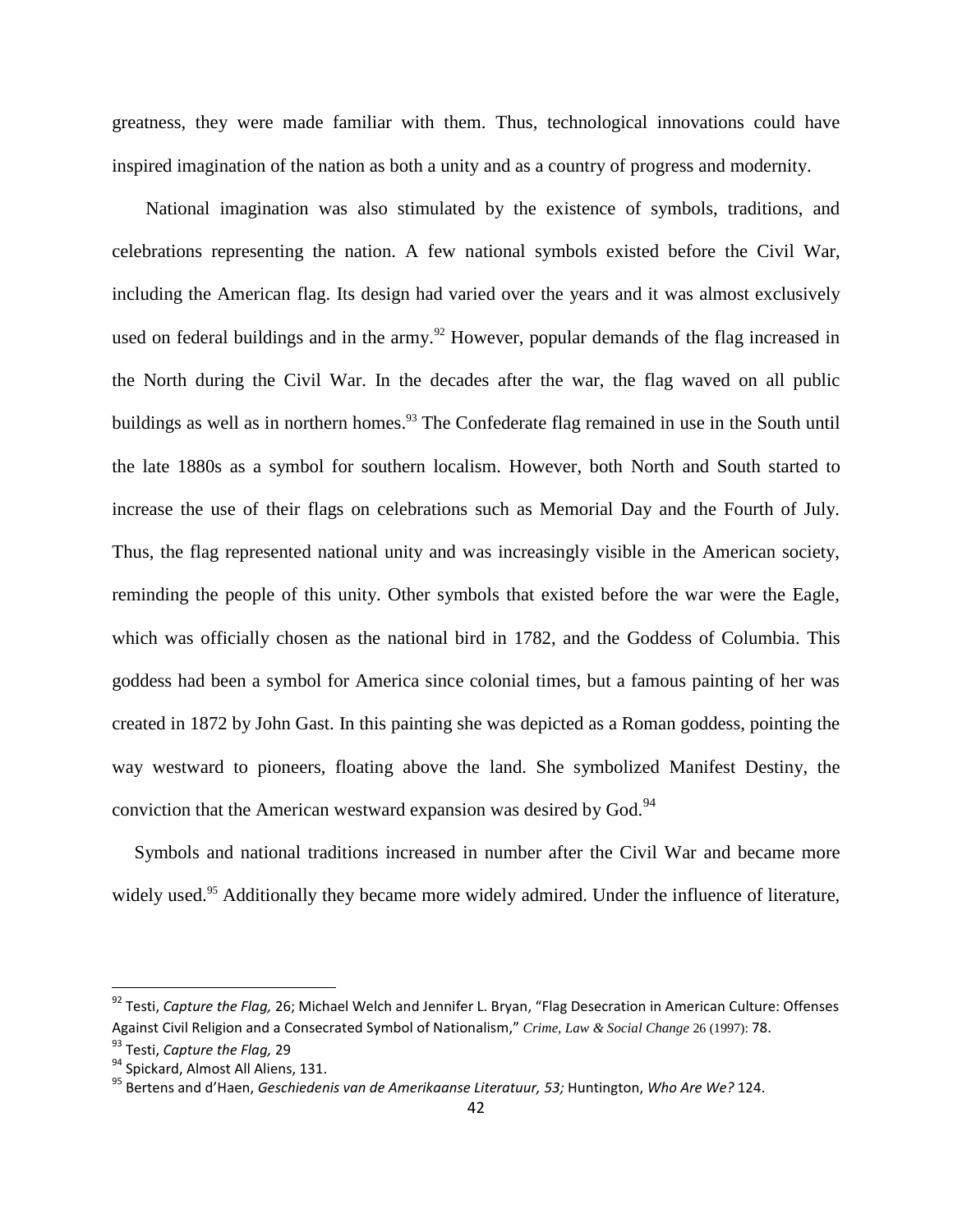the American West was presented as a symbol for freedom, possibility, and democracy.<sup>96</sup> The White House was a symbol for the federal and republican government and was joined by the Statue of Liberty that was given to America by France in 1886. This became an iconic symbol for American liberty. The Pledge of Allegiance was written in 1892 and introduced as a daily exercise in some schools. $97$  This citing of the Pledge spread through the country in the decennia hereafter and was combined with honoring the American flag. Furthermore, the Americans had sung various anthems representing their nation or a region hereof since the Republic was founded. The official national anthem was finally adopted by federal government in 1913, when the poem 'Star-Spangled Banner,' which was written as early as in 1814, was put to music.<sup>98</sup> These traditions and symbols increasingly reminded Americans of their nation, but most of them became widespread and more noticeable throughout society after the timeframes discussed in this thesis. Thus, the imagination of the nation was not intensively stimulated during these timeframes, although minor effects might have been possible.

The celebration of holidays also inspired national imagination. Americans had celebrated Thanksgiving, Christmas, Halloween, and the Fourth of July throughout the existence of the Republic, although they were not standardized until after the Civil War. The Fourth of July specifically celebrated the founding of the nation and was therefore a reminder of political unity. Additionally, Christmas, Halloween, and Thanksgiving did not specifically remind the people of the nation, although Americans might have thought that these were similarly celebrated in the whole nation. Moreover, the traditions accompanying these celebrations varied greatly on a local

<sup>96</sup> Ray Allen Billington, "Frontier Democracy" in *Major Problems in American History*: *Volume 1: To 1877,* ed. Elizabeth Cobbs-Hoffman and Jon Gjerde (Houghton Mifflin Company, 2006), 51-56;

<sup>97</sup> Testi, *Capture the Flag,* 33.

<sup>98</sup> Norton, A *People and a Nation,* 152.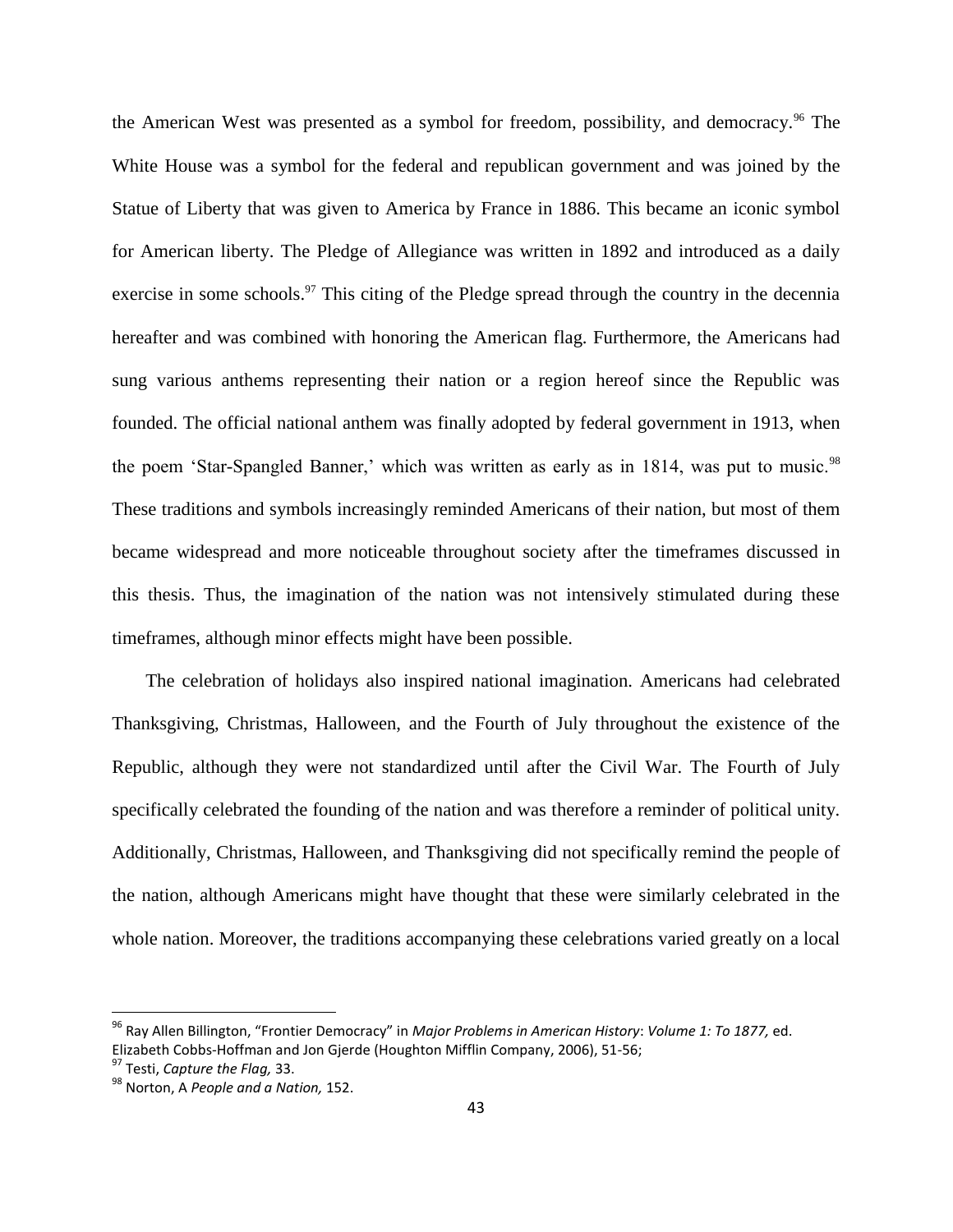basis.<sup>99</sup> Federal government introduced Memorial Day as a national holiday in 1868, emphasizing the Civil War and the preservation of the Union. However, this holiday, as well as all other holidays, was not celebrated similarly throughout the nation until the last two decades of the century, after the timeframes discussed in this thesis. Since holidays were barely nationally organized until after the timeframe discussed in this thesis, it was unlikely that they inspired more national imagination after the war than before.

The nationalization of symbols, traditions, and holidays was often initiated by private organizations after the Civil War, but they were often encouraged or enforced by federal government.<sup>100</sup> Eager to join the nation back together after the Civil War and to enhance national affiliation, governmental buildings in Washington D.C. were renovated or built anew in the 1870s, displaying "the civilization of our country."<sup>101</sup> Additionally, knowing that children were impressionable, government also spent more money on education than ever before.<sup>102</sup> This way, federal government supported a possible increase of national imagination among the population.

Symbols, traditions, and celebrations often encompassed historical legends, traditions that felt like they were historical, or symbolic references to antiquity.<sup>103</sup> These traditions and references gave people the feeling that those representations of the nation had always been there.<sup>104</sup> However, most of them had been invented relatively recent. These 'invented traditions,' discovered by Eric Hobsbawm, are based on the assumption that historical significance increases

<sup>99</sup> Restad, *Christmas in America,* viii.

<sup>100</sup> Hixson, *The Myth of American Diplomacy,* 73.

<sup>101</sup> Keller, *America's Three Regimes,* 130.

<sup>102</sup> Keller, *America's Three Regimes,* 130.

<sup>103</sup> Anderson, *Imagined Communities,* 25.

<sup>104</sup> O'Leary, *To Die For*, 3.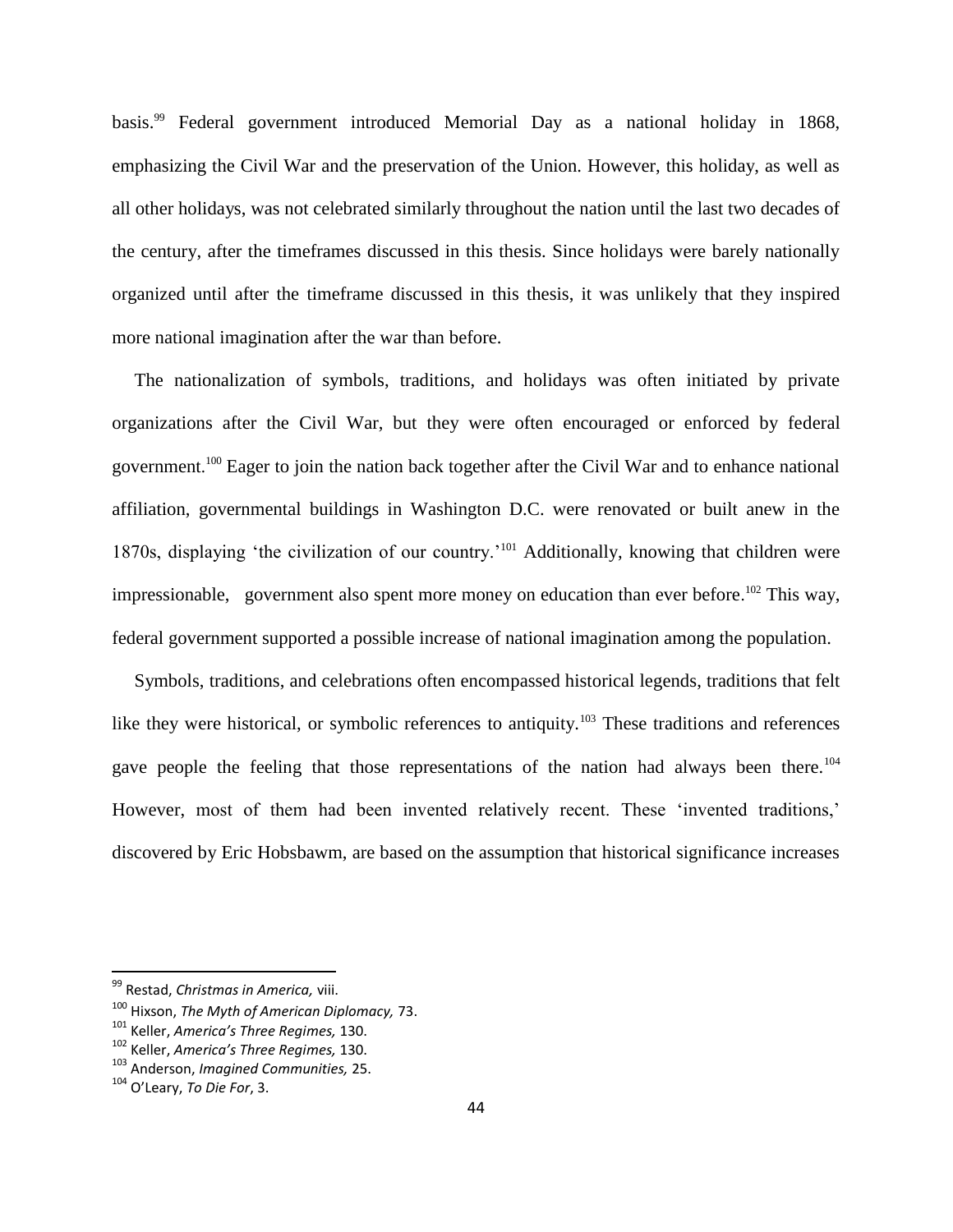the legitimacy of symbols, traditions, and celebrations. <sup>105</sup> Moreover, the experience of a shared history increases feelings of national coherence.<sup>106</sup> It gives people the feeling that they belong together because they share experiences and witnessed important processes of their nation. Therefore national symbols and holidays enhanced a sense of nationality in the United States.

A last development that stimulated national imagination after the Civil War was that maps and atlases of the nation became increasingly available to the population. Before the war, they had been too expensive for most Americans to be able to obtain them, but Americans were exposed to maps of their nation during the Civil War more than ever before.<sup>107</sup> They were copied into newspapers on a daily basis in order to follow the progress of the war. Maps and atlases were mass produced by the 1880s and became cheaper to obtain. Thus, it became easier for Americans to imagine their nation with physical evidence increasingly available. In combination with the increasing connections between areas, symbols, celebrations, organizations encouraging those, and maps and atlases, it is expected that national imagination became more intense among the Euro-American population after the Civil War.

In order to understand how well-developed national imagination was among the Euro-American population based on the autobiographies, national affiliation and patriotism will be discussed. This affiliation is the extent of which individuals felt a connection and a sense of belonging to their nation. Strong affiliation can turn into patriotism, a love and pride for one's country. These two phenomena require national imagination because an individual cannot feel connected to a nation if he does not believe it exists. Therefore studying them contributes to an

<sup>105</sup> Eric J. Hobsbawm and Terence Ranger, *The Invention of Tradition* (Cambridge: Cambridge University Press, 1983).

<sup>106</sup> Hixson, *The Myth of American Diplomacy*, 9; David Miller, *Citizenship and National Identity* (Cambridge: Polity Press, 2000), 28.

<sup>107</sup> Schulten, *The Geographical Imagination in America*, 17, 21.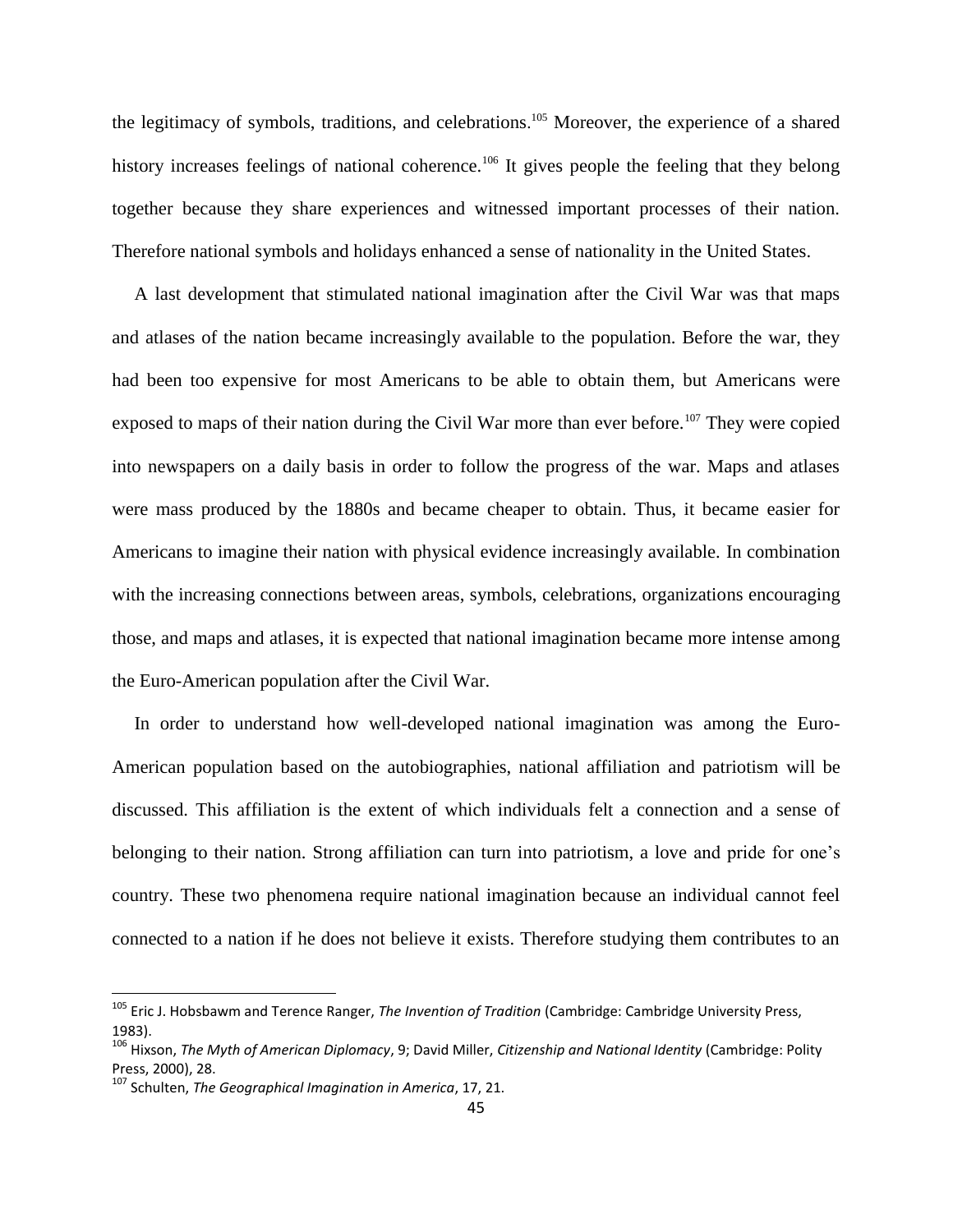understanding of the extent Americans viewed themselves as Americans and their nation as their own.

Scholars of American patriotism have argued that it spread through America in the 1840s, but that it waned in the 1850s, the prewar timeframe discussed in this thesis. The scholars Hixson and Huntington argued that the Civil War itself and the remembrance hereof encouraged national imagination and affiliation.<sup>108</sup> First of all, a great number of southerners had not been specifically in favor of secession and both common northerners and southerners did not desire a war to be fought over national unity.<sup>109</sup> This shows that many southerners approved of belonging to the Union and that many Americans did not understand why this unity was threatened. After 1865, both sides shared mourning over the loss of great numbers of men and both gave their dead a symbolic purpose in the national imagination of unity.<sup>110</sup> Even southerners created national myths that legitimized their dead as the symbols of national unity, and projected their regional symbols and traditions that had existed before the war on the whole of the nation.<sup>111</sup> The view that common nationality of North and South should be emphasized was reflected and encouraged by Frederick Douglass in 1871, who said that "We are sometimes asked, in the name of patriotism, to forget the merits of this fearful struggle, and to remember, with equal admiration, those who struck at the nation's life, and those who struck to safe it – those who fought for slavery, and those who fought for liberty and justice."<sup>112</sup>

<sup>108</sup> Hixson, *The Myth of American Diplomacy*, 50; Huntington, *Who Are We?* 108, 120*.*

<sup>109</sup> Norton, *A Nation and a People,* 267-268.

<sup>110</sup> Susan Mary-Grant, "Patriot Graves: American National Identity and the Civil War Dead," *American Nineteenth Century History* 5: 3 (2004): 76.

<sup>111</sup> Bertens and D'Haen, *Geschiedenis van de Amerikaanse Literatuur,* 53.

<sup>112</sup> Jonathan M. Hansen, *The Lost Promise of Patriotism: Debating American identity 1890-1920 (*Chicago and London: The University of Chicago Press, 2003), ix.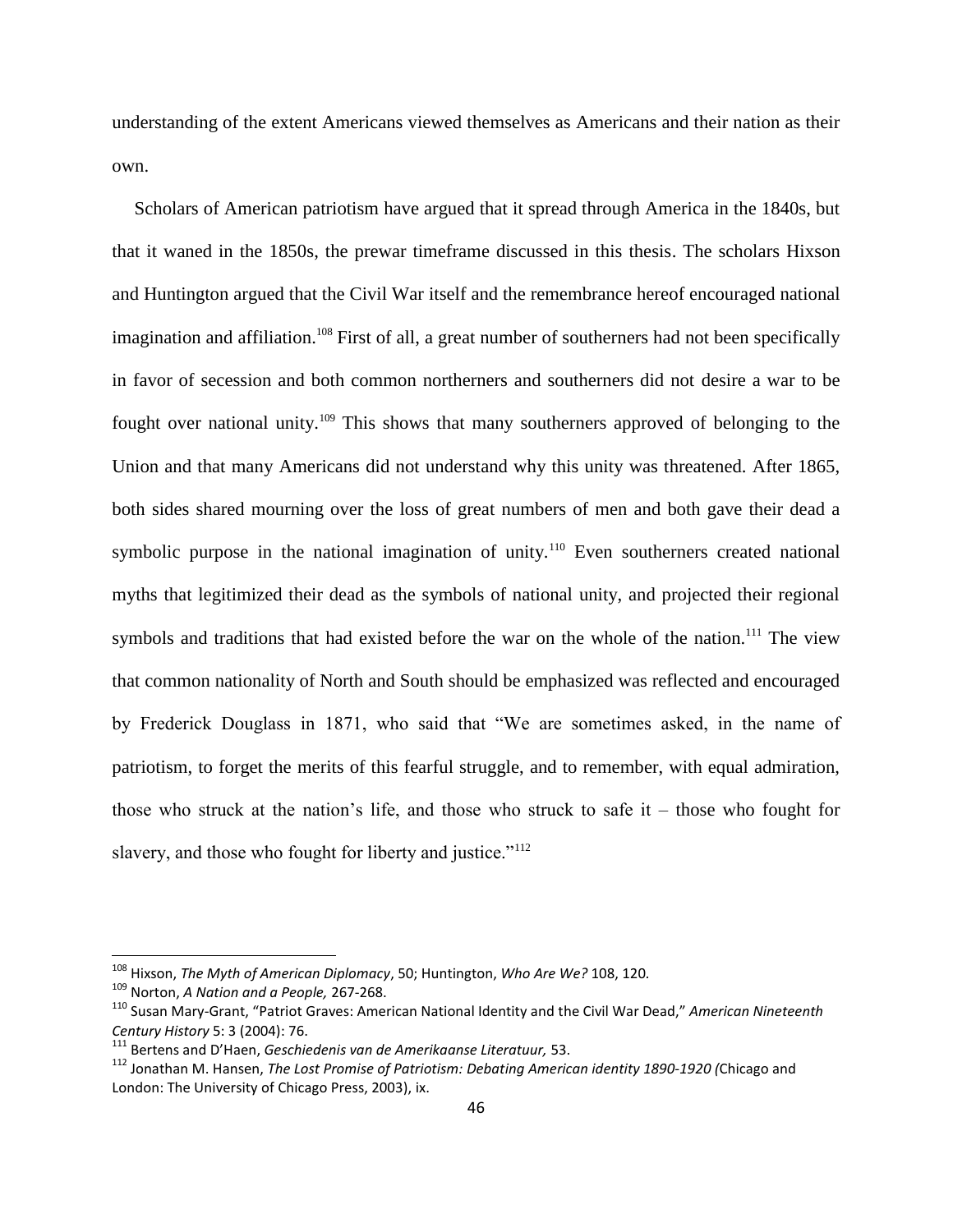Additionally, active attempts to create feelings of patriotism among the population were initiated by the Grand Army of the Republic, founded in 1866. Most of its members were Civil War veterans and relatives and focused on national traditions and the standardization of saluting the national flag. It does not become clear from scholarly research to what extent they succeeded in encouraging patriotism among fellow-Americans. Huntington argued that the intensity of patriotism decreased during the 1870s, the start of the second timeframe discussed in this thesis. <sup>113</sup> This might be due to distractions offered by the economic crisis of 1873 and the War with Mexico of 1870-1871. However, this war led to a new surge of patriotic feelings at the end of the decade as Americans shared a common enemy.<sup>114</sup> Therefore it is likely, but not convincingly proven, that patriotism became more prevalent in the postwar timeframe of 1870- 1890 compared to the prewar timeframe of 1850-1860.

Arguing against all the arguments for increasing national imagination, it is important to note that the American population lived scattered in small towns and local regions, limiting national coherence even in the decades after the Civil War.<sup>115</sup> Until the end of the century, Americans were strongly rooted in their communities and their immediate surroundings.<sup>116</sup> Nevertheless, Americans imagined the nation beyond their nation to some extent, as was argued in section one. National imagination therefore existed, but it is important to keep in mind that it was limited by the importance of local surroundings. Nevertheless, autobiographers did not show much local affiliation at the expense of national affiliation, as discussed in section one.

<sup>113</sup> Huntington, *Who Are We?* 119.

<sup>114</sup> Hixson, *The Myth of American Diplomacy*, 50, 60; Huntington, *Who Are We?* 108, 120.

<sup>&</sup>lt;sup>115</sup> Higham, "The Problem of Assimilation in the United States," 19.

<sup>116</sup> Huntington, *Who Are We?* 108.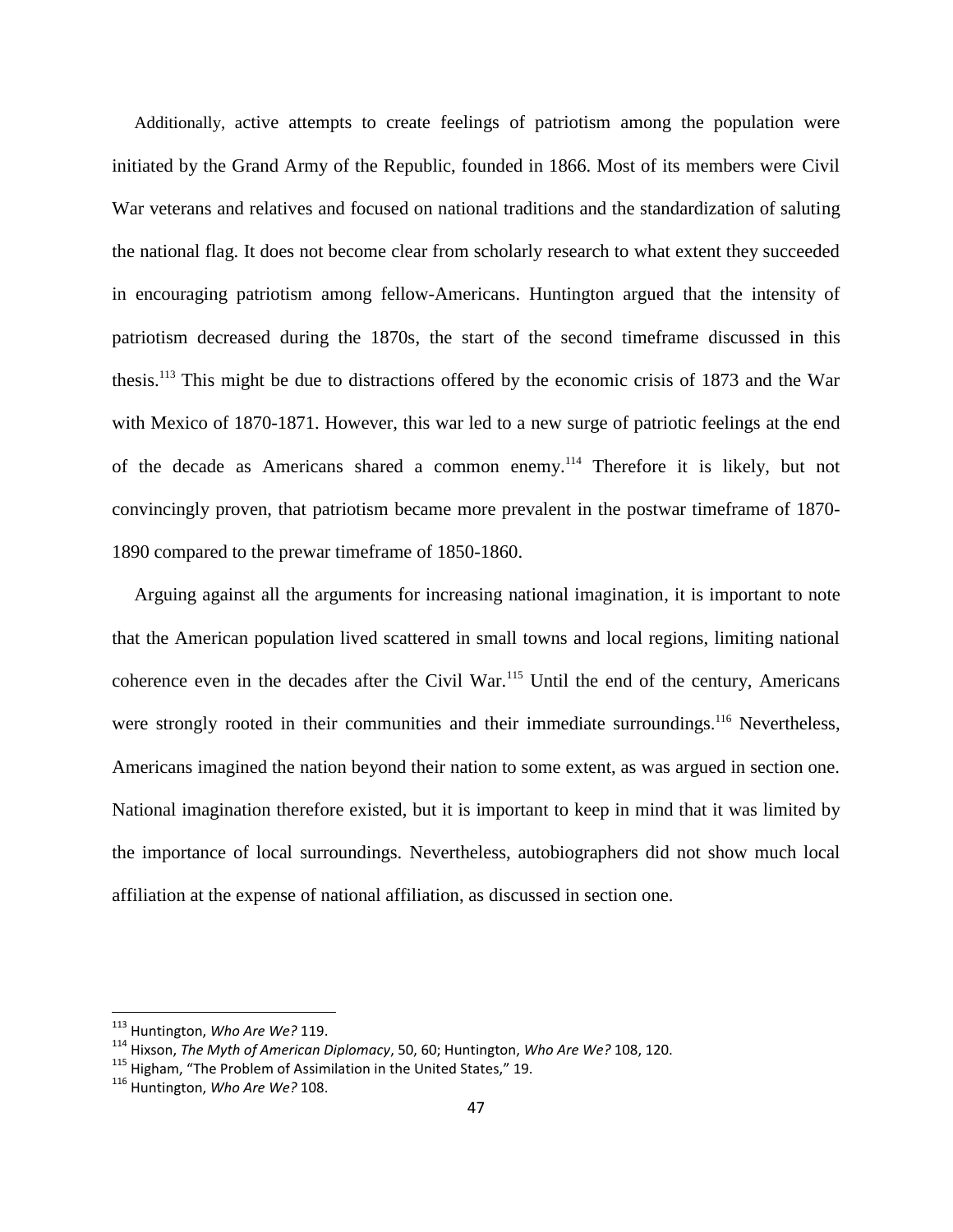Summarizing, Americans were encouraged to imagine the nation as a unity by various processes in the nineteenth century and there are indications that this national imagination became slightly stronger after the Civil War.

### **National Imagination and American Literature**

National imagination among the American population was further encouraged by the increasing presence of autobiographies within the expanding book market in the nineteenth century. The autobiographical genre was one of the most popular literary genres on the American book market, along with fiction, popular literature, and religious documents.<sup>117</sup> Autobiographies were therefore increasingly read throughout the nation. Readers of autobiographies were informed on the lives of fellow-countrymen. They had the opportunity to identify with those living in other areas of the nation. Autobiographies also created intimate connections between readers and authors because they contained personal information. This made the imagination of the nation as a unity easier among the Euro-Americans, especially as most autobiographies were written and read by this group. Autobiographies written by members of other social groups often focused on different topics than Euro-Americans such as slavery, discrimination, or other topics that Euro-Americans could not easily identify with. The social distances between Euro-Americans were smaller than those between them and other groups. Above all, politicians, presidents, and other famous Americans started publishing their autobiographies in the nineteenth century. Benjamin Franklin was one of the first American public figures whose memoir was widely available in America. His autobiography was first translated from French

<sup>117</sup> Norton, *A People and a nation*, 204.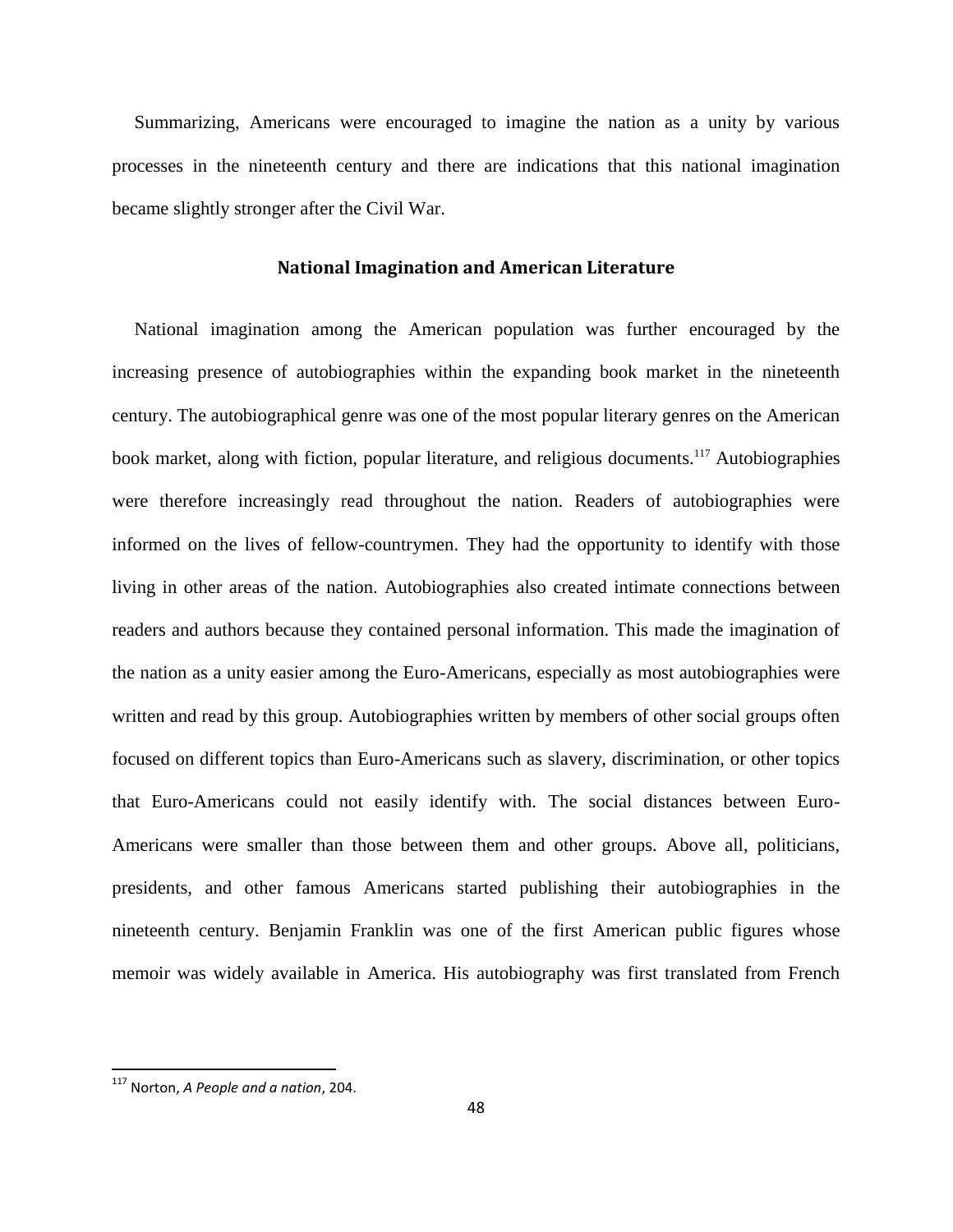into English and published in London in 1893.<sup>118</sup> Autobiographies like *Personal Memoirs by Ulysses S. Grant* formed a new and exciting way of getting informed on the elites of America. It gave the readers the opportunity to identify with the powerful and symbolic individuals in their nation and it brought politics and national phenomena closer to even the smallest settlements. Moreover, these public figures often had strong national imagination and romanticized their ideas of America in their writings. Therefore it is plausible that these autobiographies increased national imagination and affiliation among readers.

National imagination was also encouraged by the literature that circulated in the nation. American authors produced the first literary genre that was different from European genres in the 1830s, called Transcendentalism.<sup>119</sup> It was inspired by European Romanticism and it carried largely the same dreamy, nostalgic character as it had in Europe, but the Movement was adapted to the American context.<sup>120</sup> Indeed, scholars argue that 'in philosophical intensity and moral idealism, their [American authors"] work was both distinctively American and an outgrowth of the European romantic movement.<sup>'121</sup> Nevertheless, transcendentalist authors admired European literature and poems and looked to Europe for artistic and stylistic inspiration.<sup>122</sup> Ralph Waldo Emerson, one of the leading American authors before the Civil War, had met some of his European literary "heroes," William Wordsworth (1770-1850), Samuel Taylor Coleridge (1772-

<sup>118</sup> Benjamin Franklin, *The Private Life of the Late Benjamin Franklin, LL.D. Originally Written By Himself, And Now Translated From The French* (London: J. Parsons, 1893).

<sup>119</sup> Bertens and D'Haen, *Geschiedenis van de Amerikaanse Literatuur,* 59.

 $120$  Ann Matthews Woodlief, "Definitions from A Handbook to Literature,"

http://www.vcu.edu/engweb/eng372/intro-h4.htm.

<sup>121</sup> As described in Leon Chai, *The Romantic Foundations of the American Renaissance* (Ithaca: Cornell University Press, 1987).

<sup>122</sup> Gillian Avery, *Behold the Child: American Children and Their Books, 1621-1922 (*Baltimore: The Johns Hopkins University Press, 1995), 65.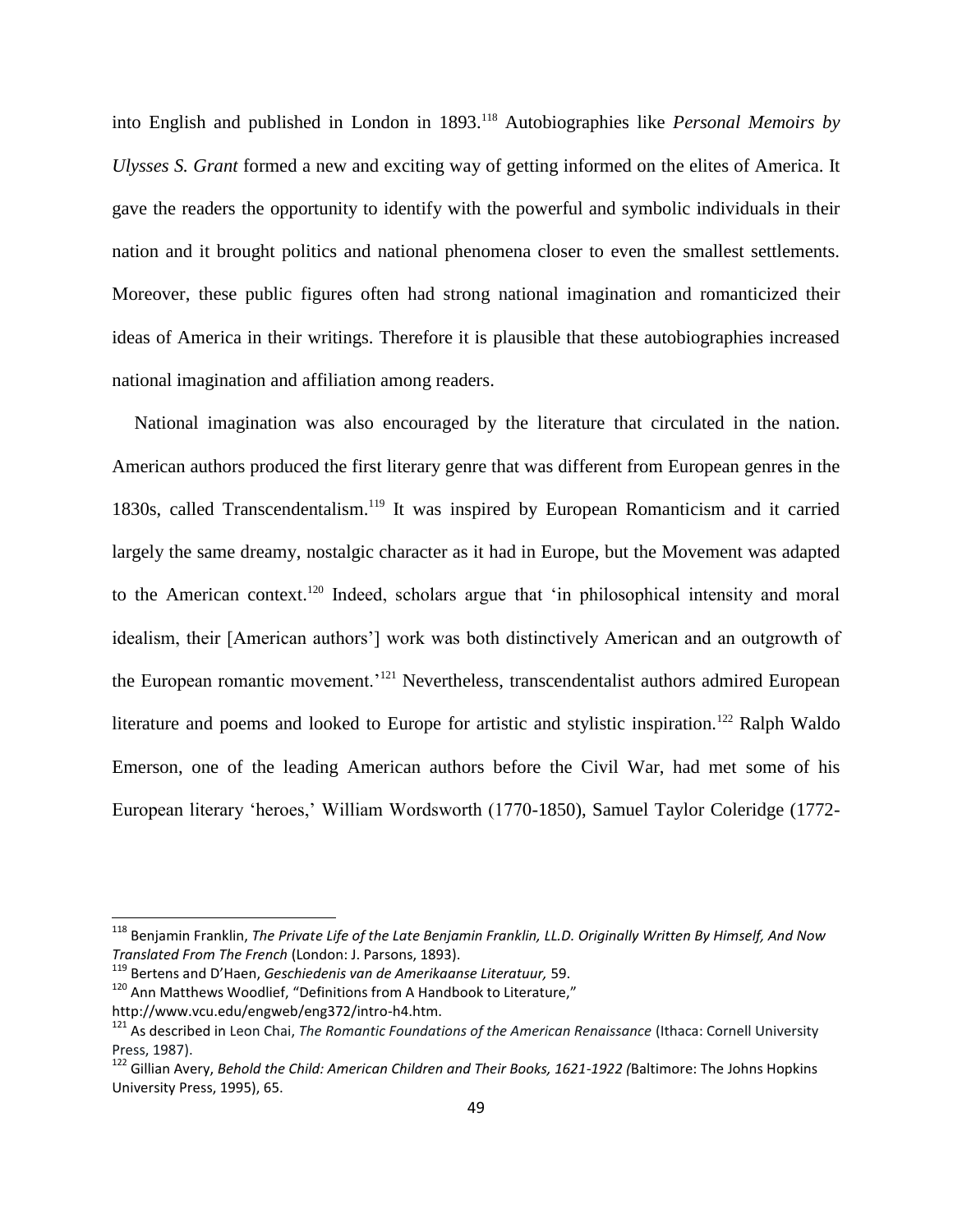1834), and Thomas Carlyle (1795-1881), during his trip to England early in the century.<sup>123</sup> He was acquainted with other transcendentalist authors in the United States and might have inspired them with his experiences in Europe. However, Emerson and other Americans writers combined European Romantic influences with their own ideas. Emerson believed that he and his colleagues had created the first authentically American literary genre because it had not copied the European literature.<sup>124</sup> For the first time there was a large selection of novels that had their stories take place in America, covering American topics such as slavery, politics, and places. It has been said that "[a]t the dawn of the antebellum era, a romantic literature had evolved, an American Renaissance," although the term *renaissance* unjustly implied that an American literary genre reemerged.<sup>125</sup> Nevertheless, the American public had access to a literary genre that was more American than any American literature before the 1820s. This might have slightly stimulated national imagination, though European books would be dominant on the American book market until late in the nineteenth century.<sup>126</sup>

Another relation between American literature and national affiliation that might have the imagination of the nation was that the European Romantic Movement carried nationalistic elements. The romantic emphasis on passions and emotions was also directed at the fatherland.<sup>127</sup> Nationalism was not adopted in America the way it existed in Europe, but elements of European nationalism found its way to American literature.<sup>128</sup> Romantic nationalism was characterized by

 $\overline{a}$ 

<sup>123</sup> Russell B. Goodman, *American Philosophy and the Romantic Tradition* (Cambridge: Cambridge University Press, 1990), 34.

<sup>124</sup> F.O. Matthiessen, *American Renaissance: Art and Expression in the Age of Emerson and Whitman* (New York: Oxford University Press, 1986), 69.

<sup>125</sup> Matthiessen, *American Renaissance,* 69.

<sup>126</sup> Some of the most well-known American Transcendentalist works were *Representative Men* by Ralph Waldo Emerson (1850), Nathaniel Hawthorne's *The Scarlet Letter* (1850), and Walt Whitman's *Leaves of Grass* (1855).

<sup>127</sup> Bert Altena and Dick van Lente, *Vrijheid en Rede: Geschiedenis van Westerse Samenlevingen, 1750-1989*  (Hilversum: Verloren, 2003), 116-117.

<sup>128</sup> Hixson, The Myth of American Diplomacy, 73; Higham, localism and community, 19.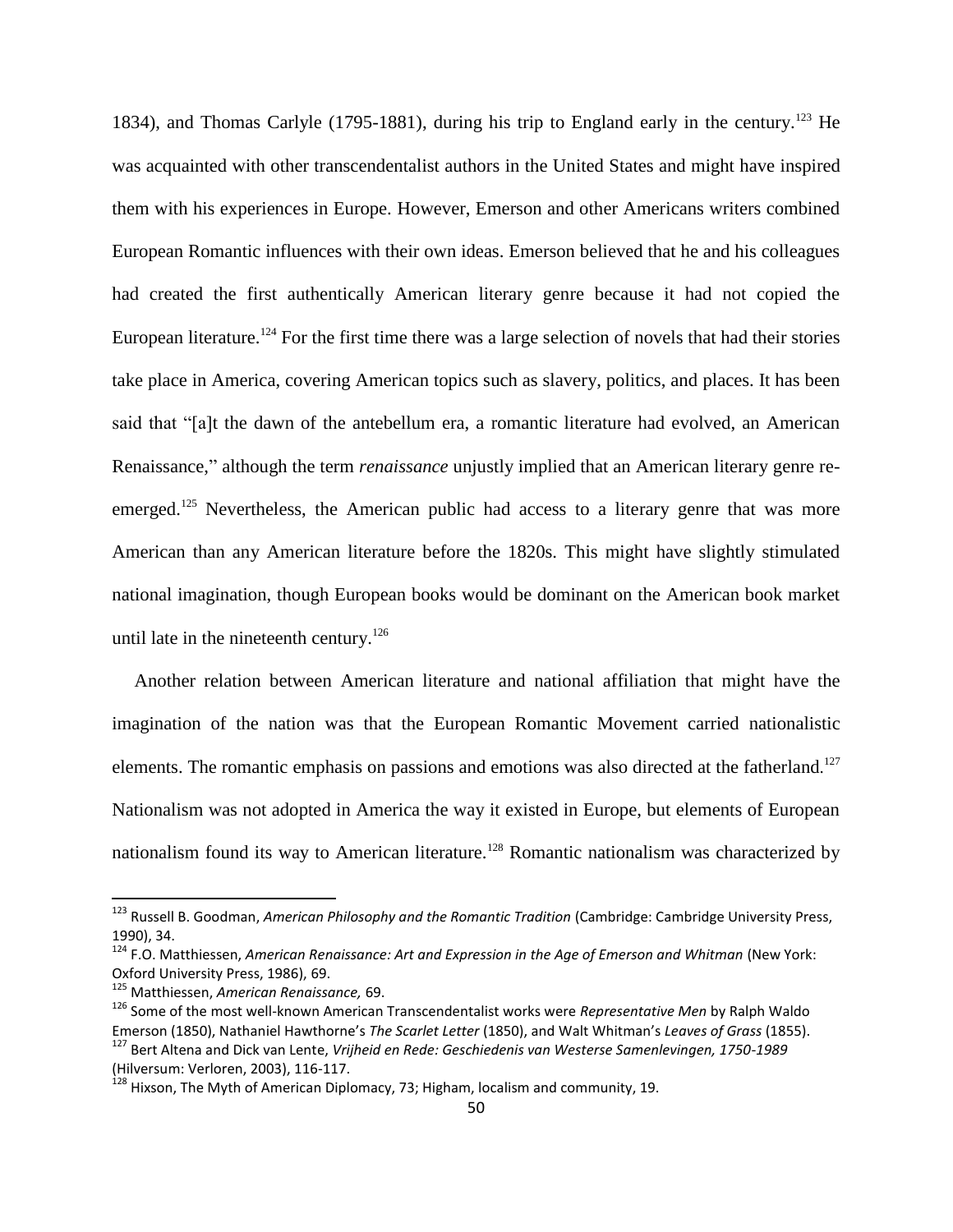an idealization of nature, exoticism, and individual freedom as Romantic literature functioned as an escape from the present reality and to other places, past and future.<sup>129</sup> These elements were compatible with the United States because of its vast country, abundant nature, savage lands beyond the frontier, and its exotic Native American cultures. These circumstances were uniquely American because they did not exist in Europe. The European nationalistic love for the country appealed to the sentiment of love for the newly conquered lands beyond the American frontier. Poe, Cooper, Melville, Whitman and other authors let American "uniqueness, greatness, and providential destiny drench the stories.<sup>130</sup> Most American authors sought to explore their expanding country and the "possibilities of the ideal, utopian community, which America could be or already was.<sup>'131</sup> Therefore, transcendentalist literature might have inspired the American readers with affiliation for their country.

American literature became truly independent from European influences after the Civil War. First of all, the American Romantic Movement and transcendentalism ended during the Civil War because their dreamy, nostalgic character did not correspond with the reality of a war disrupting the American nation. Literature became more raw and realistic and was therefore called Realism.<sup>132</sup> Americans started to doubt the idea that the individual could determine his own destiny, which had been emphasized in the Romantic Movement.<sup>133</sup> English literature was characterized by harmony, whereas American stories were characterized by unresolved conflicts. Also, English literature was focused more clearly upon social anchors like family, class, marriage, and local harmony, whereas the characters in Realistic stories were often isolated or

<sup>129</sup> Bertens and d'Haen, *Geschiedenis van de Amerikaanse Literatuur,* 38-39.

<sup>130</sup> Hixson, *The Myth of American Diplomacy*, 73.

<sup>131</sup> Hixson, *The Myth of American Diplomacy*, 73.

<sup>132</sup> Woodlief, "Definitions from A Handbook to Literature"; Bertens and D'Haen, *Geschiedenis van de Amerikaanse Literatuur,* 61.

<sup>133</sup> Bertens and D'Haen, *Geschiedenis van de Amerikaanse Literatuur,* 110.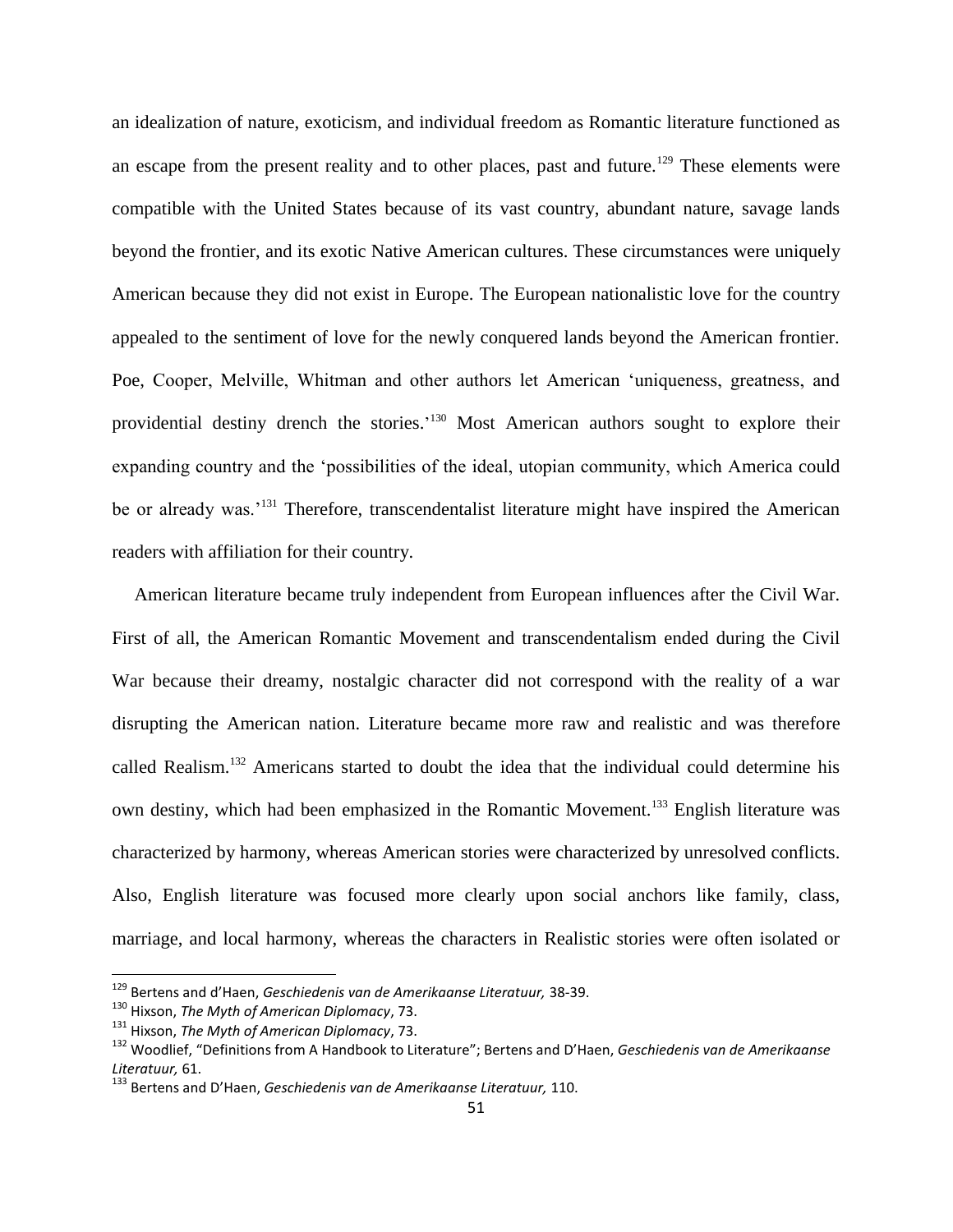outcast from society. Another difference was that American realistic storylines were melodramatic and often incredible, while English stories were more detailed in their description of reality. The only European influence to be traced in post-Civil War literature in America was the obsession for the irrational and supranational. The inexplicable was used as an ominous element.<sup>134</sup> American realistic authors like Mark Twain, Henry James, and Dean Howells were not inspired by European literature and European Realism was therefore very different from its American derivative. American Realism was truly America"s first fictive genre that was inspired by America society and situations whereas transcendentalism had still been inspired by the European Romantic movement.<sup>135</sup> The West was mentioned in literature for the first time after the Civil War by Mark Twain.<sup>136</sup> Cowboy and Indian stories, pioneers and heroes, became incredibly popular, especially in the eastern states. They symbolized pioneer courage and Manifest Destiny.<sup>137</sup> Therefore it is likely that these topics became more familiar among the American population than before the Civil War. It is also an indication that the West became embedded in the imagination of the nation as a whole. Thus, it is possible that American literature stimulated national imagination more strongly after the Civil War than before. However, it is the question whether its authors were more intensely influenced by society or whether their literature influenced society. Lastly, Eakin argued that American autobiographies followed the style of the literary genres that were popular at the time that they were written.<sup>138</sup> Therefore it is likely that autobiographers who wrote their memoirs between 1850 and 1860 were influenced by the transcendentalist nationalistic aspects and those who wrote memoirs between

<sup>134</sup> Bertens and D'Haen, *Geschiedenis van de Amerikaanse Literatuur,* 64.

<sup>135</sup> St. Clair, *The Reading Nation in the Romantic Period*, 374.

<sup>136</sup> Bertens and D'Haen, *Geschiedenis van de Amerikaanse Literatuur,* 52.

<sup>137</sup> Bertens and D'Haen, *Geschiedenis van de Amerikaanse Literatuur,* 52.

<sup>138</sup> John Paul Eakin, *American autobiography: Retrospect and prospect* (Madison: University of Wisconsin Press, 1991), 50.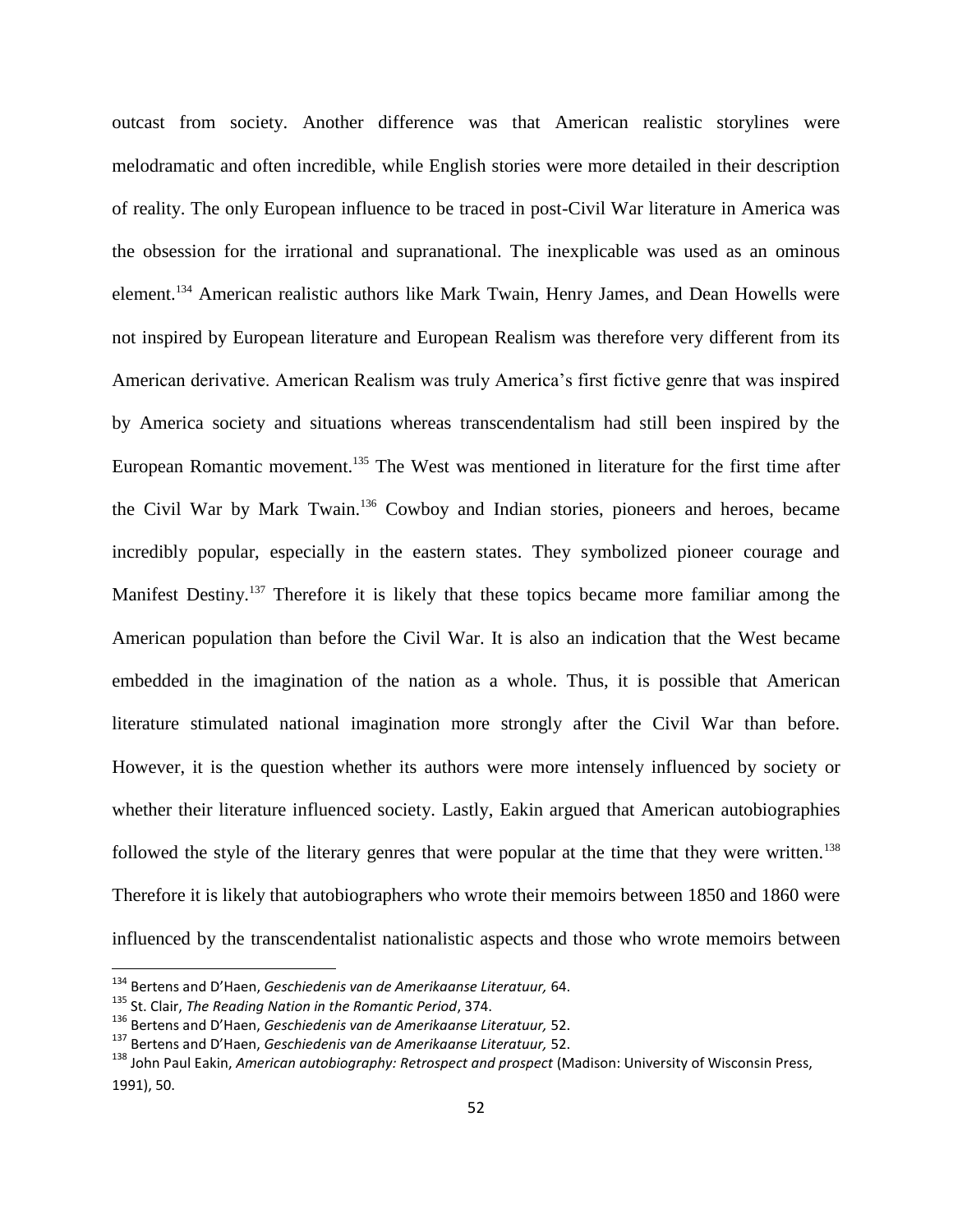1870 and 1890 by the Realistic emphasis on American topics such as the West and Native Americans.

## **The Nation Imagined in Autobiographies**

Now it has been discussed how national imagination was possible in American society and how this imagination might have become stronger after the Civil War, it will follow to test the extent of national imagination among Euro-Americans in the autobiographies that they wrote before and after the Civil War.

Autobiographers did not explicitly refer to national imagination and affiliation. Since national imagination seems real to people, they are mostly not aware of that their ideas of a nation are founded on imagination.<sup>139</sup> Moreover, the phenomenon that is now called national imagination had not been invented in nineteenth-century America. This explains why none of the autobiographers expressed awareness of or mentioned that they did not know the whole of their nation and its population, and that their ideas were therefore based on ideas rather than facts.

However, all autobiographers showed that they had ideas about of the scope of their nation. Therefore they all presided over national imagination, regardless of how limited the degree hereof. Almost all autobiographers who published their writings both before and after the war viewed their nation as a unity. They indicated this by writing "our civilization," "[t]he immense commercial depot of the United States, known as New York," "the first roof covered with slates in America," and "the most amiable and highly cultivated professor of natural philosophy the

<sup>139</sup> Anderson, *Imagined Communities,* 6-7.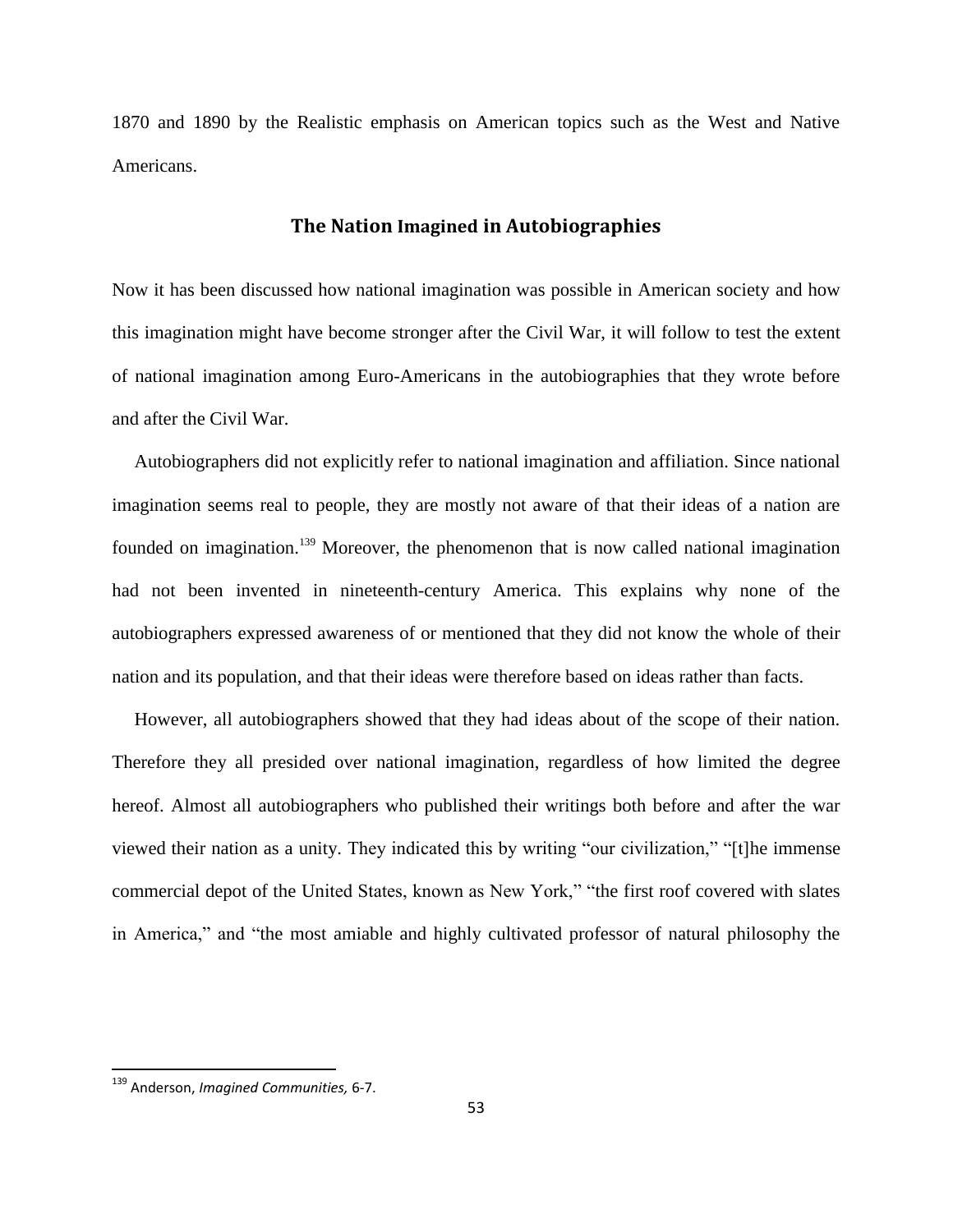country ever produced."<sup>140</sup> Thus, they had not visited all parts of the nation to verify their claims, but they imagined the nation as a whole and put their claims in a large context.

Local affiliation was rarely shown in autobiographies. Thorburn showed affiliation with his state and the city he lived in, but his national affiliation seemed greater. Furthermore, Davis used the nickname for the State of New York, Empire State, while he used no nickname for the nation at large, but this is insufficient prove for the intensity of his local affiliation at the expense of national affiliation. Winans was the only one who briefly told of the history of his town, Albany, in the state of New York, and Prime gave a very detailed report of the celebration of the centennial celebration of his town Rowley. He also showed the strongest local affiliation with his region, exclaiming "my native place. Oh! Glorious New England."<sup>141</sup> The remainder of the autobiographies did not reveal any local affiliation, indicating that national imagination was not hindered by local focus.

Autobiographies showed few signs of national imagination referring to symbols. The unofficial anthems, the White House, and the flag existed before the war, but were not mentioned in any of the autobiographies published in both timeframes. The Statue of Liberty came to the United States in 1886 and was not mentioned by the only autobiography studied in this thesis that was published after this year. Half of the twelve autobiographers referred to the eagle, but Winans was the only one explicitly stating that this bird was a national symbol. It is not strange that five other autobiographers mentioned the eagle, since the bird lived in most parts of the nation. Therefore it remains speculation whether they mentioned it because of its symbolic status. The Goddess of Columbia was mentioned by Benjamin Bowen, who called her Goddess

 $\overline{a}$ 

<sup>140</sup> Jarves, *Why and What Am I?*, 102;Davis, *The Magic Staff*, 298; Thorburn, *Life and Writings of Grant Thorburn*, 17;Cozzens, "Autobiographic Sketch," 2.

<sup>141</sup> Prime, *The Autobiography of an Octogenarian*, 178.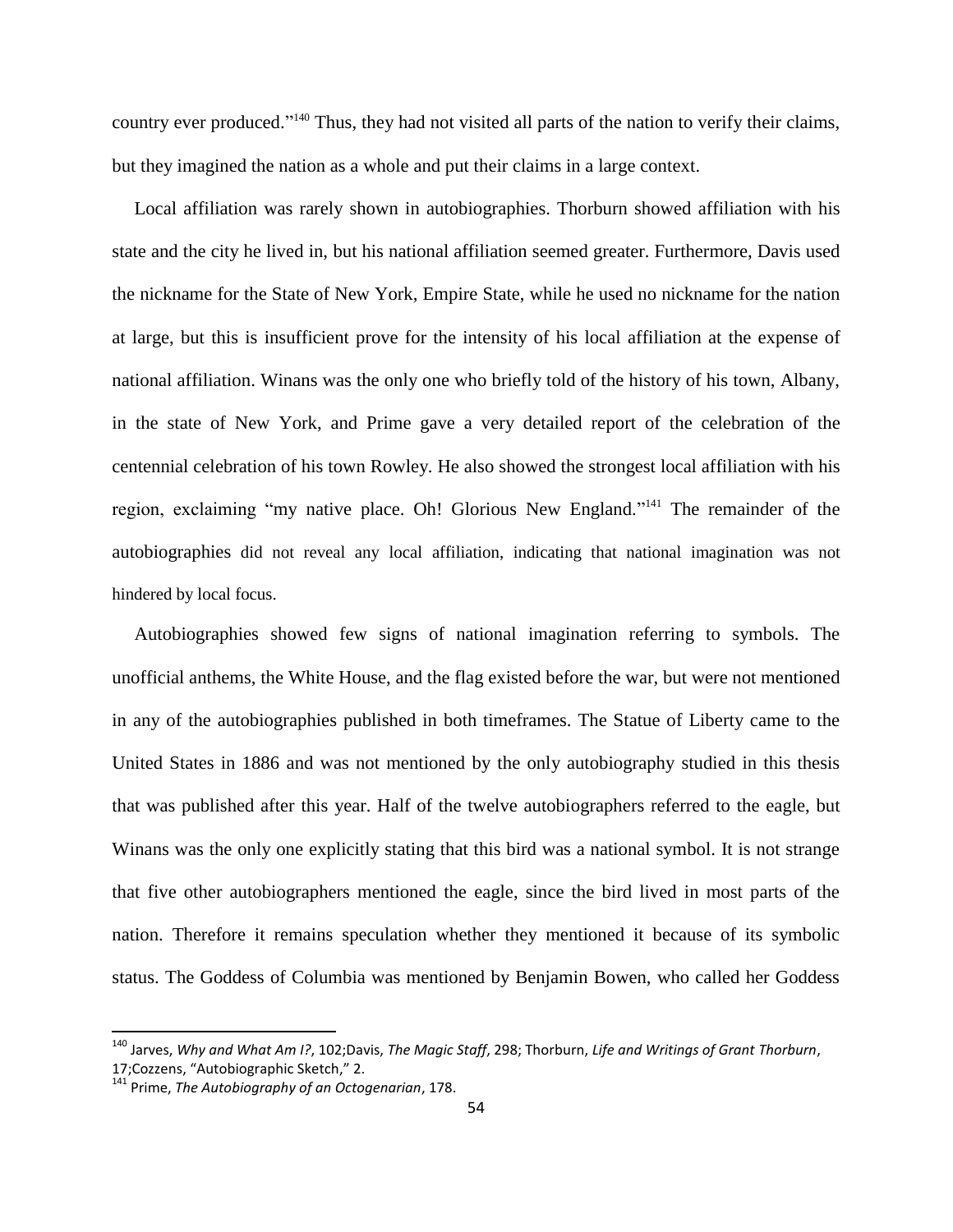of Liberty, and Thorburn. Both men published their autobiographies in the 1850s. Buckingham, who also wrote his memoir in this decade, once used "Columbia" as a synonym for the United States. After the Civil War, none of the autobiographers referred to the Goddess in any context, which is striking for she was depicted in a famous painting of 1872. Thus, the use of symbols seemed more developed before the Civil War than in its aftermath, suggesting that national imagination might have been stronger before the war. This is surprising because there were as many symbols referring to the nation after the Civil War than before and they were slightly stimulated in their use compared to the pre-war period. Nevertheless, most authors did not often refer to national symbols or traditions.

Autobiographies that were published before the Civil War referred slightly more often to national celebrations than postwar autobiographies. The Fourth of July was only mentioned twice, once before and once after the war. Both descriptions of this celebration bore witness of national imagination and even patriotism. Winans called it both the Anniversary of the country and Fourth of July and Davis called it the Anniversary of American Independence, showing national imagination. Additionally, Davis was elaborate on the significance of this celebration. He remembered that he had experienced "patriotic enjoyment" on this day and called it a glorious Fourth, although he wondered whether "patriotic celebrations of American liberty" were nothing but enthusiasm and "thoughtless joy." Winans" description of the celebration included his recalling that "the Eagle, our national bird, was being brought to light and happy remembrance, upon the occasion of each recurring National Anniversary, […], and as a yearly reminder to Great Britain, and the rest of mankind, that we are, and of a right ought to be, free, sovereign and independent."<sup>142</sup> Both autobiographers specifically linked the Fourth of July with

<sup>&</sup>lt;sup>142</sup> Winans, *Reminiscences and Experiences in the Life of an Editor,* 101.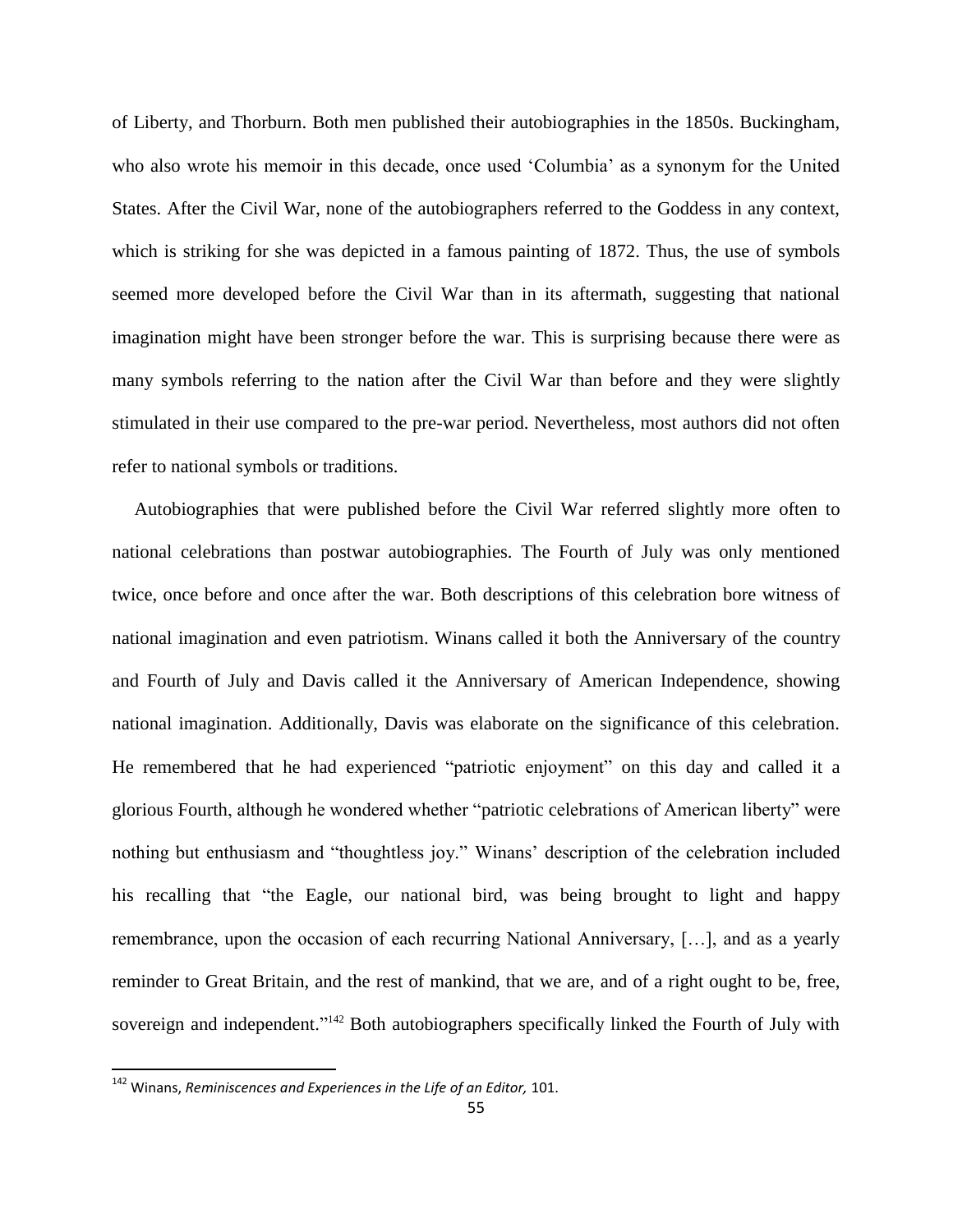the founding of their nation. Nonetheless, the birth of Washington, another celebration that reminded of the nation"s early history, was only briefly mentioned by Thorburn in the first timeframe. Memorial Day was not mentioned by any of the autobiographers. Celebrations that did not specifically remind of the nation were also seldom mentioned in autobiographies. Thanksgiving as an annual celebration was mentioned by two autobiographers before the war, but by none after the war. Christmas was once addressed by Griscom before and by Hubert after the Civil War. Halloween has not been referred to by any of the autobiographers. Thus there were no remarkable differences between the mentioning of holidays in both timeframes. The prewar autobiographies mentioned them slightly more often, but they did not elaborate on them.

It is possible that these small differences between the timeframes could be explained by the fact that two of the autobiographies of the timeframe 1870-1890 were relatively brief. Cozzen"s autobiography counted ten pages and Smith"s forty-three, while most other autobiographies constituted of more than a hundred pages. It could be argued that these two short memoirs would have expressed national imagination and affiliation if this had only been important enough in the authors" lives, but their relative small selection of topics did not prove that they did not have national imagination. Instead, any references to national imagination in these short autobiographies might be stronger than those in long autobiographies because they made it to the authors' limited selection of topics. Cozzen's and Smith's memoirs both showed national imagination. Based on the standardization of holidays after the Civil War, we can assume that holidays were increasingly celebrated nationwide and might have influenced national imagination. However, this cannot be proven using the autobiographies.

Autobiographers" ideas on the American population were another measure of national imagination in autobiographies. Racial relations in nineteenth-century America were briefly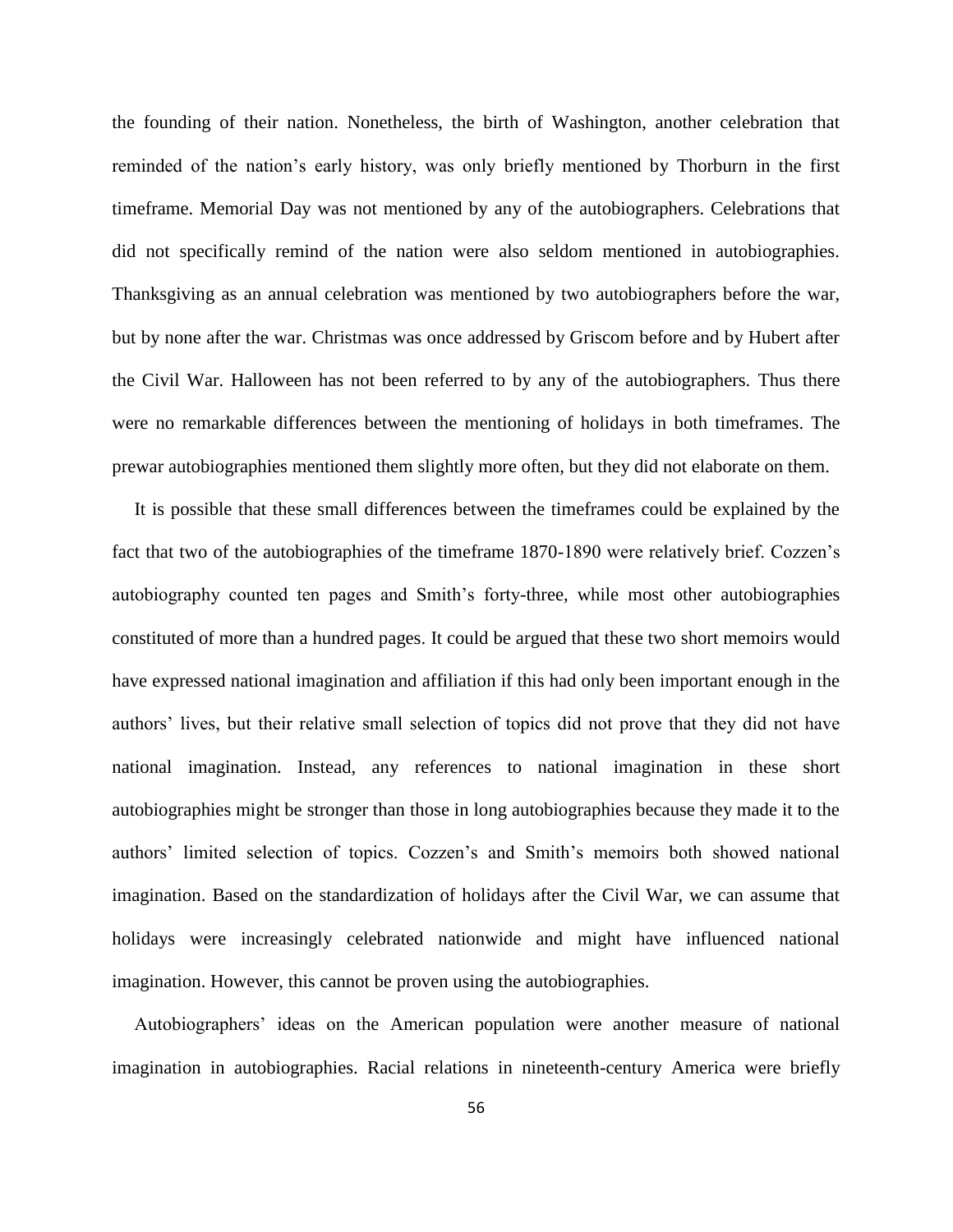discussed in section one and it was concluded that it remained unclear whether Americans had visions of who were the American people. Nevertheless, all autobiographers used terms like 'Americans,' 'citizens,' and 'fellow-countrymen,' which showed that they imagined a certain population among these terms that extended beyond their immediate surroundings. Autobiographers' ideas about the nation's population strongly cohere with their ideas of the character of these people and will therefore be further discussed in section three.

Having discussed markers of national imagination, it will follow to explore expressions of national affiliation and patriotism as indications of national imagination. The term "patriotism" was mentioned by five autobiographers of the first timeframe and by three authors of the second timeframe. Buckingham showed his affiliation with the nation by arguing that Americans by birth should not support a party at the expense of "affection for the land which gave us birth." He also called this "patriotic integrity" and, if maintained, this integrity would secure "the name, honor, and privilege of the American citizen.'<sup>143</sup> Thorburn's relation with the nation was slightly different because his affections lied greatly in Scotland, having been born there. He claimed: "a Scotchman I am, and I glory in the name."<sup>144</sup> Nevertheless, he also expressed great affiliation to the United States, admiring a letter that one of his acquaintances had send from the United States to the French Revolutionaries and that he copied into his autobiography. Part of this letter boasted of the great American warriors, boats, and the President. He did not write the letter himself, but he chose to include it in his autobiography, showing that he desired its contents to be known by the reader.<sup>145</sup> Moreover, he emphasized his patriotism by writing "I was landed in America; thus placing me in the best country in the world, the best State in that country, the best

<sup>143</sup> Buckingham, *Personal Memoirs and Recollections of Editorial Life,* 74.

<sup>144</sup> Thorburn, *Life and Writings of Grant Thorburn,* 172.

<sup>&</sup>lt;sup>145</sup> All autobiographers showed awareness of the reader in their life-writings, directly speaking or referring to the reader.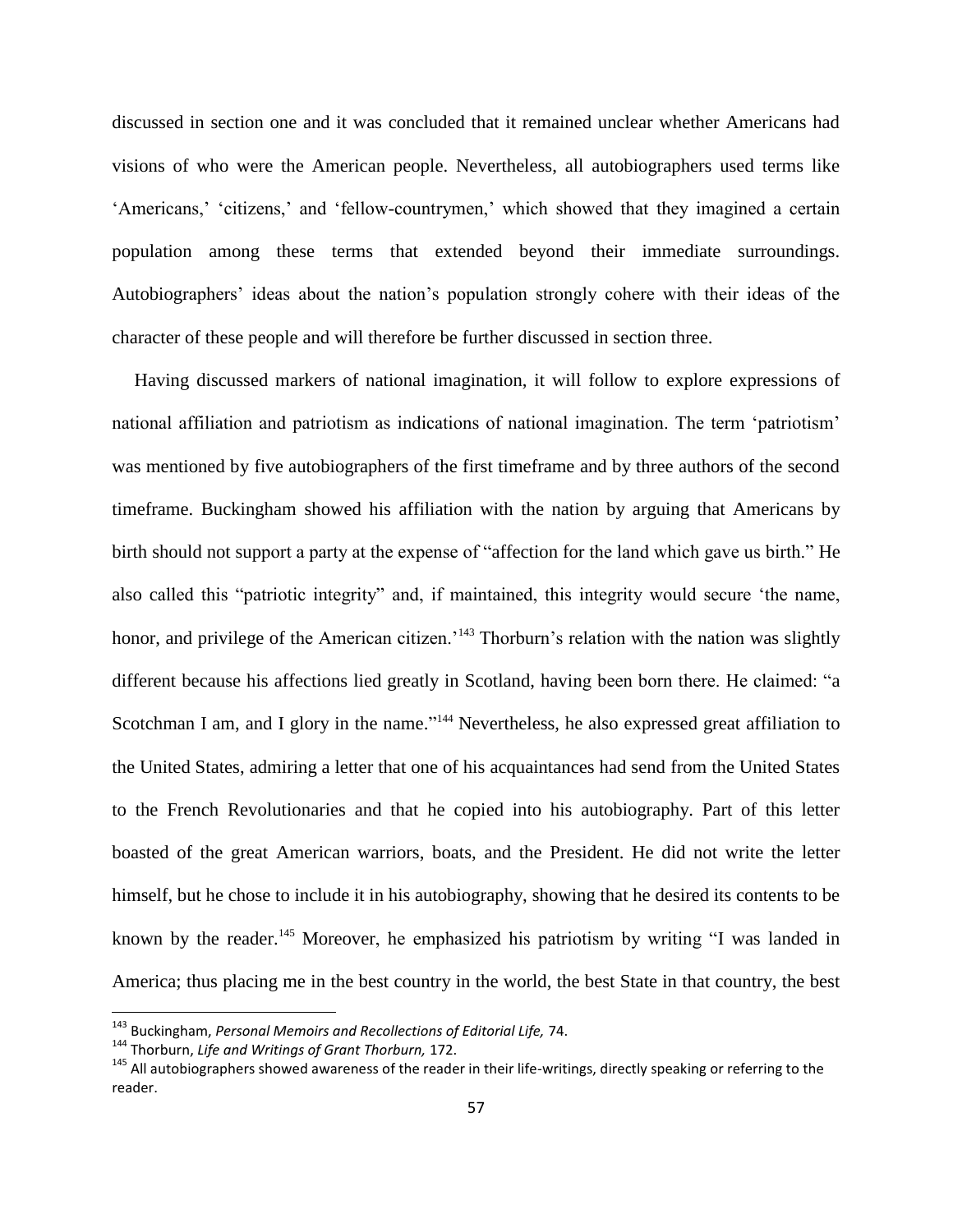city in that state." <sup>146</sup> He found that "America is more desirable to live in than perhaps any other country under the sun."<sup>147</sup> Davis and Jarves expressed strong patriotism in their autobiographies since it was their idea that America was the country where one could find white superiority as the final stage in human development. Lastly, Bowen showed only hints of national affiliations in his autobiography.

It is remarkable that autobiographers of the second timeframe showed less affiliation or patriotism in their memoirs. Winans was the most patriotic of all, considering his passionate report of a Fourth of July celebration and that one of his most pleasant memories was the visit Henry Clay visited to Newark in 1833. He also believed that the American statesmen he admired were remembered in the rest of the world, indicating that he viewed the United States as a central entity in this world.<sup>148</sup> The other autobiographers published in the postwar timeframe only gave hints of affiliation, but refrained from the expression of explicit patriotic opinions. Hubert showed great concern for the well-being of the nation. He worried that the significance of money was too central to American society, that "all the monkeys in America" mindlessly copied the European fashion of "the head monkey in Paris," and that public schools turned out their children "so they all know the same things, think the same way, intellectually fashioned upon a poor model."<sup>149</sup> Cozzens commenced a magazine on native wines and introduced these wines in society, showing his national affiliation, but he did not further elaborate on the significance of native products for the nation. Therefore he did not clearly present himself as patriotic. Lastly, Prime only referred to patriotism in relation with the Revolutionary struggle, but he did not give awareness of patriotism at the time of writing. It is surprising that autobiographers of the second

<sup>146</sup> Thorburn, *Life and Writings of Grant Thorburn,* 134.

<sup>147</sup> Thornburn, *Life and Writings of Grant Thorburn,* 194.

<sup>148</sup> Winans, *Reminiscences and Experiences in the Life of an Editor,* 101, 163, 170.

<sup>149</sup> Hubert, *Liberty and a Living,* 212, 24.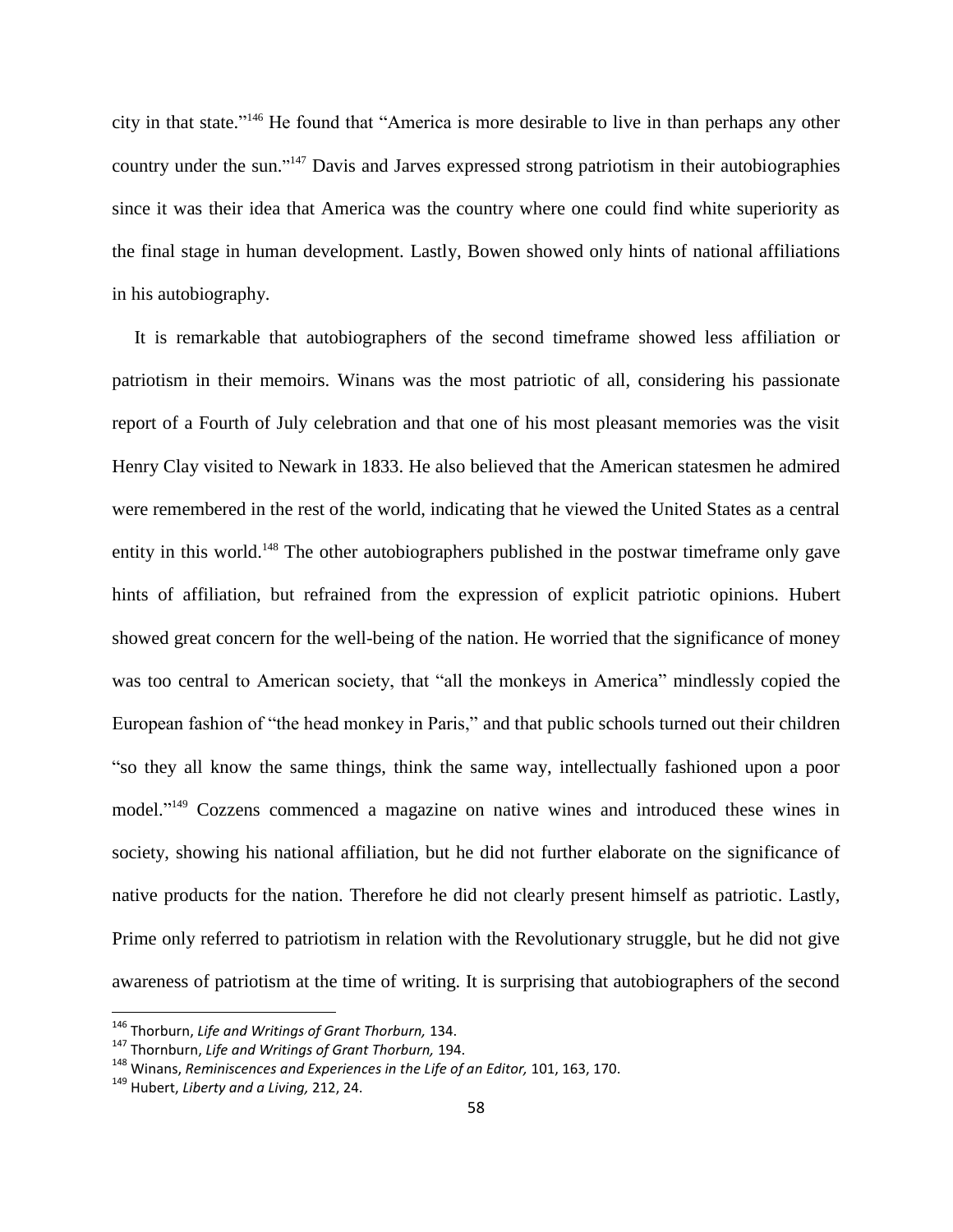timeframe showed less patriotism than those in the first timeframe since scholars perceived a patriotic increase after the Civil War, rather than a decline. It is unlikely that this can be explained by Romantic influences as autobiographies give no indications hereof. A possible explanation could be that the War with Mexico and the economic depression of the 1870s subdued patriotism. However, both this war and the depression were not referred to in any autobiography, indicating that concerns were not focused on these topics. Additionally, there is no increase noticeable in patriotic expressions in the autobiographies studied of this timeframe. However, the selection is too small to draw sensible conclusions on patriotism.

The degree of interest that autobiographers showed for national history and their knowledge hereof was a marker for national imagination and affiliation, as history has been said to encourage these national feelings.<sup>150</sup> Thorburn and Buckingham both showed great interest for reading historical books on American history. Winans mentioned the original thirteen states of America and the "upcoming centennial" celebration of the United States.<sup>151</sup> Famous early settlers of the American colonies, the Pilgrim Fathers, were symbols for America"s history and were mentioned by five autobiographers. Jarves referred to his "Pilgrim ancestry" often.<sup>152</sup> He said that the Americans owed their "moral health" to them. Buckingham wrote that he descended from one of the Mayflower"s Pilgrims and Thorburn referred to the Pilgrims numerously throughout his autobiography. Of the second timeframe Smith referred to these forefathers, showing pride that his deceased wife was a "direct descendant, on the maternal side, of the Mayflower Pilgrims."<sup>153</sup> Lastly, Prime only briefly remembered these Pilgrims. Thus, only half of all

<sup>150</sup> Huntington, *Who are We?* 43.

<sup>151</sup> Winans, *Reminiscences and Experiences in the Life of an Editor,* 146.

<sup>152</sup> Jarves, *Why and What Am I?*, 109.

<sup>153</sup> Smith, *Memorials of Peter Smith,* 38.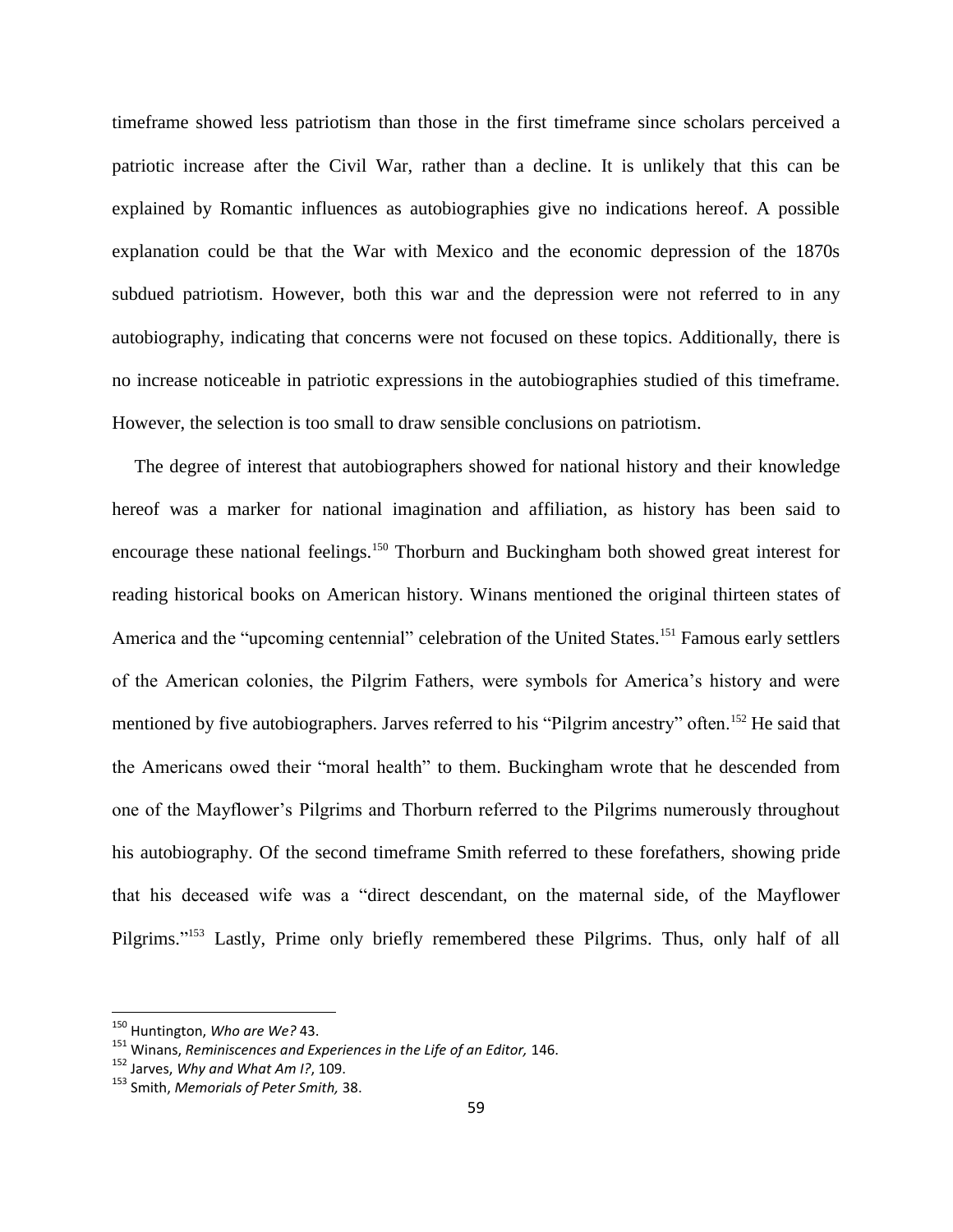autobiographers showed interest for the nation"s general history or mentioned the Pilgrim Fathers.

However, history was mentioned far more often in relation to the Revolutionary War and the War of 1812 against Britain. As discussed before, the experiences of war can function as national binders, and therefore references to these wars in autobiographies could be markers of feelings of belonging to the nation among Euro-Americans.<sup>154</sup> Moreover, both these wars were important events in America"s existence as the first one created independence from Britain and the second one ensured it. Seven autobiographers mentioned the war with Britain frequently, yet briefly. Six autobiographers wrote about the Revolutionary War, and almost all of them mentioned this war multiple times. Buckingham tells of his father, who was a captain in the Revolutionary War and who spent all his money and property on the patriotic army. He did not show pride or judgment in his autobiography, but he did start his memoirs with this information indicating that he found it important to mention. Thorburn mentioned Bunker Hill, where a monument was erected to remember the battle fought here during the Revolutionary War. He also referred to The Boston Elm, another of these monuments. He wrote that seeing these monuments made him recall the past vividly. Griscom and Thorburn referred to the "destruction of the tea at Boston," which was one of the signs that the Americans resisted British policies before they claimed their independence.<sup>155</sup> Winans claimed that "[a]nything connected with our Revolutionary Struggle, how sacred."<sup>156</sup> Prime remembered how he re-enacted Bunker's Hill as a child.<sup>157</sup> Lastly, one of the first things that Cozzens wrote in his memoir was that his grandfather had fought in the Revolutionary War. In this context he mentioned that Bunker"s Hill was a "never-to-be-

<sup>154</sup> Huntington, *Who Are We?* 43.

<sup>155</sup> Griscom, *Memoir of John Griscom,* 11.

<sup>156</sup> Winans, *Reminiscences and Experiences in the Life of an Editor,* 170.

<sup>157</sup> Prime, *The Autobiography of an Octogenarian,* 62.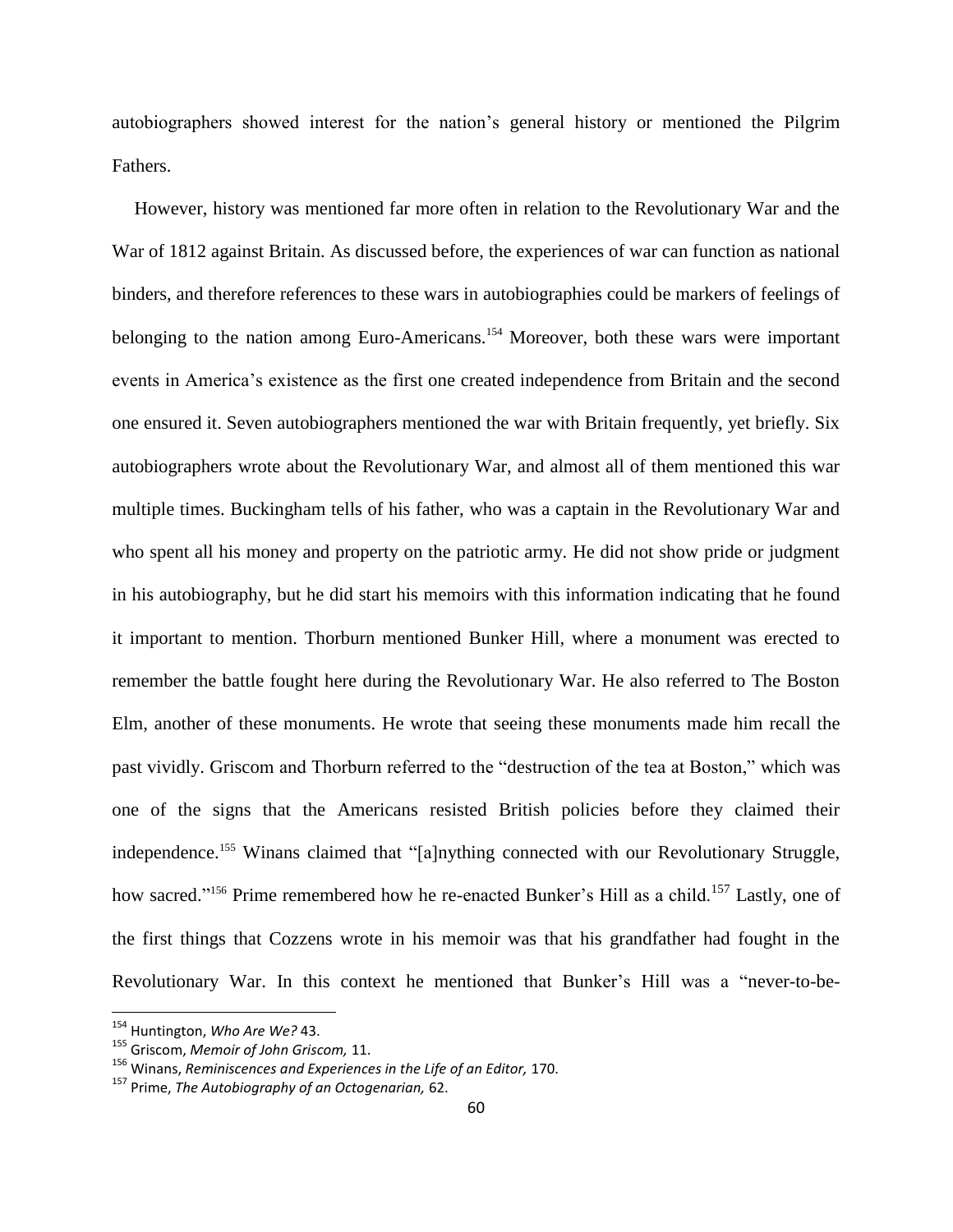forgotten-morning." <sup>158</sup> Almost all autobiographers found one or both of these wars relevant to mention in their life-writings, indicating that most of them were aware of these important markers for the nation's independence.

Moreover, both wars were mentioned almost as many times in the second timeframe as they had been in the first timeframe. This is remarkable because authors of the second timeframe wrote their memoirs ten to forty years longer after the war with Britain had ended than authors of the first timeframe. Moreover, the Civil War had been taking place only five to twenty-five years before autobiographers of the second timeframe wrote their memoirs. Most likely, this war was carved fresher in their minds, even though they did not mention the Civil War in their lifewritings. Therefore, it is plausible that both the Revolution and the War of 1812 were used as symbols for the nation's unity and independence in the second timeframe. This symbolic value, in turn, indicated national affiliation after the Civil War.

It is striking that none of the autobiographers of the second timeframe discussed or mentioned the Civil War. It was not proudly mentioned that the North had saved the Union or that the war had cost many lives. William Winans was the only one including a negative comment about southerners in his autobiography. He also argued that the nation that was fought for in the Revolutionary War would continue to exist, which might have been an indirect reference to northern victory in the Civil War. Furthermore Frederick Cozzens remembered that his monthly magazine on native wines ceased to exist due to insufficient membership during the war, but both he and Winans refrained from further remarks on that war. It is unthinkable that autobiographers had been unaware of this war as American newspapers reported on the events of

<sup>&</sup>lt;sup>158</sup> Cozzens, "Autobiographic Sketch," 2.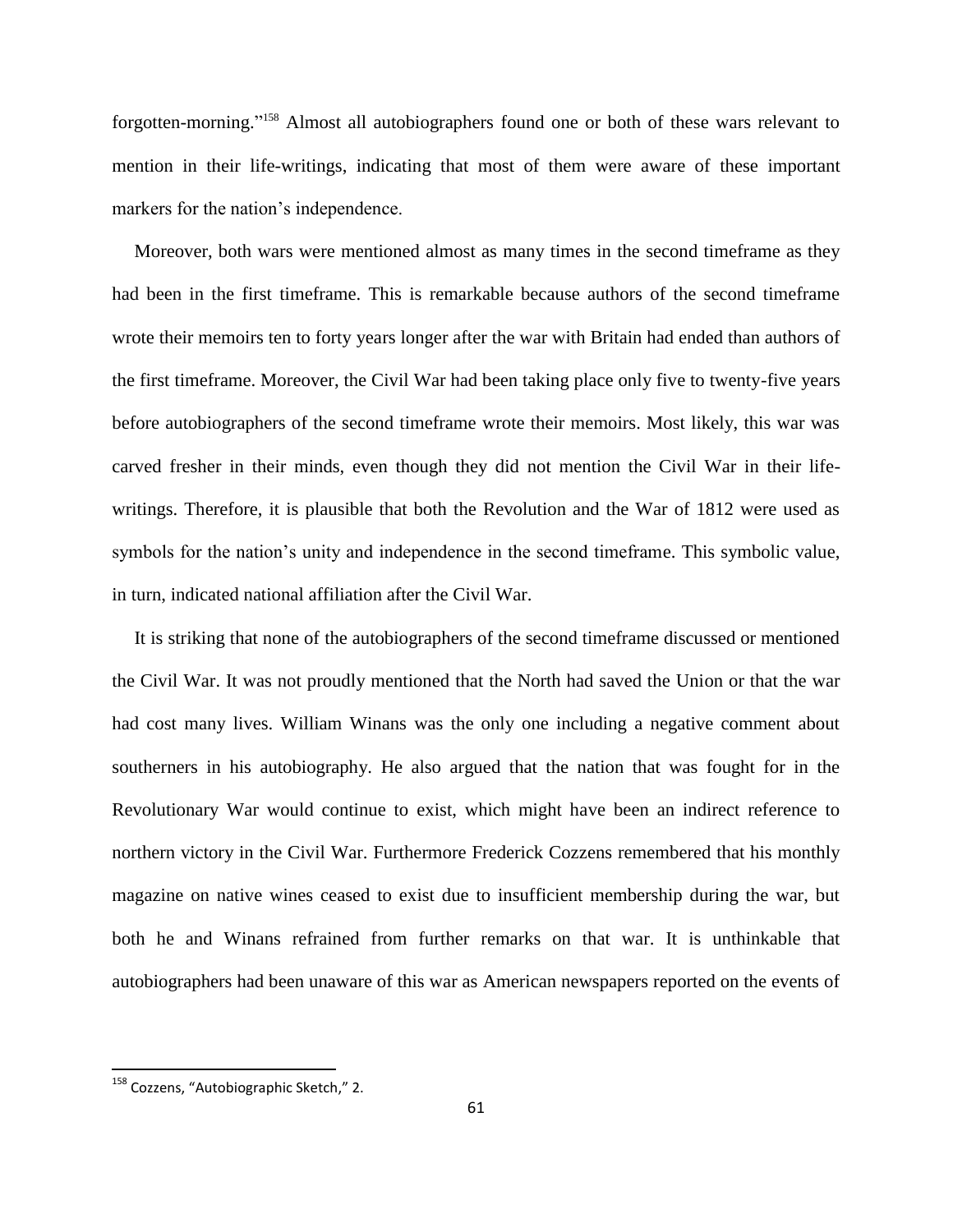the war extensively.<sup>159</sup> Perhaps the traumatic events of the war might explain why they did not mention it. The ignorance of the Civil War in autobiographies is not necessarily an indication that Euro-Americans became more or less affiliated with their nation, especially because the war itself confronted them with the imagination of this nation.

Furthermore, both national imagination and affiliation were revealed by the number of references of American politicians or celebrities in autobiographies. Washington (1732-1799), the first President of the United States, was mentioned by Davis, Bowen, Buckingham, and Thorburn in the pre-war timeframe and only by Prime and Mitchell in autobiographies published after the war. Winans argued that he admired Henry Clay (1777-1852) for his "life-long devotion to what I deemed our country's unity, prosperity, and renown."<sup>160</sup> Clay's visit to Newark in 1833 was one of Winans' dearest memories. However, Clay was not mentioned by any other autobiographer. Thomas Jefferson (1743-1826) was referred to by Griscom, Buckingham, and Thorburn, but briefly. Prime was the only one referring to this former President of all postwar autobiographers. Griscom and Thorburn referred to Benjamin Franklin (1706-1790), whom was only mentioned by Winans after the war. Politicians James Madison (1751-1836), Alexander Hamilton (1755-1804), and John Quincy Adams (1767-1848) were barely mentioned in both timeframes. It is striking that Abraham Lincoln (1809-1865), the President during the Civil War who was officially responsible for the abolition of slavery and whose murder ended his second presidential term, was only mentioned once by Cozzens. Furthermore, Winans added several politicians that were not mentioned by any other autobiographer, stating that "Then there are the great men, whose eloquence and patriotism won the admiration of the whole civilized world – such men as Clay, Webster, Calhoun, Benton and their compeers – names of worldwide fame

<sup>159</sup> Norton, *A People and a Nation,* 204.

<sup>160</sup> Winans, *Reminiscences and Experiences in the Life of an Editor,* 118.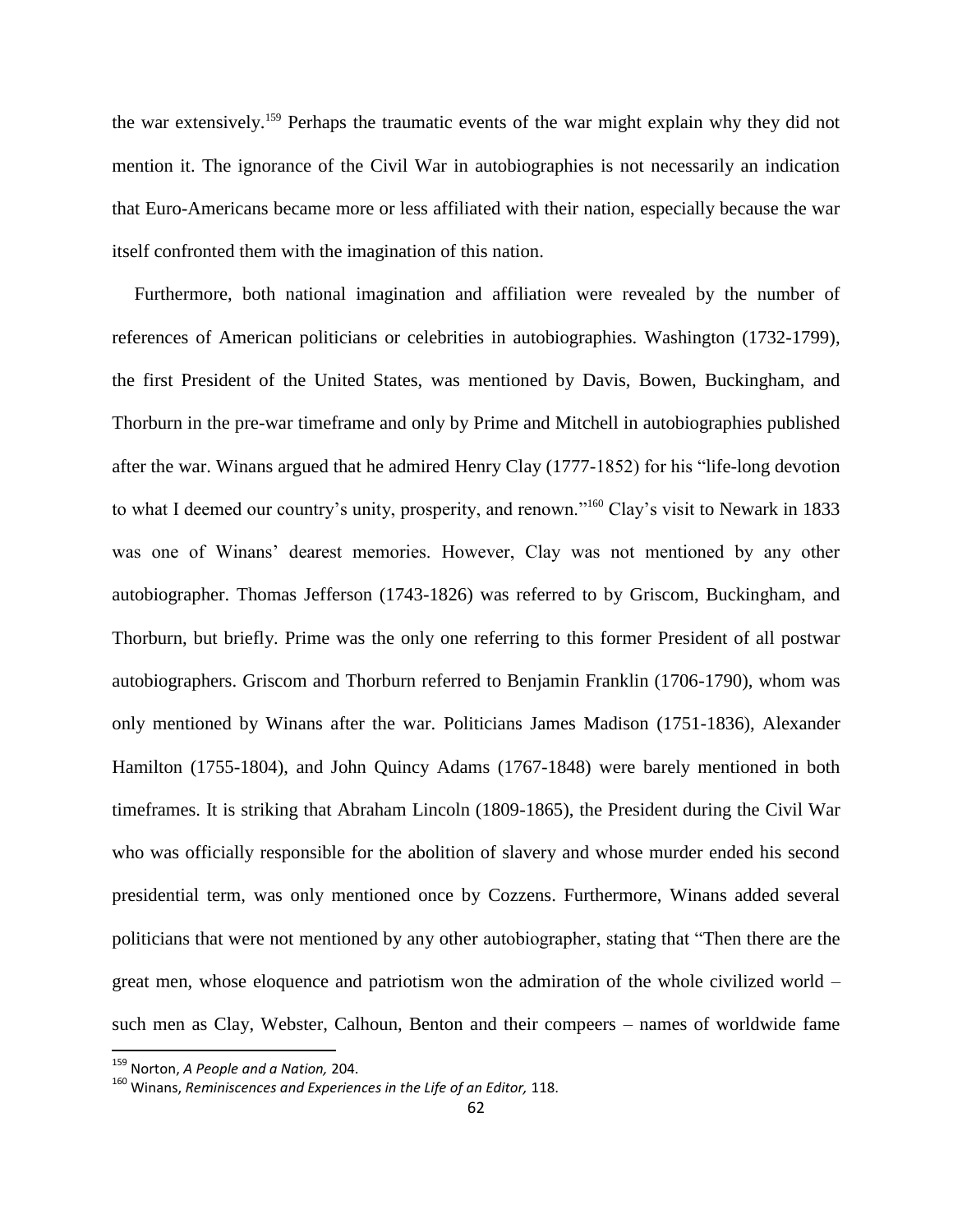and renown – names that will live as the nation endures, ands memories of whom will never die."<sup>161</sup> Furthermore, Smith was in the military for over seventeen years and the self-proclaimed summit of this career was the escort of President Monroe (1758-1831) and General laFayette (1757-1834). The latter was French, but had fought in the Revolutionary War. Smith remembered that many people were waiting outside their doors "in tormenting rain" when they passed, cheering for "our country"s friend." He recalled that he joined them in exclaiming "Welcome laFayette!"<sup>162</sup> Both President Monroe and laFayette have not been mentioned in the remaining autobiographies. Finally, Thorburn was acquainted with American philosopher Thomas Paine (1737-1809) and he remembered that he once told him "you, who were once in the companion of Washington, Jay, and Hamilton, are now deserted by any good man."<sup>163</sup> Thus, an equal amount of politicians and famous Americans was mentioned by ten autobiographers in total of both timeframes. This showed that both prewar and postwar autobiographers were aware of which politicians were influential in their country and that both expressed national affiliation by admiring these politicians.

As another marker of national imagination and affiliation, modern innovations were not mentioned by most autobiographers. The autobiographers that wrote about the railroad or other developments did not show specific pride that their nation had produced these. Thorburn only used the modern Printing Press while praising a deceased friend. He claimed that "Hoe's Printing Press is probably the most useful discovery that has blessed the world, since the first sheet was struck from the press." Griscom referred to the increasing railroad mileage, writing that "[I]t may be doubted, whether, in any part of the globe, so rapid an advance has been made in less than a

 $\overline{a}$ 

<sup>161</sup> Winans, *Reminiscences and Experiences in the Life of an Editor,* 170.

<sup>162</sup> Prime, *The Autobiography of an Octogenarian,* 117.

<sup>163</sup> Thorburn, *Life and Writings of Grant Thorburn,* 102.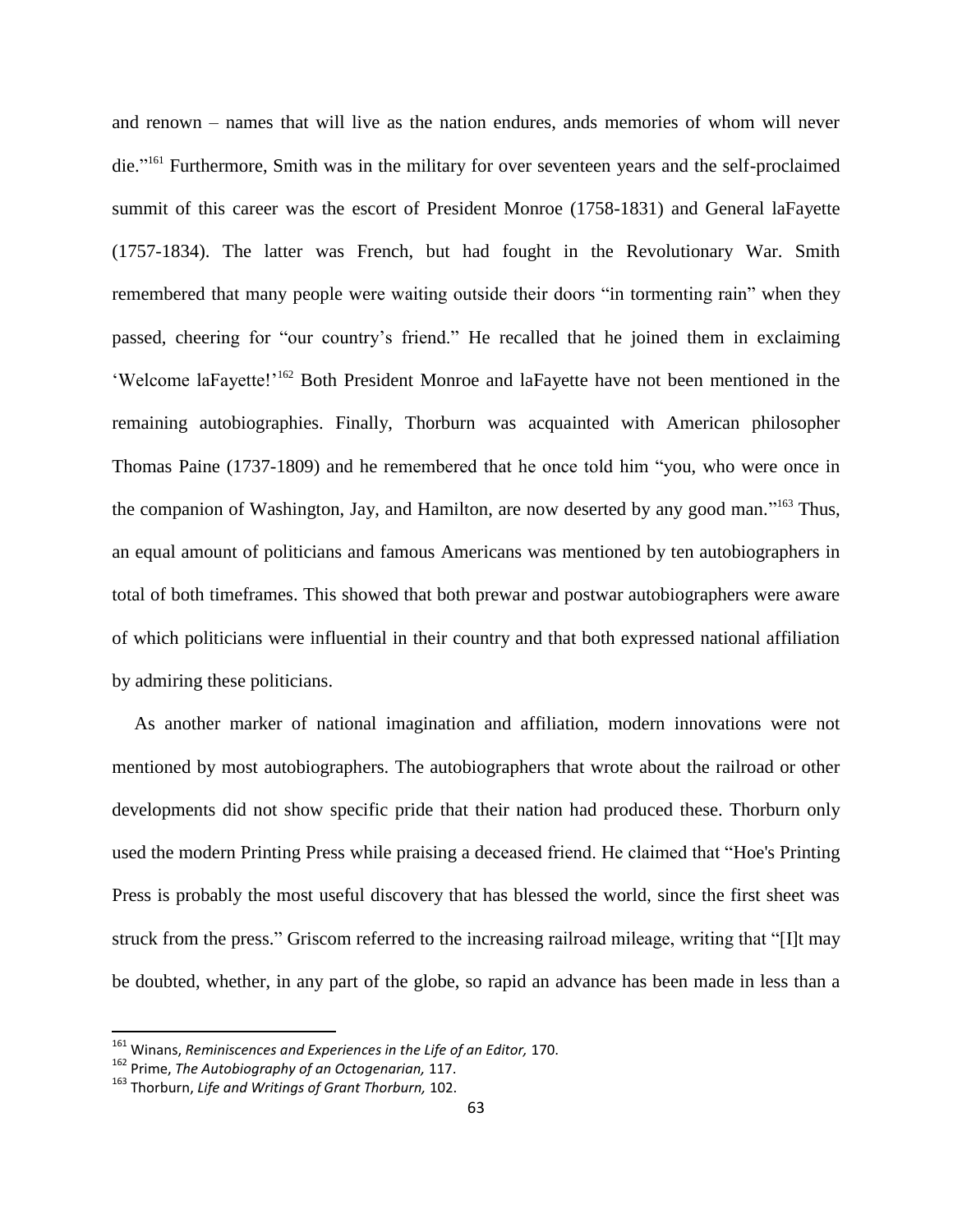quarter of a century, throughout a distance of 350 miles. The railroad, however, was not at this time complete, through the entire distance, as it has since been made."<sup>164</sup> He did show the expectation that the United States was the only country in the world with such advanced railroads. Hubert showed less imagination of American leadership, but he explained how "no matter how far you are from the centers of civilization, the mails bring you all the thought of the great world worth recording."<sup>165</sup> He expected that "In the future, thanks to electricity, that great power of coming ages by which the forces of nature are to be harnessed, food and clothing and everything that machinery can make will be inconceivably cheap."<sup>166</sup> Prime was slightly more praising of the progress of the railroad, writing that "This house is still standing, about the game as then, but the surroundings, oh ! how changed ! There was then no railroad there ; no gigantic iron horse with its ponderous trains, ringing, screeching and thundering by several times a day."<sup>167</sup> Instead, he mentioned that he first heard of "railroads and locomotives in England, and of their immense speed and power." He wished they would be introduced in the United States. Moreover, he focused on the changes the railroad had brought about in his village, not in the nation at large. Thus, modern innovations were exclusively referred to by autobiographers of the second timeframe, but they were not specifically connected with a feeling of pride of the nation. It is, however, possible that these railroads and innovations of printing presses reduced the psychological differences within the nation because other parts of the nation and the possible readership of newspapers in those parts were now feasible. These effects were not specifically reflected in the autobiographies.

<sup>164</sup> Griscom, *Memoir of John Griscom,* 267.

<sup>165</sup> Hubert, *Liberty and a Living,* 24.

<sup>166</sup> Hubert, *Liberty and a Living,* 235.

<sup>167</sup> Prime, *The Autobiography of an Octogenarian,* 45-46.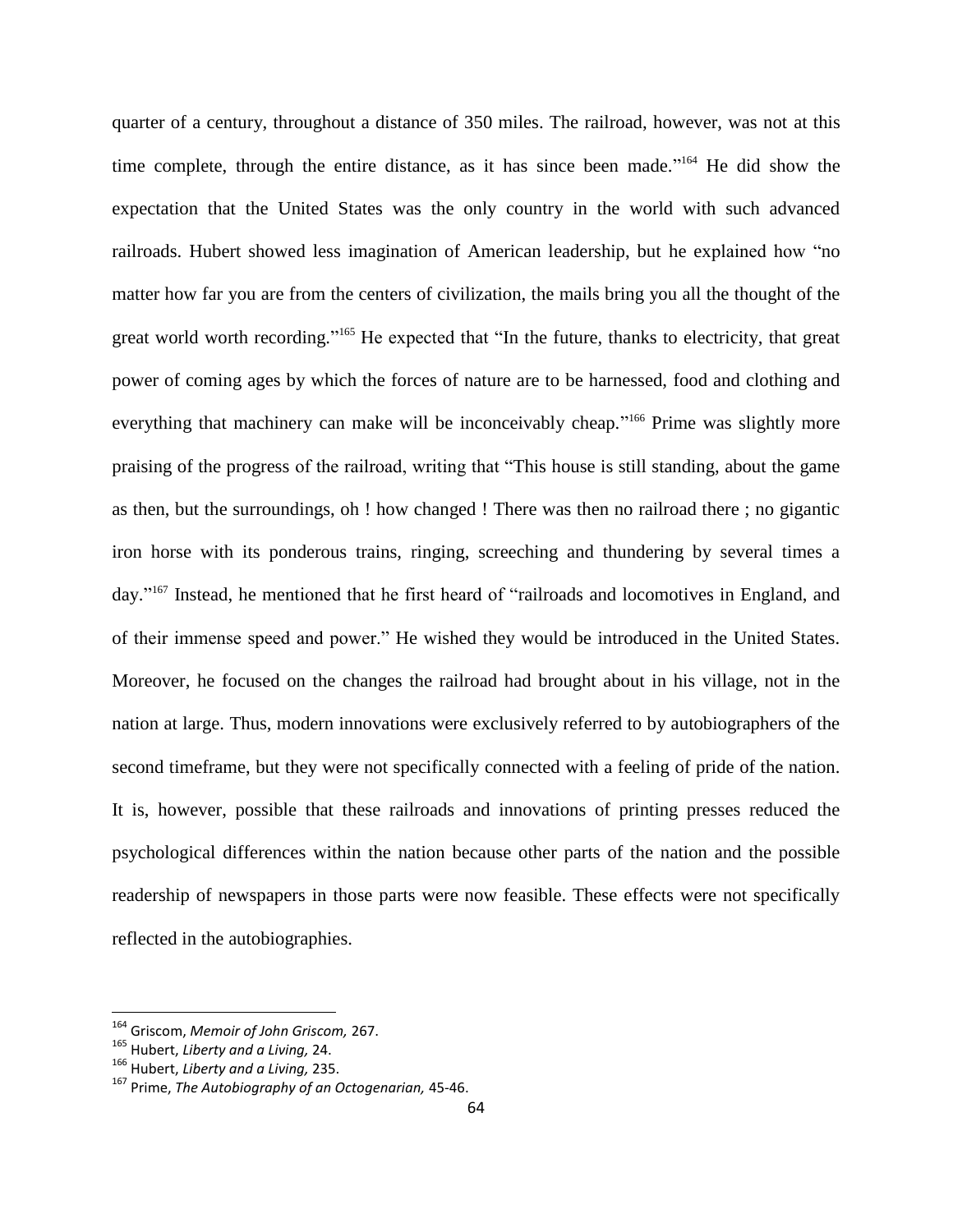American affiliation is also shown by the literature that autobiographers read and mentioned in their stories. Most of them read eagerly and considered reading a sign of intellectual development. Eight of the twelve autobiographers mentioned the literature they had read. Only three of them mentioned more English than American literature and only one of those explicitly favored English novels. Prime only wrote about Bunyan"s Pilgrim"s Progress and the English poet Cowper. He did not mention American literature, although this does not necessarily prove that he did not read and appreciated this. Jarves preferred Greek legends over Americans poets and authors as a child and never refuted this in favor of American literature. This did not convincingly prove that he did not appreciate American literature, but it is likely that he would have mentioned American novels if they had significant impressions on his mind. Thirdly, Griscom referred to both American and British writers and poets, but he showed that his favorite literature was British by recalling that "[o]ne of the first sets of books with which I supplied my first book-case was the British Classics, in a neat edition of more than thirty volumes. These have furnished a fund of profitable reading, as well as the finest examples of style and composition, and the richest display of learning, taste and talent."<sup>168</sup> He did not write similar remarks about American literature.

Of the remaining five autobiographers mentioning literature, four referred to both British and American authors. Three of these autobiographers mentioned American authors living at the time the autobiographies were published. Hubert began his autobiography by quoting American writer and philosopher Henry David Thoreau and he quoted Emerson. He also referred to the American writer Henry James (1843-1916) and American explorer George Kennan (1845-1924), who published his adventures in several books. Davis proudly announced that Edgar Allen Poe had

<sup>168</sup> Griscom, *Memoir of John Griscom,* 47.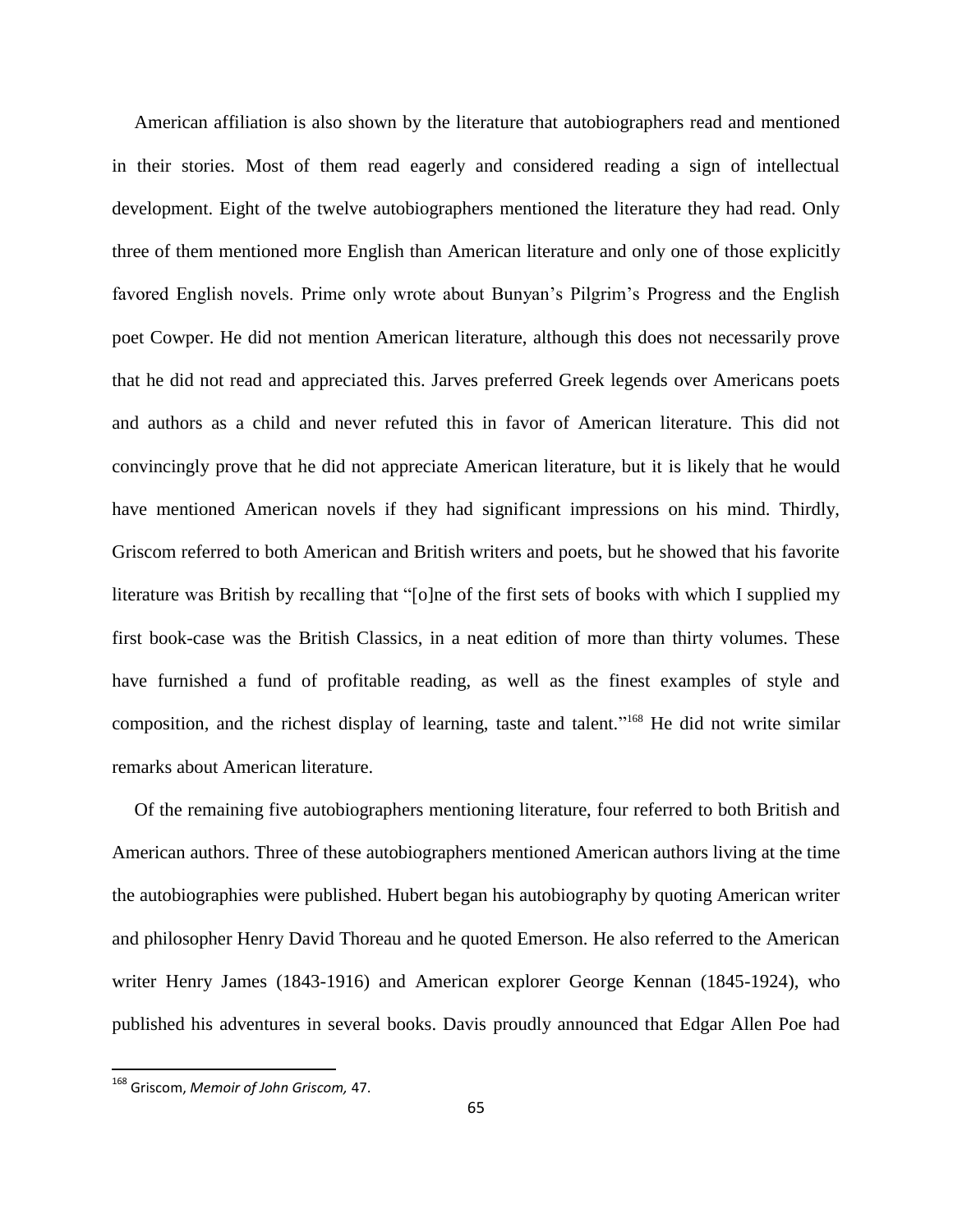visited him for a clairvoyant consultation, although he did not mention whether he had read his work. Winans also mentioned Poe and was the only one not mentioning English literature at all. Thus, most autobiographers mentioned American literature, but only one ignored British literature. This reflects the availability of both native and European literature in the United States. The studied autobiographers were not exclusively influenced by American literature as they were also reminded of Britain. However, almost all autobiographers who read American literature might have been stimulated in their national imagination, considering that American transcendentalist literature carried nationalistic elements in the period before the Civil War.

American authors of Realistic novels wrote extensively about Native Americans compared to prewar transcendentalists, but this was not reflected in autobiographies. However, the term "Indian" was mentioned twice as often by prewar autobiographers than their postwar equivalents. Moreover, all autobiographers who published their memoirs before the war wrote about "Native Americans," sixty-six times in total.<sup>169</sup> Cozzens, Prime, and Hubert were the only ones to write of Native Americans in the second timeframe, mentioning them only four times in total. Therefore it is not plausible that autobiographers were influenced by the Realistic emphasis on Native American culture in the timeframe discussed. Perhaps Native Americans had received more attention by prewar autobiographers because of the Romanticized exoticism of their cultures. It is possible that the attention of postwar autobiographers were drawn to more 'realistic' issues, such as mourning over the Civil War dead, economic depression, and Since romantic influences ceased to be reflected in literature during the Civil War, this might explain why the Indian almost disappeared from the autobiographies. On the other hand, it remains a question to what extent

<sup>&</sup>lt;sup>169</sup> The term 'Native American' was only used twice in the autobiographies before the Civil War and not at all after the Civil War.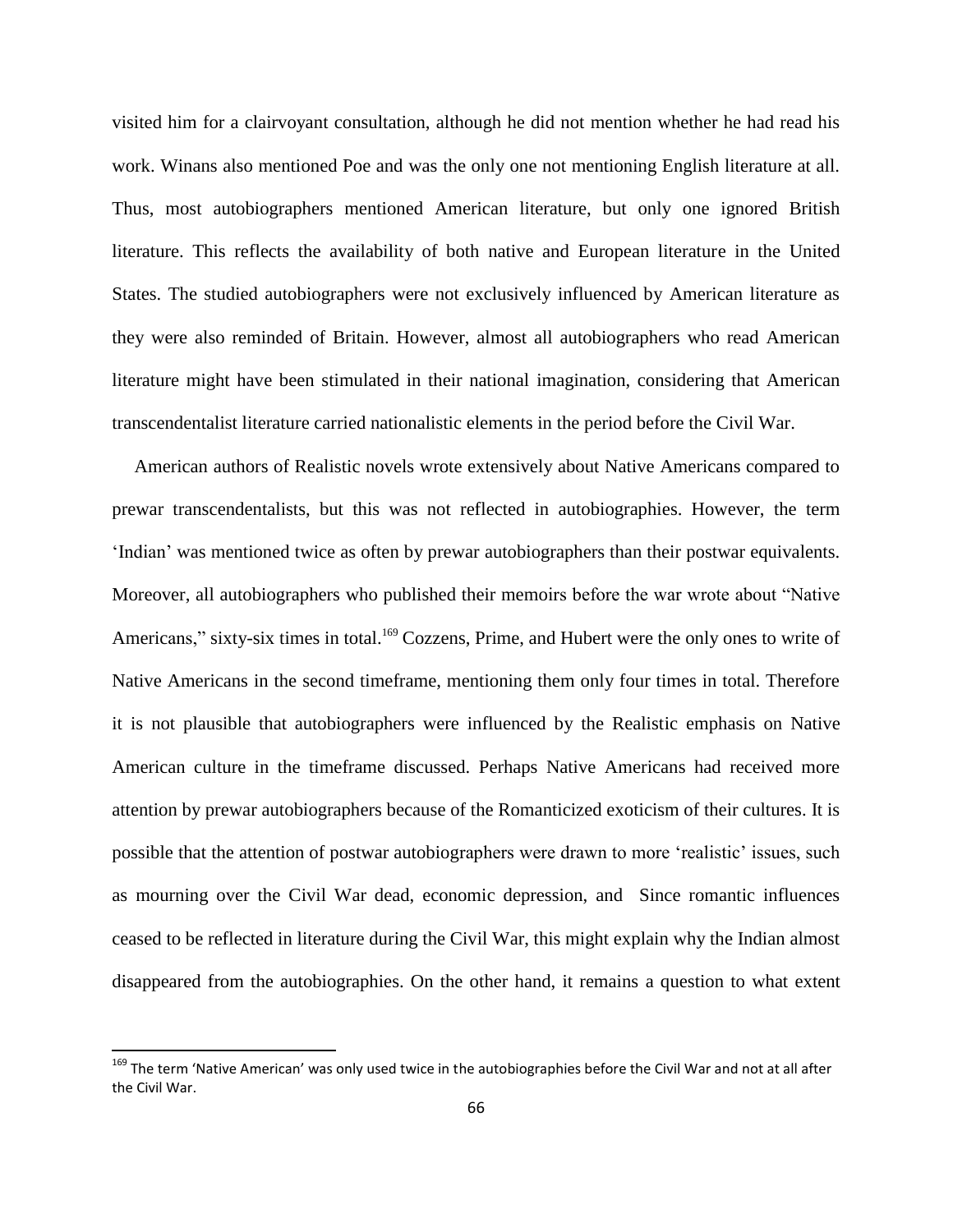autobiographers were influenced by their American literature and, thus, by the attention that the West and Native Americans received in this literature.

In addition, romantic and realistic influences in style were barely noticeable in autobiographies. The language and vocabulary used by prewar and postwar autobiographers were largely similar. Thorburn was the only one who showed nostalgic feelings regarding monuments of the Revolutionary War. There are no signs that autobiographers who published their memoirs after the war were more pessimistic about their societies or personal lives than those who did so before the war. Thus, it remains speculation to what extent autobiographers" national imagination and affiliation had been influenced by American literary genres.

Finally, other autobiographies have not been mentioned in the autobiographies studied in this thesis. There were no signs that the autobiographers read them, but the contrary can also not be proven. Thus, it remains unclear to what extent autobiographers were inspired and influenced by the contents of other memoirs that had been written. It will therefore also need more extensive research to determine to what degree autobiographies had stimulated national imagination among Euro-Americans in general.

In conclusion, this study of autobiographies confirmed the expectations based on existing academic researches that Euro-Americans imagined their nation as an entity. All autobiographers had ideas about its scope to a greater or lesser extent. However, many markers of national identity discussed were not reflected in the autobiographies as much as was expected.

The existence of symbols, traditions, and celebrations stimulated national imagination slightly and this effect should have been noticeable in society after the Civil War. However, autobiographers did not often refer to national symbols, traditions, and celebrations that existed in society and the frequency of doing so did not increase in the autobiographies that were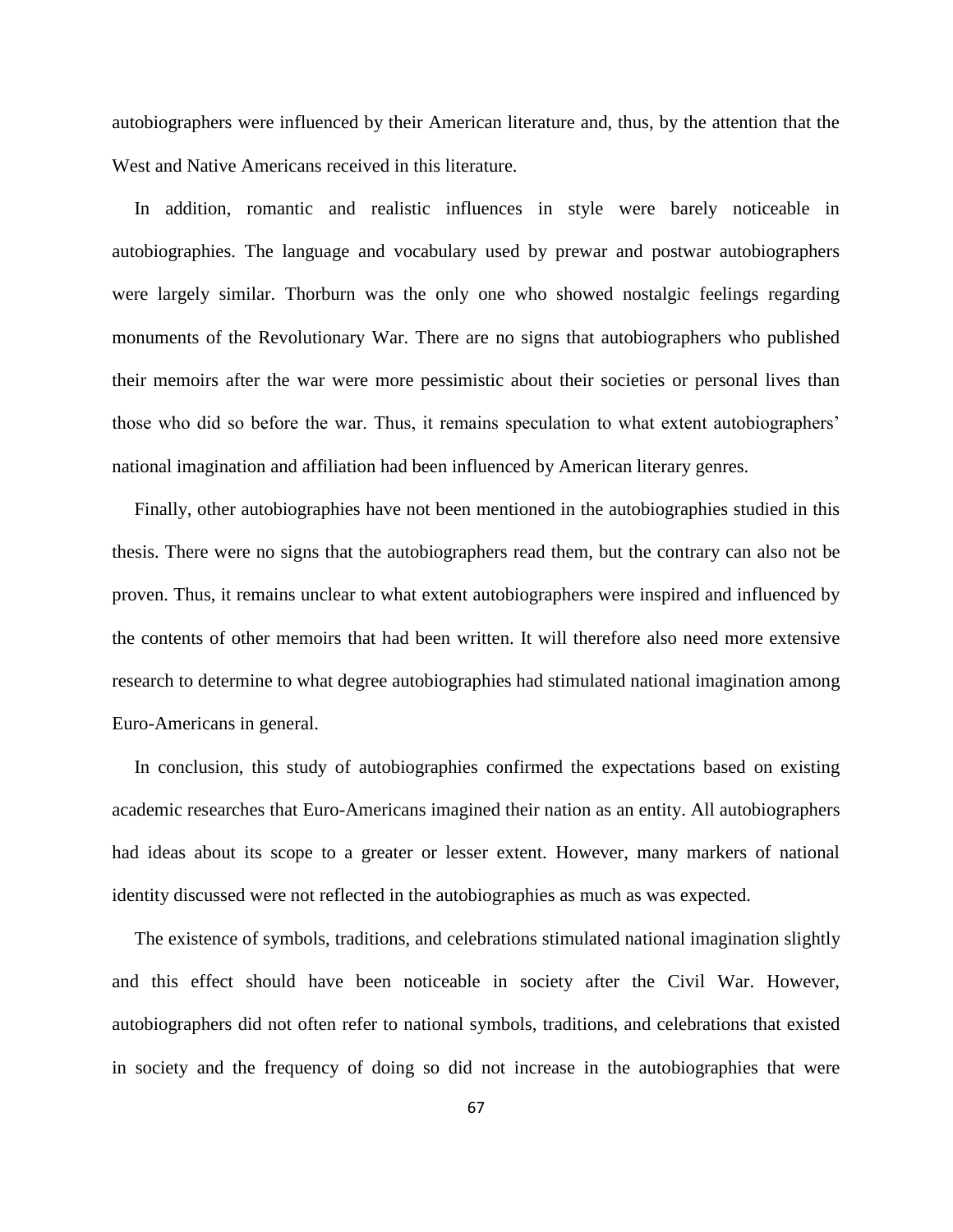published after the Civil War. The Fourth of July was barely mentioned as a reminder of national independence, but, when mentioned, the celebrations were described thoroughly and with patriotism. It is therefore likely that the Fourth had been also celebrated by the other autobiographies even though they did not refer to it. Possibly, they also attached patriotic feelings to these celebrations, but this will remain unverified based on this research.

It is remarkable that autobiographies of the postwar timeframe show slightly less patriotic feelings than those of the prewar timeframe. Autobiographers of the years 1870-1890 mentioned "patriotism" less often and barely connected this term with reflections of passion for the nation. They showed an equal amount of historical knowledge and interest, referred to the Revolution and the War of 1812 as often as those of the first timeframe, and showed an equal admiration for American politicians. They were the only ones referring to modern innovations, but they did not connect this with the specific progress of their nation. Lastly, they read as many British books as their predecessors before the war and they referred to Native Americans fewer times. There is no explanation found in autobiographies why those of the second timeframe showed less feelings of patriotism, but it is striking because scholars claimed that patriotism had increased in post-Civil War America. This might be interesting for further research.

Thus, against the expectations formulated by Wilson, the Civil War did not repair a unity or create one and it also did not create national consciousness. This consciousness, or imagination of the nation, was already present when the war broke out. Moreover, the explored autobiographies give no specific and convincing indications of an increasing national imagination, suggesting that national imagination and affiliation did not increase in intensity after the war. The degree and exact significance of these imaginations will be elaborated on in section three.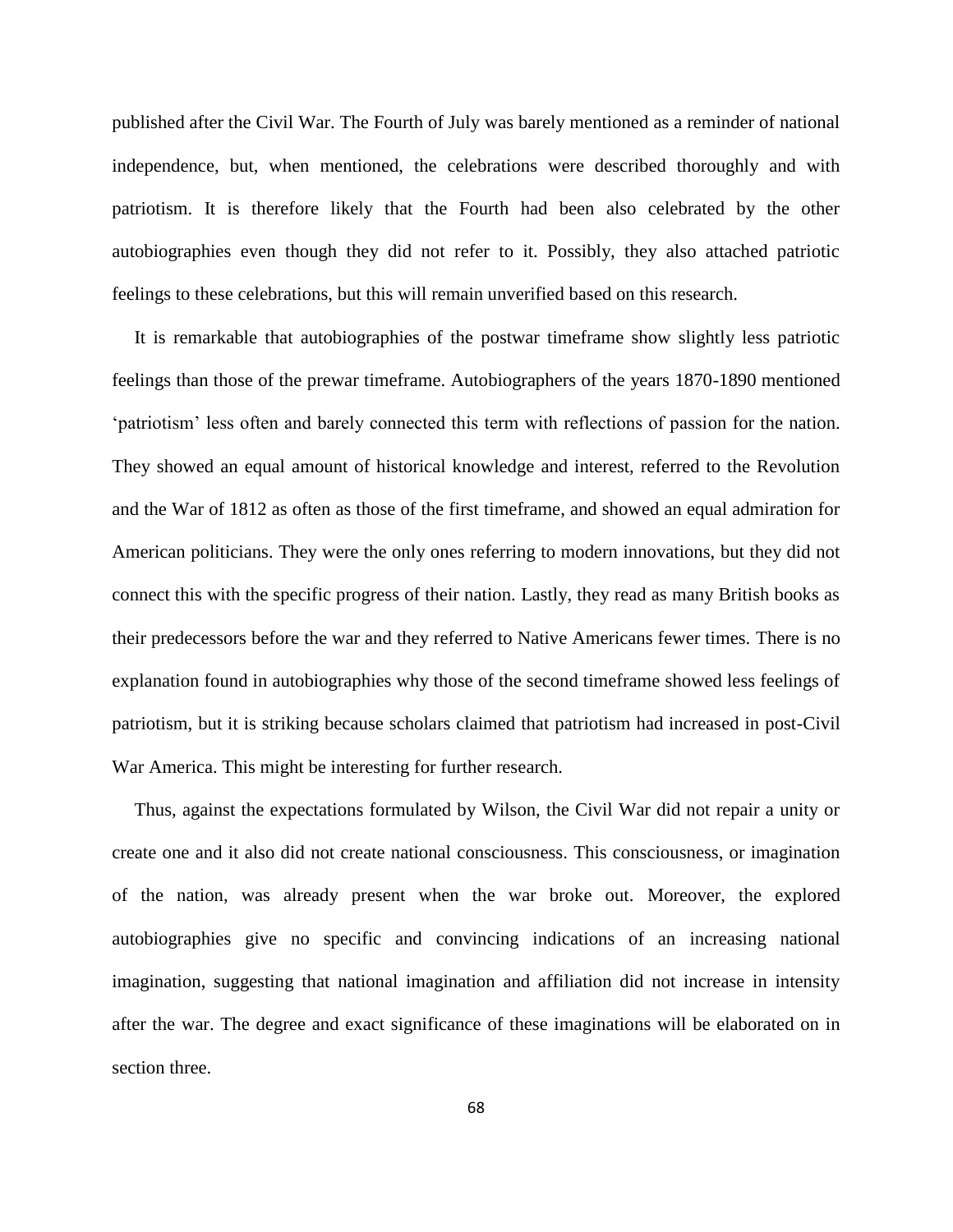# **3. National Identity**

In this section it will be discussed to what extent it was possible to identify an American national identity it he nineteenth century. The previous section helps us understand the extent to which American autobiographers imagined their nation, now we will take it one step further and discuss what they saw when they imagined it and what characteristics they ascribed to it. This section will argue that it is impossible to ascribe a set of features to a country that could encompass the whole of its territory and its entire population. However, Euro-Americans were the dominant group in society and their ideas influenced the imagination of unity and identity among other social groups.<sup>170</sup> Therefore, we will research further into this group's theories and opinions about national identity. Their views will be tested using the twelve autobiographies. Additionally, in order to understand the relationship between American autobiographers and their nation, the sense of individuality among the population in the nineteenth century will be discussed. Finally, an attempt will be made to conclude to what extent Euro-Americans viewed themselves as Americans and what they considered American characteristics.

#### **The American Idea**

America's identity cannot be caught in numbers or facts.<sup>171</sup> These fail to detect correlations between each other and ignore relations between developments and events in society. Moreover, America"s population is built up of various social groups who held varying ideas about

 $\overline{a}$ 

<sup>170</sup> Hixson, *The Myth of American Diplomacy*, 84.

<sup>171</sup> Neil Campbell and Alisdair Kean, *American Cultural Studies: An Introduction to American Studies* (London and New York: Routledge, 1997)*,* 20.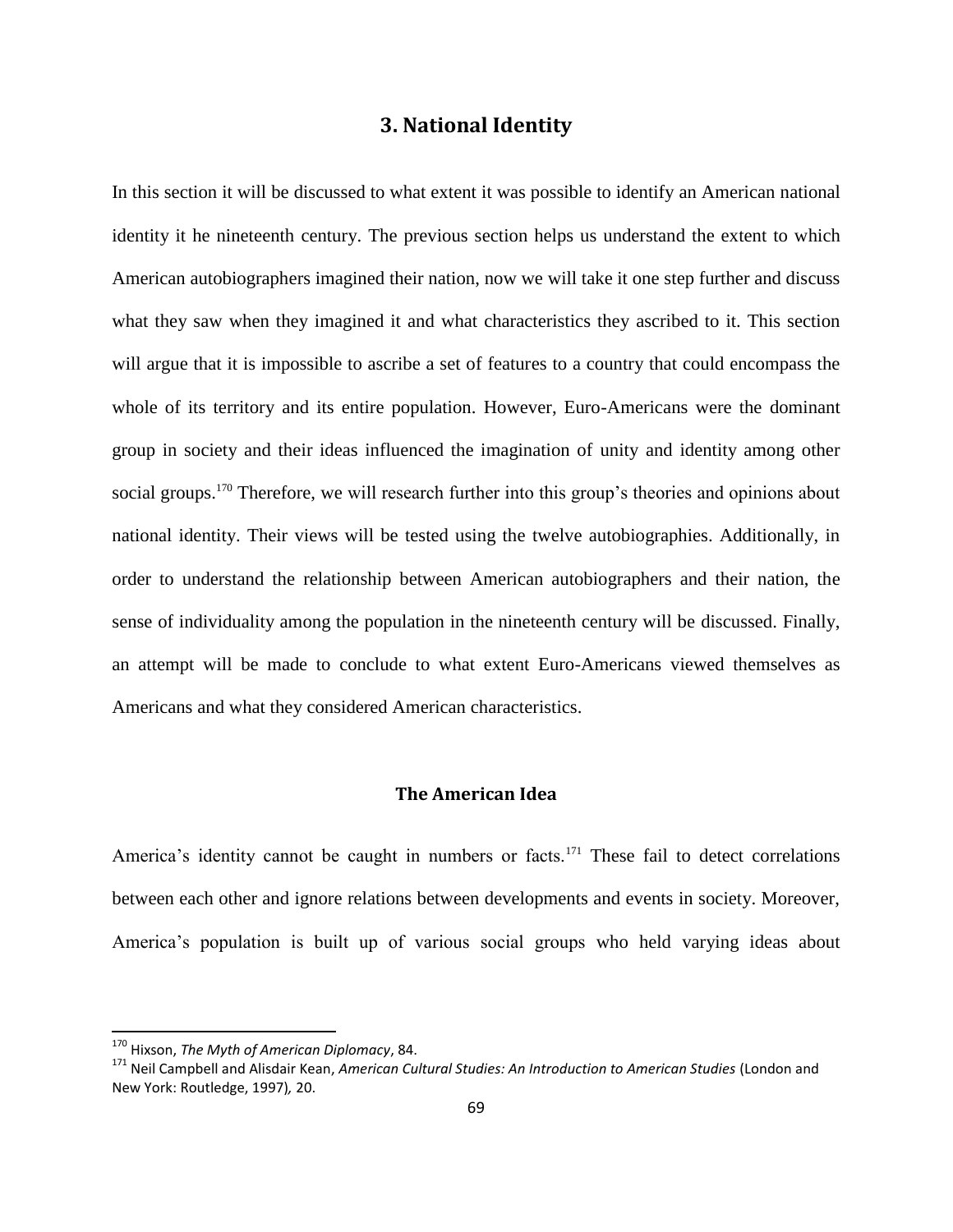'America.' These ideas were not static, but developed over time.<sup>172</sup> It would do injustice to the complicated reality to argue that the ideas of some groups were closer to the truth than those of others; especially because these different versions of "America" partly challenged and even contradicted each other.<sup>173</sup> Thus, objective descriptions are incapable of encompassing the complex reality. This thesis therefore supports the view that a national identity could not exist in a vast country like America in the nineteenth century.<sup>174</sup>

Instead, it is more interesting and fruitful to discuss national identity from a subjective perspective. We will see that Euro-American ideas on America"s identity were more influential in society than those of other groups. Their ideas have shaped American society as if they encompassed the objective truth. In that context, American identity was based on ideas rather than facts.<sup>175</sup> It is the objective of this section to explore the range of possible ideas on national identity in the nineteenth-century. This range will be used the theoretical background and as a reference when we discuss national identity as expressed in autobiographies.

Our exploration of national identity will begin by studying the nation"s population. After all, subjective versions of national identity are shaped by people. Moreover, people make identity matter because they devise who is American, who is an outsider, what is American, and what not. They feel the need to define themselves and the groups they belong to.<sup>176</sup> The identification of "the self" would not be relevant to people without the presence of "the other," which explains

<sup>172</sup> Campbell and Kean, *American Cultural Studies,* 15.

<sup>173</sup> Campbell and Kean, *American Cultural Studies,* 20.

<sup>&</sup>lt;sup>174</sup> As argued by Smith, Hixson, Huntington, and others.

<sup>&</sup>lt;sup>175</sup> Wald, "The Idea of America," 82.

<sup>176</sup> Thomas Hylland Erikson, *Small Places, Large Issues: An Introduction into Social and Cultural Anthropology*  (London and Sterling: Pluto Press, 2001, second edition), 76.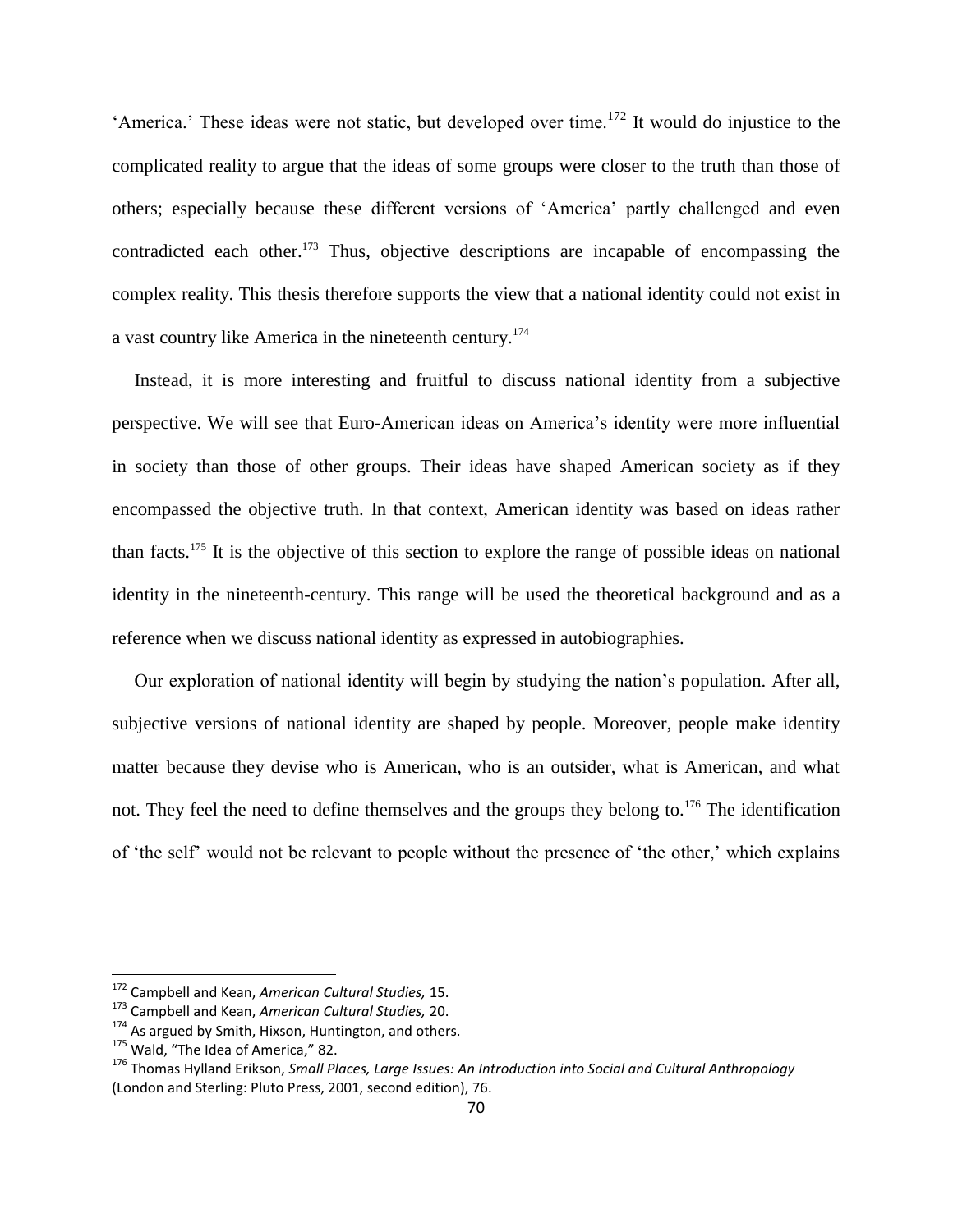why various social groups did not mix in America.<sup>177</sup> Therefore, group-association, discrimination, and racism helped shape American society.

Euro-Americans were the first colonists to settle in America and have therefore controlled politics since colonial times. Their hegemonic position in society enabled them to ensure the interests of their own social group and consequently they have determined American society based on their racial ideas and convictions.<sup>178</sup> They founded the United States and wrote a Constitution for it that determined the political organization and basic ideologies for the nation. This Constitution also decided that African American slaves and untaxed Native Americans would be out of power until 1868.<sup>179</sup> It also granted Congress, dominated by Euro-Americans, the power to determine the naturalization process. Legislative doubts and problems among the population were tried before the judicial branch of government, which was also dominated by this group. They were almost impervious to other groups" possible objections. Moreover, Euro-American prevalence in the printing business ensured their views being printed in books and newspapers, spreading those throughout the nation.<sup>180</sup> Their economical dominance forced other groups into dependent positions within companies and organizations, as well as financially. Of course, ideas and imagination of other social groups have been able to leave imprints on American society, but since minorities were divided among themselves they failed to become a united front against Euro-American power.<sup>181</sup> Moreover, Euro-Americans were not conscious of their being a group. They also did not consciously organize themselves to ensure their

<sup>177</sup> Huntington, *Who Are We?* 23.

<sup>178</sup> Hixson, *The Myth of American Diplomacy,* 90*.* Gramsci is the pioneer of the idea of hegemony. Hegemony refers to "economic, cultural, political, civil, intellectual, and moral dominance."

 $179$  U.S. Constitution, 1776, Art, 1.

<sup>180</sup> Hixson, *The Myth of American Diplomacy*, 1.

<sup>&</sup>lt;sup>181</sup> Higham, 'The Problem of Assimilation in the United States,' 20.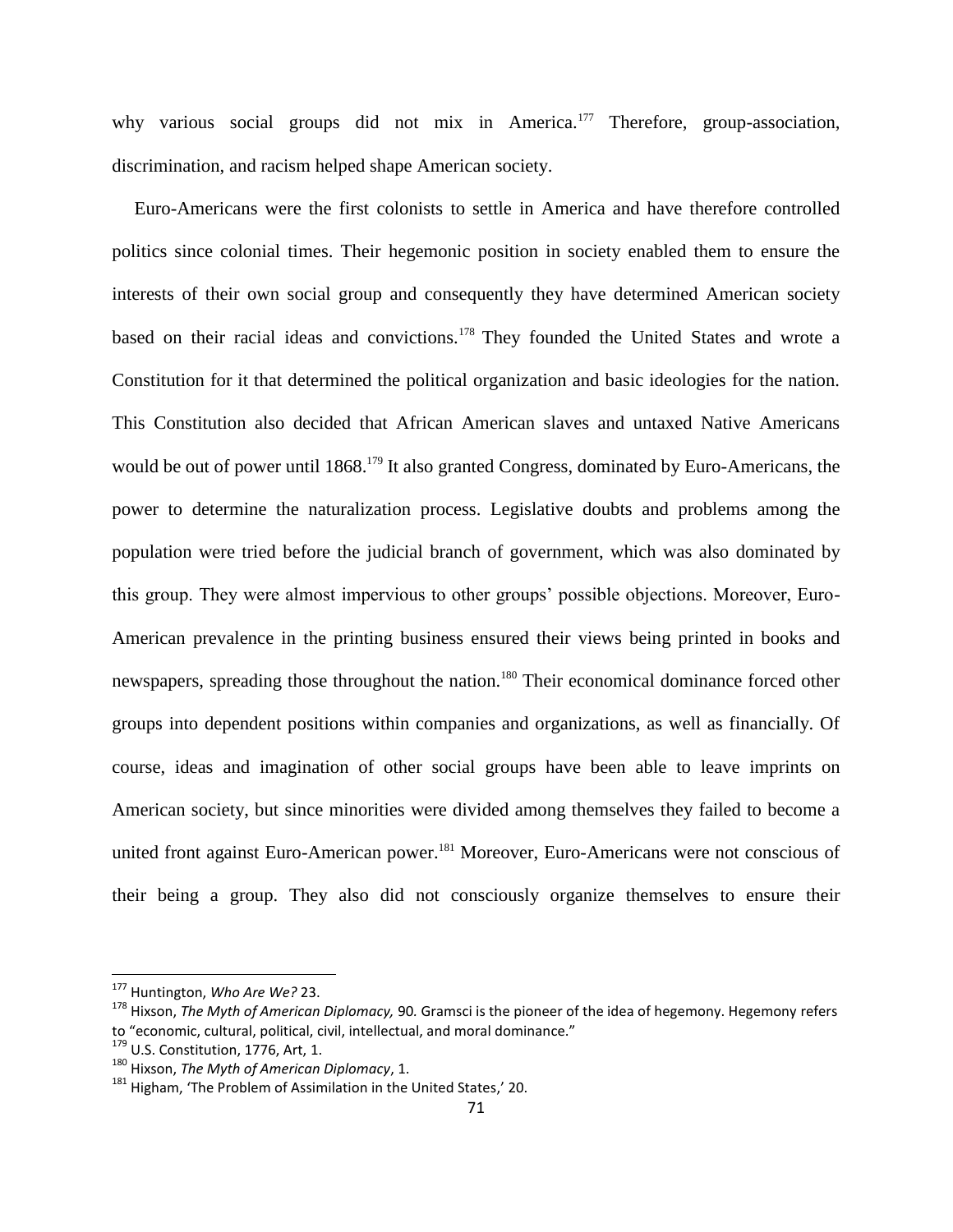domination. Their hegemony was a process sustained by its own power over time.<sup>182</sup> Euro-Americans have opposed challenges to their dominance during the nineteenth century and unfavorable changes did not happen from goodwill but out of necessity.<sup>183</sup> For these reasons American society remained Euro-American playground during the nineteenth and into the twentieth century.

However, Euro-Americans did not form a homogeneous group either, despite their sharing a similar ethnic heritage.<sup>184</sup> Farmers and laborers were often looked down upon by more prosperous Americans and section one discussed how Euro-Americans were politically and economically incoherent in society.<sup>185</sup> Their division enabled opposing ideas of political in- and exclusion among these subgroups and there was variation in emphases made on different aspects of national identity.<sup>186</sup> Nevertheless, Euro-American "myths," subjective versions of national identity, remained similar among these subgroups.<sup>187</sup> These myths refer to prevalent ideas about the nation that were initiated by Euro-Americans. The ideals that Euro-Americans presented as fundamental to the American identity were convincing and universally desirable, such as the promise of liberty, equality, and democracy.<sup>188</sup> These myths helped to keep Euro-American visions on national identity indestructible because they were equally desirable to those who were excluded from the privileges of these ideals.<sup>189</sup>

 $\overline{a}$ 

<sup>182</sup> Campbell and Kean, *American Cultural Studies,* 15.

<sup>183</sup> Smith, *Civic Ideals,* 9.

<sup>184</sup> Hixson, *The Myth of American Diplomacy*, 84.

<sup>185</sup> Hixson, *The Myth of American Siplomacy,* 84.

 $186$  All of the foregoing, and Higham, 'The Problem of Assimilation in the United States,' 20.

<sup>187</sup> Hixson, *The Myth of American Diplomacy*. 56.

<sup>188</sup> Smith, *Civic Ideals,* 6. Hixson argued that American national identity is a myth because of the same reasons that Benedict Anderson called it an 'imagination' and Priscilla Wald called it an 'idea;' because it was not an objective truth.

<sup>&</sup>lt;sup>189</sup> Madriaga, "Why American Nationalism Should Never Be Considered Postnationalist," 81.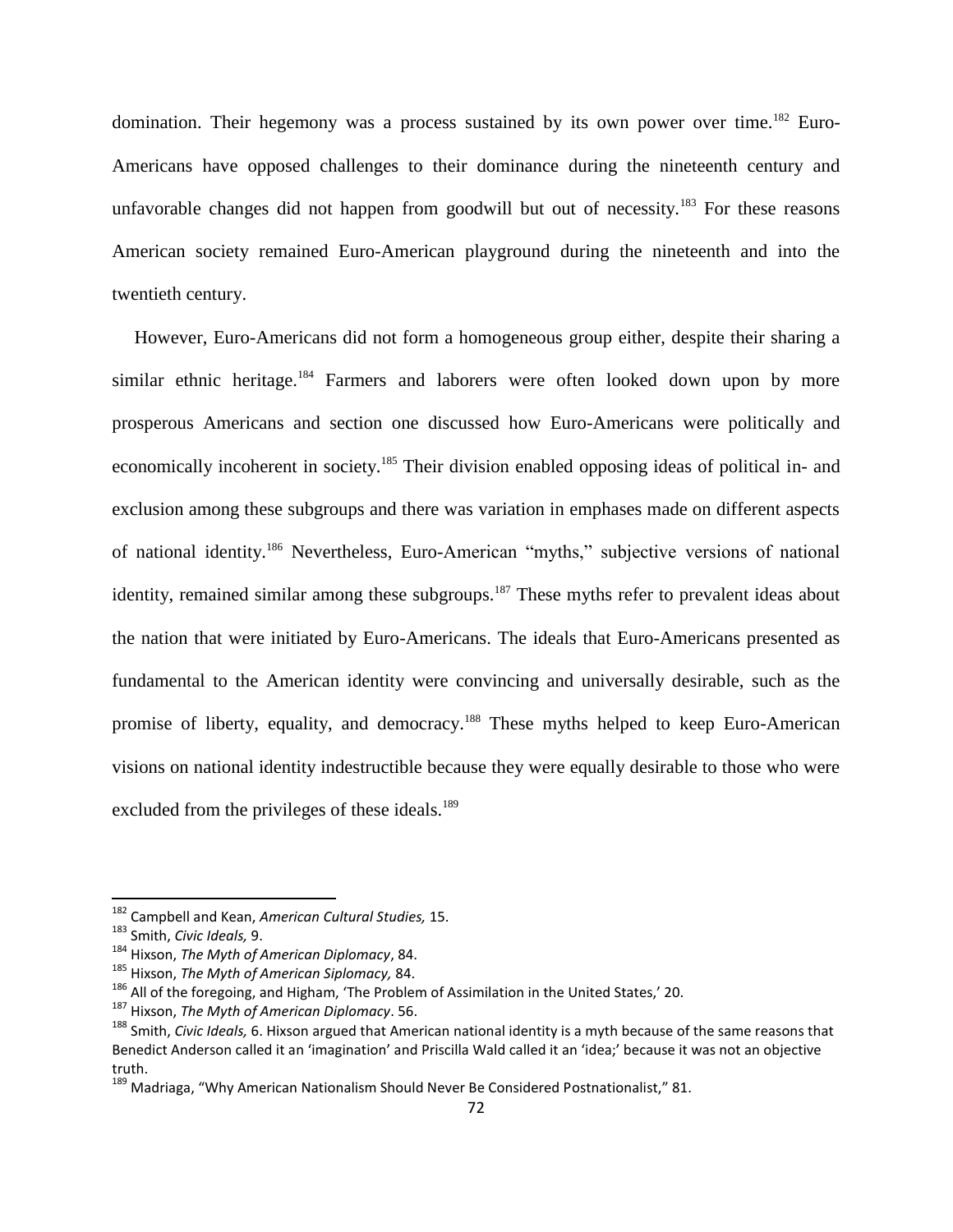The most straightforward way of studying ideas on national identity is by exploring citizenship laws. The hegemonic group determined, through the Constitution and decisions in Congress, who was eligible to American citizenship and, thus, who were to be perceived as true Americans. Indeed, citizenship laws carried Euro-American characteristics; the white and prosperous were assured of citizenship while most non-whites and the poor found themselves banned from it throughout the second half of the nineteenth century.<sup>190</sup> After the abolition of slavery in 1863 and with the Naturalization Act of 1870, all African Americans born in the United States received citizenship. However, problems arose for those who had not been born in the United States or could not prove it.<sup>191</sup> Moreover, being white still made it easier to become naturalized, making it harder for Asians, Mexicans, Native Americans, and others to becoming American citizens after the Civil War. Moreover, Asians were banned from citizenship altogether in 1882.<sup>192</sup> Euro-American women also did not possess full citizenship until 1920, when they received the right to vote.

The actual situation regarding racial relations in nineteenth century-America was even grimmer than citizenship laws reflect.<sup>193</sup> Although the Fourteenth Amendment of 1868 stated that all persons born in the US would become citizens and the Naturalization Act of 1870 enforced this, the contents of these laws were limited as well as ambiguous. They were interpretable in many ways, but Euro-Americans used them as was most suitable to their own interests when carrying out these laws. Also, "whiteness" was a prerogative for citizenship, but it remained unspecified in the law where the line would be drawn between "white" and "colored." It led to situations in which people with white skins were rejected for naturalization because one of their

<sup>190</sup> Smith, *Civic Ideals,* 3.

<sup>191</sup> Smith, *Civic Ideals,* 310.

<sup>&</sup>lt;sup>192</sup> Chinese Exclusion Act, 1882.

<sup>193</sup> Smith, *Civic Ideals,* 2.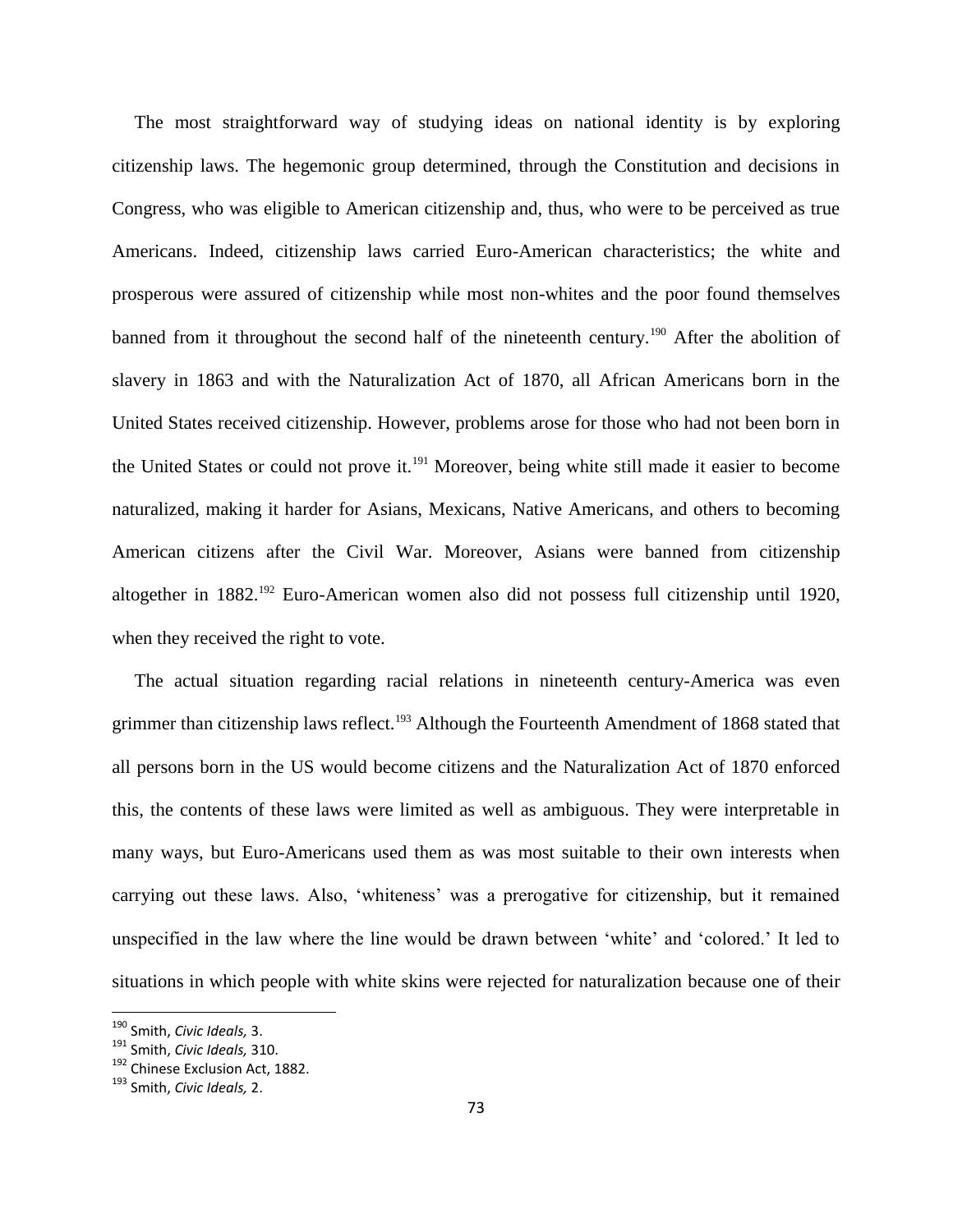ancestors had been black. Moreover, groups like Jewish-Americans and Hispanics usually had light complexions but were not viewed as white people in society.<sup>194</sup> Euro-Americans were racially discriminative and did not consider colored people similar to themselves, even when those people had been born in America. They excluded minorities from Americanness, both consciously and unconsciously. This led to political and economic subordination of minorities in society and made it more difficult for these groups to become prosperous and successful in life. Thus, in Euro-American visions, "Americans" were born within the nation and white, and preferably but not necessarily prosperous.

Immigration laws also reflected Euro-American racism and, with it, Euro-American ideas on Americanness. Countless numbers of immigrants entered the United States in the second half of the nineteenth century, among whom large number of Catholics from Ireland, Germany, and Italy and Chinese laborers, many of whom were extremely poor and sought a better life in America. American citizens began to fear that their culture and economic positions were threatened by these newcomers. This translated in a few restrictions on immigration before the Civil War.<sup>195</sup> An early sign that this fear was increasing was the founding of a new political party in 1854, popularly called the Know Nothings. It advocated strongly against Catholicism, but disintegrated before it could successfully influence political decisions. The most effective antiimmigration laws stem from after the war. The first one, the Immigration Act, was established in 1875 and raised limits for immigrants to enter the country. It specifically attempted to ban Chinese contract laborers from admission to the nation. The Chinese Exclusion Act of 1880 prevented Chinese from coming to the United States to work in mines. In 1882, a new

<sup>194</sup> Biale, "The Melting Pot and Beyond," 19; Geroge A. Martinez, "Mexican-Americans and Whiteness" in *Critical White Studies: Looking Behind the Mirror*, Richard Delgado and Jean Sefancic, eds. (Philadelphia: Temple University Press, 1997), 210-213.

<sup>195</sup> Smith, *Civic Ideals,* 357-359; Hixson*, The Myth of American Diplomacy*, 80.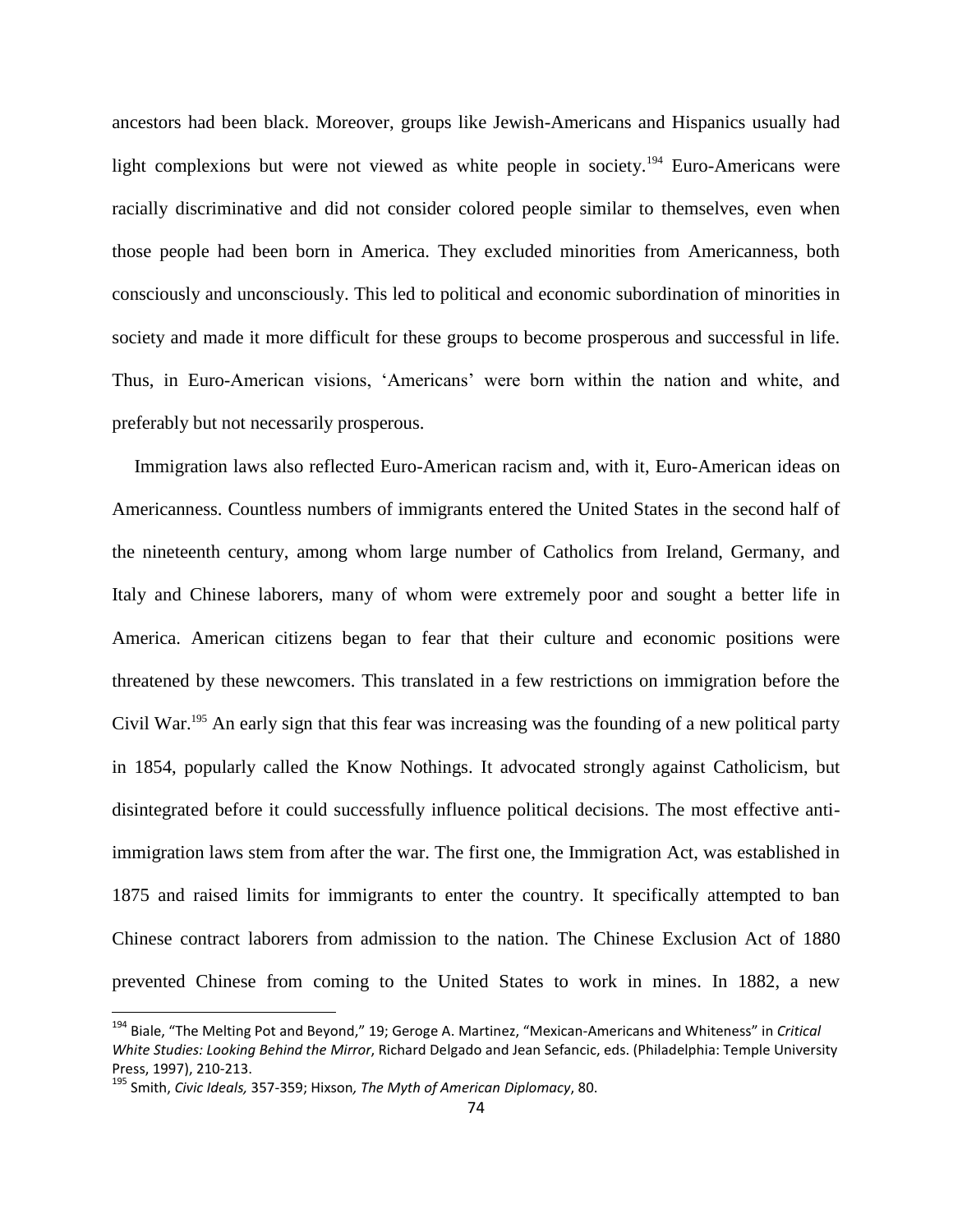Immigration Act required all new immigrants to pay fees to enter the country, which most could not afford. Also, it banned "convicts (except those convicted of political offenses), lunatics, idiots and persons likely to become public charges" from entering the nation.<sup>196</sup> These laws make clear that the Euro-American community increasingly felt there was no place for large influences of other cultures, religions, worldviews, and mindsets than their own. Additionally, Euro-Americans feared that their nation would pauperize by the influx of an unlimited number of poor immigrants. Therefore it seems plausible that they accepted small numbers of different people into their country, as long as they did not influence their culture, insofar one existed. Thus, we can conclude that Euro-Americans viewed America as a white, protestant, sane, law-abiding, and prosperous country. Possibly, they did so more than before, but it is likely that they already had these views before the Civil War. However, these views of the nation became more emphasized by perceived threats upon the ideal version of their nation.

Objectively speaking, racial-, class-, and gender discrimination was part of the American identity because it was part of the dominant Euro-American worldview.<sup>197</sup> It has been argued that social groups were classified in a social hierarchy based on these variables. Euro-Americans viewed themselves at the top of this classification. They were followed by immigrant groups who had settled in America during colonial times or in the decades after independence.<sup>198</sup> These immigrants derived from West-European countries and were white. The third position was held by more recent white immigrant groups, among whom Catholics. Jewish East-Europeans found themselves on the edge between "colored" and "white" because their religion was not Christian and their culture distinctively different from West-European cultures. Even less appreciated were

 $\overline{a}$ 

<sup>&</sup>lt;sup>196</sup> Immigration Act, 1882.

<sup>197</sup> Hixson, *The Myth of American Diplomacy*, 77.

<sup>198</sup> Spickard, *Almost All Aliens*, 246-247.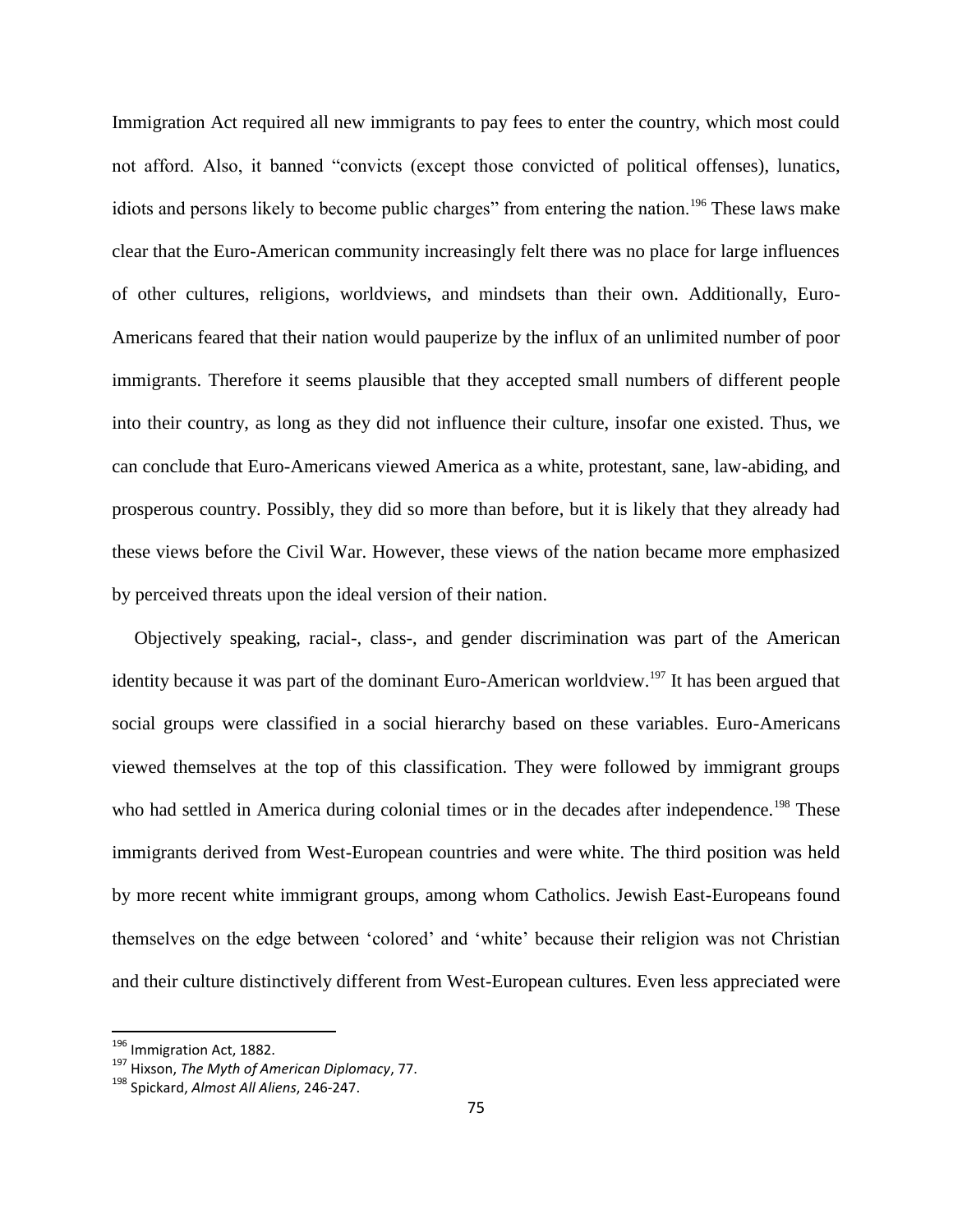Hispanics, who were colored and predominantly Catholic. The next in the hierarchy were Asians because their cultures differed greatly from western cultures, they were colored, and had non-Christian beliefs. African Americans were considered to hold the lowest rank in social hierarchy. The Native American found itself completely outside of American society until the late nineteenth century since a majority lived either beyond the frontier or on reservations. The further a social group or ethnicity was considered to be removed from the Euro-American group, the lower its degree of "Americanness."

Now it has been argued who Euro-Americans perceived as Americans, it follows to discuss what characteristics they prescribed to those who they considered Americans. The American Creed arguably described the heart of American identity in the nineteenth century, with its five ingredients of liberty, egalitarianism, individualism, populism, and laissez-faire.<sup>199</sup> Elements of these characteristics were found in the Constitution and therefore the Creed was a product of the Euro-American community.<sup>200</sup> Scholars like Smith have argued that the ideals of the Creed were inherent in the American nature by lack of a monarchy and aristocracy although they noted that these ideals excluded minorities from the execution of their privileges.<sup>201</sup> The significance of these ideals in the Euro-American version of America will be tested later in this section based on the autobiographies studied in this thesis.

Smith, Bertens, d"Haen, and Huntington suggested that to be an American, "a person did not have to be of any particular national, linguistic, religious, or ethnic background."<sup>202</sup> As an individual adopted the five elements of the Creed and possibly other ideals as well, this person would be considered American. Smith argued that "the universalist ideological character of

<sup>199</sup> Huntington, *Who Are We?* 46, 67; Smith, *Civic Ideals,* 2.

<sup>200</sup> U.S. Constitution, Preamble.

<sup>201</sup> Hixson, *The Myth of American Diplomacy,* 58.

<sup>202</sup> Smith, *Civic Ideals,* 14, 15, and Bertens and D'Haen, *Geschiedenis van de Amerikaanse Literatuur,* 52.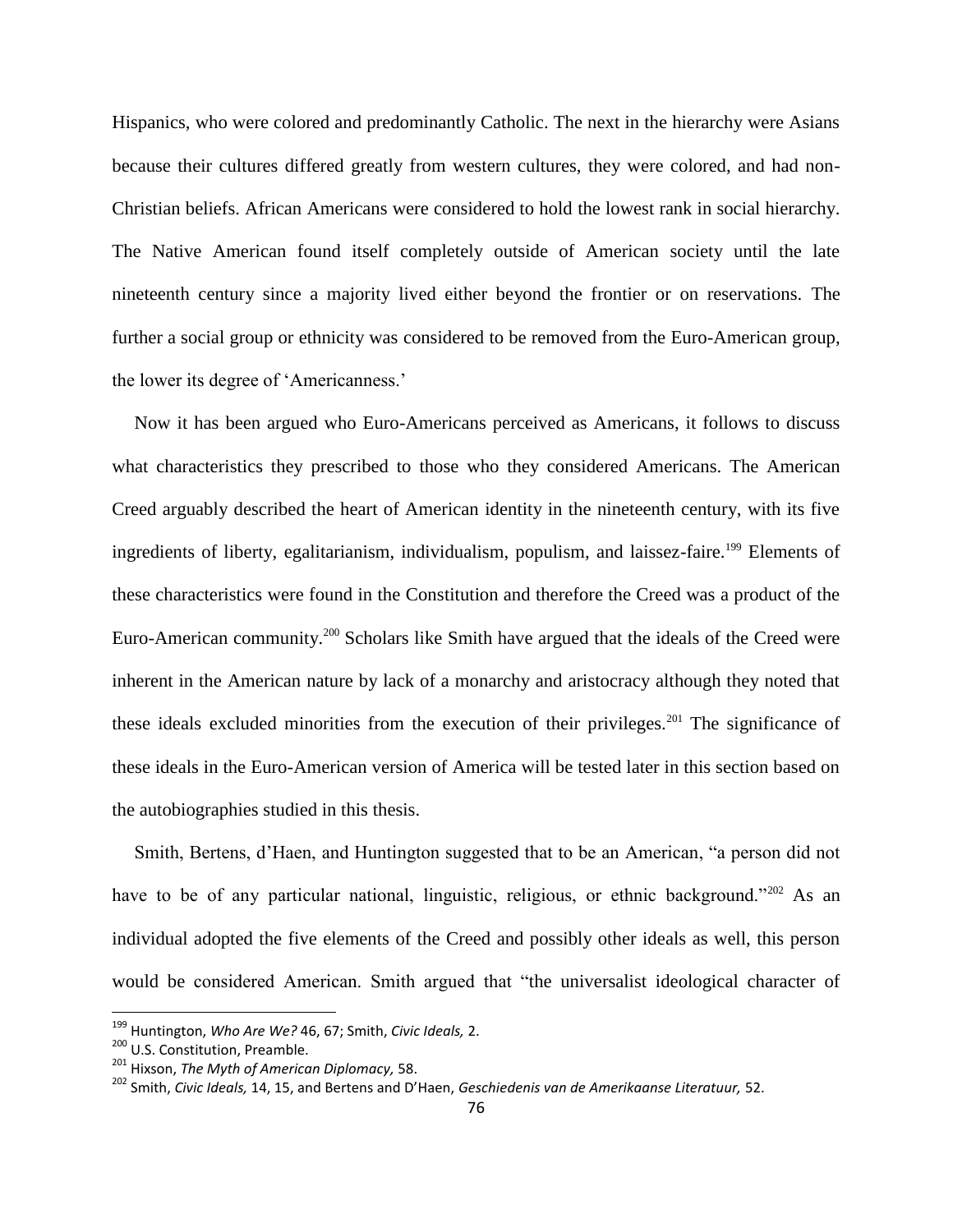American nationality meant that it was open to anyone who willed to become an American."<sup>203</sup> They acknowledge that minorities were excluded from this possibility. This idea about Americanization among Euro-Americans will be further discussed later in this section, based on the twelve autobiographies.

Another ideal that has been characterized as uniquely American by scholars like Bjorklund was that of the self-made man.<sup>204</sup> This doctrine promises profit and success to those who commit themselves to a goal, work hard to realize it, and are perseverant. The promise of success through hard work mesmerized those not yet successful or wealthy and encouraged them to persist. This "American Dream" justified the Euro-American hegemonic social position, while keeping poor and powerless Americans fixated on the big promise of climbing up to well-earned success.<sup>205</sup> Therefore, it has been argued that the self-made man ideal was used by politicians to organize people for their plans and ideas.<sup>206</sup> Thus, the ideals of working hard and being perseverant were likely to be seen as American traits by Euro-Americans.

As another indication of Euro-American versions of national identity, historian Frederick Jackson Turner observed in 1893 that the western frontier was closed because it had reached the western shores. He argued that this frontier would nevertheless remain at the heart of the American character.<sup>207</sup> Possibly he influenced the significance of the West in American identity and ideas about national identity at large, which would contribute to this thesis' quest. Frontier life, he argued, had brought about "that coarseness and strength combined with acuteness and acquisitiveness; that practical inventive turn of mind, quick to find expedients; that masterful

 $^{203}$  Idem.

<sup>204</sup> Bjorklund, *Interpreting the Self*, 66-67; Hixson, *Civic Ideals,* 56.

<sup>205</sup> Hixson, *The Myth of American Diplomacy*, 56.

<sup>206</sup> Smith, *Civic Ideals,* 6.

*<sup>207</sup>* Frederick Jackson Turner*, The Significance of the Frontier in American History* (New York: Henry Holt and Company, 1921). The contents of this book were first presented by Mr. Turner in 1893.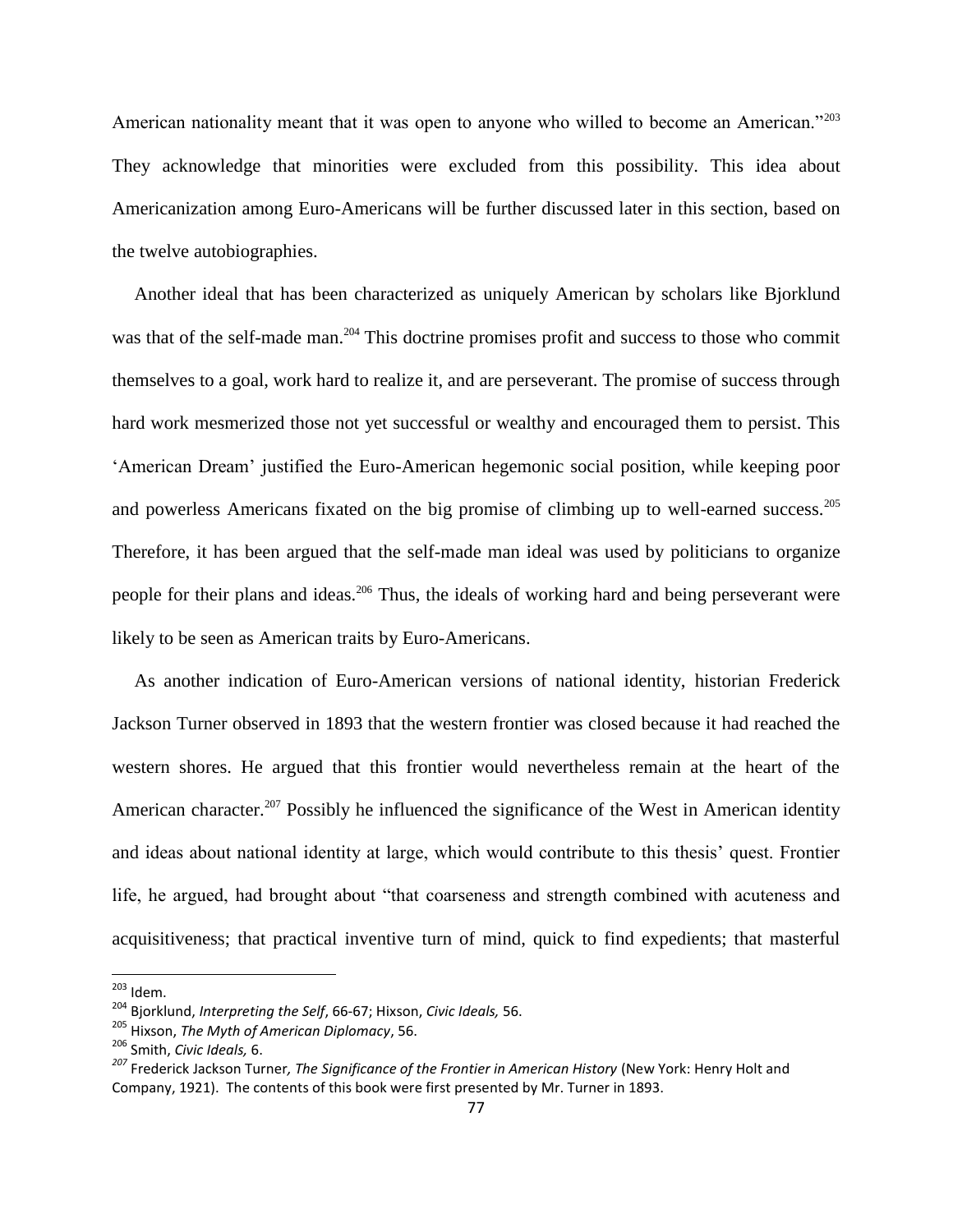grasp of material things... that restless, nervous energy; that dominant individualism." Also, he argued that the frontier was the "point between savagery and civilization" indicating the idea the Americans were civilized people as discussed before based on Davis' and Jarves' racial expressions in their autobiographies.<sup>208</sup> Ideals like democracy and egalitarianism seemed emphasized in the West, where "a poor man could walk into a rich man"s home without feeling uneasy."<sup>209</sup> Additionally, the discovery of gold in the mountains of present-day California in the years before and after the Gold rush of 1849 lured large numbers of adventurers over the Great Plains. The promising pieces of news from the West symbolized hope, opportunity, and adventure in the rest of the nation.<sup>210</sup> These promising expectations and romantic images of the West were also pictured in literature written chiefly in the northwest.<sup>211</sup> Reality at the frontier was less rose-colored than often sketched, as discrimination based on ethnicity and class was as fierce as it was anywhere in the United States. The journey westward was dangerous and life in the territories was insecure. After the Civil War, the western myth was further emphasized and spread through literature and entertainment like Buffalo Bill's Wild West.<sup>212</sup> These representations fed the imagination of the West in the northeastern states and even became projected upon the whole of the United States.<sup>213</sup>

Lastly, sections one and two have indicated how national imagination existed in the nation and argued that it was unlikely that this imagination increased in intensity after the Civil War. However, the circumstances in American society started to change during the war. Slavery was

<sup>208</sup> Hixson, *The Myth of American Diplomacy*, 8.

<sup>&</sup>lt;sup>209</sup> Billington, "Frontier Democracy," 55.

<sup>210</sup> Bertens and D'Haen, *Geschiedenis van de Amerikaanse Literatuur,* 51.

<sup>211</sup> Bertens and d'Haen, *Geschiedenis van de Amerikaanse Literatuur,* 54-56.

<sup>212</sup> Robert W. Rydell and Rob Kroes, *Buffalo Bill in Bologna: The Americanization of the World, 1869-1922* (Chicago and London: The University of Chicago Press, 2005), 29.

<sup>213</sup> Bertens and D'Haen, *Geschiedenis van de Amerikaanse Literatuur*, 53.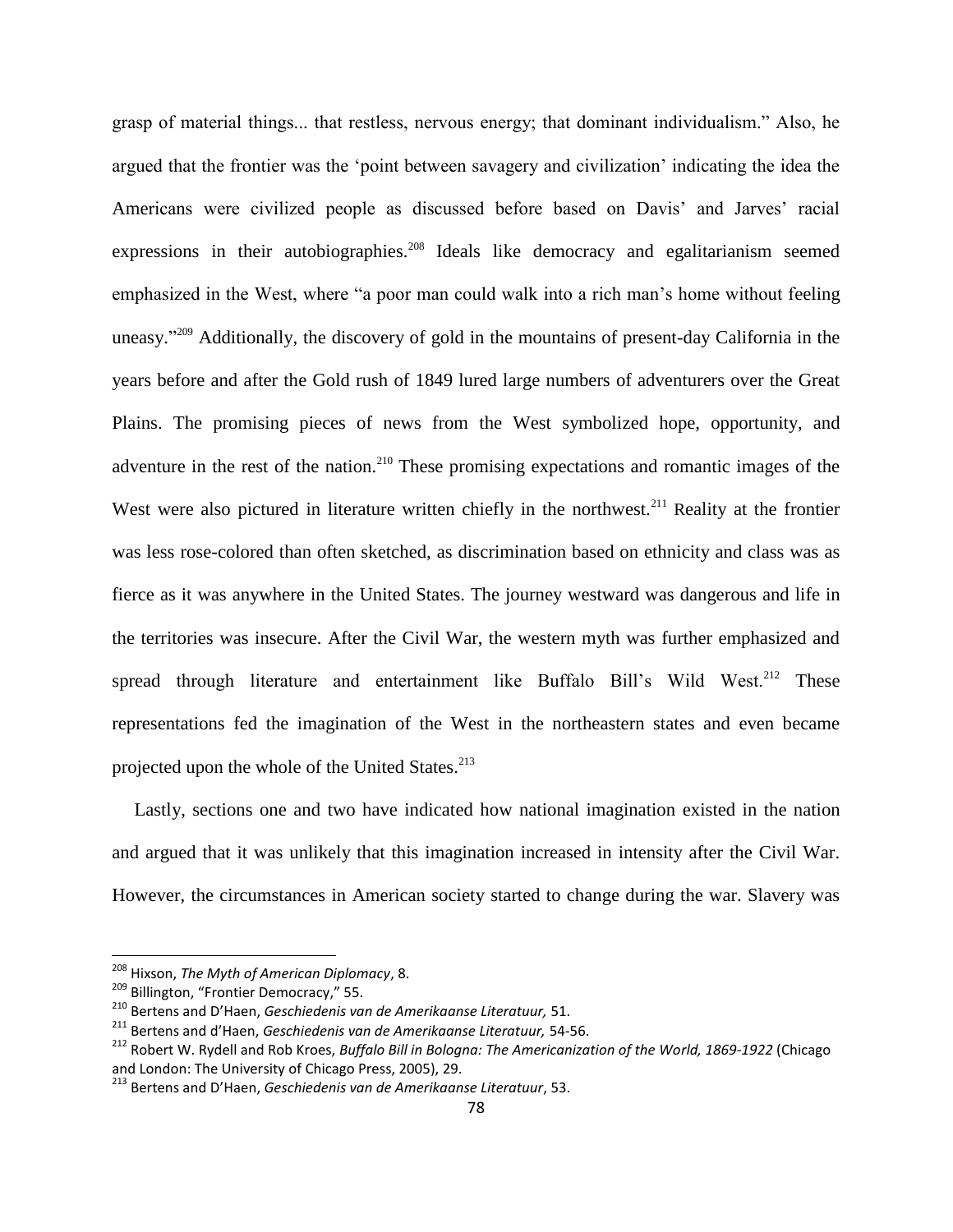abolished, launching large numbers of former slaves into society as free men, many of whom emigrated to the North to seek work in the industries. Immigration numbers reached new records in the postwar period, as has been discussed. These changes forced Euro-Americans to rethink and emphasize their ideas on Americanness, which could be an indication of increasing intensity of national identity after the war.

#### **The Individual and the Nation**

A final context in which to place the twelve autobiographies analyzed for this thesis is the relation between the individual and the national identity in order to understand the individuals" relationships with the nation. This relation was determined by a modern notion of individuality. It has been argued by several scholars like Karl Weintraub, Stephen Arch, and Eakin that autobiographies are set apart from anecdotes, daily journals or diaries, summaries of events, personal portraits, and memoirs because nineteenth-century autobiographers were aware of their unique individualities and showed this in their memoirs.<sup>214</sup> They pursued to make their individualism known to the readers.<sup>215</sup> This awareness, that the individual is autonomous and unique, is what Arch argued to be the 'modern Self.'<sup>216</sup> In the absence of this notion until the nineteenth century and outside of the western world, human beings tended to believe they were part of a large social structure in which they had their fixed places. They accepted that they were born with a set of characteristics, talents, and interests that would remain unchanged during their lives. They assumed that they could improve their characters and skills, but that they could not obtain new talents or interests. With the emerging awareness of individuality people believed

 $\overline{a}$ 

<sup>214</sup> Stone, *The American autobiography,* 2.

<sup>&</sup>lt;sup>215</sup> Weintraub, "De ontwikkeling van de Autobiografie als Vorm van Zelfbewustwording," 10.

<sup>216</sup> Stephen Carl Arch, *After Franklin: The Emergence of Autobiography in Post-Revolutionary America, 1780-1830* (Hanover and London: University of New Hampshire Press, 2001), 4-6.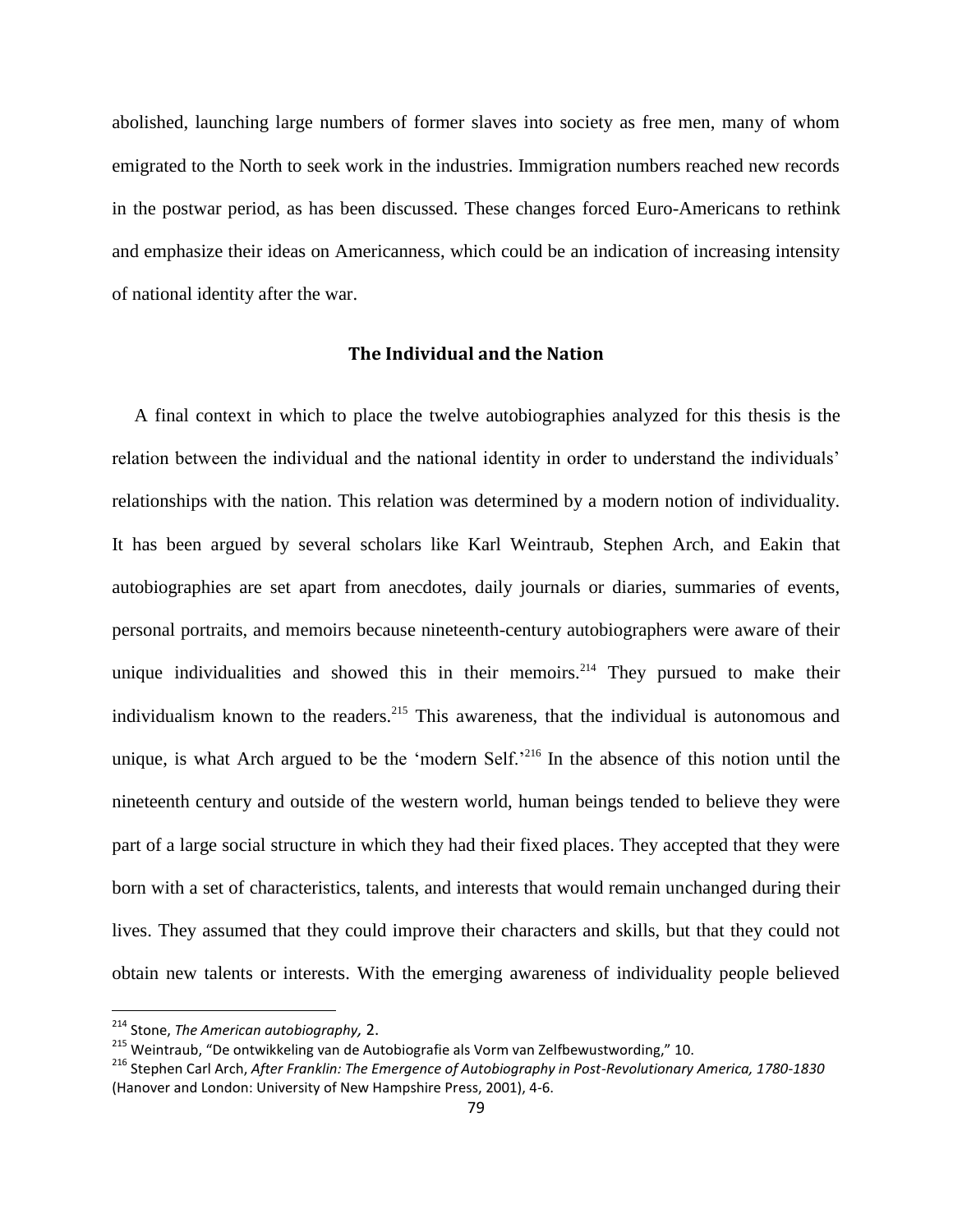they could influence their own personalities and the courses of their lives.<sup>217</sup> Likewise, they started to reflect on themselves and question their position in society more critically than before. Their visions upon themselves even started to switch in different phases of their lives.<sup>218</sup> Some scholars do not view most life-writings written before the nineteenth century, like that by Benjamin Franklin, as autobiographies because they did not reflect this notion of individuality. This might explain why the term "autobiography" was not coined until the late eighteenth century.<sup>219</sup>

The relation between Euro-American individuals with their nation was defined by this modern notion of individuality. During the timeframes discussed in this thesis, they viewed themselves as autonomous individuals within this nation, capable of having opinions on its identity. Additionally, the new vision on individuality enabled Americans in the lowest classes of society to believe in their ability to improve their skills and hold a successful place in society. It made the imagination of national imagination possible because Americans did not perceive themselves as a fixed element within this nation, but as autonomous individuals who could contribute to the creation of this nation. Thus, this modern sense of individual identity had indirectly contributed to American national identity by enabling individuals to imagination their nation and to influence it with their ideas. It made the imagination of individualism, democracy, and the ideal of the selfmade man possible, that were perceived as American characteristics by the Euro-American population. In turn, their imagination of these characteristics determined American society, as discussed before.

<sup>217</sup> Weintraub, "De ontwikkeling van de Autobiografie als Vorm van Zelfbewustwording," 10; Arch, *After Franklin*, 5. <sup>218</sup> Bjorklund, *Interpreting the Self*, 6.

<sup>219</sup> Eakin, *American Autobiography, Retrospect and Prospect,* 1; Arianne Baggerman, "Autobiography and family memory" in *Egodocuments and history, developments in Europe 1400-1800,* Rudolf Dekker ed. (Hilversum, 2002), 161-173.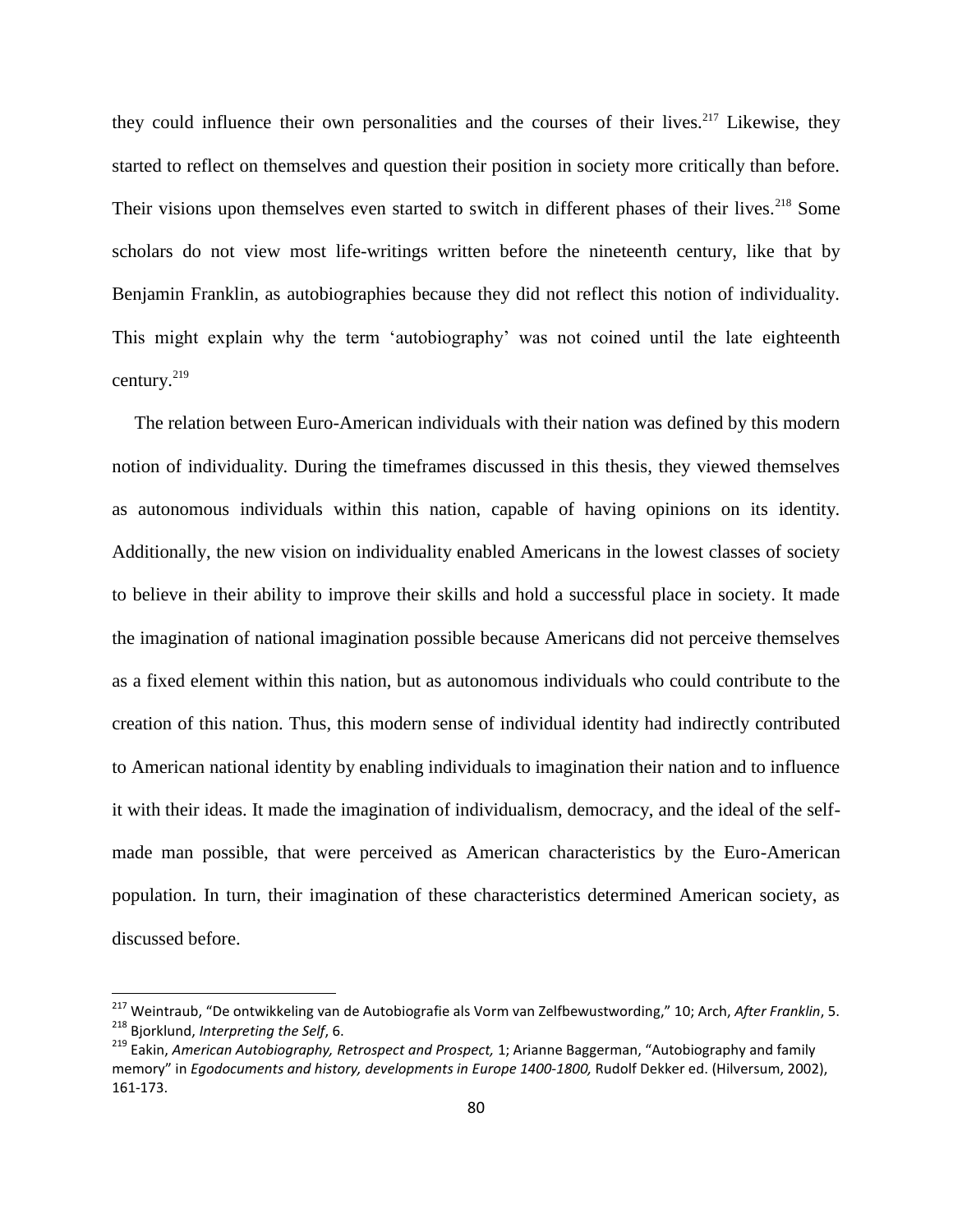Another impulse on the perception of the individual was given by fundamental changes in the outlook on the past. For the first time in history, American lives started to alter severely from those of their ancestors due to technological innovations, immigration, urbanization, and other processes in society. The effects of these inventions came to America slowly and continued to influence society until the nineteenth century. Society started to change more thoroughly after the Civil War due to many influential inventions, such as the telephone in 1876 by Bell. All these processes gave history renewed significance because it described a fundamentally different society, characterized by backwardness and antiquity. This modern view of history put the individual in a new position in time.<sup>220</sup> He was required to be active in order to adapt to his changing surroundings. He was also unique in time because both his ancestors and his posterity lived in fundamentally different societies. This stimulated the feeling of individuality.

The changing society was also a reason for an increasing number of Americans to write autobiographies during the nineteenth century.<sup>221</sup> They wished to conserve their knowledge and experiences for posterity because they were aware that society would continue to change in the near future. Autobiographical writing functioned as an attempt to make sense of their lives. Recording it for posterity gave autobiographers the feeling that their lives were not forgotten after their deaths and that their lives had had purpose.<sup>222</sup> Romanticism reflected the changes in society and emphasized emotions like nostalgia and the awareness of the caducity of life based on it. When American landscapes became intersected by canals, railroads, and roads, nature became a nostalgic reflection of the past. The autobiographers discussed in this thesis lived at the

<sup>&</sup>lt;sup>220</sup> Arianne Baggerman, "Tijd en identiteit. De opkomst van de autobiografie in de lange negentiende eeuw," in *Levensverhalen,* ed. Gerben Westerhof (Houten: Bohn, Stafley en van Loghum, 2007), 165-166.

<sup>221</sup> Baggerman, "Autobiography and family memory," 167; Erikson, *Small Places, Large Issues*, 121.

<sup>222</sup> Baggerman, Arianne, and Rudolf Dekker. '"De gevaarlijkste van alle bronnen." Egodocumenten: nieuwe wegen en perspectieven', in *Egodocumenten. Nieuwe wegen en benaderingen.* A. Baggerman and Rudolf Dekker Eds., 3- 22 (Amsterdam, 2004), 18.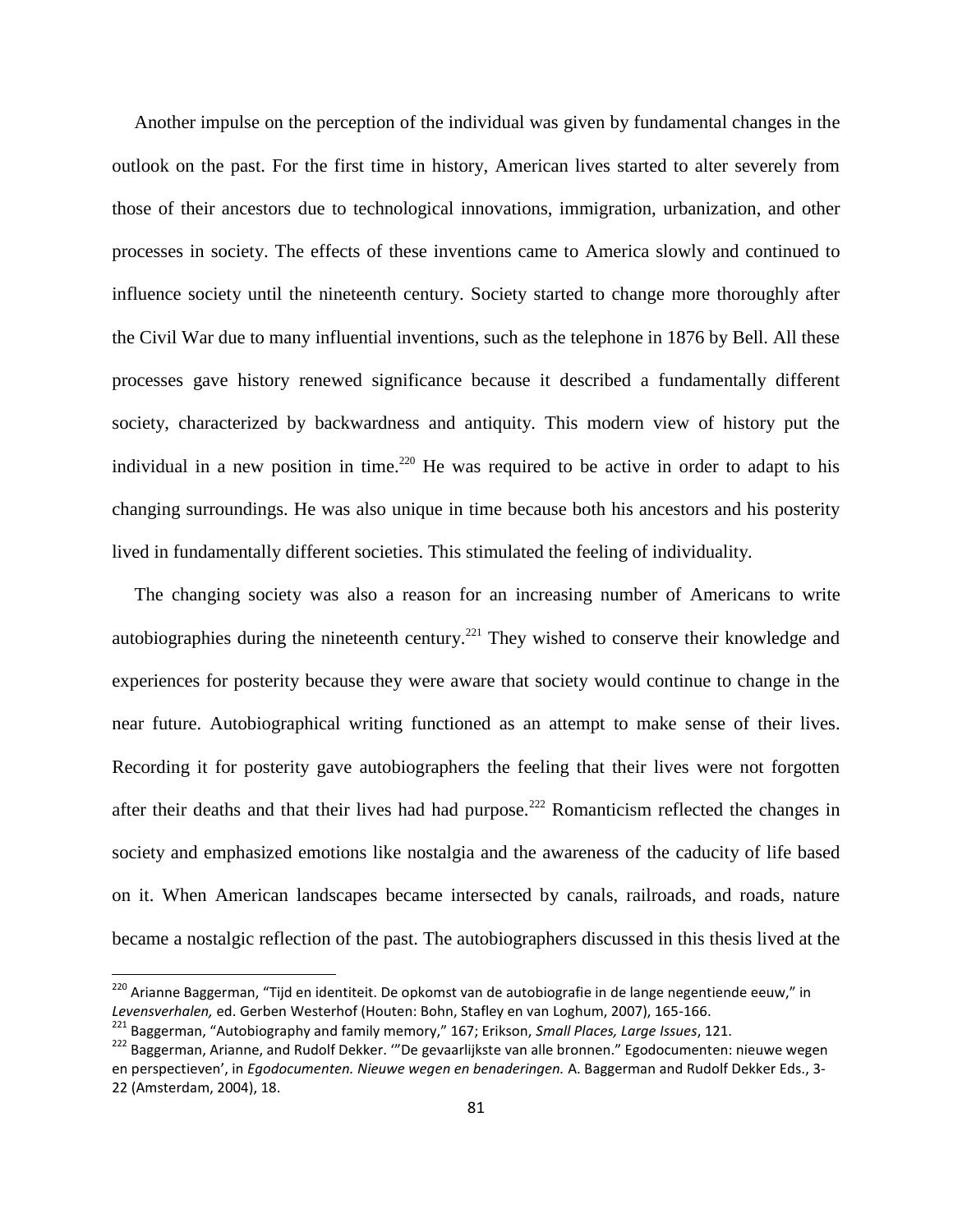time that these changes took place and were reflected in literature. Relations between the modern sense of individuality, autobiographies, and national unity will be discussed more thoroughly in the study of autobiographies later in this section.

Finally, it should be noted that the act of writing an autobiography requires a positioning of the "Self" within the world.<sup>223</sup> This world was divided in multiple identities in relation to the family, the village, the community, the workplace, and also the nation.<sup>224</sup> Writing autobiographically therefore challenges the author to consider his own identity and his place within the country. The autobiographical genre was, and is, "an epistemology: a way of knowing what it was to be an American."<sup>225</sup>

## **The American Idea in Autobiographies**

A study of autobiographies delivers results that support various theories and expectations discussed in this section regarding national identity and individual identity. Autobiographers have been more specific on topics related to national identity than on national unity and imagination. However, they did not purposefully attempt to describe the nation"s identity either before or after the Civil War. National identity might not have been a central subject during their lives. It is also possible that common Euro-Americans lacked a comprehensive imagination of America"s identity. It should also be noted that the imagination of national identity was an individual process. Therefore some specific statements by autobiographers cannot always be ascribed to the general Euro-American vision of nationality. An example is Winans" description of the typical American gentleman, who was "an inflexible Whig." Political affiliations varied

<sup>&</sup>lt;sup>223</sup> Karl Weintraub, 'De ontwikkeling van de autobiografie als vorm van zelfbewustwording'; Margaret M. Culley, American women's autobiography: Fea(s)ts of memory (Madison: University of Wisconsin Press, 1992), 129. <sup>224</sup> Erikson, *Small Places, Large Issues,* 272.

<sup>&</sup>lt;sup>225</sup> Pilditch, "United States: 19th Century American Auto/Biography," 903.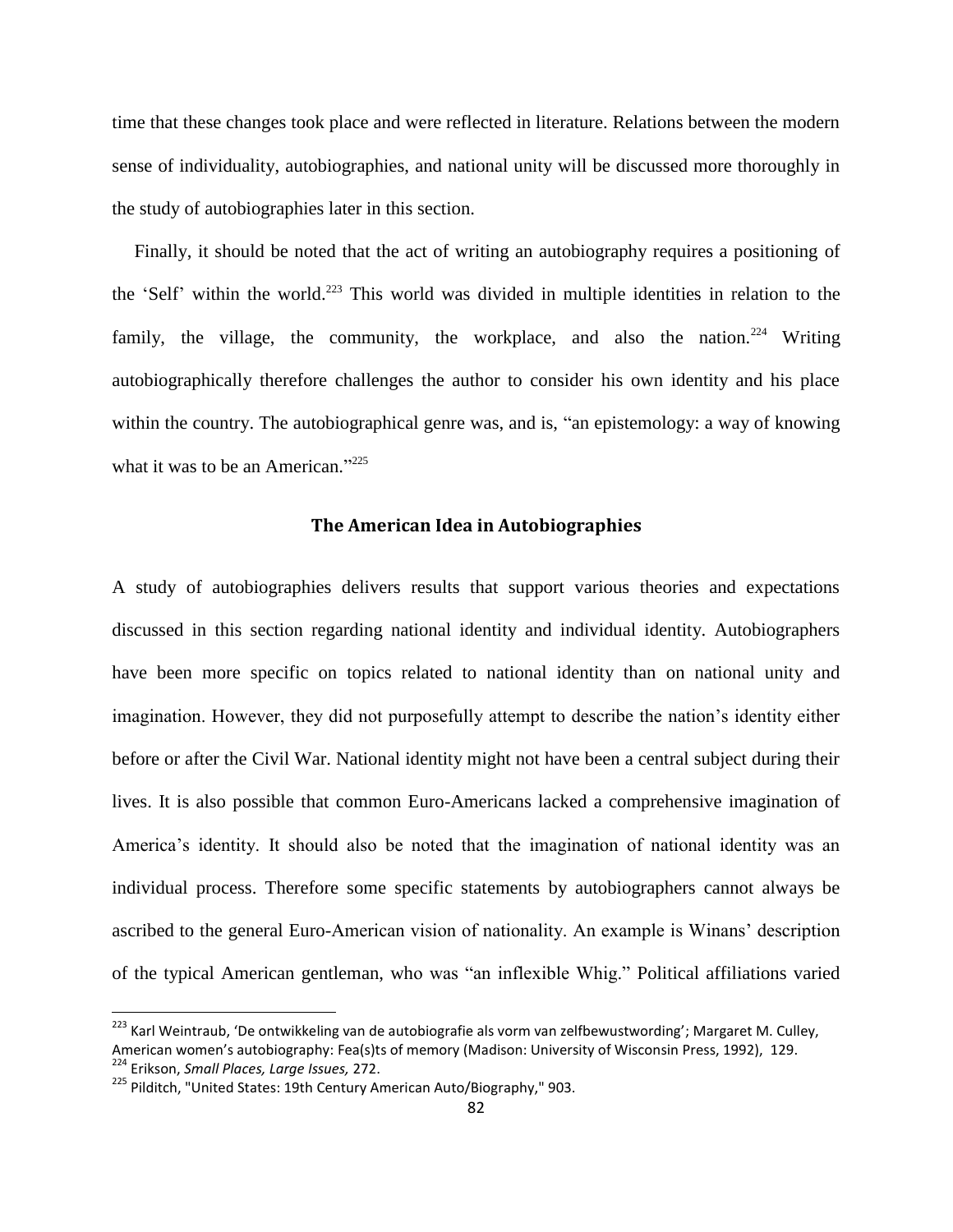among Euro-Americans and therefore none of the political parties were more American than the other.

First of all, America"s Republican organization as a description for the nation"s identity was straightforward, but only mentioned by three autobiographers. We can assume that they would mention it in case Republicanism was a relevant element in their lives. Several autobiographers expressed their ideas on the Republican Party, but Thorburn, Davis, and Griscom specifically characterized America as a republic. Thorburn repeated this four times throughout his autobiography. By admiring the Republican Thomas Paine and writing extensively on Republicanism and Democracy both positively and critically, he showed his preference for this political organization of America. Davis and Griscom also described and admired America as a Republic, and Davis added that he thought it the superior political organization of a nation.<sup>226</sup> However, these two autobiographers did not further explain their views. In the post-Civil War timeframe, only Hubert referred to the nation as a great Republic through an anecdote about an acquaintance.<sup>227</sup> It is remarkable that no other autobiographers of this period characterized their nation as a Republic. Perhaps the objectivity of the republican fundaments of American political organization convinced autobiographers that it was common knowledge and that mentioning it would be unnecessary. It is very unlikely that Americans were unaware of the republican nature of their nation because they showed advanced political awareness in their autobiographies. It is possible that they were not reminded of their nation being a republic on a daily basis since federal government did not influence local matters extensively.

Liberty was also a characterization of the nation at large and was mentioned in the majority of autobiographies. Davis used the terms "liberty" and "freedom" most often in his autobiography,

<sup>226</sup> Davis, *The Magic Staff,* 381.

<sup>227</sup> Hubert, *Liberty and a Living,* 199.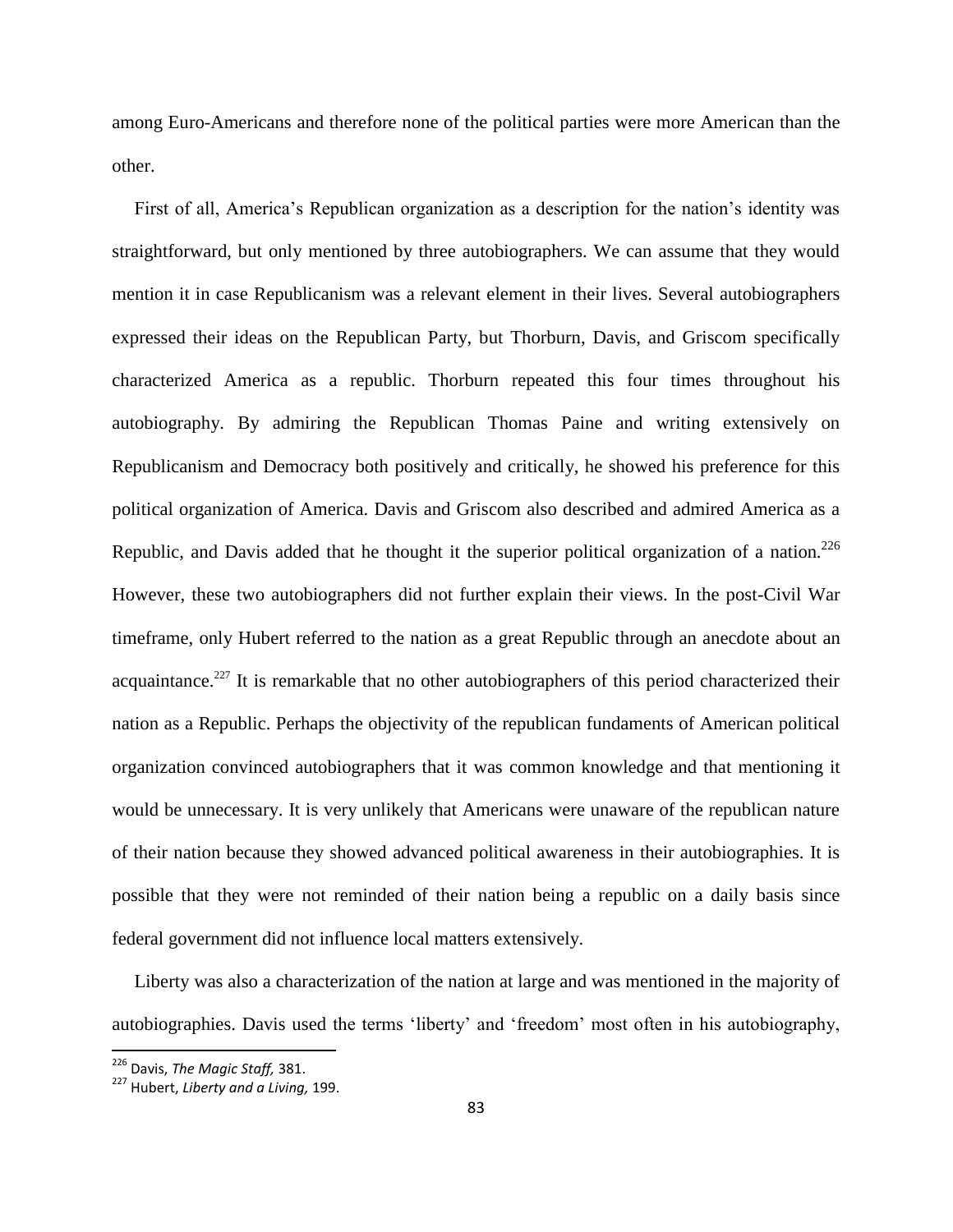but mostly in one paragraph. Taking this into account, "liberty" was used by all autobiographers of the first timeframe, 87 and 68 times in total. Only half of the autobiographers of the second timeframe used the term 'liberty' in their life-writings, twenty times in total, while 'freedom' was mentioned fourteen times by all autobiographers except Cozzens. Thorburn was the only one raising minor objections concerning liberty in the United States. For instance, he argued that Americans "have as much, and more, liberty to carry, than we can stagger under."<sup>228</sup> His argument was that he valued liberty in economics, owning property, gender relations, and marital choices, but that his beloved "priestmancraft" had deteriorated in American society due to too much liberty of religion. It is striking that liberty and freedom were mentioned fewer times in postwar autobiographies. Perhaps this could be explained by the abolition of slavery and the increasing intensity if racism and racial segregation in society, causing "liberty" to suddenly encompass negative feelings among Euro-Americans. Nevertheless, scholars claimed that liberty remained a strong element in Euro-American views on national identity, but the autobiographies did not provide further indications towards verification of this statement.

Another aspect of American national identity is the identification of the American population. First of all, all autobiographers call people who were born within the United States 'Americans,' while they identified persons who had been born abroad and who lived in America by their original nationalities. All autobiographers mentioned people who were born abroad, and they characterize them by that nationality, like the Italian that gave his foreign roots away by his accent to Griscom, the "fellow-Scotchman" that Thorburn shook hands with in America, or the Dutch farmer Bart Cropsey whom Davis wrote an anecdote of.<sup>229</sup> Autobiographies published

 $\overline{a}$ 

<sup>228</sup> Thorburn, *Life and Writings of Grant Thorburn,* 106.

<sup>229</sup> Griscom, *Memoir of John Griscom,* 76; Thorburn, *Life and Writings of Grant Thorburn,* 162; Davis, *The Magic Staff*, 51.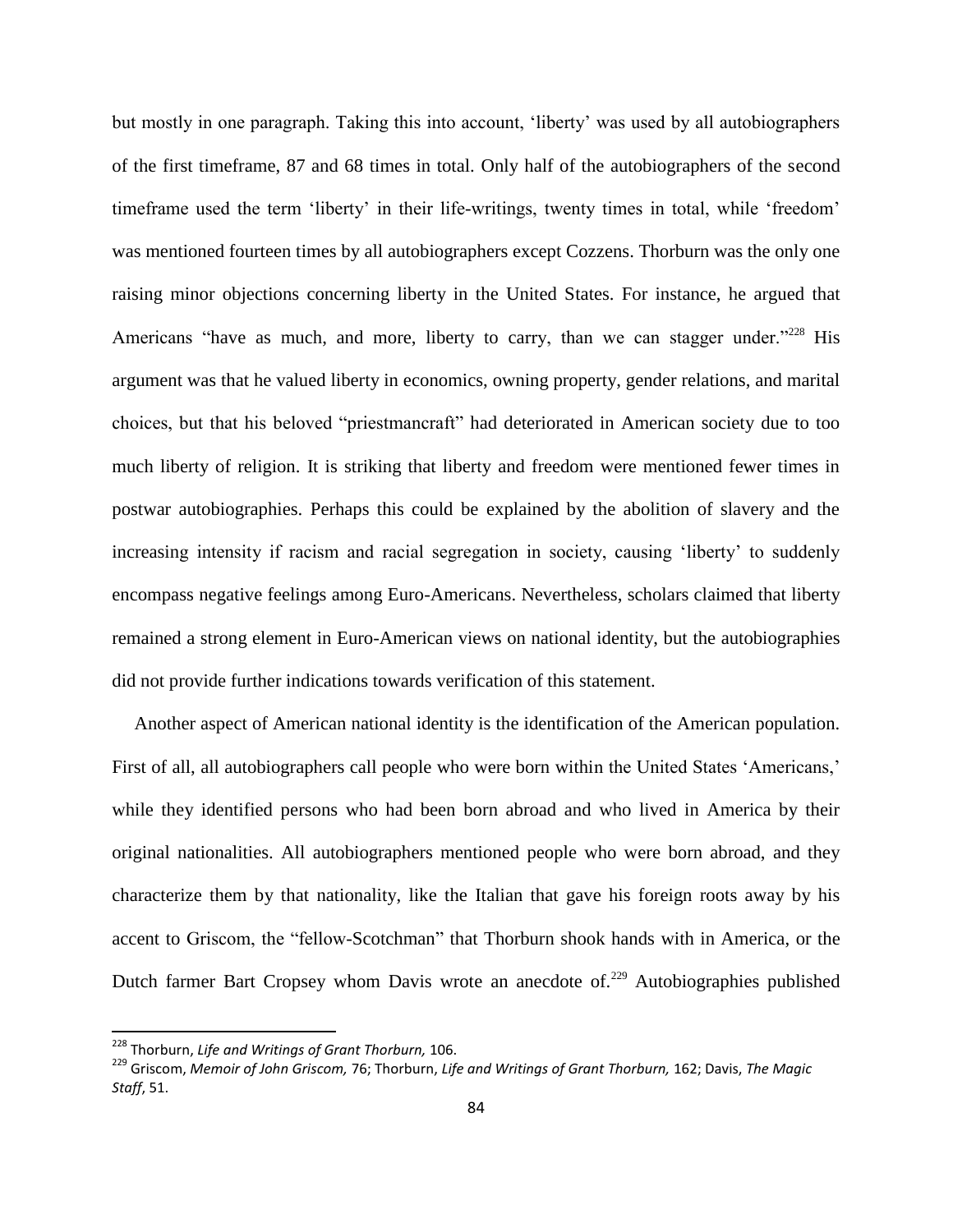between 1870 and 1890 show similar expressions of foreign descent, like the Scotchmen who was met by Smith in the Scottish "kirk," the Irishman that Hubert hired, the English physician that Winans knew, and the little Dutchman mentioned by Prime.<sup>230</sup> Nevertheless, none of the autobiographers denied that persons born abroad could become legitimate American citizens. Davis was the only one describing himself as an American and he bases this on his birth within the nation and that of his ancestors.<sup>231</sup> Thorburn and Smith were born in Scotland, but amply showed that they felt they belonged in the United States. They considered themselves legitimate inhabitants of America, although they did not refer to themselves as Americans. Thorburn even denounced the ease with which other immigrants were naturalized, but did not doubt that he was legitimately naturalized because of his intellectual development and goodness towards the nation. Therefore it should be noted that Euro-Americans distinguished two ways of being American, one by naturalization, which was based on political status, and the other by birth, which was based on both natural and political identity.

In addition, Thorburn expressed that he thought not all immigrants deserved naturalization because they were ignorant and their patriotic expressions not sincere.<sup>232</sup> He viewed the opposite, intellectual development and sincere patriotism, as conditions for naturalization. Other autobiographers did not share their views on this issue so that it will remain speculation to what extent they excluded both white and colored immigrants from legitimate Americanness through naturalization.

There are signs that autobiographers did not view their country in an international perspective yet, and that they did not specifically think of America being unique in the world. Jarves was the

<sup>230</sup> Smith, *Memorials of Peter Smith,* 1; Hubert, *Liberty and a Living,* 77; Winans, *Reminiscences and Experiences in the Life of an Editor,* 20; Prime, *The Autobiography of an Octogenarian,* 171.

<sup>231</sup> Davis, *The Magic Staff,* 52.

<sup>232</sup> Thorburn, *Life and Writings of Grant Thorburn*, 205-206.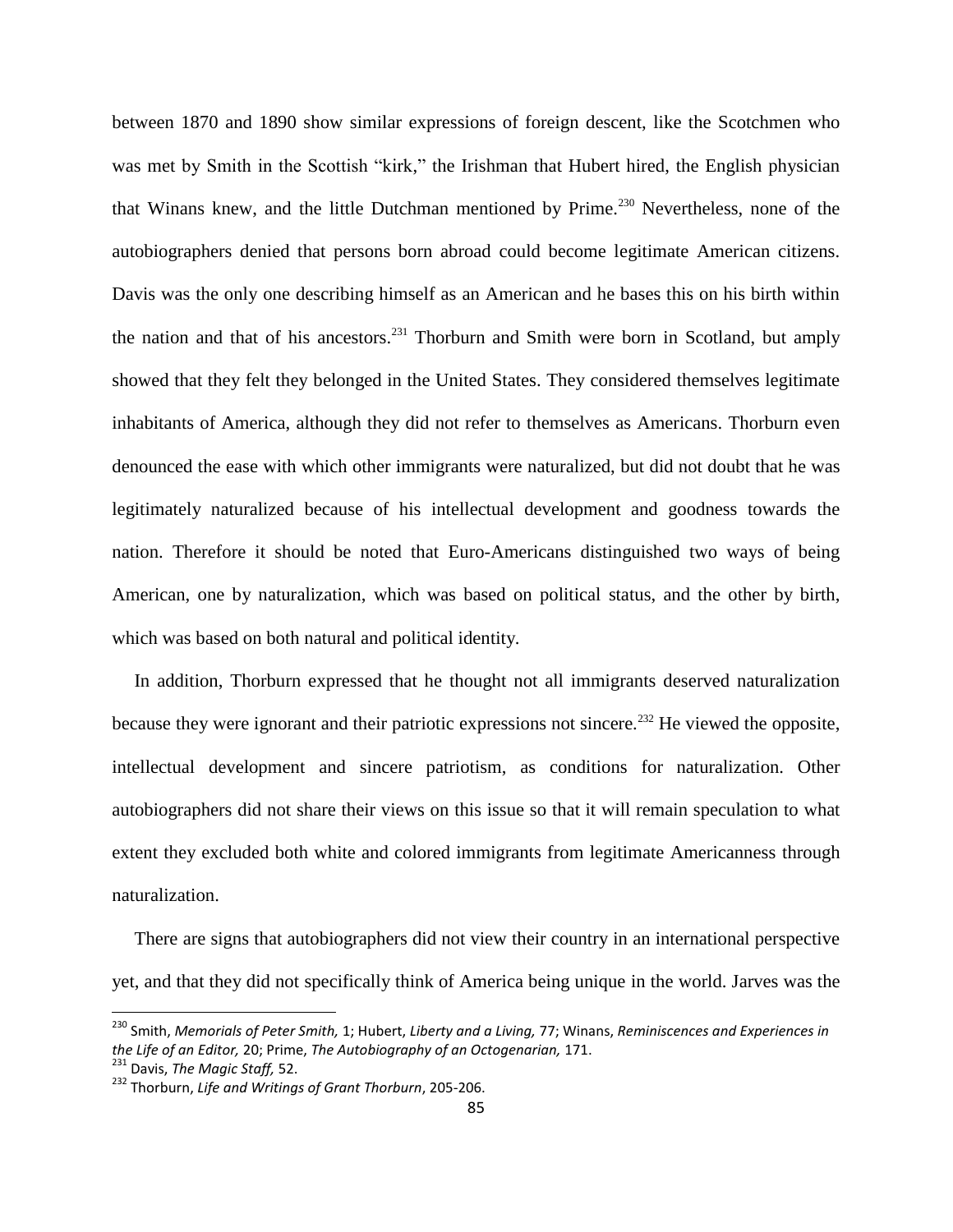only one calling American culture "Anglo-Saxon civilization," although without further explanations of this term.<sup>233</sup> The strict significance of Anglo-Saxon refers to a German group of people that invaded England in the sixth century. It is also used as a term for Old English, which might explain Jarves' remark. He might have referred to English-speaking cultures, but by this he would exclude other West-European cultures from being similar to the American identity. It is plausible that he had a view similar to De Tocqueville"s that the American society was a unique mix between different European cultures. Griscom mentioned that when he travelled through Europe, only England felt very similar to home.<sup>234</sup> Davis described the American stage of development as characterized by "general industry, female elevation, peace, light, security, unity."<sup>235</sup> He argued that Americans were the combination of various Europeans in America and formed "the highest specimens of mankind." Nevertheless, he called the American civilization the stage of the Anglo-American, referring to the English element in Americans.<sup>236</sup> Davis was the only autobiographer specifically mentioning the Melting Pot theory, although he was not convincing. Additionally, it was argued in section two that almost all autobiographers referred to British literature. They were reminded of Britain regularly and therefore it is plausible that they did not specifically view the American nation and population as exceptional.

The emphasis on America's civilized status was mentioned by half of all the autobiographers. Mitchell suggested that only Americans by birth are civilized, writing that *"*To work and do something for yourself, to achieve a name or an honor by yourown ingenuity, and honorably, are the noble and advancing strides of a civilized people ;and such a people are among those who

<sup>233</sup> Jarves, *Why and What Am I?* 185.

<sup>234</sup> Griscom, *Memoir of John Griscom,* 124.

<sup>235</sup> Davis, *The Magic Staff,* 374.

 $236$  Idem.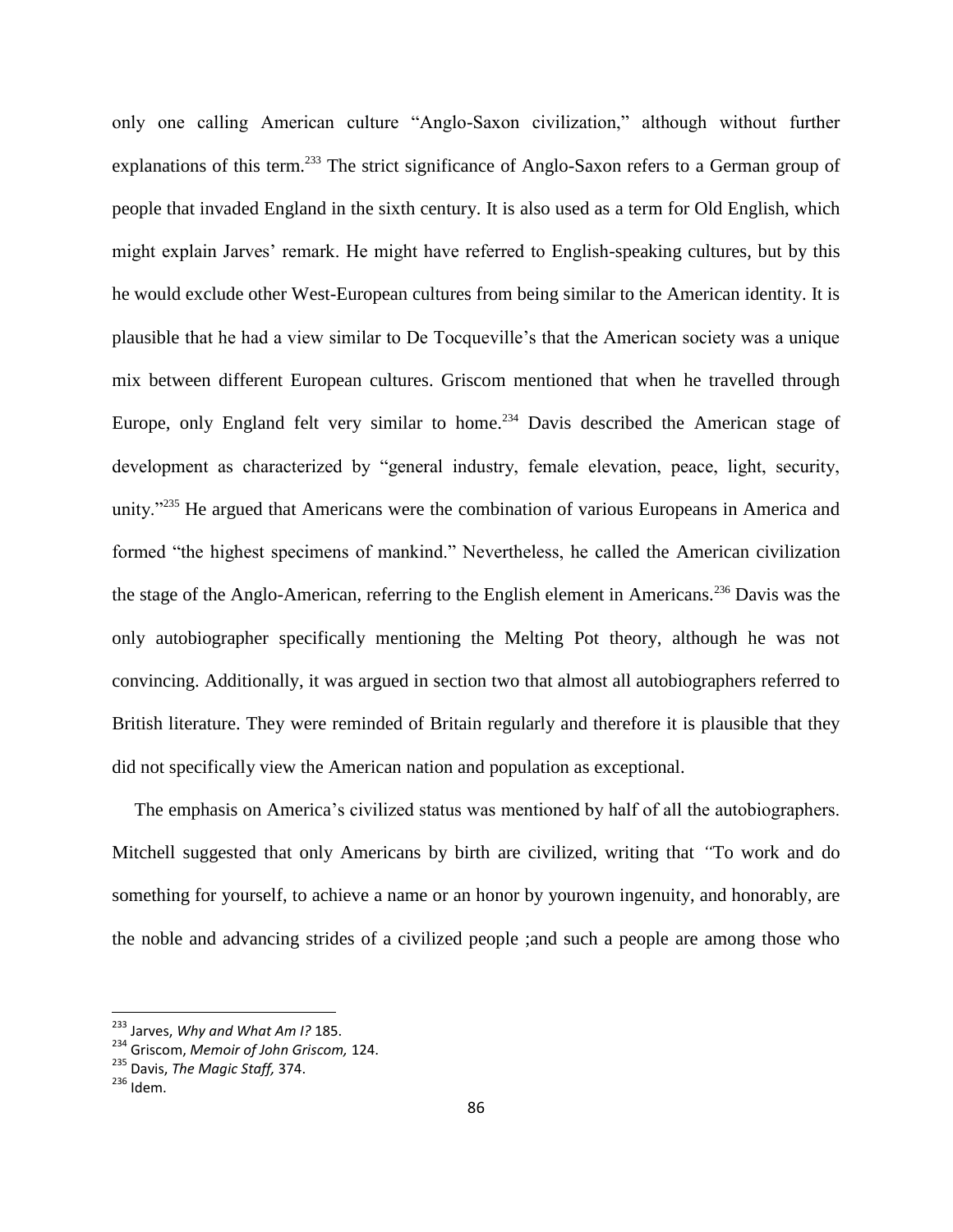boast of an American birth.*"* <sup>237</sup> He did not only emphasize that Euro-Americans considered those born in America as natural Americans, but he also explained why, listing the characteristics of these "civilized people." The belief that America was a civilized country was mentioned by three autobiographers of both timeframes and clearly belonged to the dominant views on national identity.

Euro-American racial views have been discussed and were specifically explained by autobiographers Davis and Jarves. They expressed the Darwinist belief that inferior races could not compete with what they considered to be the superior race: the white Americans. In their opinion, African Americans, Native Americans, and "Malay-Mongolians" survived only in controlled circumstances, but they would perish if they attempted to live independently among the white race. Indirectly, this showed who they believed could be true Americans and who could not. Indicating that inferior races of color were selfish, superstitious, and arrogant, among a range of other negative characteristics, they showed that they thought Americans were not described by these terms.<sup>238</sup> Finally, Davis described the American as white, English-speaking, freedom-loving, just, democratic. The perception that speaking English belonged to American identity was mentioned by one other autobiographer, but the trait 'just' has not been mentioned in any other autobiography. Davis and Jarves were most explicit on racial ideas of all other autobiographers. They were not contradicted by other autobiographers, but also not explicitly supported. However, in all autobiographies except those by Davis and Jarves, members of minorities were barely mentioned. Euro-Americans either had no acquaintances within minority groups or they specifically refrained from admitting it in their autobiographies. This indicates

<sup>237</sup> Mitchell, *Five Thousand Year,* 36.

<sup>238</sup> Davis, *The Magic Staff,* 372.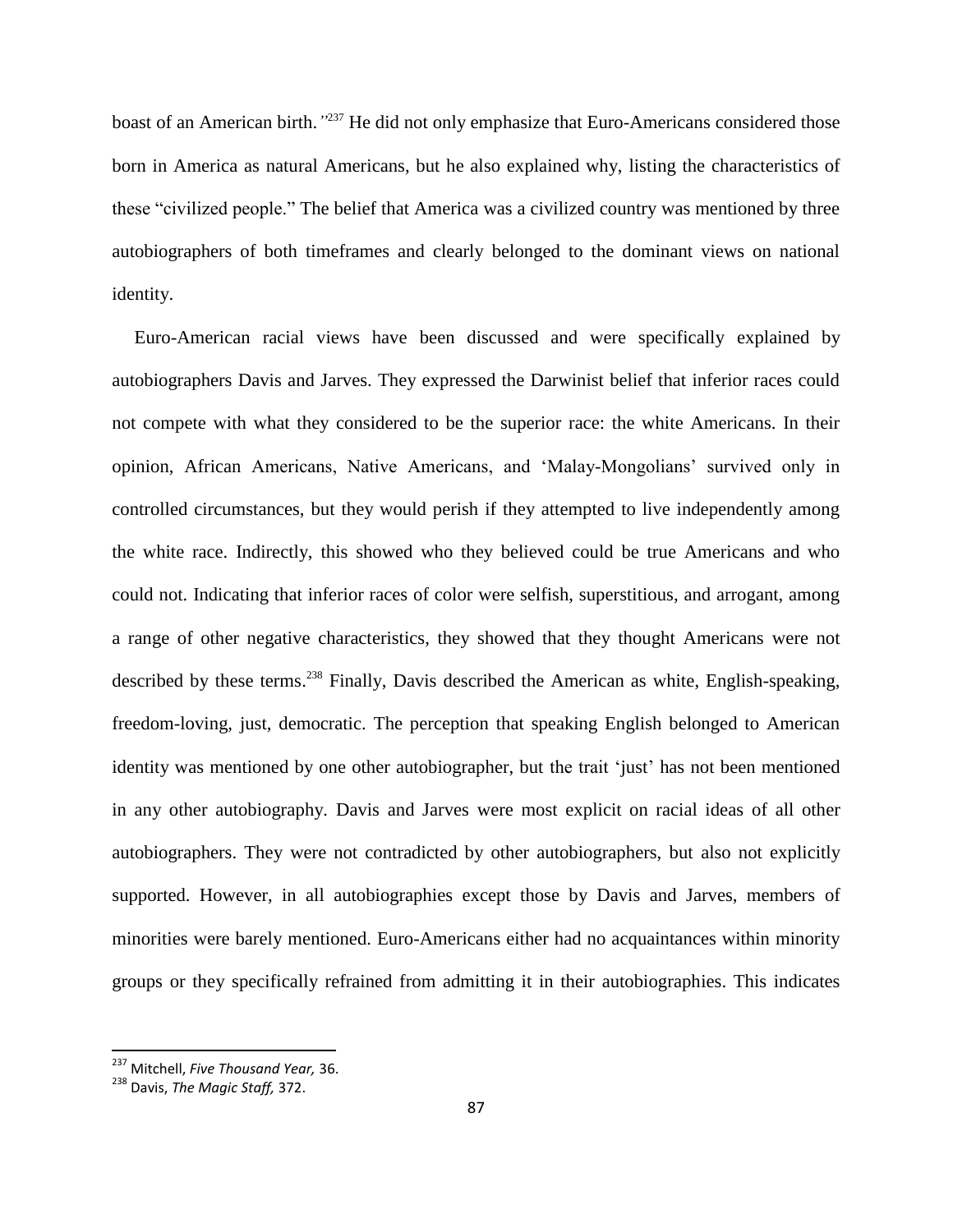that racial ideas excluding colored people from Americanness were indeed prevalent among a large majority of Euro-Americans.

Lastly, both Davis and Jarves ignored the possibility that races could mix and how this would influence their racial development. However, they did consider distinctions between different nationalities among a race. For example, Jarves argued that Germans and Irish came to America in "a state of degradation and ignorance almost like an inferior race."<sup>239</sup> However, he was sure these immigrants would excel quickly beyond the possibilities of inferior races. As a summary, only two autobiographers were explicit about their racial ideas. They mentioned characteristics or indications hereof that they believed described Americans, but these views were not supported by other autobiographies. However, they were also not challenged, suggesting that other autobiographers might have had similar ideas but chose not to express them in their autobiographies.

Autobiographers barely used the term "democracy" in their memoir as it was only mentioned twice. Theories of democracy in America share characteristics with egalitarianism, an element of the Creed that emphasized that class distinctions were irrelevant in American society. The ideals of democracy and egalitarianism both advocate that American citizens rather than the government should be able to determine issues in their nation. Autobiographers barely mentioned these views, suggesting that democracy and egalitarianism had not been prevalent throughout their lives. However, the absence of references to democracy in autobiographies supports the theory that Euro-Americans did not view other races as Americans.

Autobiographers challenged the theories claiming that poverty banned persons from being considered Americans and from naturalization. Seven autobiographers claimed that they had

<sup>239</sup> Jarves, *Why and What Am I?* 189.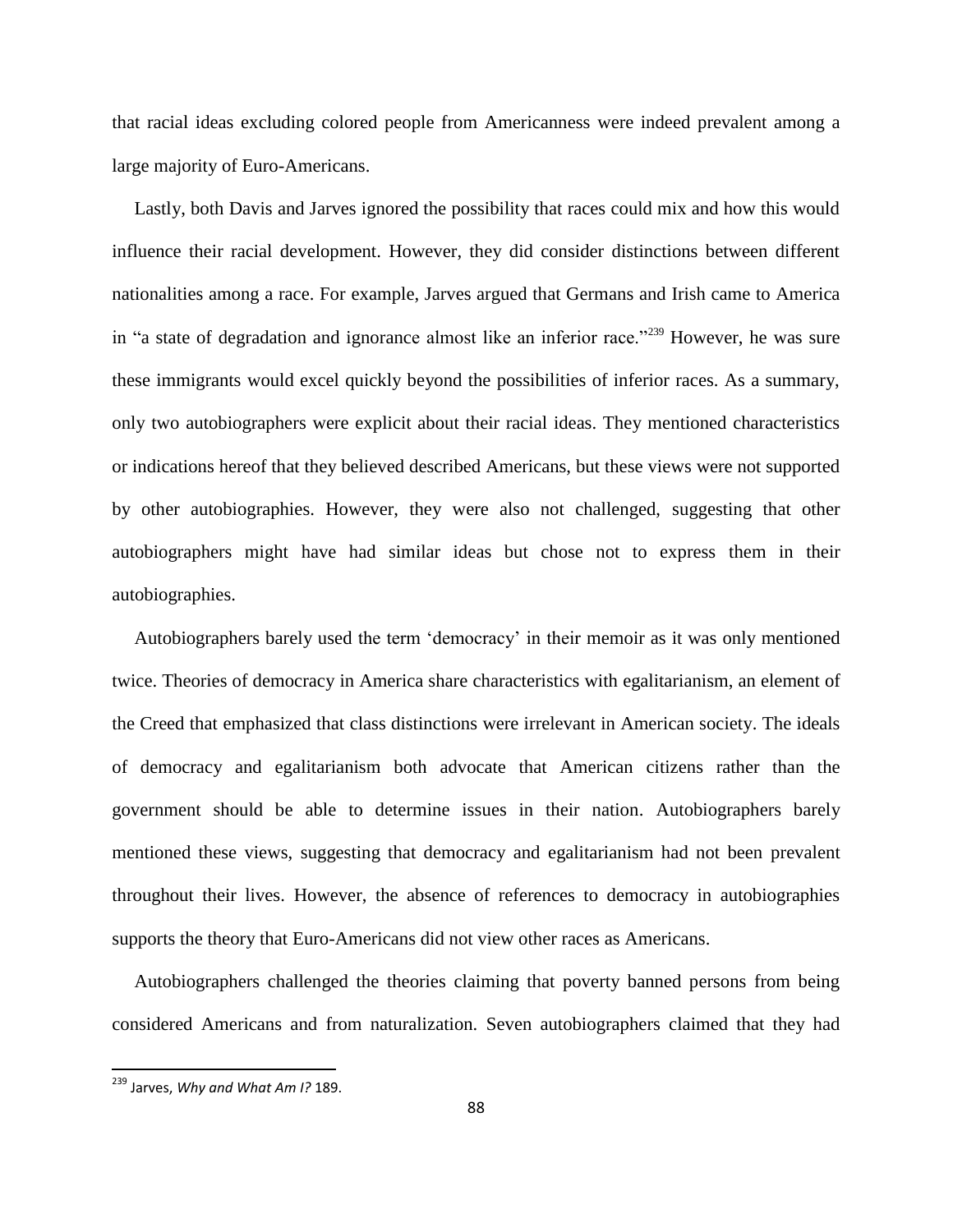been born in poverty or that they had experienced it later in life. They all viewed themselves as Americans despite their poverty. Therefore we can assume that being poor did not necessarily ban individuals from European versions of America, which is contrary to what citizenship and immigration laws indicated. This could possibly be explained by the class of autobiographers as common Americans, while these laws had been crafted by politicians at the higher levels in society. It could be that these laws and the contradicting results in autobiographies indicate heterogeneousness within the Euro-American social group. As politicians used wealth as a condition for citizenship, and thus for Americanness, common individuals disagreed with it.

In autobiographies written both before and after the war, a selection of characteristics was put forth that the authors admired and valued. They ascribed these values to who they perceived good American citizens. Bowen showed that this was true for him regarding the values usefulness and industriousness. He argued that in "our land, energy and enterprise reside in every nook and corner."<sup>240</sup> All autobiographers mentioned usefulness or industriousness, showing that they found these values important. Thorburn exemplified his disapproval of idleness by mentioning repeatedly that it was a "terror to his mind."<sup>241</sup> Other values that were mentioned by most autobiographers were perseverance and honesty. They were usually mentioned as brief descriptions of acquaintances and family and were not further explained or explicitly connected with national identity. Nevertheless, we may assume that they perceived these good values that belonged to any true American. This is supported by scholars' references to the significance of the ideals of the self-made man in America. This doctrine also included the values perseverance, hard work, and commitment. On the other hand, it is the question to what extent they would

<sup>240</sup> Bowen, *A Blind Man's Offering,* 1.

<sup>241</sup> Thorburn, *Life and Writings of Grant Thorburn,* 16.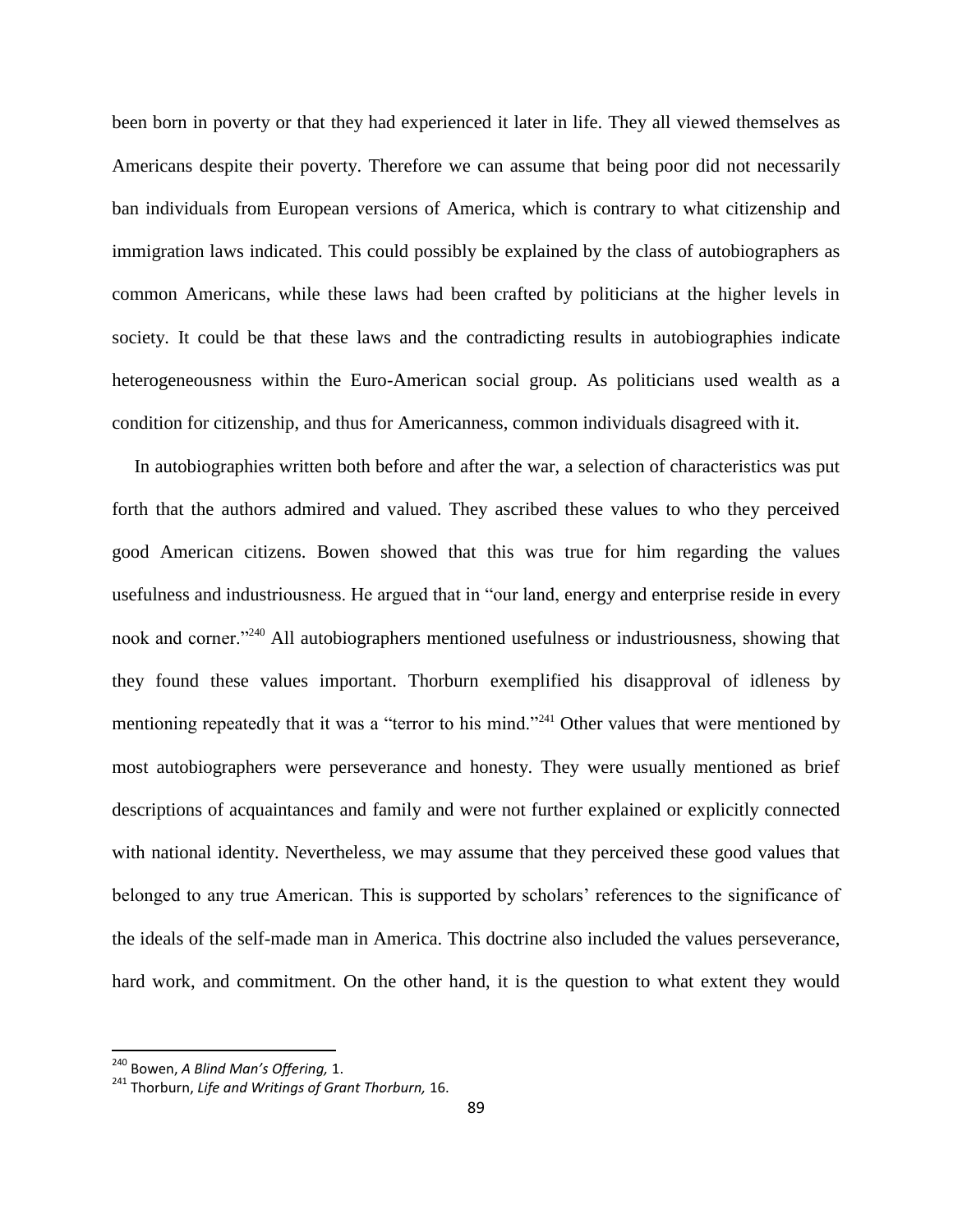think ignorance of these values would lead to decreasing Americanness in individuals. Unfortunately, this cannot be distilled from the autobiographies.

The ethos of working hard and improving one"s own life reflected in autobiographies. For Bowen, who was blind, progress depended entirely on his own actions, his "earnest and inquiring spirit."<sup>242</sup> Buckingham, Jarves, Davis, Winans, and Mitchell also believed in achieving success through hard work. However, they did not emphasize it. Thorburn was the only one believing that Providence determined the paths he took in life. He described this repeatedly, ascribing all the good in his life to God and minimizing his own actions and responsibilities in his success. This was not due to his religion, as all autobiographers showed great faith in a Christian God. It was also not due to postwar realism or awareness that success is never guaranteed as Thorburn wrote his autobiography before the war. Therefore we can assume that most Euro-Americans in America presided over this aspect of modern individuality, believing that they could improve themselves through hard work and good will instead of being led by external factors.

Euro-American disapproval of dishonesty was often connected to the phenomenon of "Yankuses," Americans that mirrored what was not accepted in society. $243$  It seemed that Yankees were viewed as the outsiders within the ideal view of Americanness. They were Americans who had bad habits and they functioned as measures for being a good citizen. Yankees were in almost all instances connected to the desire of obtaining as much money as he could. For example, Jarves described the Yankee as a "graceless peddler," out to earn money at the expense of others, indicating that he felt a good citizen would only earn his money honestly.<sup>244</sup> Davis was once tricked by a man in Michigan who sneaked more money from him

 $\overline{a}$ 

<sup>242</sup> Bowen, *A Blind Man's Offering,* 854.

<sup>243</sup> Winans, *Reminiscences and Experiences in the Life of an Editor,* 43.

<sup>244</sup> Jarves *Why and What Am I?* 155.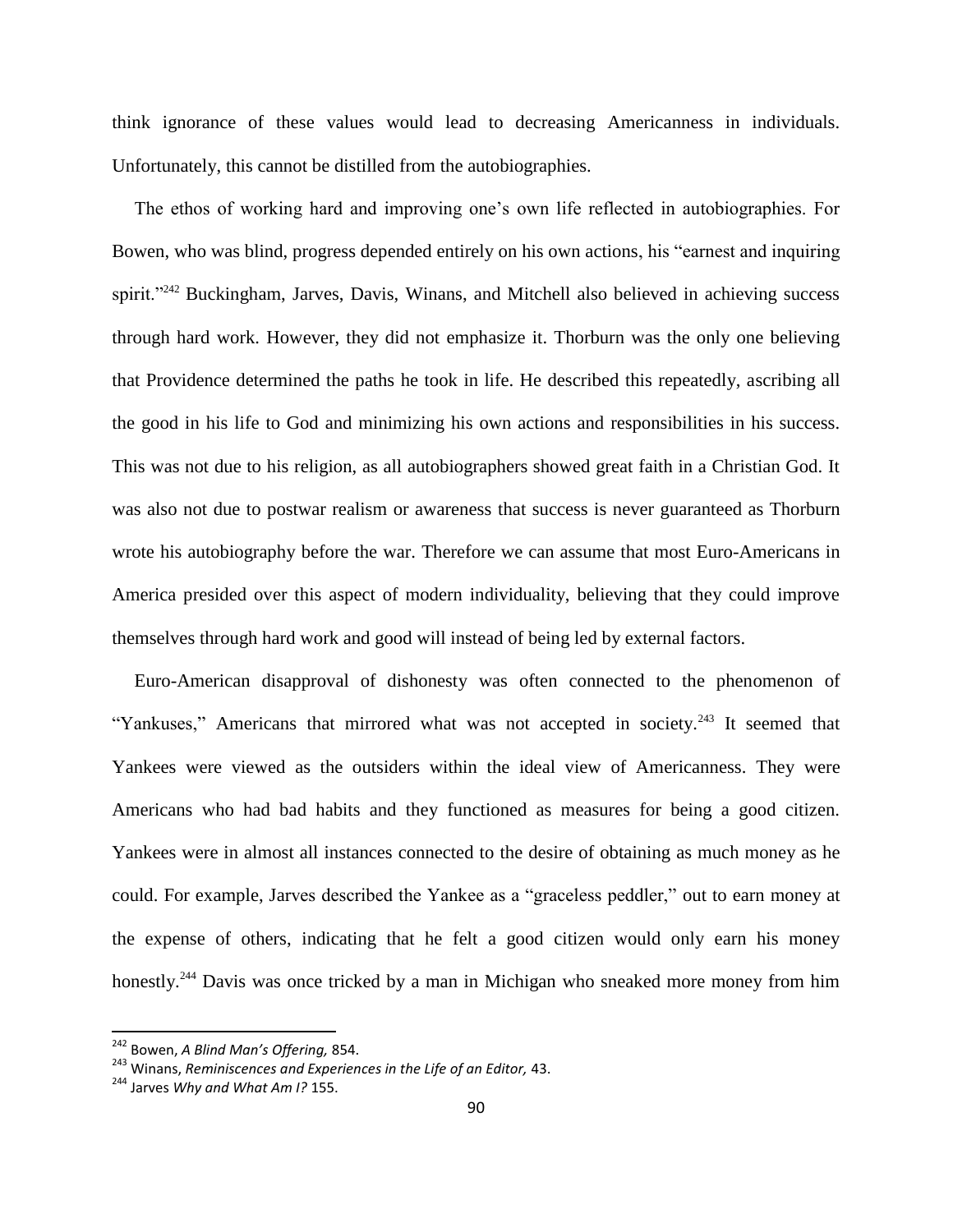than had been necessary and he called him a Yankee. He was of the opinion that they were characterized by "speculatism and money-getting operations," which he considered "the root of all evil."<sup>245</sup> On the other hand, some autobiographers referred to the central position money played in American society as a whole. Jarves argued how the American society thrived upon trying to gather wealth and that this was generally considered the highest degree of usefulness, because it implied "enterprise, shrewdness, economy, and punctuality."<sup>246</sup> Hubert described how his rich neighbor was typified as a "typical American businessman" in his funeral announcement in the newspapers, because he had worked extremely hard and during most of the time he was awake. $247$ 

Furthermore, autobiographies did not clearly show that the American West was projected on American nationality as a whole. Some of the characterizations that were listed by Turner were barely reflected in memoirs. Physical strength was mentioned as a value only twice, and the centrality of money matched that "masterful grasp of material things" in the West. $^{248}$ Restlessness and being energetic refer to working hard and the disapproval of idleness. The belief in America as a civilized country has also been discussed. It seems that a selection of Turner"s western traits applied to the northwestern Euro-Americans, but autobiographies did not reveal to what extent this was due to the influences of literature that was read or to the influence of western experiences on the rest of the nation. As discussed in previous sections, the West was barely referred to in autobiographies and the Frontier was not mentioned at all. It is therefore unlikely that autobiographers were inspired by the West or its depictions in literature. Turner"s claims did not describe the Euro-American identity according to the autobiographers.

<sup>245</sup> Davis, *The Magic Staff,* 266.

<sup>246</sup> Jarves *Why and What Am I?* 145.

<sup>247</sup> Hubert, *Liberty and a Living,* 172.

<sup>248</sup> Turner, *The Significance of the Frontier in American History.*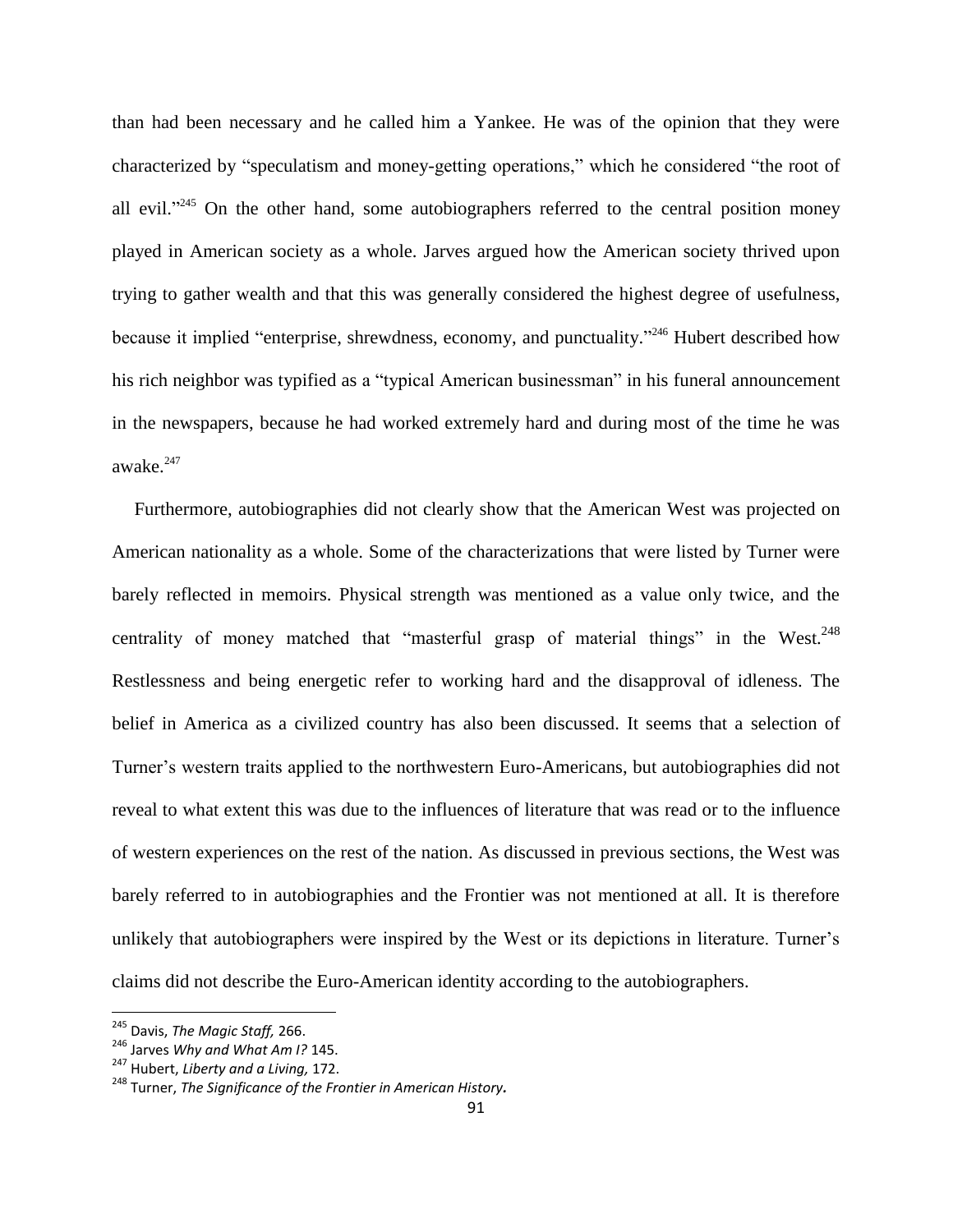Furthermore, Christianity was not specifically called American, but it was central to almost all autobiographies. America is sometimes described as one the most religious countries as most Euro-Americans were affiliated with a Christian denomination.<sup>249</sup> All autobiographers shared religious views or feelings with the reader. Based on the findings so far, it is safe to assume that they considered Christianity among them as a condition for being American. Autobiographers did not express this, but perhaps this was 'religious transparency,' the idea that Christianity was so self-evidently part of life that believers did not realize they viewed the world through a religious lens.

Summarizing, ample views have been provided by autobiographers regarding the identity of their nation. Euro-Americans imagined their nation and its identity, but their subjective descriptions of America had far-reaching effects on society for minorities and the organization of the nation. This was also the group that recorded their views in literature, making their views the dominant version of their nation until the twentieth century.

Euro-Americans described their nation as a Republic, marked by liberty and freedom. However, liberty and freedom were mentioned twice as often in the prewar timeframe. This indicated that they felt liberty was less central to their nation"s identity than it had been before. Their ideas regarding the identity of America"s population were limited to white, preferably protestant individuals. Other specific characterizations were mentioned by two autobiographers, but none of the other memoirs verified that these were widely viewed uniquely American. They considered persons with these qualifications Americans both by nature and political status and persons born outside the nation who qualified, Americans only by political status. Furthermore America was not specifically viewed as unique by the autobiographers. It was considered a

<sup>&</sup>lt;sup>249</sup> Hixson, The Myth of Cultural Diplomacy, 59.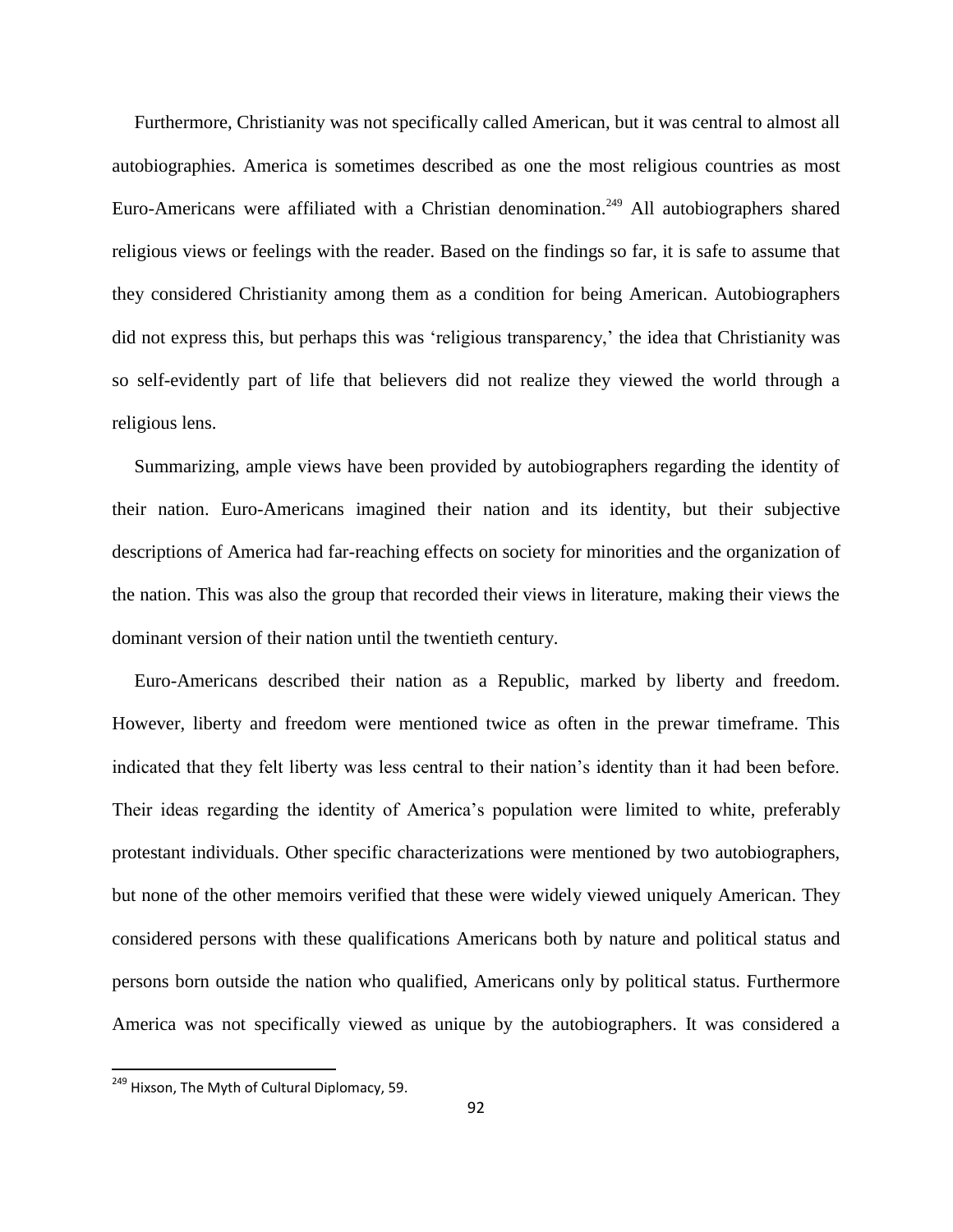civilization as opposed to savagery and almost all autobiographers confirmed that usefulness, industriousness, perseverance, and honesty described American identity. The earning of money was viewed as central to the nation, as was Christianity.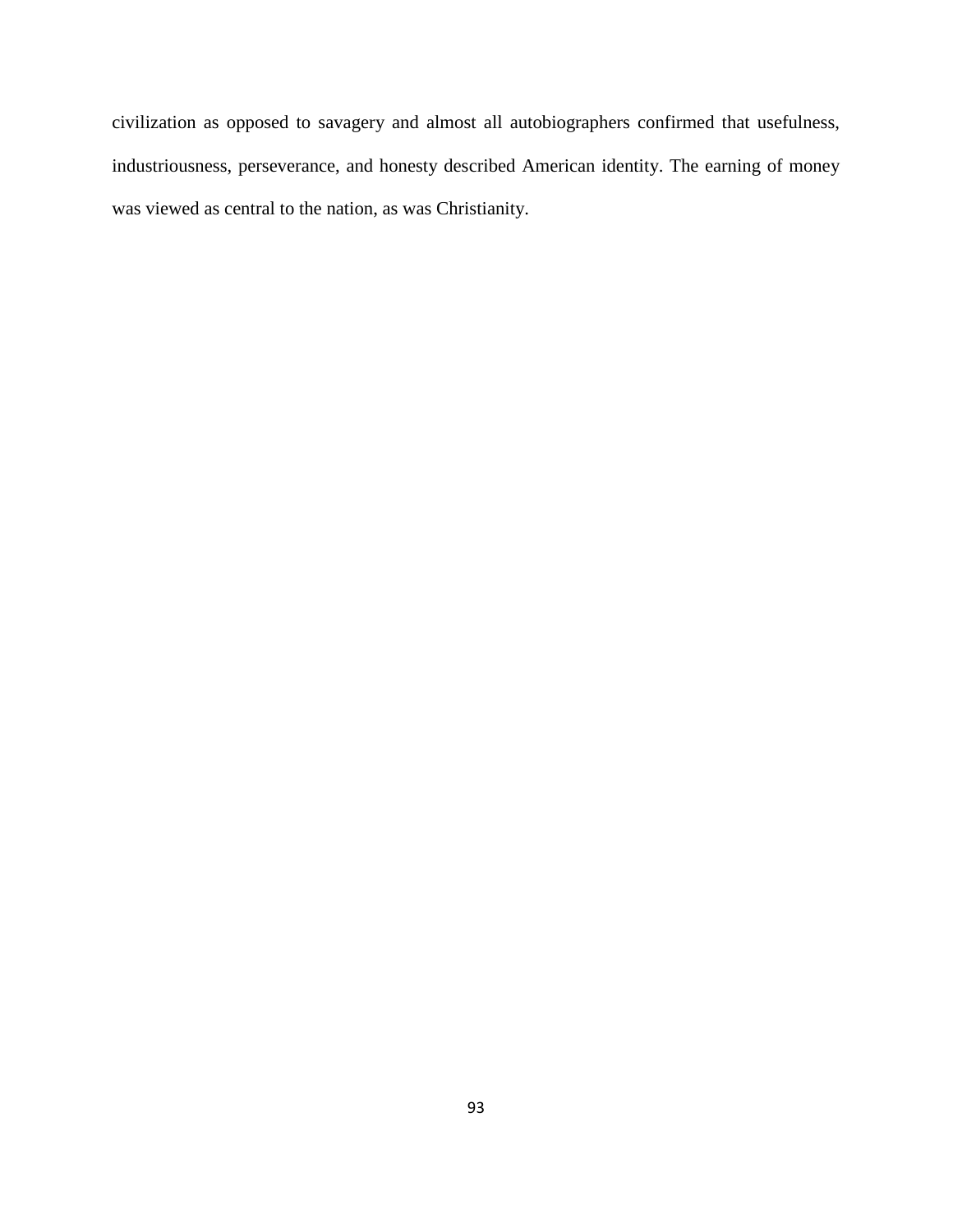## **Conclusion**

In order to determine to what extent Euro-Americans viewed themselves as Americans in the period 1850-1890, and thus to verify whether "America" and "the American" existed, the relations between national unity, national imagination, and national identity have been discussed in this thesis using autobiographies. The twelve Euro-American autobiographers studied came from varying backgrounds and each had a unique outlook on life, which reflects in their selection of topics and the way of writing about their lifetimes. Since there is not space in this thesis for a more extensive quantitative approach of nationality in autobiographies, it should be noted that the results of autobiographical research were sometimes not sufficiently convincing in order to draw definite conclusions that could make a claim about the whole of the Euro-American group. Nevertheless, the autobiographies have shown a great deal of references to the authors' ideas of American nationality. Firstly, the United States political organization constantly changed during this period as territories transformed into states within the Union. The individual states possessed autonomy on daily issues at the expense of federal influence, accounting for legislative variations between states. Debates regarding the extent of power that federal government should be allowed over these state legislations led to political partisanship. It politically divided the American population along racial and regional lines, but also cut through the Euro-American social group. These dividing processes barely declined in intensity after the Civil War. Furthermore, economic processes were only limitedly coherent on a national basis throughout the whole timeframe discussed. Additionally, economic interests diverged between the northern and southern sections. Culturally, the population was an accumulation of numerous social groups, severely divided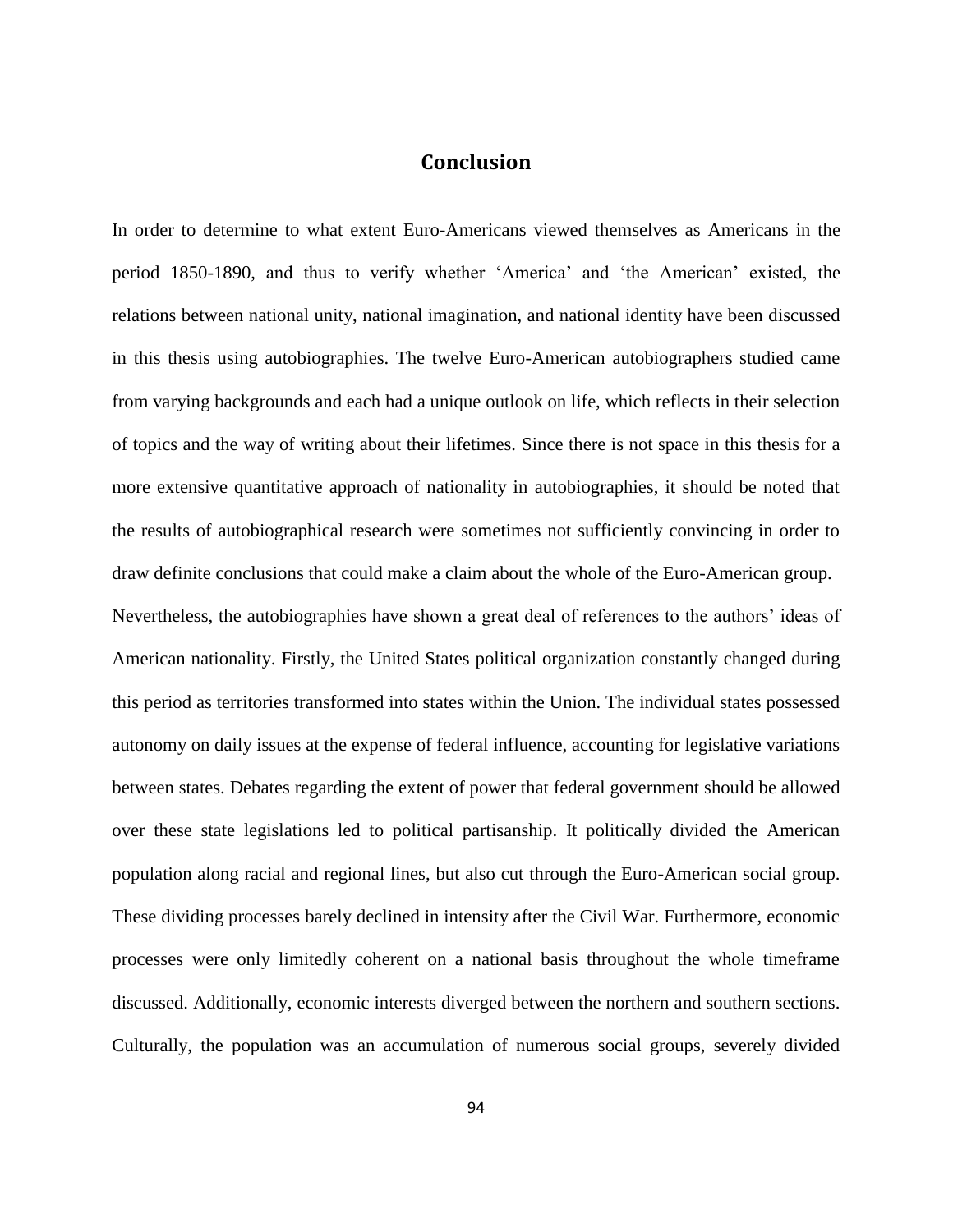based on ethnical and racial grounds. Thus, strictly speaking, American unity would not exist if it was not imagined.

Indeed, Autobiographers have shown that they imagined their nation as a unity. This indicates that Euro-Americans had ideas about their nation as a whole, even though this nation could not be considered a unity. Autobiographers show that although they were generally aware of the issues in society that were indicated in this thesis as 'disuniting,' they were not aware that their imagination of the nation as a whole did not match reality. They were informed of national politics with its dividing issues and of the cultural variety that existed within the nation"s borders, but they largely ignored these disuniting elements while imagining their nation. This imagination of nationality was not uniform among the country"s various social groups precisely due to this disunity. The markers of national imagination that were discussed in this thesis reflected less in the autobiographies than was expected based on academic literature.

Based on scholarly research, it was expected that the intensity of Euro-American national imagination increased after the Civil War as national symbols, traditions, and celebrations increased in number and intensity and private organizations attempted to stimulate the use of symbols and traditions, limitedly encouraged by federal government. These symbols and traditions enhanced feelings of belonging among those who used them. Furthermore, the nation became increasingly connected by rail, which enabled Americans in all regions access to literature. A portion of this literature was authentically American and told of American events, nature, and people. Lastly, the United States was increasingly depicted on maps and in atlases and available to all Americans. However, autobiographers that published their life-writings between 1870 and 1890 did not show more developed national imagination than before. Their national imagination remained largely similar to that as expressed by autobiographers of the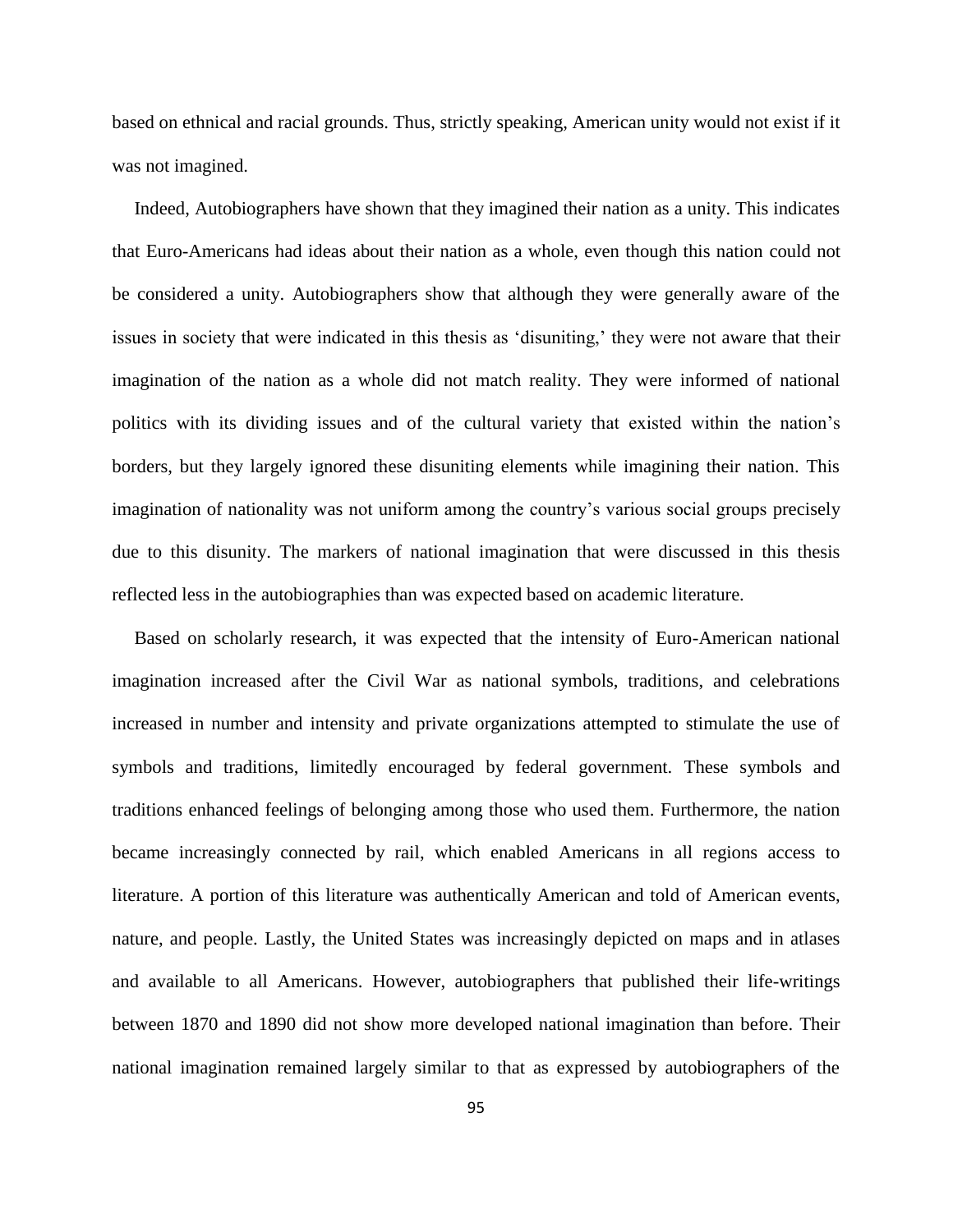timeframe 1850-1860. Thus, all autobiographers had similar ideas when referring to their nation, its territorial contours, and the American population.

Moreover, national affiliation was another marker of national imagination and did not increase in intensity after the Civil War timeframe, although the contrary was expected based on the historical context of that time. National affiliation was expressed by almost all autobiographers of both timeframes as they showed awareness of the nation"s wars fought since its founding, other historical events, and influential politicians in their government throughout the nation"s history. It is remarkable that autobiographers of the postwar timeframe made fewer references to patriotism. When they did mention it, they did not express passion or pride regarding their nation whereas the autobiographers of the first timeframe did. Possible explanations hereof did not derive from the autobiographies. Therefore it will be suggested that patriotism in post-Civil War America needs more thorough study in order to explain this discrepancy.

Euro-Americans did not only imagine their nation as a whole, they also had ideas about its identity. This thesis elaborated on the theory that America is an idea, not an objective truth. Its territory is too vast, its political organization too scattered, its economy to incoherent, and its population too divided among itself to be able to describe America"s identity without contradictions. The Euro-American ideas on American identity was prevalent in society and therefore may be argued to come closest to reality as large portions of other social groups inherited these views as their own.

Euro-Americans were concerned with their nation"s identity to a great extent both before and after the Civil War. Although autobiographers were not explicit on their views on Americanness, they had ideas on what it meant to be an American. First and foremost, they considered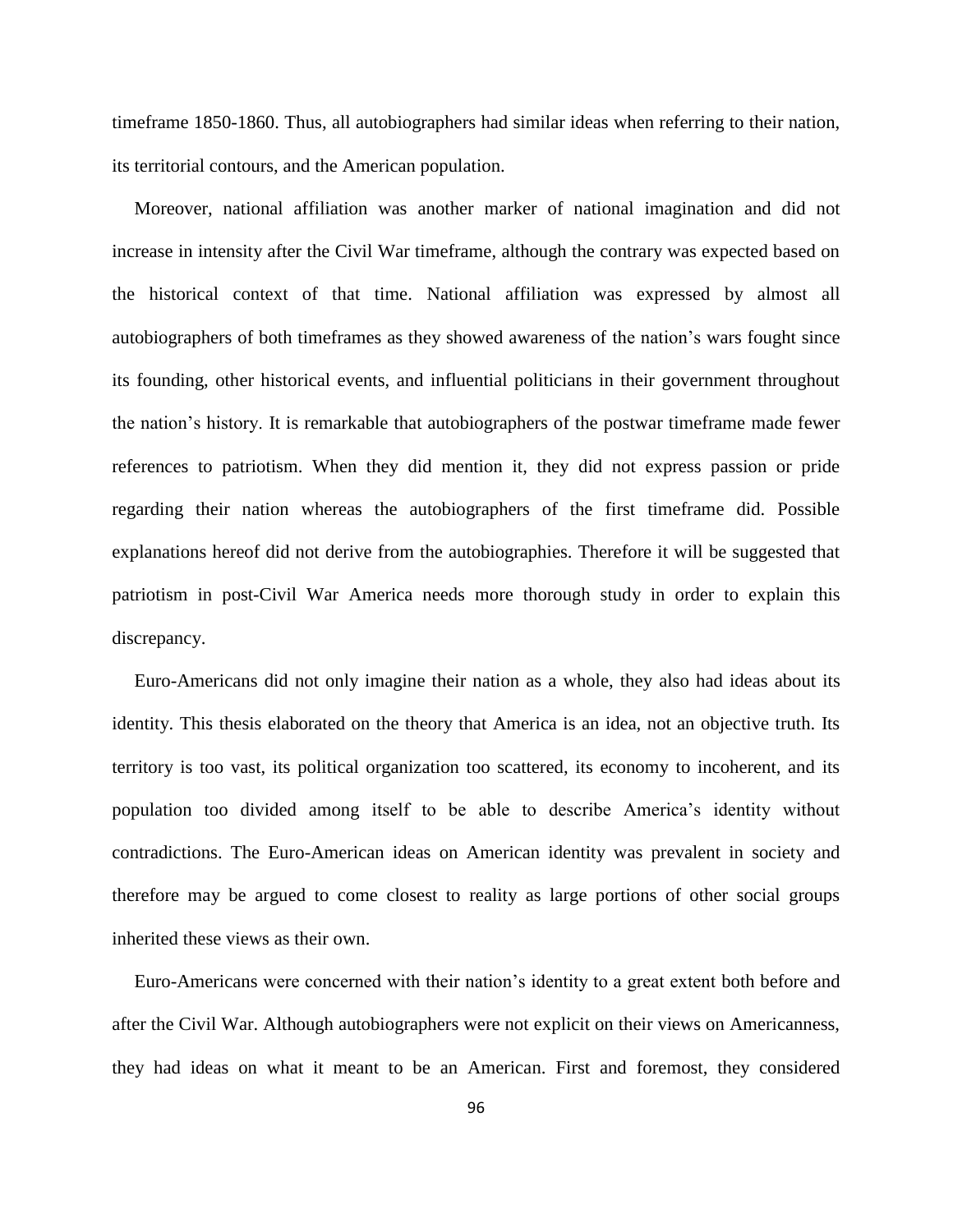themselves as Americans and other social groups as outsiders based on race, religion, and, to a lesser degree, to class. The Euro-American version of the American was white, preferably but not exclusively Protestant, and intellectually developed. Contrary to what citizenship laws suggest, common Euro-Americans did not view wealth as a condition for Americanness. This could be due to the differences between views of politicians in the higher levels of society and the common American with lower ranks in society. These clashing views on nationality could be further researched in a comparison between different classes in American society. They also showed that they believed individuals could become "Americans" both by birth within the nation or by being naturalized. However, based on their racist ideologies, African Americans and Native Americans were not viewed as Americans even if they were born within the nation. The difference between "citizen" and "American" was not sufficiently explained by autobiographers to draw a sensible conclusion on Euro-American citizenship based on autobiographies. Ideals that they adhered to were perseverance, usefulness, industriousness, and honesty, but Republicanism and democracy were not central to common Euro-American imaginations of Americanness. Liberty was the only value that is often described as typically American that autobiographers expressed as having been an important value in their lives. As none of the autobiographers showed that they believed in the centrality of ideals to their nation, we can assume that Euro-Americans were not specifically concerned with the extent to which their morals and values were typically American. Therefore committing to ideals that were generally appreciated in society was not a necessary condition for being American.

It was expected based on scholarly research that ideas of national identity among Euro-Americans became slightly more intense in the postwar timeframe compared to the prewar timeframe. However, aspects of national identity that had been mentioned often by prewar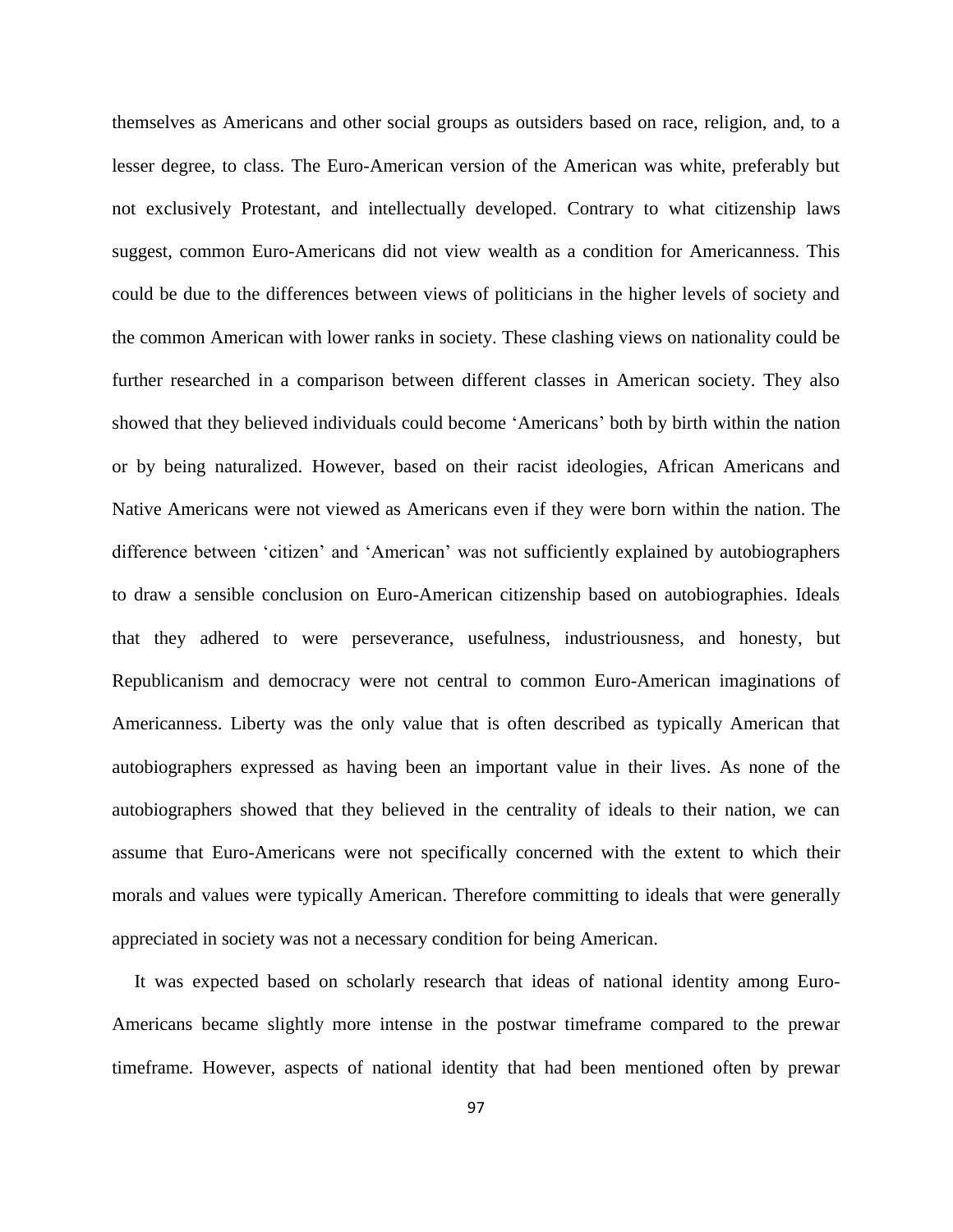autobiographers were ignored in those published after the war. It is remarkable that liberty and freedom were referred to less in the postwar timeframe, while it had been central to American views before. It could be explained by an increase in racism as slavery was abolished and African American became more prevalent in society. Perceived as a threat, Euro-Americans might have attempted to ban African Americans from the version of the United States they knew simply by decreasing their emphasis on ideals such as liberty. For now, this is speculation, but it would be an interesting topic of further research.

It is equally striking that none of the postwar autobiographers mentioned the Civil War in their life-writings. This is especially surprising since the Revolutionary War and the War of 1812 were mentioned frequently by postwar autobiographers. It could be due to the war being a sensitive topic in the decades following its close, but this neglect of the Civil War could also have been ordered by their publishers to ensure southern readership. The experience of the Civil War among the common American population would be an interesting subject for further research and would contribute to a better understanding of how the Civil War affected postwar national imagination.

In conclusion, 'the American,' as perceived by Euro-Americans, existed before the war and their understanding of American identity barely seemed to change after the Civil War. Since autobiographers were not explicit about their own Americanness, it could be said that they were "American in between the lines." Therefore the Civil War did not create the Euro-American version of America. Nevertheless, the idea that the war preserved America"s unity was Euro-American imagination of reality.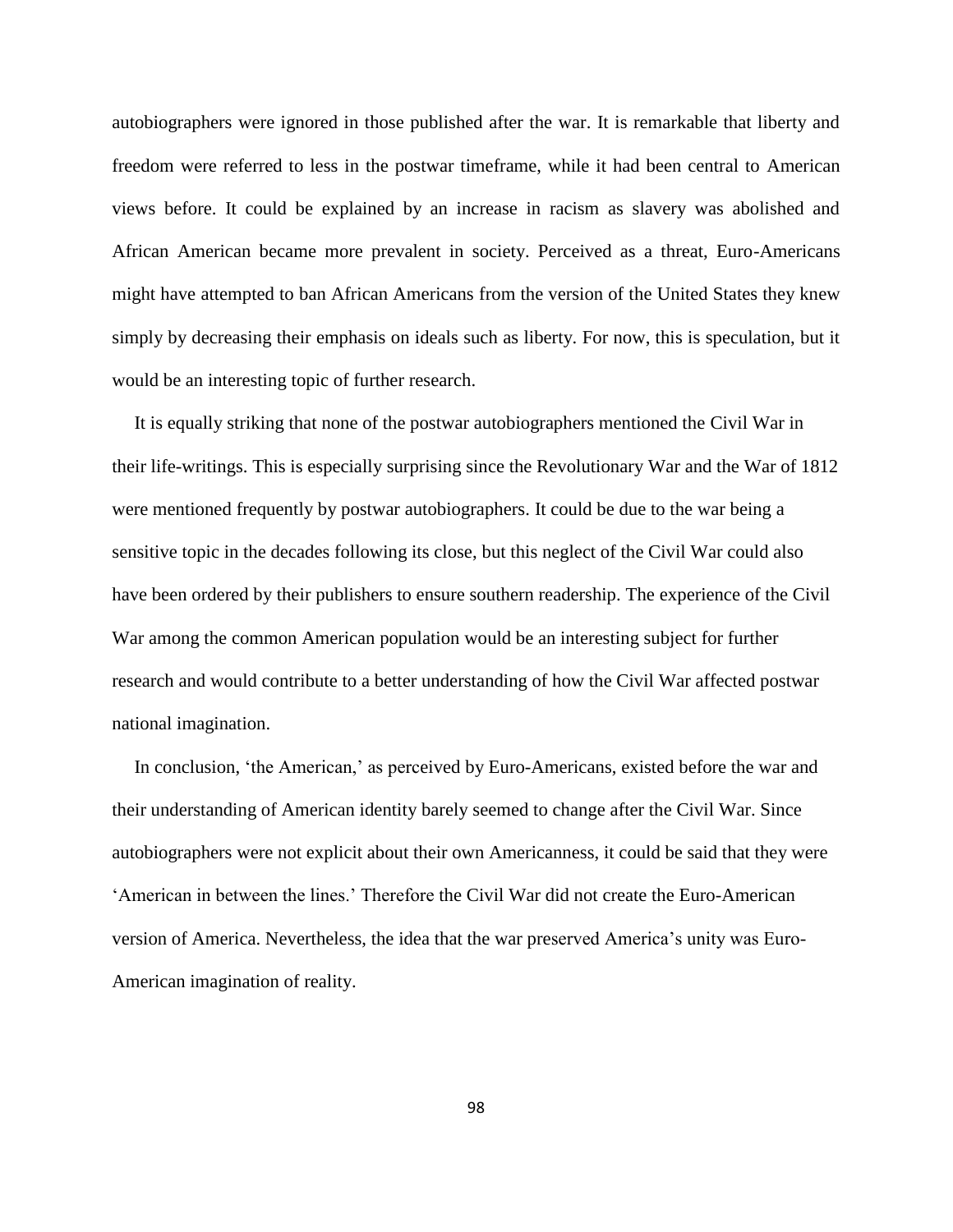# **Bibliography**

#### **Literature**

- Anderson, Benedict R. *Imagined Communities: Reflections on the Origin and Spread of Nationalism.* London: Verso, 2006.
- Altena, Bert, and Dick van Lente. *Vrijheid en Rede: Geschiedenis van Westerse Samenlevingen. 1750-1989.* Hilversum: Uitgeverij Verloren, 2003.
- Appleby, Joyce."Recovering America"s Historic Diversity: Beyond Exceptionalism," *Journey of American History* 79 (September 1992): 431.
- Arch, Stephen Carl. *After Franklin: The Emergence of Autobiography in Post-Revolutionary America, 1780-1830.* Hanover and London: University Press of New England, 2001.
- Avery, Gillian. *Behold the Child: American Children and Their Books, 1621-1922.* Baltimore: The Johns Hopkins University Press, 1995.
- Baggerman, Arianne. "Autobiography and family memory." In *Egodocuments and history, developments in Europe 1400-1800,* edited by Rudolf Dekker, 161-173. Hilversum: Verloren, 2002.
- Baggerman, Arianne. "Tijd en identiteit. De opkomst van de autobiografie in de lange negentiende eeuw." In *Levensverhalen, e*dited by Gerben Westerhof, 159-169. Houten: Bohn, Stafley en van Loghum, 2007.
- Baggerman, Arianne, and Rudolf Dekker. ""De gevaarlijkste van alle bronnen" Egodocumenten: nieuwe wegen en perspectieven." In *Egodocumenten. Nieuwe wegen en benaderingen,*  edited by A. Baggerman and Rudolf Dekker, 3-22. Amsterdam: Aksant, 2004.
- Bertens, Hans and Theo D"Haen. *Geschiedenis van de Amerikaanse Literatuur. Amsterdam: Uitgeverij De Arbeiderspers*, 1983.
- Bjorklund, Diane. *Interpreting the Self: Two Hundred Years of American Autobiography*. Chicago and London: The University of Chicago Press, 1998.
- Biale, David. "The Melting Pot and Beyond: Jews and the Politics of American Identity." In *Insider/Outsider: American Jews and Multiculturalism,* David Biale, Michael Galchinsky, Susannah Heschel, 17-33. Berkeley and Los Angeles: University of California Press, 1998.
- Billington, Ray Allen. "Frontier Democracy." In *Major Problems in American History: Volume 1: To 1877,* edited by Elizabeth Cobbs-Hoffman and Jon Gjerde. Houghton Mifflin Company, 2006.
- Campbell, Neil and Alisdair Kean. *American Cultural Studies: An Introduction to American Studies.* London and New York: Routledge, 1997.
- Chai, Leon. *The Romantic Foundations of the American Renaissance.* Ithaca: Cornell University Press, 1987.
- Culley, Margo. *American Women's Autobiography: Fea(s)ts of Memory.* Madison: The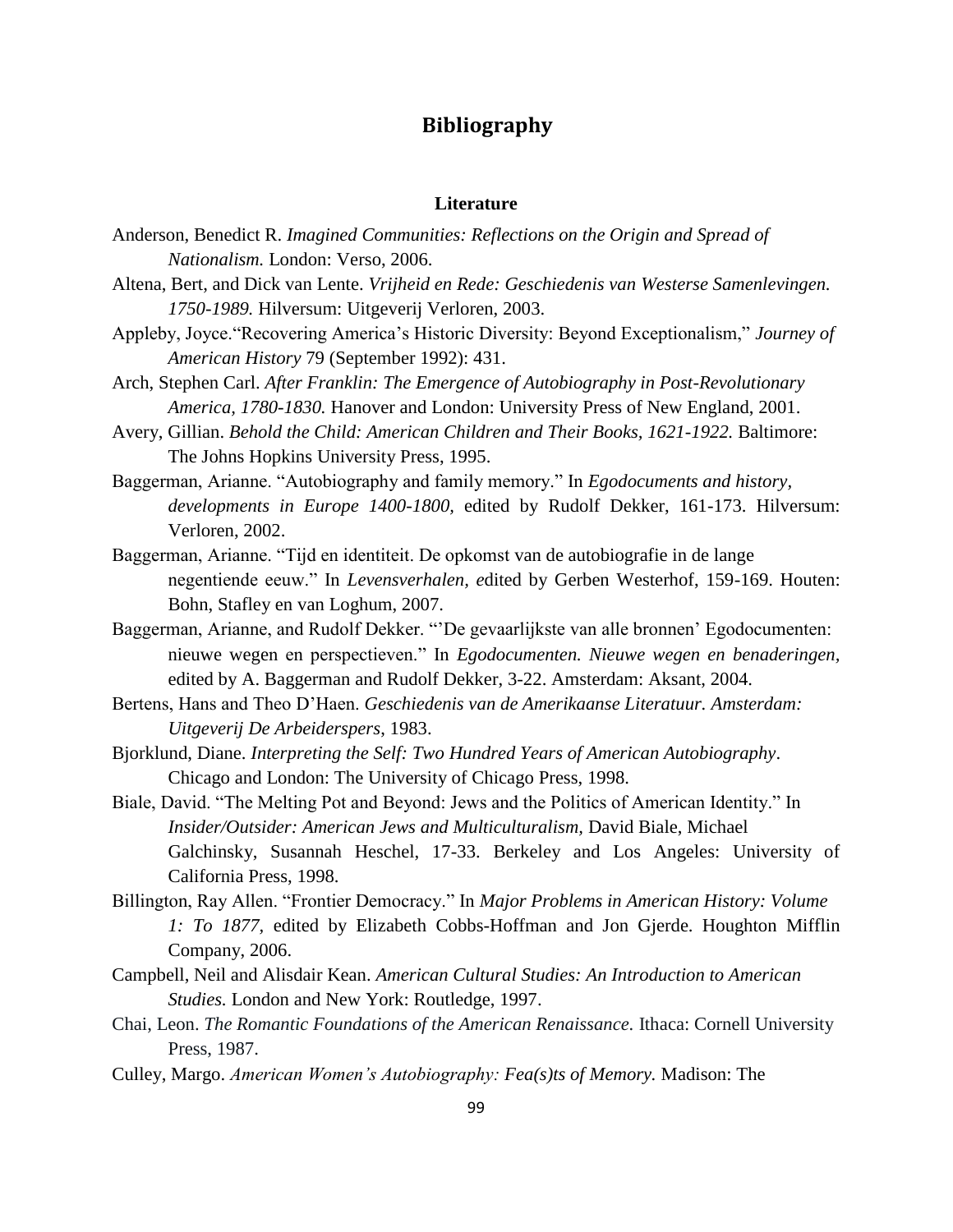University of Wisconsin Press, 1992.

- De Crèvecoeur, St. John. "Letters From an American Farmer: Letter III What is an American?" In *An Early American Reader*, ed.ited by J.A. Leo Lemay, 118-129. Washington D.C.: United States Information Agency, 1988.
- Eakin, John, eds. *American Autobiography. Retrospect and Prospect*. Madison: The University of Wisconsin Press, 1991.
- Erikson, Thomas Hylland. *Small Places, Large Issues: An Introduction into Social and Cultural Anthropology.* London and Sterling: Pluto Press, 2001.
- Flagg, Barbara J. ""Was Blind, but Now I See": White Race Consciousness and the Requirement of Discriminatory Intent." In *Critical White Studies: Looking Behind the Mirror*, Richard Delgado and Jean Stefancic, 629-631. Philadelphia: Temple *University Press, 1997.*
- Franklin, Benjamin. *The Private Life of the Late Benjamin Franklin, LL.D. Originally Written By Himself, And Now Translated From The French.* London: J. Parsons, 1893.
- Gilmore, Michael T. *American Romanticism and the Marketplace*. Chicago and London: The University of Chicago Press, 1985.
- Goodman, Russell B. *American Philosophy and the Romantic Tradition.* Cambridge: Cambridge University Press, 1990.
- Graff, Harvey J. *The Legacies of Literacy: Continuities and Contradictions in Western Culture and Society*. Bloomington and Indianapolis: Indiana University Press, 1987.
- Hansen, Jonathan M. *The Lost Promise of Patriotism: Debating American Identity, 1890-1920*. Chicago and London: The University of Chicago Press, 2003.
- Higham, John. "The Problem of Assimilation in the United States," In *Major Problems in American Immigration and Ethnic History,* edited by Jon Gjerde. Boston: Houghton Mifflin Company, 1998.
- Hixson, Walter L. *The Myth of American Diplomacy: National Identity and U.S. Foreign Policy*. New Haven and London: Yale University Press, 2008.
- Hobsbawm, Eric J. and Terence Ranger. *The Invention of Tradition*. Cambridge: Cambridge University Press, 1983.
- Hofstede, Geert and Gert Jan Hofstede. *Cultures and Organizations: Software of the Mind.* New York: McGraw –Hill, 2004, second edition.
- Hollinger, David H. "An Attempt to Move Beyond Multiculturalism to a Postethnic America." in *Major Problems in American Immigration and Ethnic History*, edited by Jon Gjerde, 440- 449. Boston: Houghton Mifflin, 1998.
- Horwitz, Richard P. "Approaches and Concepts." In *Encyclopedia of American Studies,* edited by George Kurian, Miles Orvell, Johnnella Butler, and Jay Mechling. Bethel: Grolier Publishing Company for the American Studies Association, 2001.
- Hunt, Peter. *Children's Literature: an Illustrated History*. Oxford: University of Oxford press, 1995.
- Huntington, Samuel P. *Who Are We? The Challenges to America's National Identity*. New York: Simon & Schuster, 2004.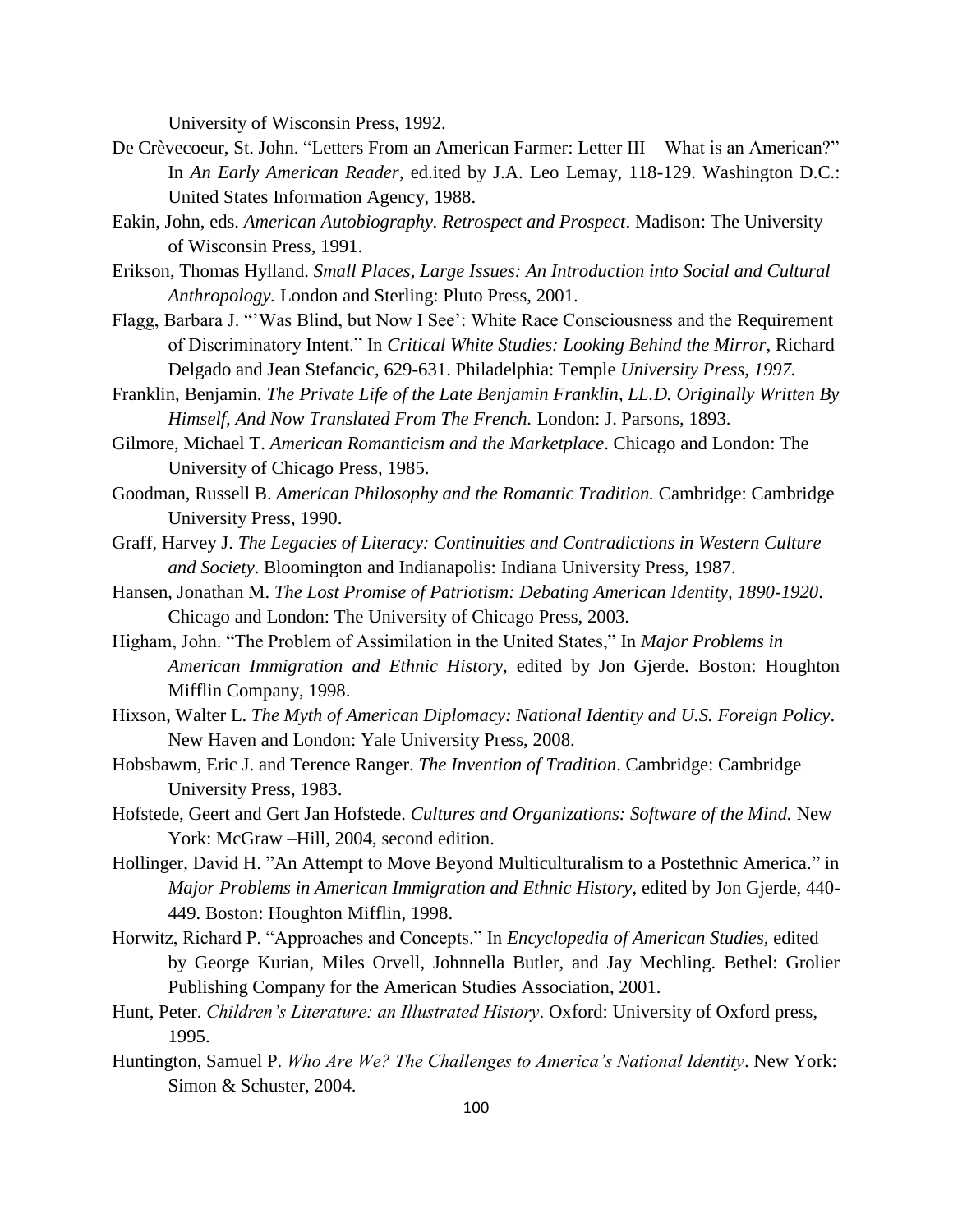- Keller, Morton. *America's Three Regimes: A New Political History.* Oxford: Oxford University Press, 2007.
- Kessler Harris, Alice. *"Cultural Locations: Positioning American Studies in the Great Debate," in* Locating American Studies*:* The Evolution of a Discipline*, ed. Lucy Maddox (Baltimore and London: The Johns Hopkins University Press, 1999)*
- Klarman, Michael J. *Unfinished Business: Racial Equality in American History.* Oxford: Oxford University Press, 2007.
- Lauter, Paul. *From Walden Pond to Jurassic Park: Activism, Culture and American Studies.* Durham and London: Duke University Press, 2001.
- Lipset, Seymour Martin. *American Exceptionalism: A Double-Edged Sword.* New York and London: W.W. Norton and Company, 1996.
- Madriaga, Manuel. "Why American Nationalism Should Never Be Considered Postnationalist." *National Identities* 12, no.1 (2010): 81.
- Martinez, George A. "Mexican-Americans and Whiteness." In *Critical White Studies: Looking Behind the Mirror,* edited by Richard Delgado and Jean Sefancic,210-213. Philadelphia: Temple University Press, 1997.
- Marx, Leo ed. *The Americanness of Whalt Whitman: A Reader.* Boston: D.C. Heath, 1960.
- Mary-Grant, Susan. "Patriot Graves: American National Identity and the Civil War Dead." *American Nineteenth Century History* 5: 3 (2004): 76.
- Matthiessen, F.O. *American Renaissance: Art and Expression in the Age of Emerson and Whitman*. New York: Oxford University Press, 1986.
- Mauk, David, and John Oakland. *American Civilization: An Introduction.* London and New York: Routledge, 1995.
- McKay, David. *American Politics and Society.* Cornwall: Blackwell Publishing, 2005, sixth edition.
- Michaels, Dana W. *How Confederate Women Created New Self-Identities as the Civil War Progressed: A study of their diaries.* New York: The Edwin Mellen Press, 2008.
- Miller, David. *Citizenship and National Identity.* Cambridge: Polity Press, 2000.
- Nathanson, Stephen. *Patriotism, Morality, and Peace.* Lanham: Rowman and Littlefield Publishers, 1993.
- Norton, Mary Beth, eds. *A People and a Nation: A History of the United States*. Boston and New York: Houghton Mifflin Company, 1998, brief sixth edition.
- O"Leary, Cecilia Elizabeth.*.To Die For: The Paradox of American Patriotism*. Princeton: Princeton University Press, 1999*.*
- Petersen, W., M. Novak, and P. Gleason. *Concepts of Ethnicity.* Cambridge: Harvard University Press, 1980.
- Smith, Rogers. *Civic Ideals: Conflicting Visions of Citizenship in U.S. History.* South Haven and London: Yale University Press, 1997.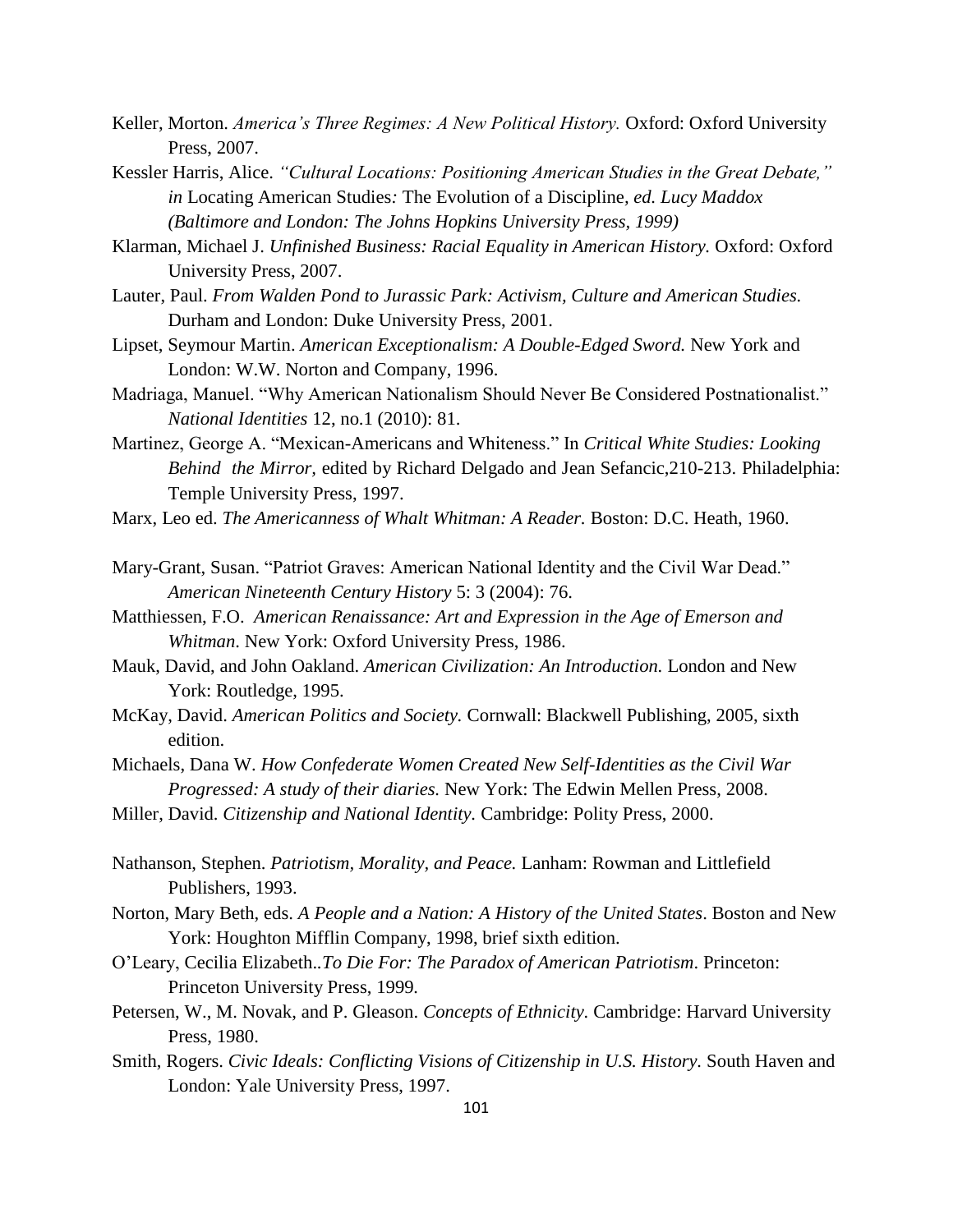Pilditch, Jan. "United States: 19th Century American Auto/Biography." In *Encyclopedia of Life Writing: Autobiographical and Biographical Forms*. Edited by Mark Hawkins-Dady, London: Fitzroy Dearborn, 2001.

Restad, Penne L. *Christmas in America: A History.* New York: Oxford University Press, 1996.

- Robbins, Sarah. *Managing Literacy, Mothering America: Women's Narratives on Reading and Writing in the Nineteenth Century*. Pittsburgh: The University of Pittsburgh Press, 2004.
- Rydell, Robert W. and Rob Kroes. *Buffalo Bill in Bologna: The Americanization of the World, 1869-1922.* Chicago and London: The University of Chicago Press, 2005.
- Schulten, Susan. *The Geographical Imagination in America, 1880-1950.* Chicago and London: The University of Chicago Press, 2001.
- Smith, Rogers M. *Civic Ideals: Conflicting Visions of Citizenship in U.S. History.* South Haven and London: Yale University Press, 1997.
- Smith, Sidonie, and Julia Watson. *Women, Autobiography, Theory: A Reader*. Madison: University of Wisconsin Press, 1998.
- Spickard, Paul. *Almost all Aliens: Immigration, Race, and Colonialism in American History and Identity.* New York: Routledge, 2007.
- St. Clair, William. *The Reading Nation in the Romantic Period.* Cambridge: Cambridge University Press, 2004.
- Stone, Albert E. *The American autobiography: A Collection of Critical Essays*. New Jersey: Prentice Hall 1981.
- Testi, Arnaldo. *Capture the Flag: The Stars and Stripes in American History.* New York: new York University Press, 2010.
- Turner, Frederick Jackson. *The Significance of the Frontier in American History.* New York: Henry Holt and Company, 1921.
- Wadsworth, Sarah. *In the Company of Books: Literature and Its "Classes" in Nineteenth-Century America*. Amherst and Boston: University of Massachusetts Press, 2006.
- Wald, Priscilla. "The Idea of America" in *Encyclopedia of American Studies*, ed. George Thomas Kurian. New York: Grolier Educational, 2001.
- Welch, Michael and Jennifer L. Bryan. "Flag Desecration in American Culture: Offenses Against Civil Religion and a Consecrated Symbol of Nationalism." *Crime, Law & Social Change* 26 (1997): 78.
- Weintraub, Karl. "De ontwikkeling van de Autobiografie als Vorm van Zelfbewustwording", in *Over de Autobiografie.* Els Jongeneel, Eds. 9-26.Hes Utrecht, 1989.